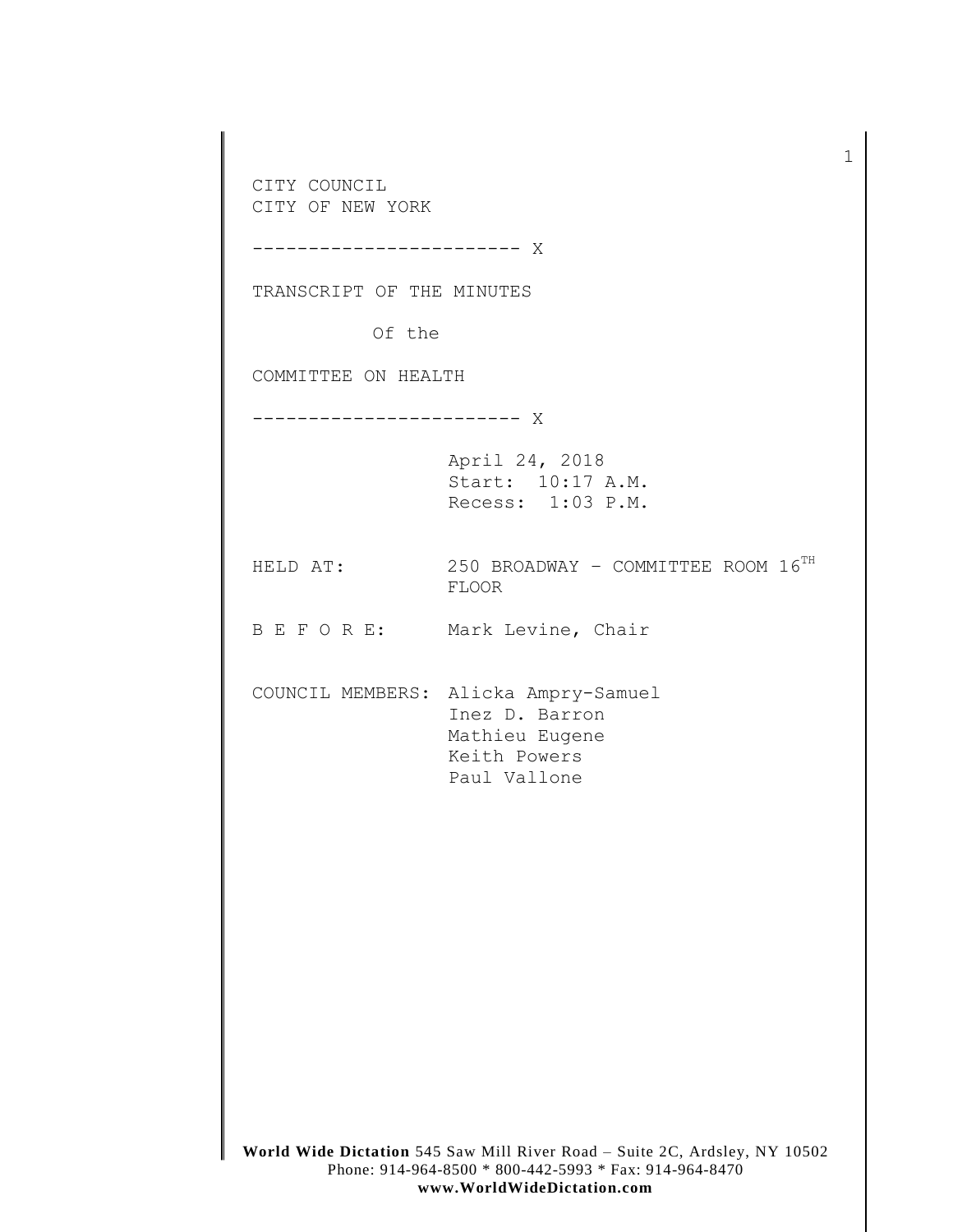# A P P E A R A N C E S (CONTINUED)

Corinne Schiff, Deputy Commissioner for the Division of Environmental Health

Risa Weinstock, President and CEO of Animal Care Centers of New York City

Julie Friesen, Deputy Commissioner for Admission at the Health Department

Matt Burshower

Michelle Via Gomez, ASPCA

Jane Hoffman, President of Mayor's Alliance for New York City Animals

Debra Thomas

Elizabeth Jason, Best Friends Animal Society

Adita Burncranz, NYCLAS Executive Director

Esther Kaslow, President of Shelter Reform Action Committee

Nancy Regulo, Guardian Angels Animal Protection

Zelda Penzo, Save Our Shelter Animals (SOSA)

Greg Seamon, Voices for Shelter Animals.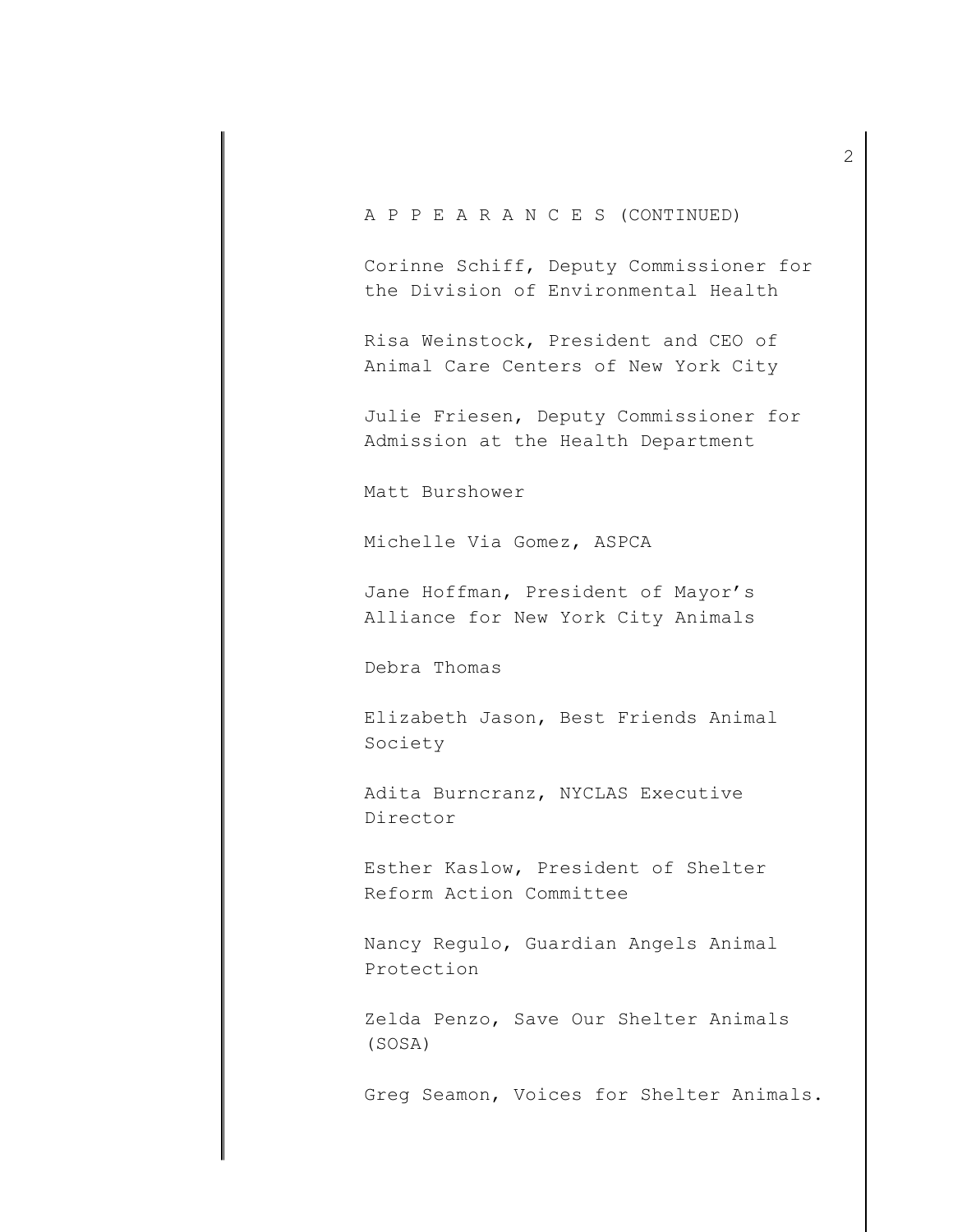A P P E A R A N C E S (CONTINUED) Marilyn Gelfin, Voices for Shelter Animals Delores Ferraro Judith Luskgarten Roxanne Delgato Barbara Stewart, Coalition of Animal Rights Activist Diane Signarelli Barbara Neeley Neal Sayer William Spacey Janice Giacolb Barbara Malley Lauren Frossa, Public and Animals Zuli Rodriguez, Astoria Queens Ashley Ashinback

3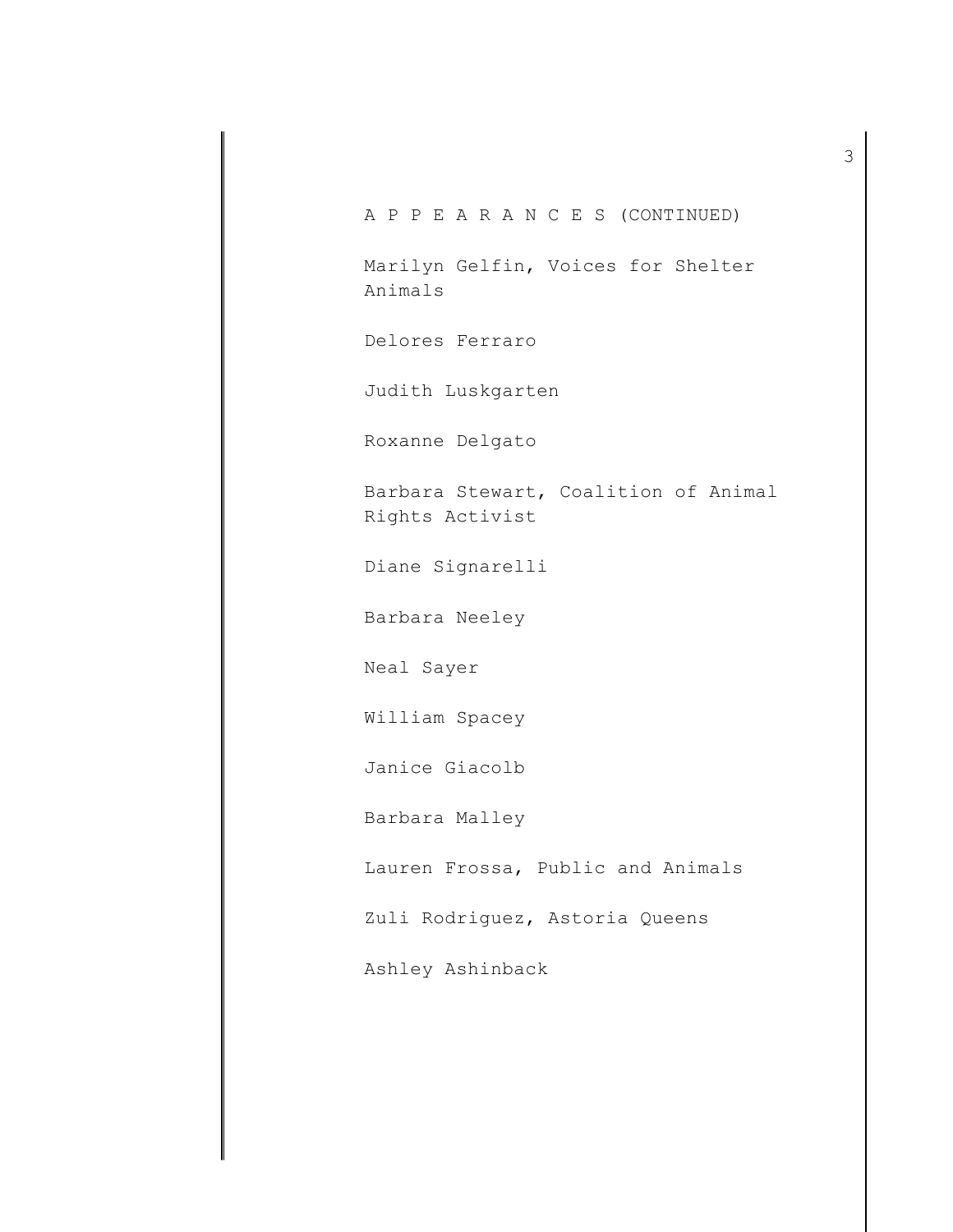2 3 4 by McKenzie Joseph.) (Test. Test. Test. Today's date is April 24, 2018. This hearing is on health, being recorded

5 6 7 8 9 10 11 12 13 14 15 16 17 18 19 20 21 22 23 24 25 CHAIR MARK LEVINE: Good morning everybody. Welcome. I'm Mark Levine, Chair of the City Council's Committee on Health and I'm pleased today that our hearing will focus on our City's Animal Shelter System and that we will be considering Intro 401, sponsored by the great Council Member Paul Malone, sitting to my left. A Bill that would require a full time animal shelter be maintained in each borough of the City, what a radical idea. Uhm, now a little history here is in order, 20 years ago, New York City's Shelter System was severely underfunded and in dire straights. In 1994, an astonishing 75% of shelter animals in the city were euthanized. Those horrific circumstances lead the City Council in 2000 under the leadership if I'm not mistaken of Speaker Malone who is watching online from his office no doubt and under, under the leadership of then Speaker Peter Malone Sr. the Council passed local law 26. The Animal Shelters and Sterilization Action which required that a full service animal shelter operate in each of the five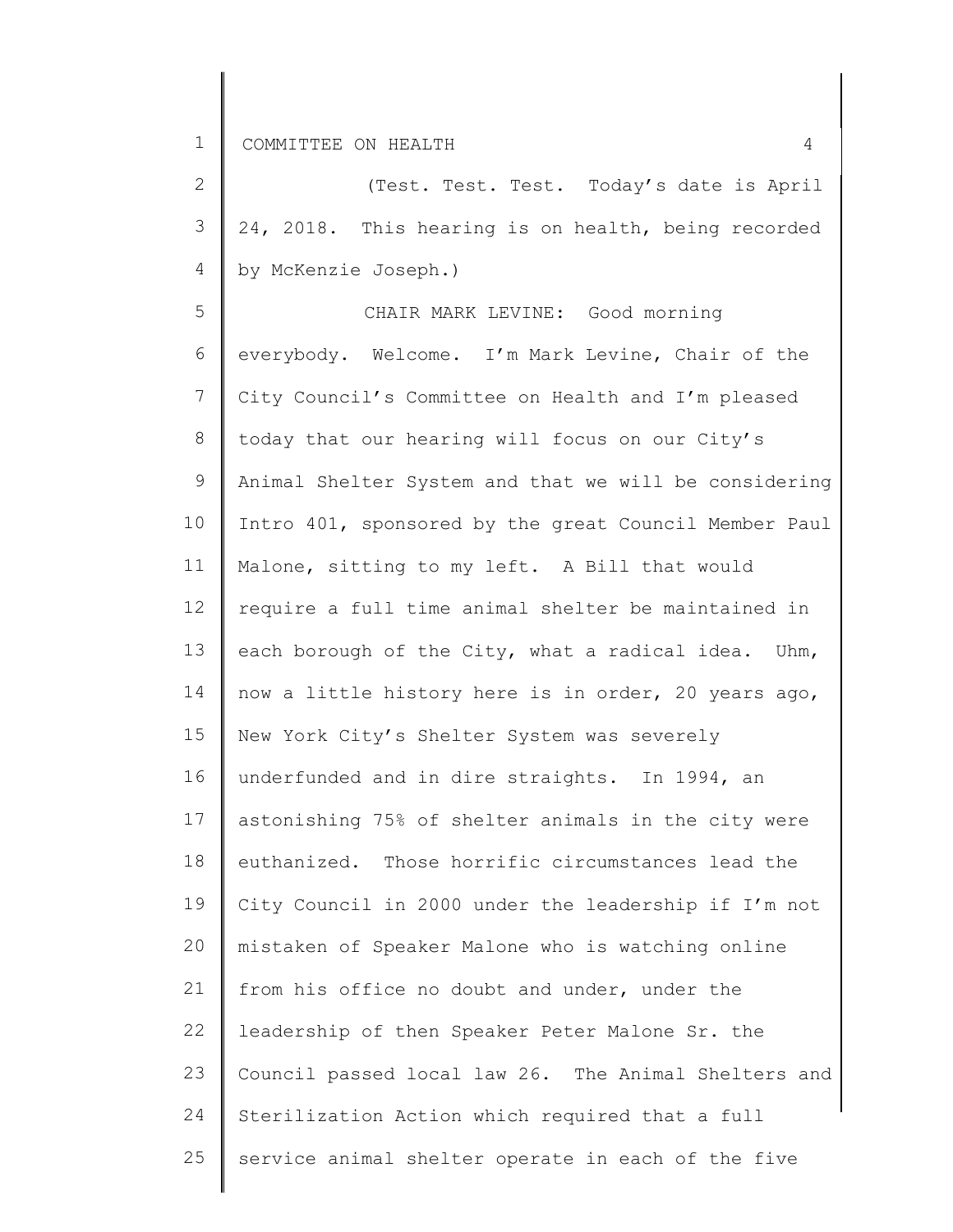2 3 4 5 6 7 8 9 10 11 12 13 14 15 16 17 18 19 20 21 22 23 24 25 boroughs. After a decade of noncompliance and many years of litigation brought by a non-profit volunteer organization called Straight from the Heart. The Bloomberg Administration and the City Council came to an agreement in 2011 to repeat the five borough requirement and instead focus on improving the existing shelter system. As part of this agreement, the Administration committed to increasing its investment in Animal Shelters by nearly 10 million over three years. This additional funding has allowed animal care centers, a nonprofit which contracts with the City to dramatically grow its staff to increase adoptions, provide improved veterinary service and expand rescue response and transport services. This infuturitive resources has yielded dramatic results. By 2015, ACCs live release rate had increased to 80% where it had been about 25% in 1994. And uhm the rate continued to climb, now reaching this year 93%. It is critical that we keep this remarkable progress going and this hearing will focus on the important question of what additional resources, programming and staffing are needed to achieve an even higher release rate, that is our goal. Part of the answer no doubt is that the city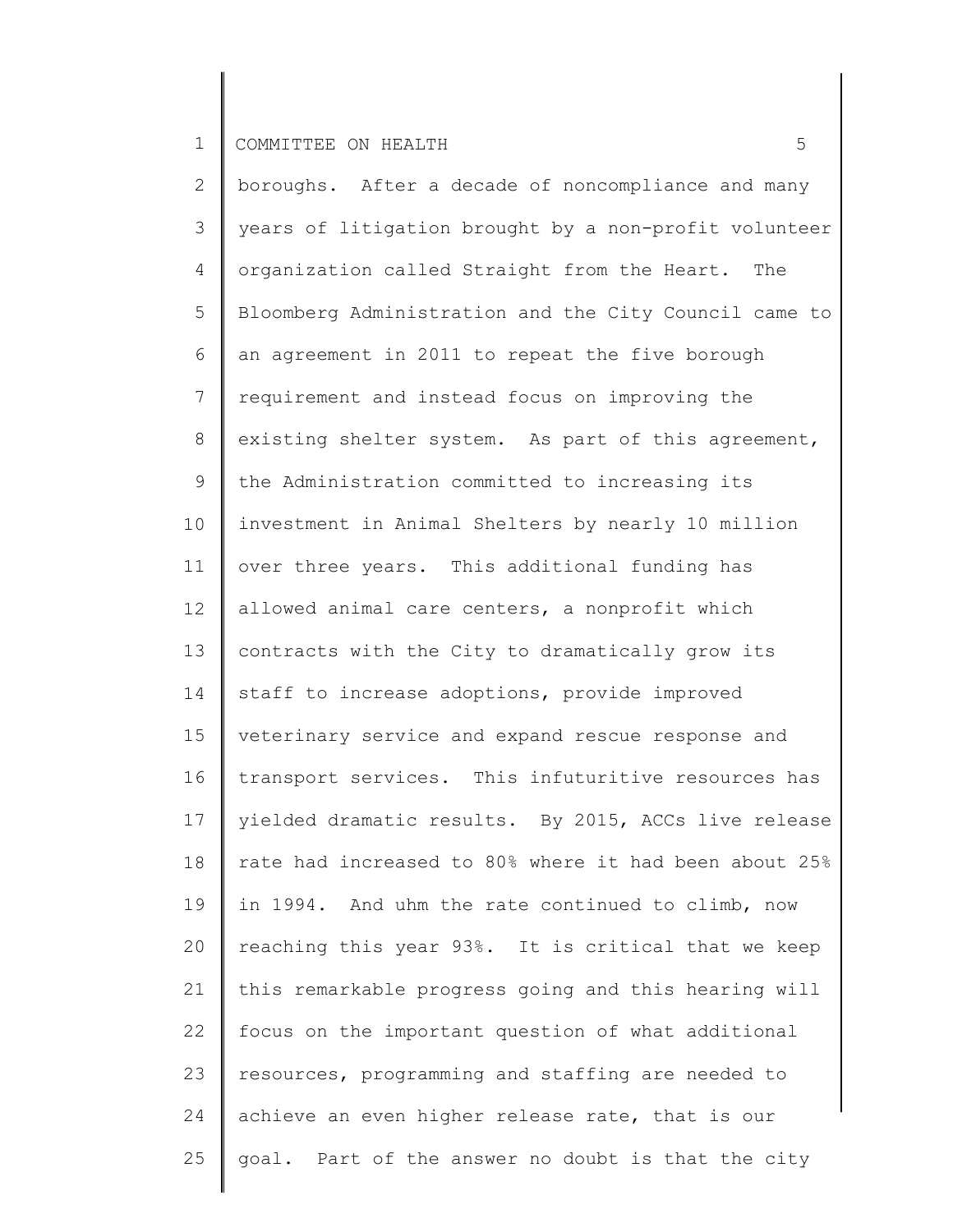| $\mathbf{2}^{\prime}$ | needs to finally fulfill it's promise to operate a    |
|-----------------------|-------------------------------------------------------|
| 3                     | full service shelters in each of the five boroughs.   |
| 4                     | DOHMH has in fact dedicated 98 million in its Capital |
| 5                     | Plan for the construction and renovation of the       |
| 6                     | City's Animal Care Centers and in January the de      |
| 7                     | Blasio Administration announced the location of a new |
| 8                     | full service animal shelter in the Baychester         |
| 9                     | neighborhood of the Bronx. Progress in Queens,        |
| 10                    | however, has been slower and so far the               |
| 11                    | administration has only promised a largely admission  |
| 12                    | center for the borough. The Bill we will be           |
| 13                    | considering today sponsored by Council Member Vallone |
| 14                    | will ensure that our City once and for all live up to |
| 15                    | it's commitment to open full service shelters in      |
| 16                    | every borough. I look forward to hearing today with   |
| 17                    | testimony from DOHMH, ACC as well as our important    |
| $1\,8$                | advocacy community as we discuss and learn about      |
| 19                    | recent progress in the shelter system and what we can |
| 20                    | do to make it even better. So without further ado,    |
| 21                    | I'm going to ask Committee Counsel to administer the  |
| 22                    | Affirmation uhm for our first panel, the              |
| 23                    | administration and ACC.                               |
| 24                    | COUNSEL: Do you affirm to tell.                       |
| 25                    |                                                       |

25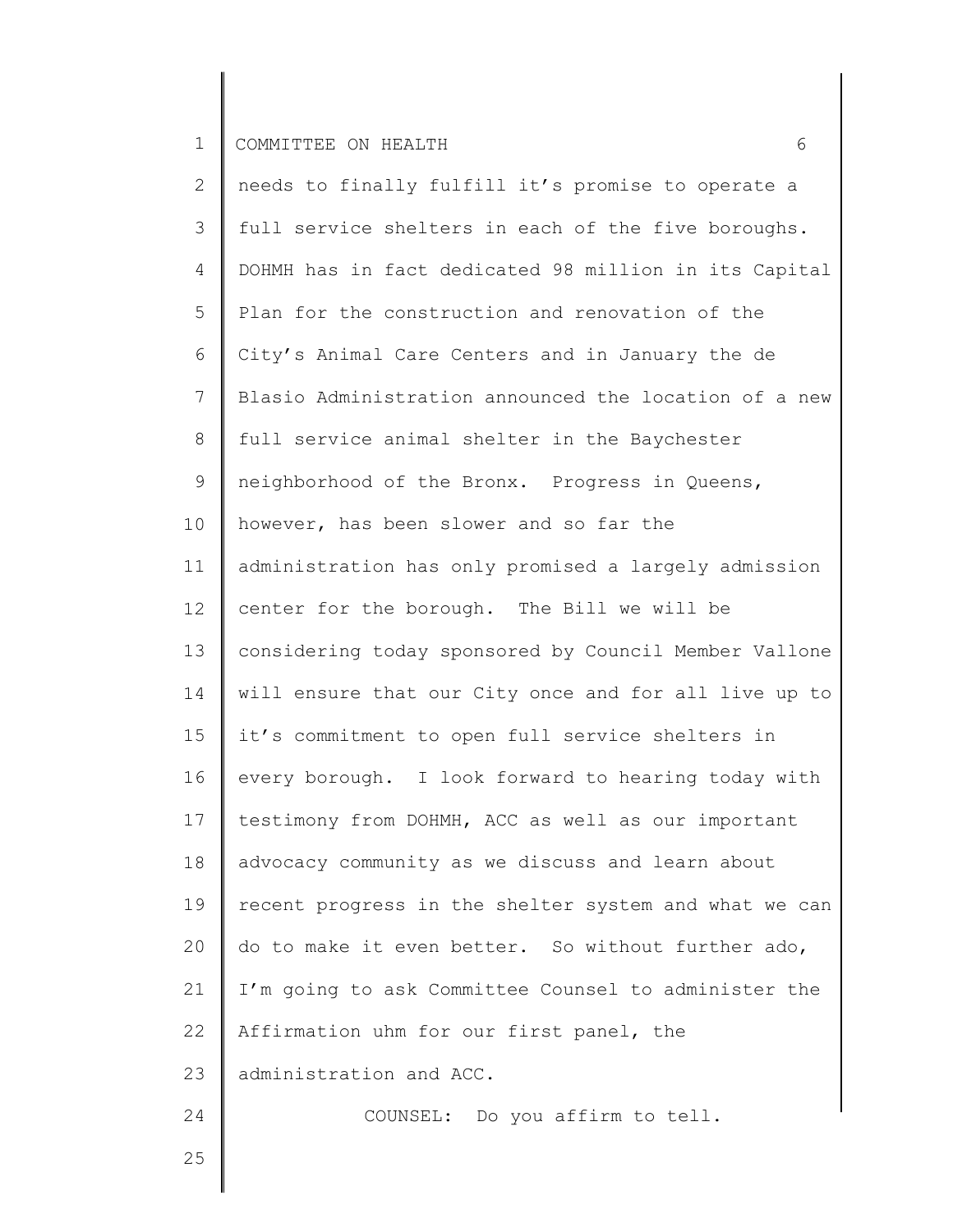2 3 4 5 6 7 8 9 10 11 12 13 14 15 16 17 18 19 20 21 22 23 24 25 CHAIR MARK LEVINE: I, I uhm I uhm I forgot a very, very, very important thing which is the Sponsor of today's Bill uhm also is going to be delivering opening remarks. So please take it away. PAUL VALLONE: Thank you Chair, uhm it's an honor to sit with you today and continue this, this passionate conversation and I thank every one of you that I have taken this journey with us out there, uhm I think from when I was grown with my mom Tina Vallone is truly the matriarch behind this one because dad wouldn't have been allowed to come home if, if this did not happen so back when I, that's how passionate that was. So as we continue our journey and now we teach our children and I understand as a new Matteo that our newest ASPCA member was just born, right, so he is joining in on the group. We teach through the children and we learn and until we see in every borough a full operating animal shelter with veterinarian care and educational facilities and doctors and staff and the ability for helping the folks who want to drop off and maybe we can help them keep that pet with resources and help and anything we can do to keep a pet with a family or a new family is really what the goal is. We are so happy that the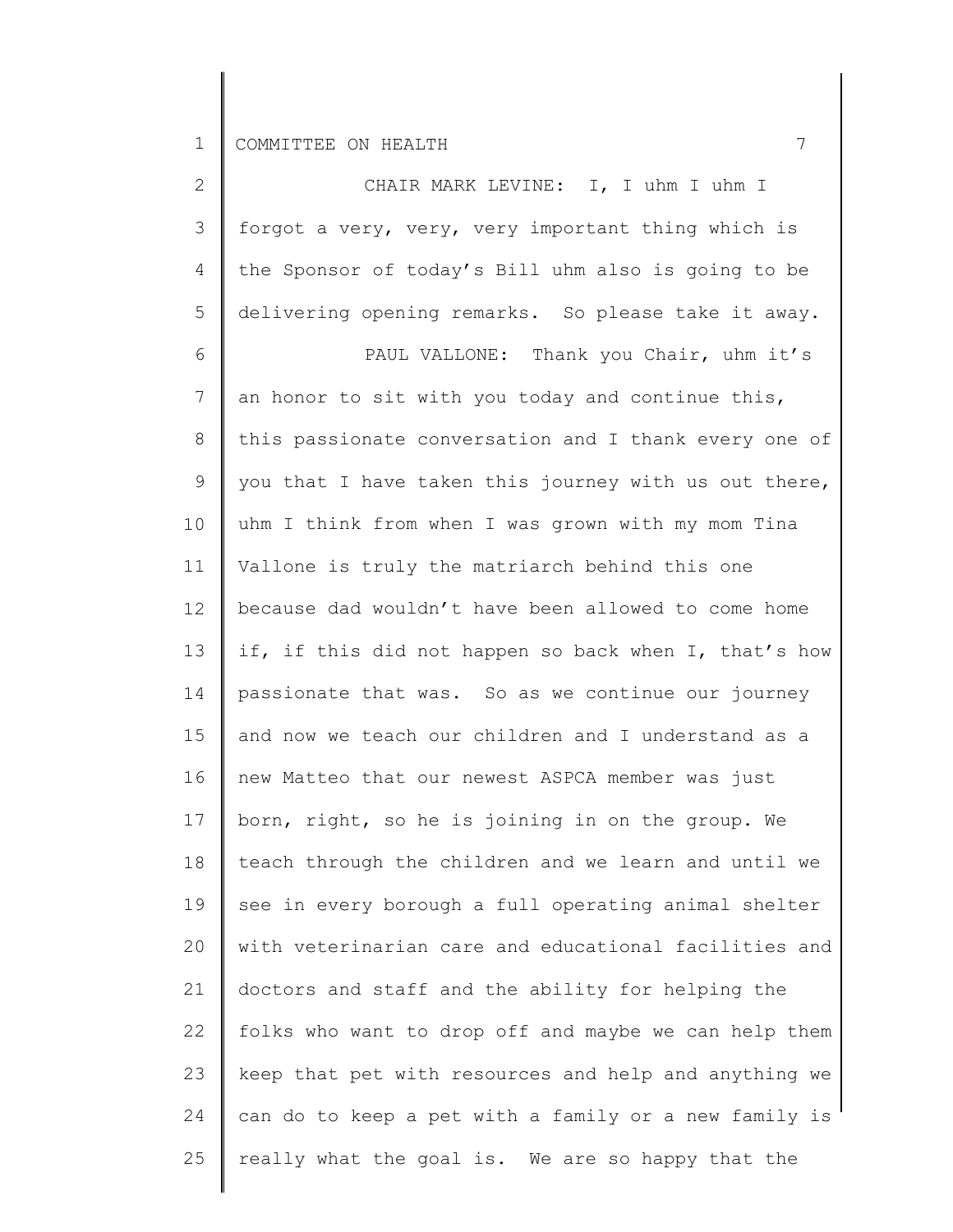2 3 4 5 6 7 8 9 10 11 12 13 14 15 16 17 18 19 20 21 22 23 24 25 administration has launched in the Bronx, so I have those remarks but I think talking from the heart is always best and I think that until we see that inclues we will keep this going uhm with Chair Levine, uhm with the speaker. We had almost 40 Council Members in the previous term and Intro 401 is taking that same path to show that we won't stop until we see it in every borough. You know we have your back and during that, we want to make sure that the funding is there, that is location is found. That the receding, the expanded receding is not really where my path and heart is so I understand the temporary status of it but we always get nervous until we see the shelter and hear where the site is going to be, we are going to keep pushing along. It is beyond a Vallone dream. It is really, everyone really knows that this needs to happen. It has been way to long and we have a Mayor and Administration and Speaker and a Council that is all behind us, so now is the time and as we are very excited about 401, we are very excited about the path of this. We are very excited about our chair, taking today's hearing, uhm and I think and I look forward to working with the Administration and working with everyone here.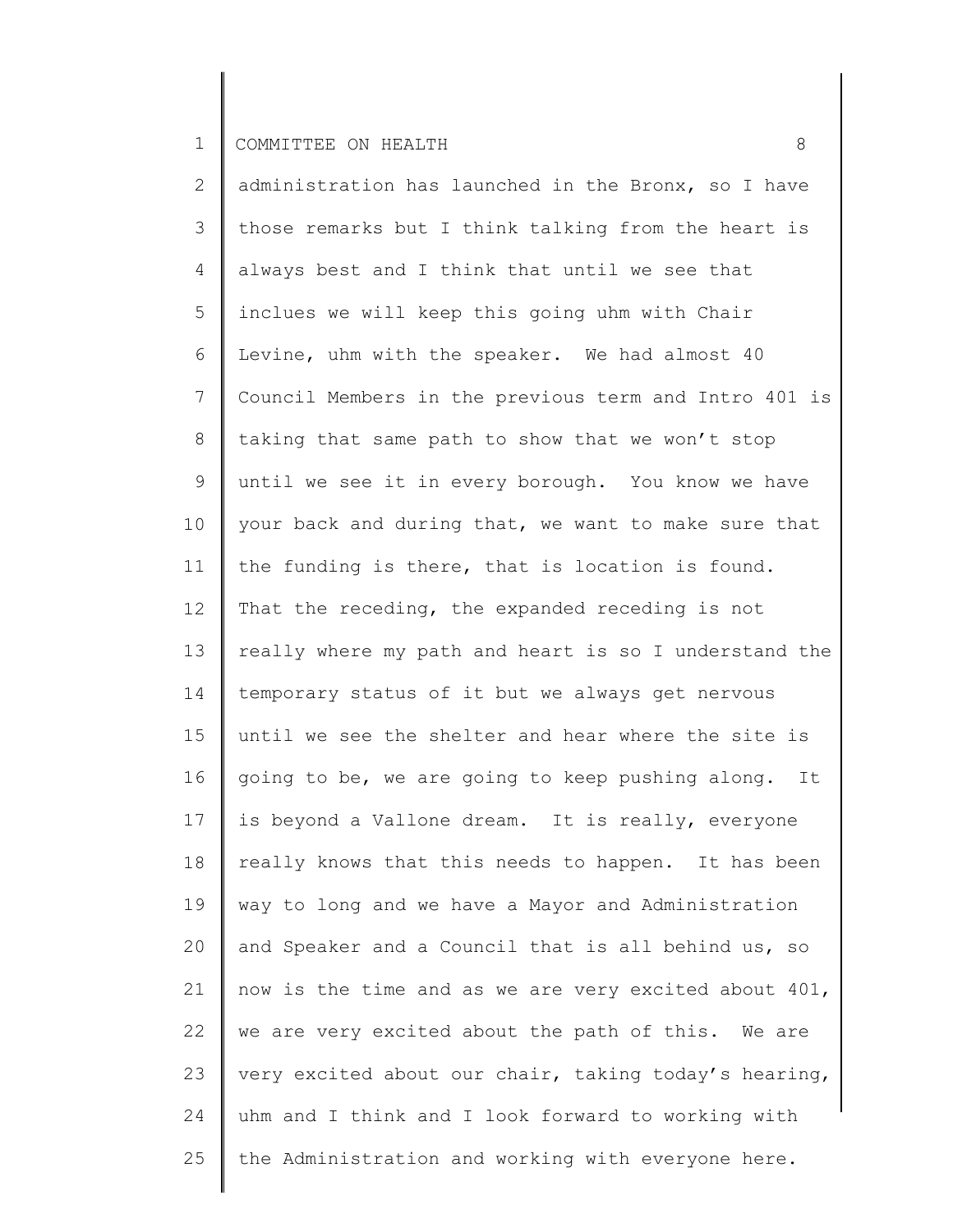9

2 3 4 CHAIR MARK LEVINE: Alright thank you Council Member Vallone. And now we will do the affirmation.

5 6 7 8 COUNSEL: Do you affirm to tell the truth, the whole truth and nothing but the truth in your testimony before this committee and to respond honestly to Council member questions?

CHAIR MARK LEVINE: Take it away.

10 11 12 13 14 15 16 17 18 19 20 21 22 23 24 25 CORINNE SCHIFF: Good morning, Chair Person Levine, Council Member Vallone. My name is Corinne Schiff. And I am the Deputy Commissioner for the Division of Environmental Health at the Department of Health and Mental Hygiene. On behalf of Commissioner Bassett thank you for the opportunity to testify on the Department's Animal Shelter work. Testifying with me today is Risa Weinstock, President and CEO of Animal Care Centers of New York City. One of the important missions of the department is to promote and protect human health by working to prevent, discover and intervene in cases of animal borne diseases. The scope of our Veterinary Public Health Work is broad and ranges from inspecting animal handling facilities to investigating animal nuisance complaints and monitoring wildlife and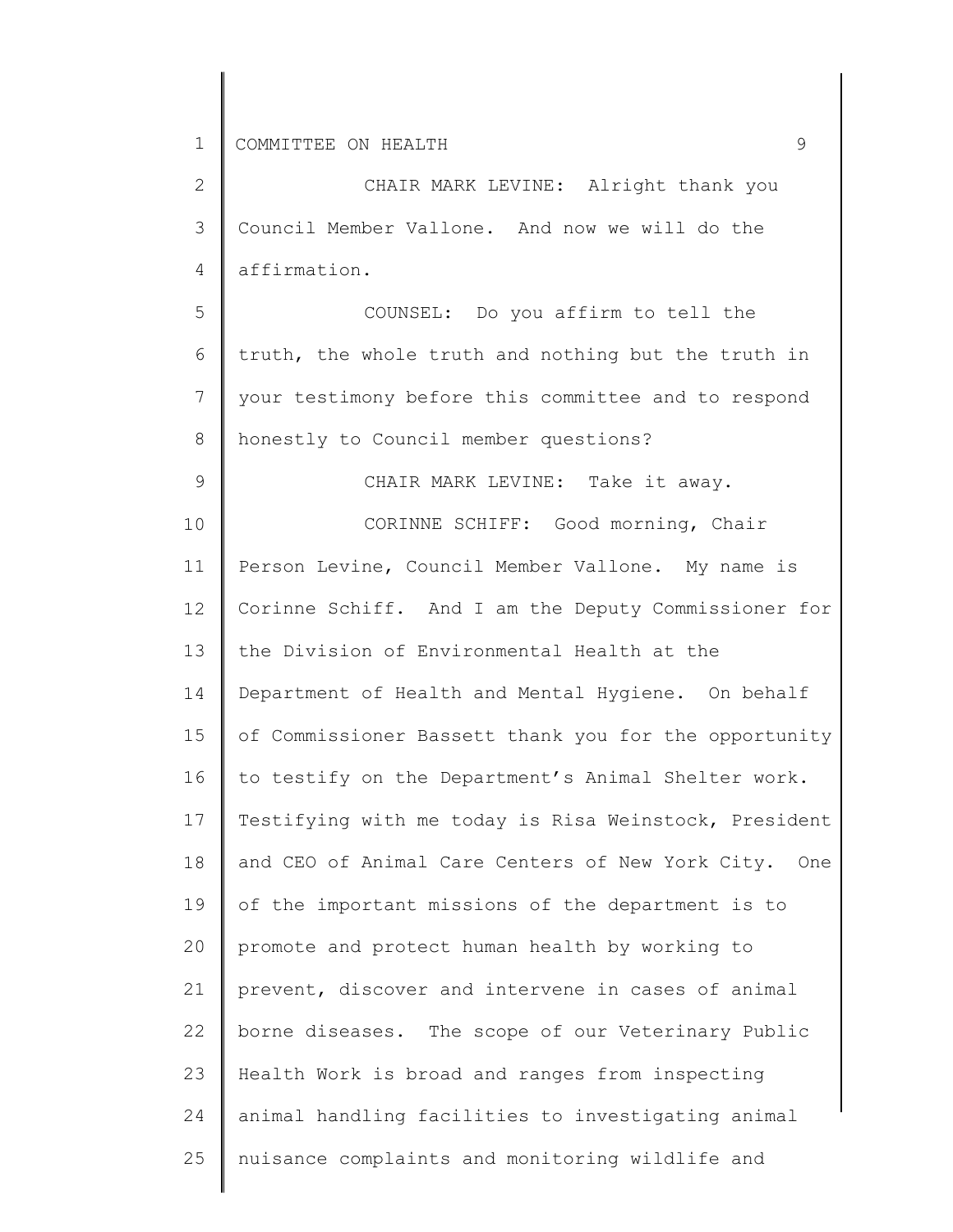| $\mathbf{2}$    | domestic animals for diseases that can impact human   |
|-----------------|-------------------------------------------------------|
| 3               | health. Today I will speak specifically to our work   |
| 4               | as it relates to animal shelters. The Department is   |
| 5               | charged with managing and caring for the city's       |
| 6               | population of owner surrendered, abandoned, homeless  |
| $7\phantom{.0}$ | and lost animals. In 1995, the city created a         |
| 8               | nonprofit entity now known at Animal Care Centers of  |
| 9               | ACC to operate the animal shelter system. The         |
| 10              | services that the department carries out through a    |
| 11              | contract with ACC include receiving and sheltering    |
| 12              | animals, providing medical services and animal        |
| 13              | placement. ACC also performs a vital public safety    |
| 14              | function by handling potentially dangerous animals,   |
| 15              | accepting suspected rabbet animals for observation or |
| 16              | preparation for testing and working with city and     |
| 17              | state agencies in wildlife management. ACC performs   |
| 18              | these services by operating full service animal       |
| 19              | shelters in Manhattan, Brooklyn and Staton Island,    |
| 20              | admission centers in the Bronx and Queens and field   |
| 21              | operations throughout the city. ACC is required to    |
| 22              | accept all animal without regard to their condition,  |
| 23              | age, temperament or adaptability. The improvements    |
| 24              | in the animal shelter system during the de Blasio     |
| 25              | Administration have been dramatic. In 2015, the       |
|                 |                                                       |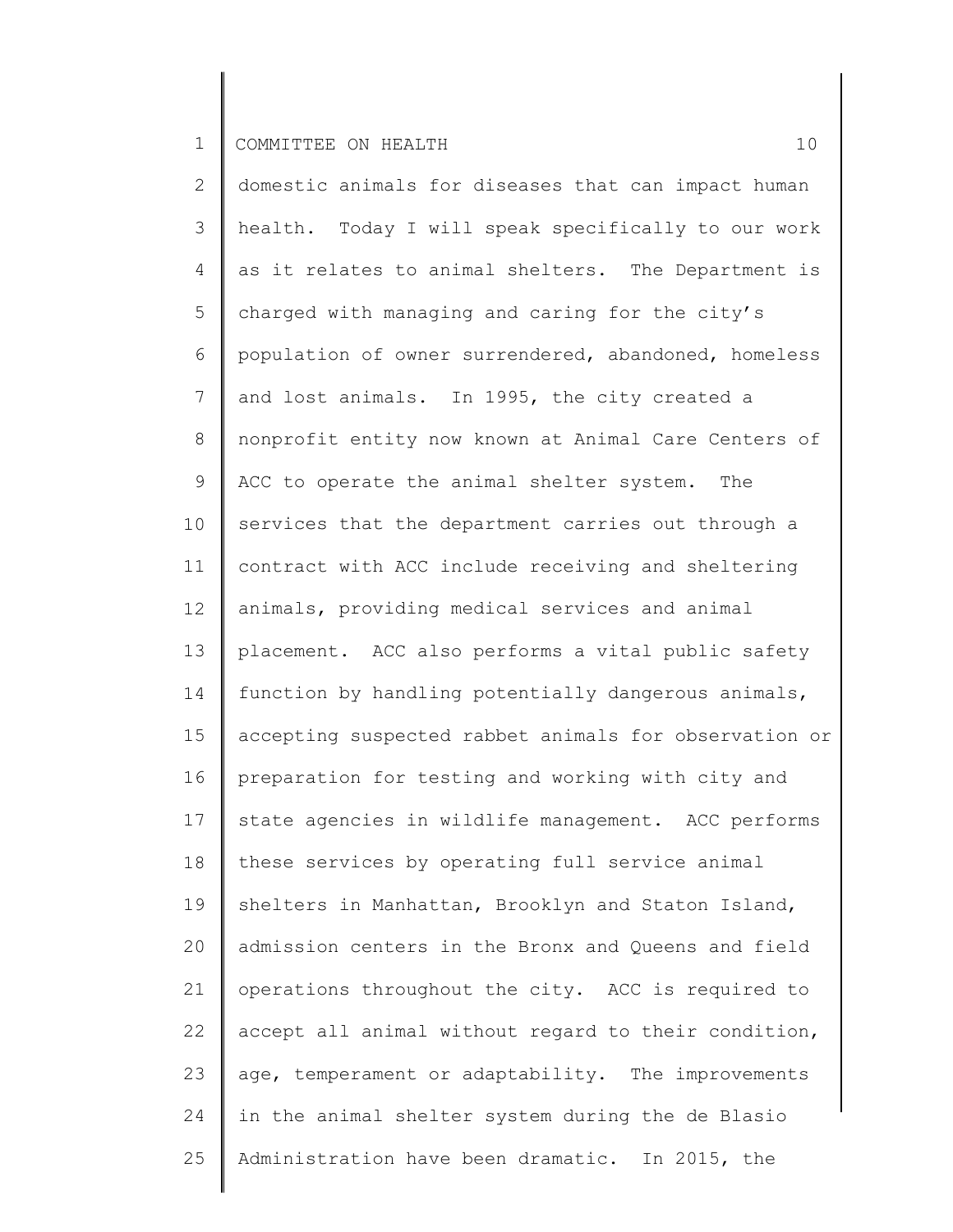2 3 4 5 6 7 8 9 10 11 12 13 14 15 16 17 18 19 20 21 22 23 24 25 placement rate in the city shelter system was 80%. Today ACC is a national leader among municipalities with a placement rate in 2017 of over 93%. ACCs innovative programming has been recognized around the country and an invigorated independent Board of Directors has enabled the organization to increase private fund raising and deepen its marketing and promotion strategies. ACC has developed strong partnerships with Animal Welfare Organizations such as the ASPCA and the Mayor's Alliance for New York City's Animals as well as hundreds of new hope organizations. These partners provide support every day and work closely with us, just over a year ago when we mobilized a rapid and life-saving response to the cat influenza outbreak. I will let Ms. Weinstock speak to the impressive developments in ACC operations and will now provide details about the city's expanded capital investments. The de Blasio Administration is a strong supporter of ACC. The Administration has committed nearly \$100 million in Capital Funding to support new construction or renovations in every borough including new full service shelters in the Bronx and Queens. In January we were excited to announce that after a long search,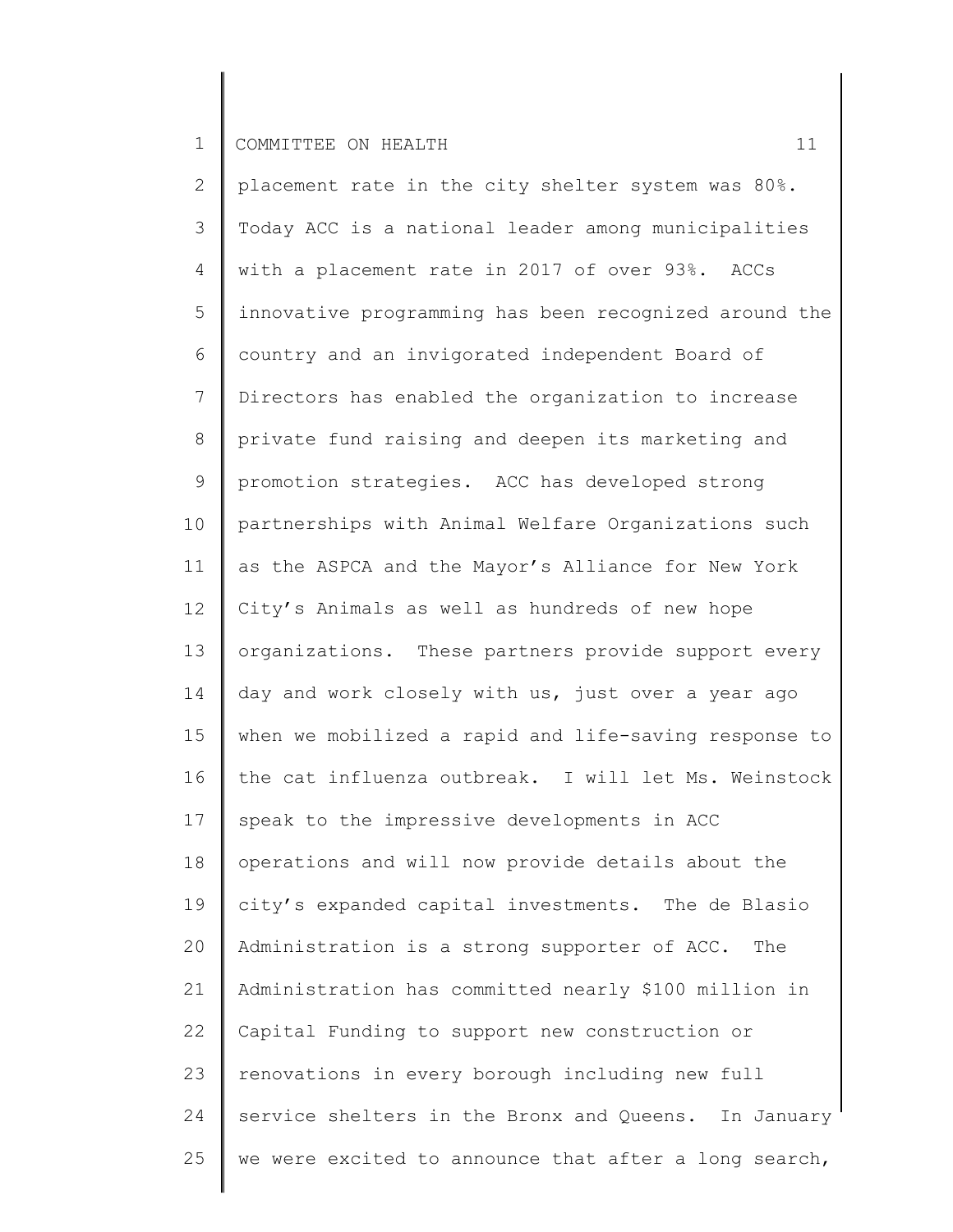2 3 4 5 6 7 8 9 10 11 12 13 14 15 16 17 18 19 20 21 22 23 24 25 the city had secured a site in the Bronx to build a new State of the Art Animal Shelter and we are starting the public review process for that project at the end of the month. In Staton Island a newly renovated care center will open later this year, also in the works is the renovation of an existing garage to house a standalone adoption center in Manhattan which will provide an expanded and welcoming space for New Yorkers looking for that just right new pet. In Brooklyn, a substantial renovation of the Brooklyn Care Center will almost double the usable square footage, improve indoor air quality, provide more room for the animals and fill the space with natural light and finally the department is committed to opening a full service shelter in Queens and has been actively evaluating locations. We are hopeful that we will soon identify a suitable property. In the meantime, we will relocate the Queens Admission Center to a larger and more accessible space. The administration fully supports having a full service animal shelter in all five boroughs as demonstrated by our ongoing commitments to these projects and particularly to opening full service shelters in the Bronx and Queens. This commitment is aligned with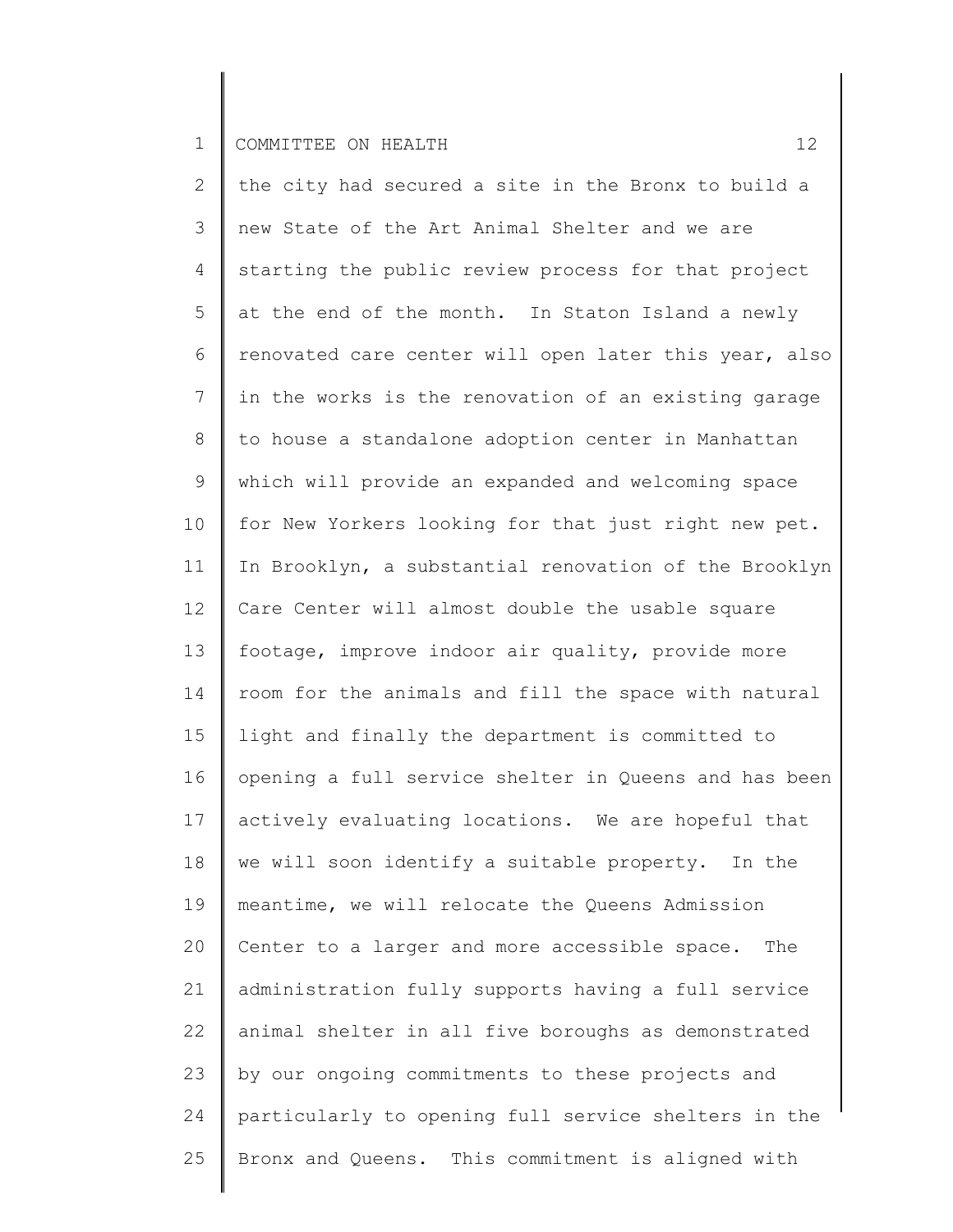2 3 4 5 6 7 8 9 10 11 12 13 14 15 16 the requirements of Introduction 401 under consideration today. We support the Bill and are pleased to have the Council's strong support as we plan for those sites. The transformation at ACC has been due not only to the support of the Council, the Mayor and the Health Commissioner but most importantly to the deep dedication and hard work of the ACC leadership and staff. I want to take just a moment to acknowledge Risa Weinstock and her management staff, they are the best in their field and on behalf of Commissioner Bassett I want to thank them for the service to the people and animals of New York City. Thank you again for the opportunity to testify. Ms. Weinstock will testify next and then I will happy to take questions.

17 18 19 20 21 22 23 24 25 RISA WEINSTOCK: Good morning Chair Person Levine, Council Member Vallone, your staff who we recognize from many tours at ACC and I thank Chair Person Levine to take the time to visit a couple of ours centers and getting to know our staff and actually seeing firsthand what it is to run an organization like ACC. I am Risa Weinstock. I'm President and CEO of Animal Care Centers of New York City. I want to thank you for the opportunity to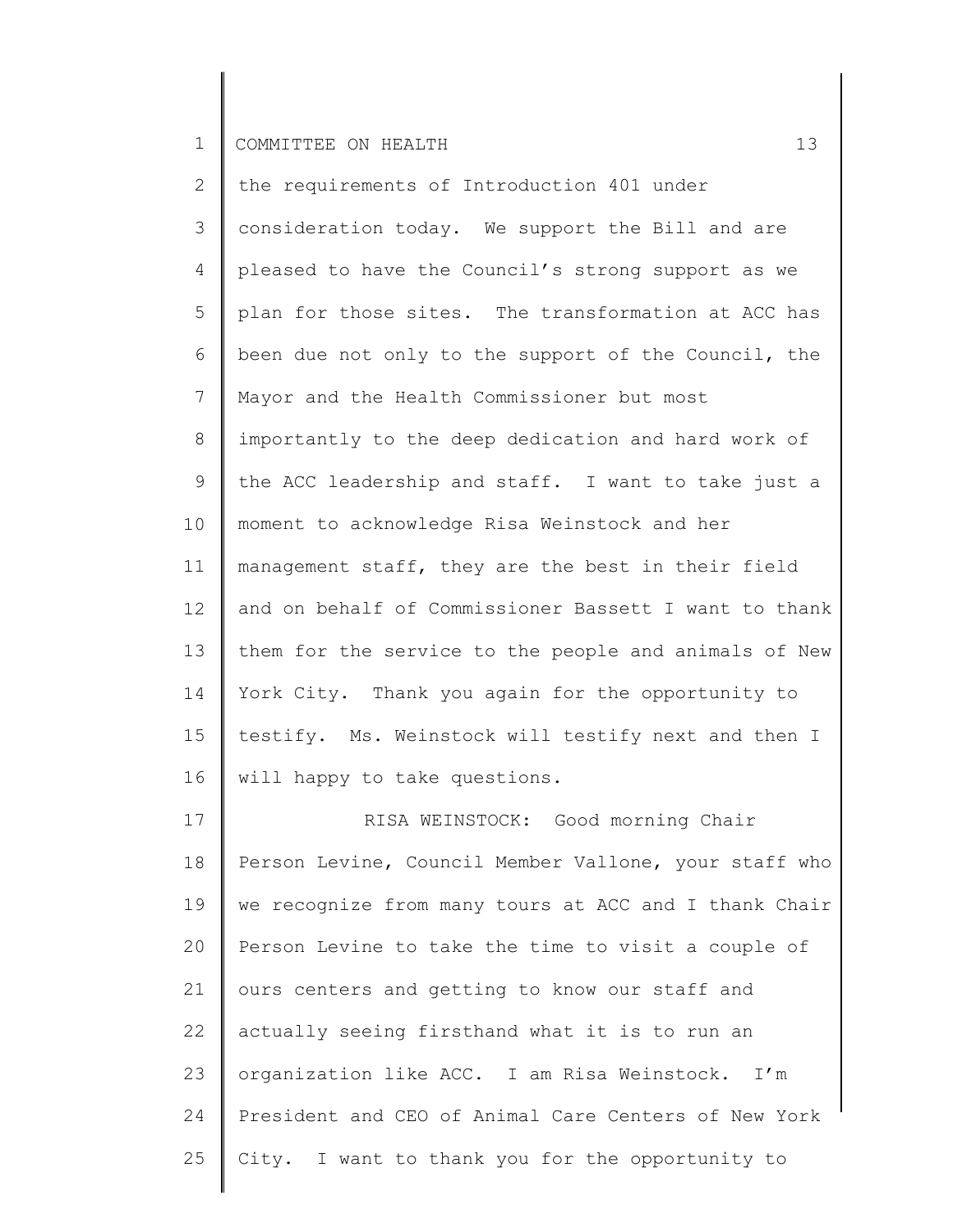2 3 4 5 6 7 8 9 10 11 12 13 14 15 16 17 18 19 20 21 22 23 24 25 testify in today's oversight hearing. ACC has steadily improved over the last five years thanks to the substantial support of Council and the New York City Department of Health and Mental Hygiene. I would like to thank all of you for your commitment to the health and welfare of New York City's Shelter Animals. ACC is also grateful for the commitment of Mayor de Blasio toward ensuring the future success of ACC through the construction of a shelter in the Bronx and in Queens as well as much needed renovation of our existing facilities. A little bit of background, ACC was incorporated in 1995 as a 501c3 not for profit organization dedicated to the health and welfare of pets and people in New York City. For over 20 years, ACC has been the city's sole contractor, charged with operating the existing municipal animal shelters and providing animal rescue and welfare services to all five boroughs, seven days a week, 24 hours a day, 20 years ago, only 25% of the animals entering the shelter system were placed. Today ACC is a dramatically different organization. In 2017, ACC achieve an unprecedented placement rate of 93% for cats and dogs. The most significant achievements have occurred over the last five years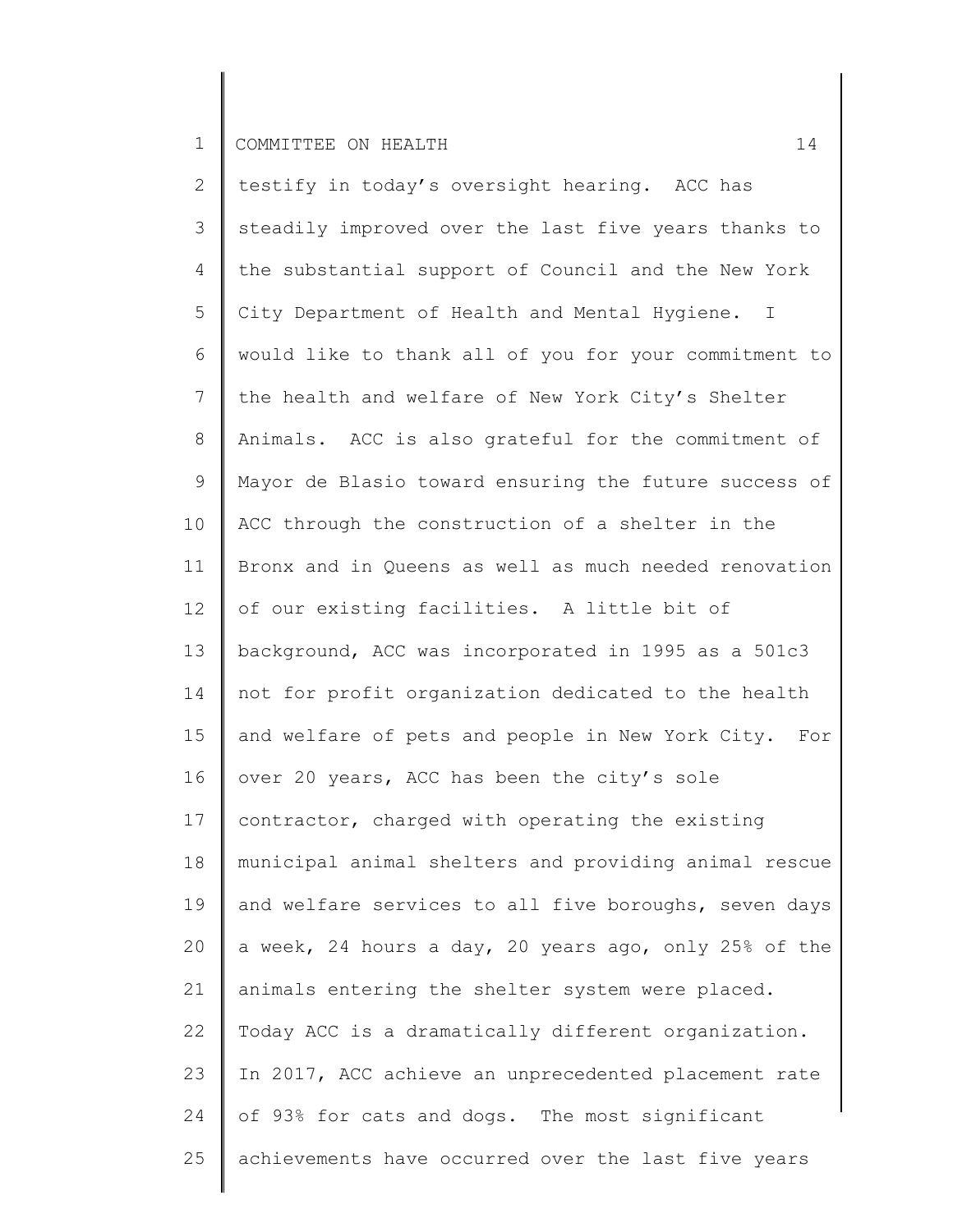2 3 4 5 6 7 8 9 10 11 12 13 14 15 16 17 18 19 20 21 22 23 24 25 beginning with local law 59 which gradually increased our City Contract Budget by nearly double for staff and services, enabling ACC to raise the caliber for care, programs, staff and partnerships required for the kind of work we are contracted to do. As we improved internally, ACC began getting recognition externally from grant funding organizations and private donors which has supplemented our budget by several million dollars annually over the last five years and has enabled ACC to add innovative programs plus staff beyond the City Contract Budget. Our mission is to end animal homelessness in New York City. Through targeted strategies and programs ACC has become a leader in animal welfare and a respected model for animal sheltering nationwide. ACC remains committed to using the successes of the past years only as a foundation for even greater success in the future. We know that there is much work to be done and while we are proud of the historic success, we continue to raise the bar to bring the best care to the most animals throughout New York City. By contract with the city, ACC operates under an open admission model. This makes ACC unique among all other animal welfare organizations in New York City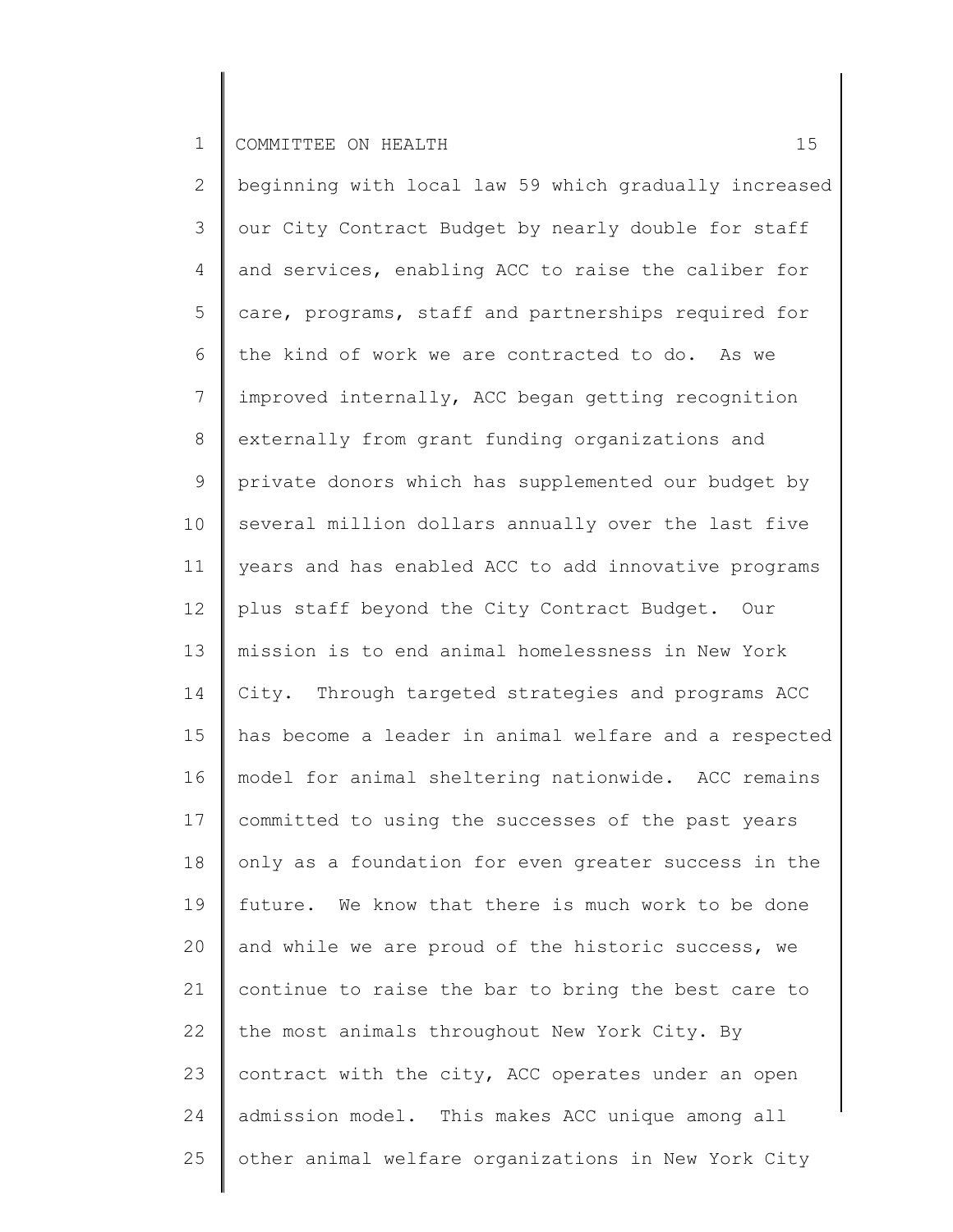2 3 4 5 6 7 8 9 10 11 12 13 14 15 16 17 18 19 20 21 22 23 24 25 because we accept any animal brought to any of our five locations whether the animal has been abandoned, surrendered, found as a stray, brought in by the public, NYPD or our animal rescue team and also regardless of age, health status, breed, species, temperament or physical condition. We operate three city owned full service animal care centers located in Manhattan, Brooklyn and Staton Islands and two admission centers located in the Bronx and in Queens. We are the only organization that accepts and seeks placement for companion animals as well as wildlife, birds, reptiles and farm animals. In calendar year 2017 ACC took in over 28,000 animals or roughly 75 animals every day. I am going to talk a little bit about our progress in the past years starting with recruitment and hiring. Successful recruitment and retention of staff is at the core of ACC success. Since the passage of local law 59, ACC has nearly doubled in size in more than 265 staff across 13 departments with a specific role as it relates to our overall mission. With over 28,000 animals in our care annually, we are keenly aware that we cannot simply end animal homelessness through adoptions alone. Staff at all levels of qualifications have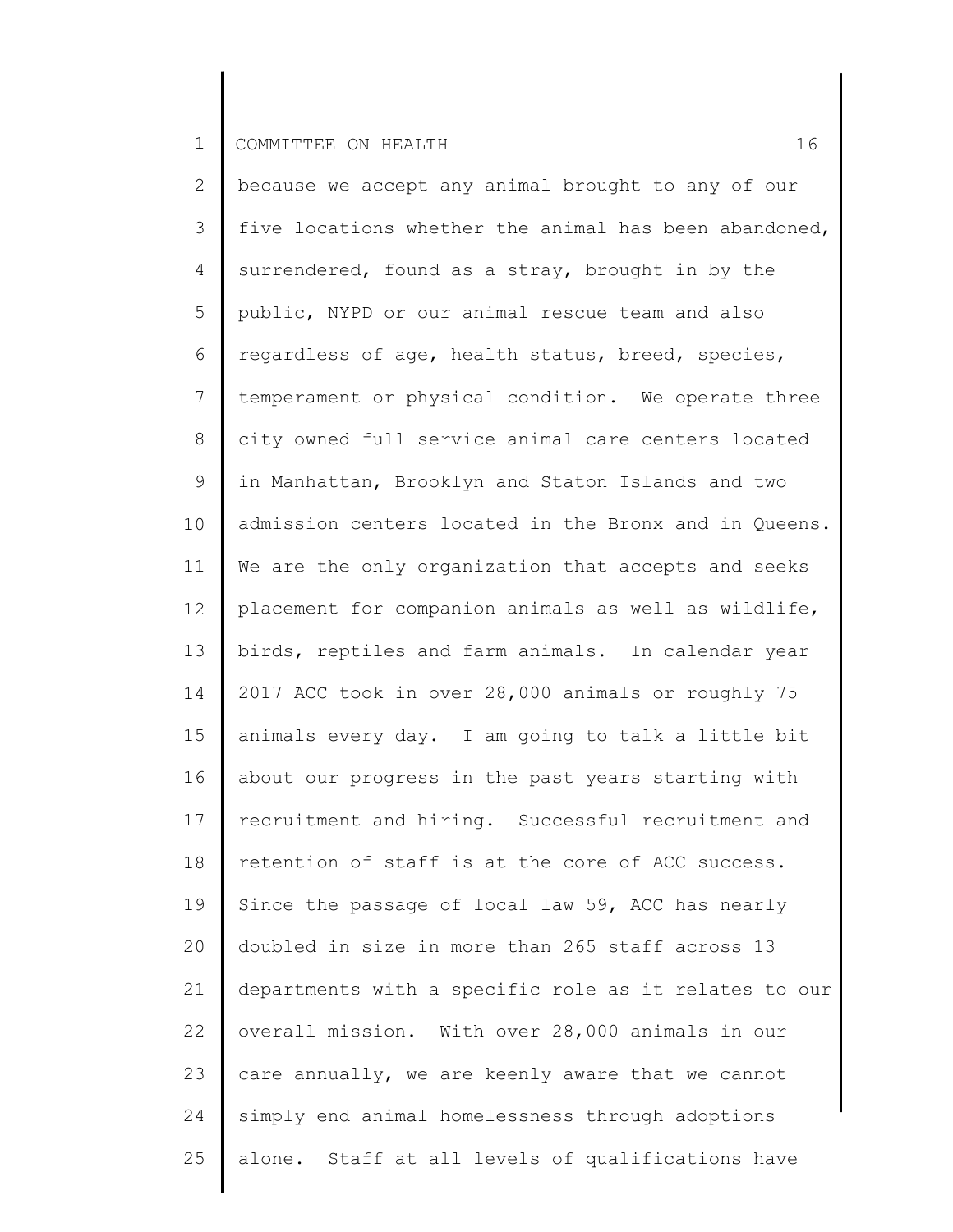2 3 4 5 6 7 8 9 10 11 12 13 14 15 16 17 18 19 20 21 22 23 24 25 been added, including individuals with excellent skills in animal handling, customer service and social work, as well as advanced degrees and experience in animal welfare and not for profit business. ACCs core programmatic strategy focuses on reducing intake, decreasing behavioral stress and medical illness inside the shelter, increasing life placements and building awareness of ACCs comprehensive services throughout the five boroughs. We have become a leader in animal welfare because of the innovative work we are doing inside our care centers and outside in the community. Here are just a few examples driving our success in recent years. Surrender prevention. Thousands of animals in need of care and homes continue to arrive at our shelter each year. In response ACC start resources beyond our contract with the city to build a department dedicated to surrender prevention. This new approach to intakes combines our passion for helping animals with our interest in the human welfare issues facing pet owners in the community. With the help of funding and training from ASPCA to date, we have successfully helped thousands of animals remain out of the shelter by offering resources and counseling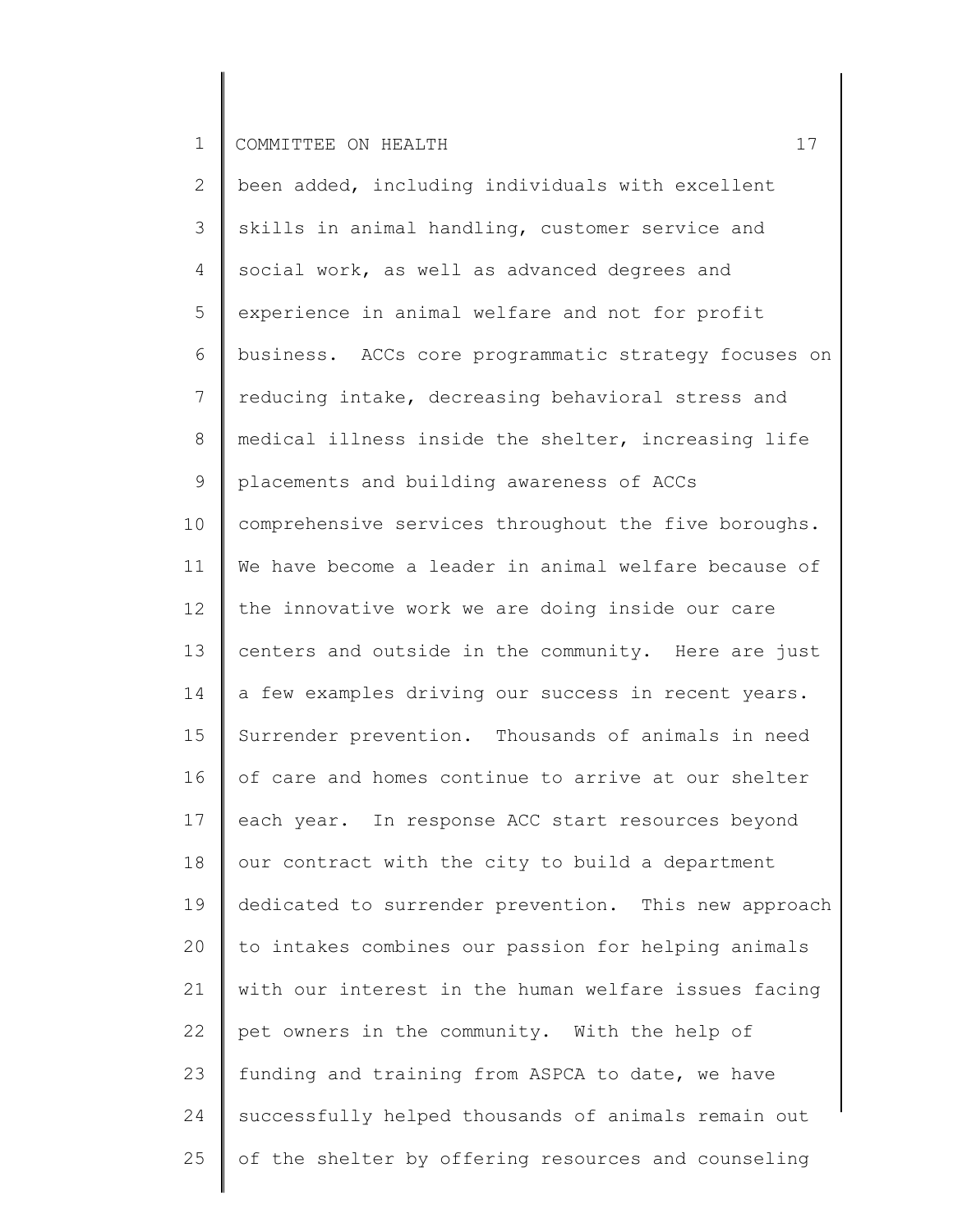2 3 4 5 6 7 8 9 10 11 12 13 14 15 16 17 18 19 20 21 22 23 24 25 to pet owners. We will continue to seek government and private funding for this essential program so that we can help preserve the human animal bond whenever possible and appropriate and also help reduce shelter intake. Those who haven't been to one of our care centers in recent years would be quite surprised by the innovations ACC has embraced to increase the chances of adoptions for dogs, cats and rabbits. Backyard play groups and dog walkers under the supervision of behavior and enrichment staff simulate New York City Dog Park Environments as most New York City Adopters seek social and playful dogs. Enrichment programs and improved housing for our cats and rabbits to help them stay healthier which trained enrichment staff have been added to help calm the animals, making them less fearful of potential adopters. With respect to community outreach, in Fiscal 16, ACC introduced a pilot called the Community Pet Program funded by the State Senator Jeffrey Cline which works within the Bronx neighborhoods to identify dog and cat owners in need and assist them in keeping their pets. The program offers a pet food pantry, free basic obedience classes, free vaccination clinics, free spay neuter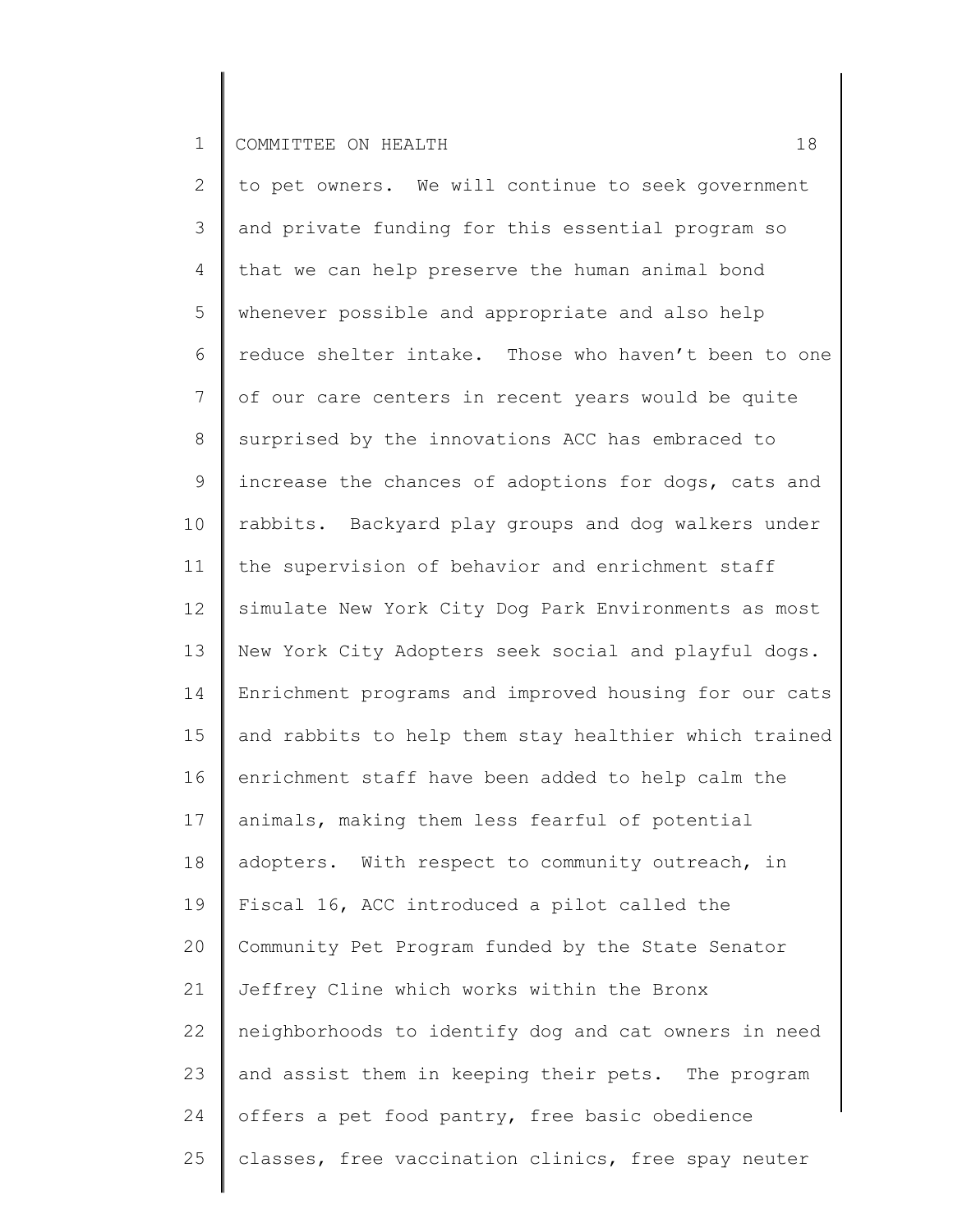2 3 4 5 6 7 8 9 10 11 12 13 14 15 16 17 18 19 20 21 22 23 24 25 services and has impacted nearly 1,500 animals in the Bronx last year. This program presents a very real opportunity to help New York City Pet Owners who struggle with pet ownership either financially or simply or simply without a support network. ACC is dedicated to brining the Community Pet Program to all five boroughs with the goal of keeping more pets with their families. We have also grown our adoption rate and outreach work with two mobile adoption vehicles. For the past two years, we have deployed or mobile adoption centers each weekend to different neighborhoods for an additional 150 adoption and outreach events annually, increasing adoptions by nearly 2500 animals since 2016. And finally with respect to our New Hope Adoption Partners, ACC strives to provide our animals with medical care, nourishment, behavior enrichment and mental stimulation yet thousands of animals require medical and behavioral resources beyond our capacity. This is where Community Partnership is vital. Our New Hope Adoption Partners provides specialized medical care and behavioral attention to animals that may otherwise not be ready or suitable for adoption to the general public or that are at risk of euthanasia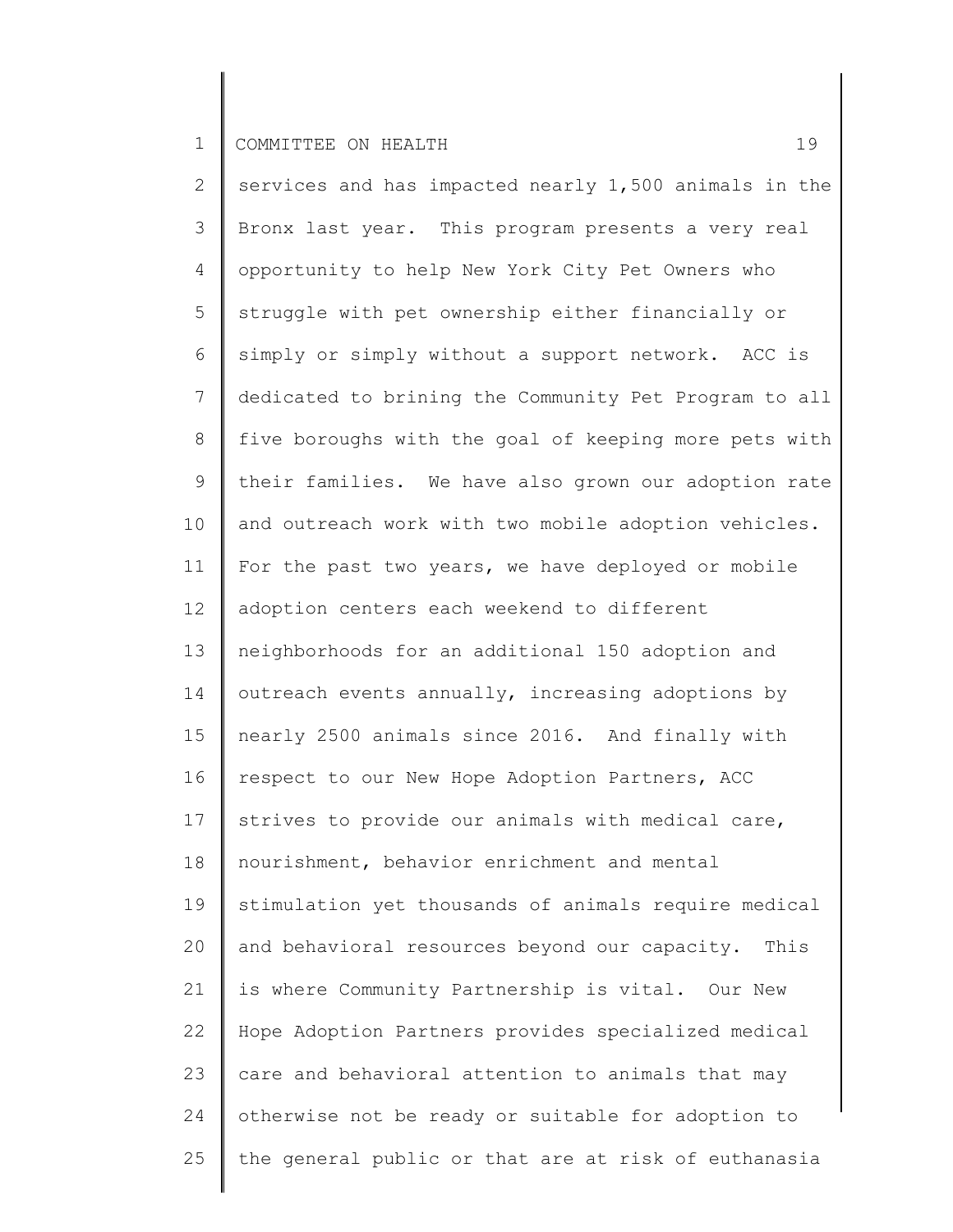25

2 3 4 5 6 7 8 9 10 11 12 13 14 15 16 17 18 19 20 21 22 23 24 due to medical or behavioral issues. In 2017, ACC added 27 organizations to our roster of over 300 partners and finally ACC appreciates Council's consideration of Council Member Vallone's proposal to add a full service shelter in the Bronx and in Queens. We believe the addition of these shelters will help continue to improve New York City's Animal Welfare System, provide more services to a greater number of New York City residents seeking to adopt or in need of animal resources, will alleviate the stress on the existing care centers that ACC operates and in the long run save more lives. In addition to building new facilities, it is essential to have adequate funding to support the many departments and staff required to run these new shelters optimally. We urge Council to consider the cost associated not just with building new shelters but with continuing to make New York City's Animal Sheltering System premiere. I thank you for the opportunity to testify and I am happy to take any questions. CHAIR MARK LEVINE: Okay thank you Deputy Commissioner, thank you President Weinstock. Anytime we hear the magic words we support this Bill that

makes the City Council very, very happy. I want to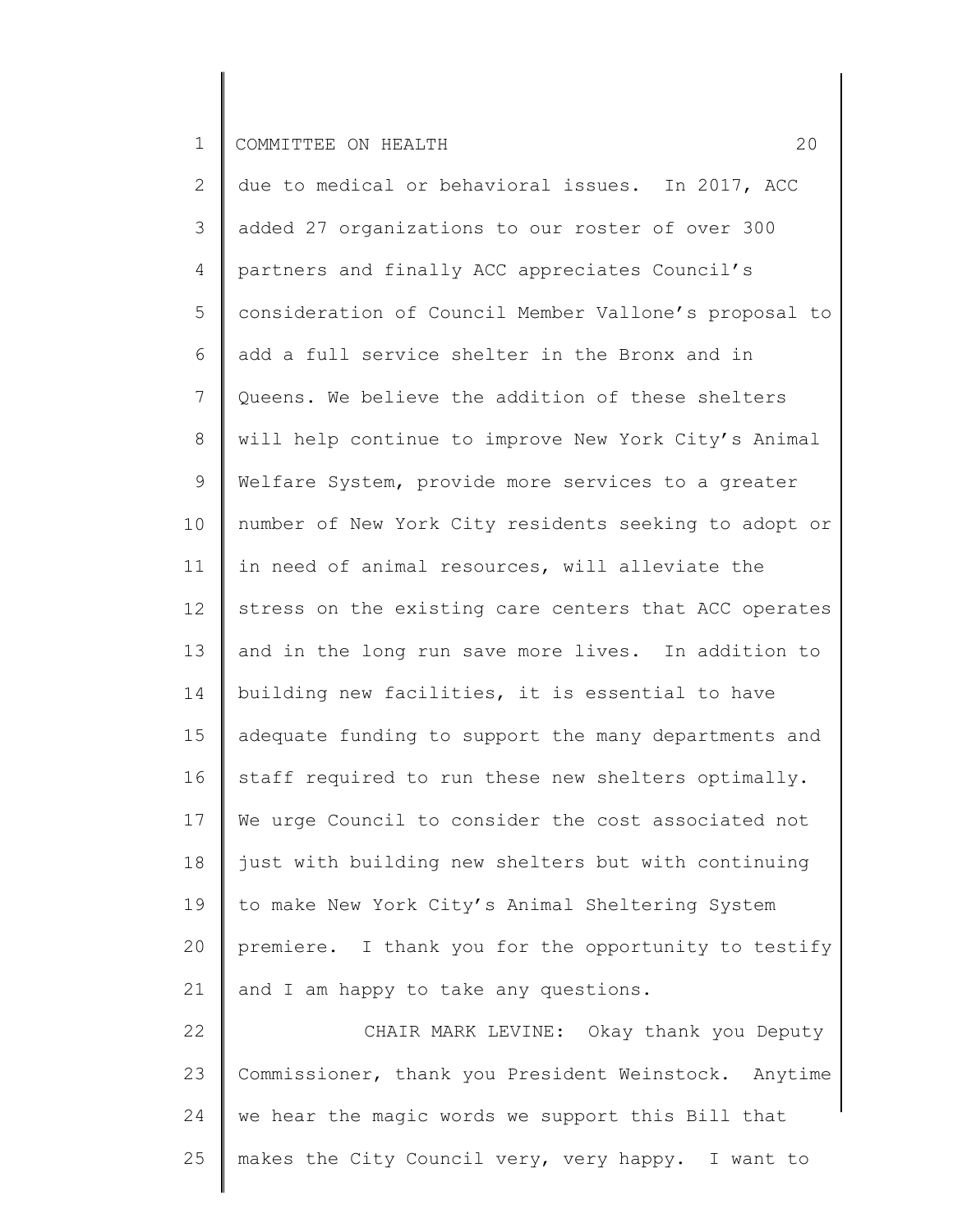2 3 4 5 6 7 8 9 10 11 12 13 14 15 16 17 18 19 20 21 22 23 24 25 acknowledge that we have been joined by stallwork Health Committee Member Keith Powers and uhm I will open by asking you to clarify the timeline on the Bronx shelter development. When can we expect that to be up and running? CORINNE SCHIFF: Uhm we, we are in the middle of the, uhm we are just starting the ULURP process. Let me just get their, our anticipated, uhm opening date. Just give me a moment. CHAIR MARK LEVINE: So there is a ULURP required in the Bronx as well. CORINNE SCHIFF: Yes so there is a land use process which we are beginning now. CHAIR MARK LEVINE: So ULURP clock has not started ticking yet on the Bronx site? CORINNE SCHIFF: It is just starting now. CHAIR MARK LEVINE: Got it so then construction presumably start in, in a year? CORINNE SCHIFF: Let me just pull the. CHAIR MARK LEVINE: Okay got it. CORINNE SCHIFF: Dates then I can answer your questions just give me one moment. CHAIR MARK LEVINE: Alright.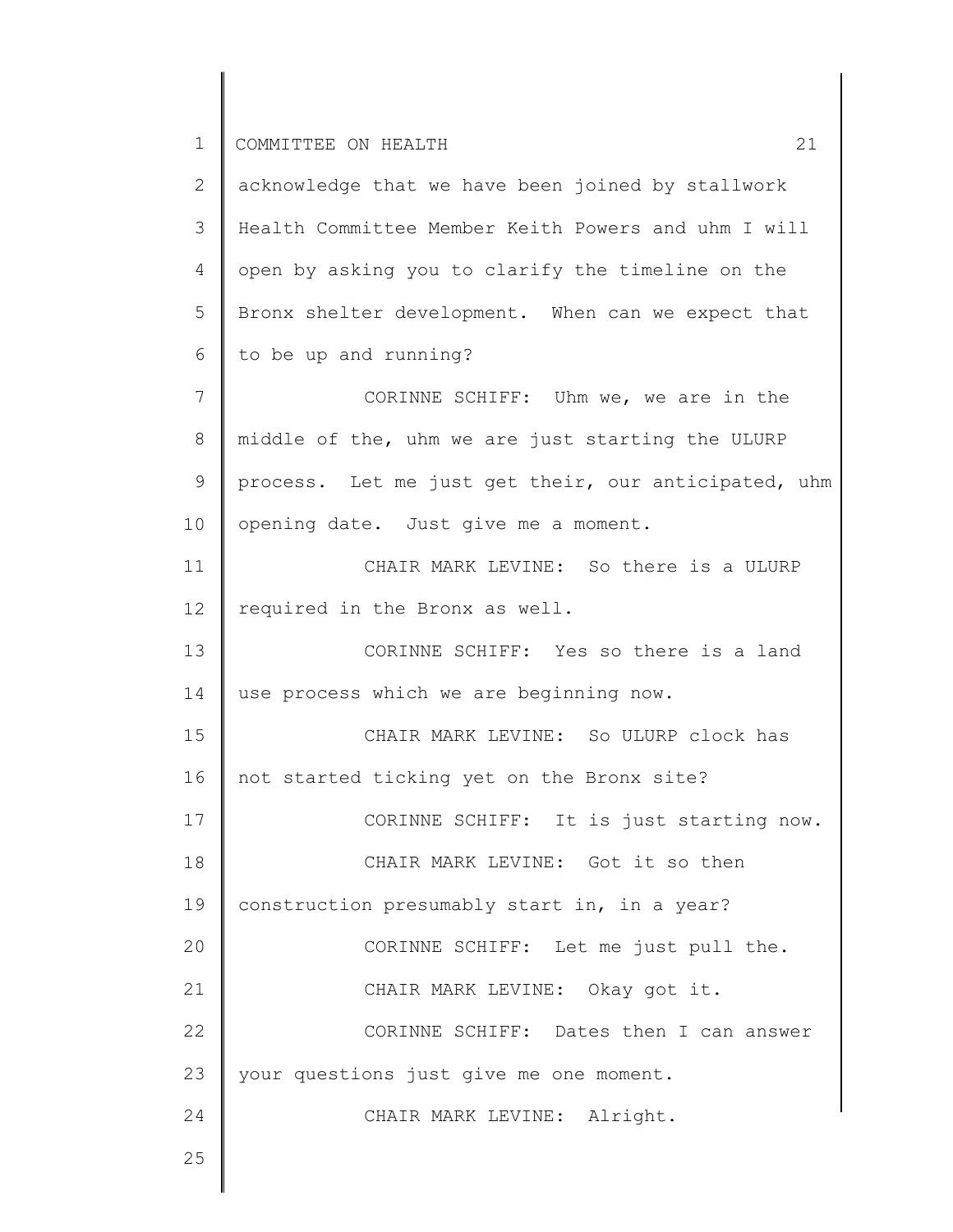∥

| $\overline{2}$ | CORINNE SCHIFF: So, sorry for the delay,              |
|----------------|-------------------------------------------------------|
| 3              | so we uhm go through the ULURP process and then there |
| 4              | is a design phase, and we expect to open in 2024.     |
| 5              | CHAIR MARK LEVINE: Wow. Uhm so you are                |
| 6              | anticipating a five year, of time line from design to |
| 7              | completion which uhm, uhm, hardly is going to be      |
| $8\,$          | breaking any speed records, uhm I think we would like |
| 9              | to look at that process and understand whether we can |
| 10             | shave some time off of that for the benefit of        |
| 11             | animals and, and companions in the Bronx.             |
| 12             | CORINNE SCHIFF: So we would be happy to,              |
| 13             | to meet and talk about the details of, of the city's  |
| 14             | land use process and design and development and we    |
| 15             | are certainly, you know the Mayor has been very clear |
| 16             | that he is committed to opening full service shelters |
| 17             | in the Bronx and in Queens. We were as you noted, a   |
| 18             | very, we were excited in January to be able to        |
| 19             | announce that we had secured a site uhm and we are    |
| 20             | embarking on, on the land use process and the design  |
| 21             | and construction. These things are, are, take more    |
| 22             | time than, than anyone would like but these are, you  |
| 23             | know.                                                 |
| 24             |                                                       |
| 25             |                                                       |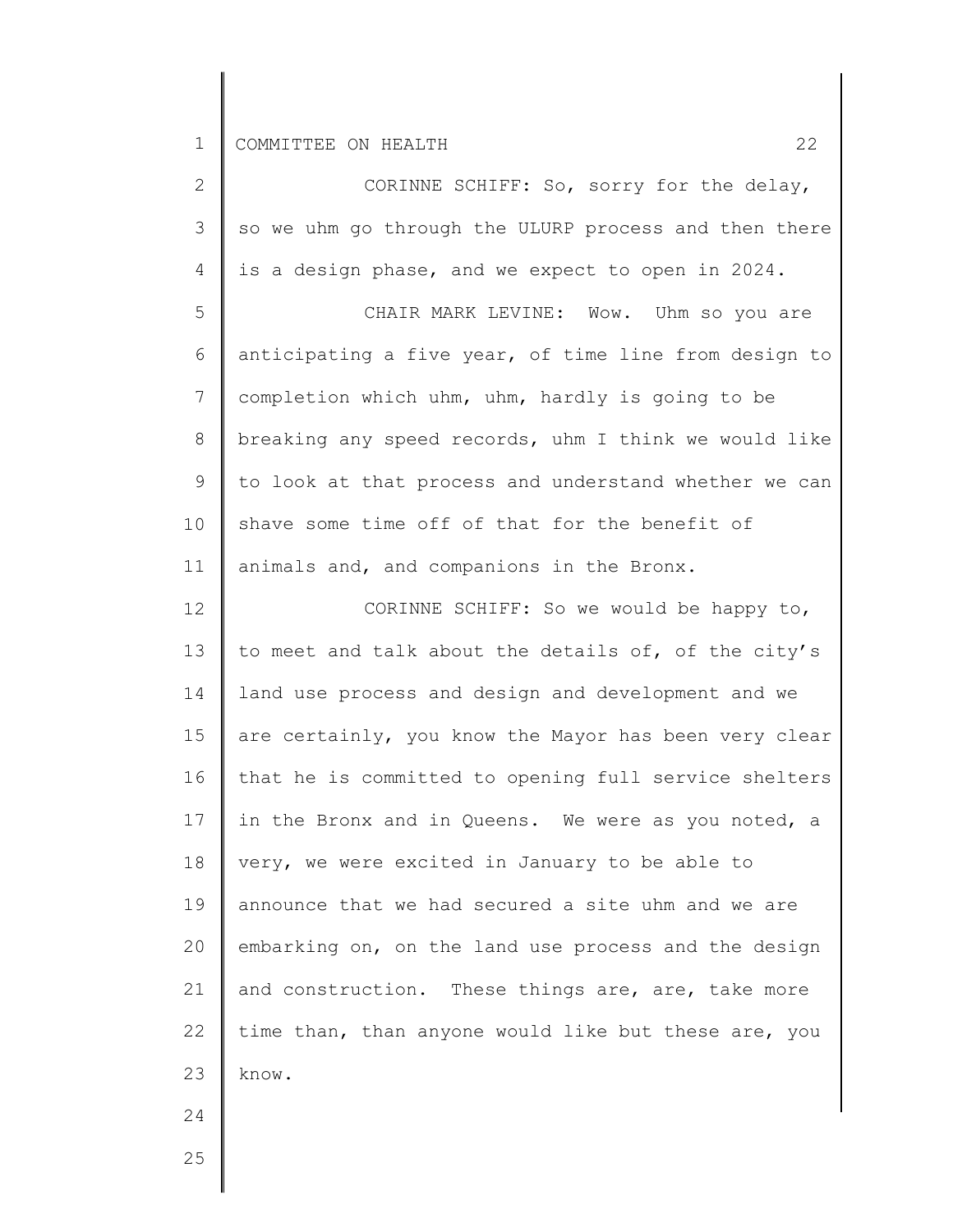| 2               | CHAIR MARK LEVINE: Right, can you not                 |
|-----------------|-------------------------------------------------------|
| 3               | start design now while ULURP process plays out? Is    |
| 4               | there a legal reason you can't do that?               |
| 5               | CORINNE SCHIFF: I don't know if it's a                |
| 6               | legal reason but these are, these are steps that      |
| $7\phantom{.0}$ | happen sequentially. It is not a process that the     |
| 8               | Department of Health owns so we are being guided by   |
| 9               | the city's land use process and design and            |
| 10 <sub>o</sub> | construction processes.                               |
| 11              | CHAIR MARK LEVINE: Alright well we                    |
| 12              | should, we should perhaps looks at that, to me it     |
| 13              | seems like a wasted year, if, if the money is there,  |
| 14              | it's been funded, there is no real political dispute, |
| 15              | dispute around, around this project, uhm why not      |
| 16              | start design so that the minute we get approval of    |
| 17              | the rezoning we can start with procurement?           |
| 18              | CORINNE SCHIFF: So we are, we are                     |
| 19              | surely, we are working on every step that we can.     |
| 20              | CHAIR MARK LEVINE: Shall, shall we bring              |
| 21              | in another voice here? We can do the affirmation as   |
| 22              | well if she would like to speak.                      |
| 23              | CORINNE SCHIFF: Yeah sure, Julie Friesen              |
| 24              | is the Deputy Commission for Administration at the    |
| 25              |                                                       |
|                 |                                                       |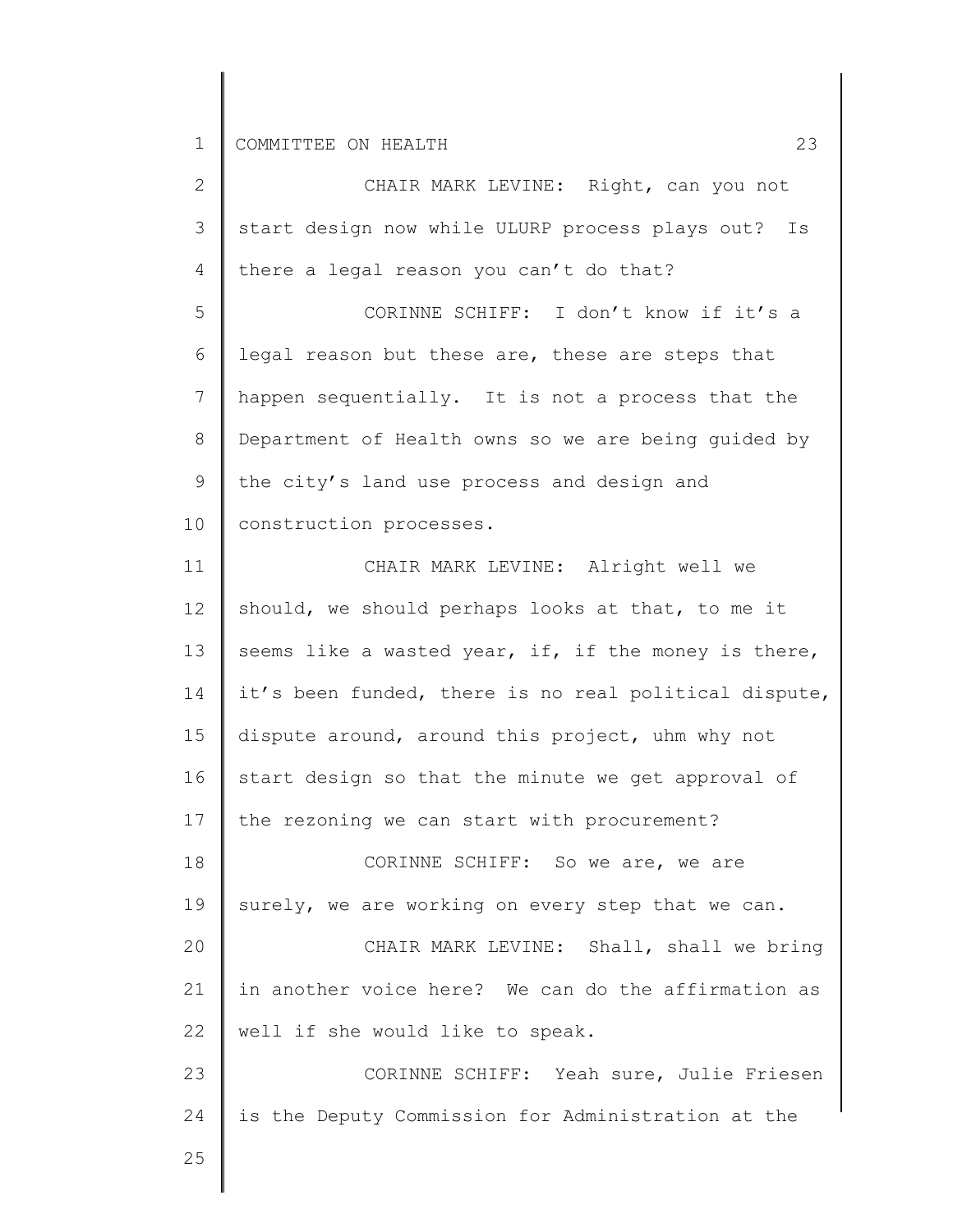1 2 3 4 5 6 7 8 9 10 11 12 13 14 15 16 17 18 19 20 21 22 23 24 25 COMMITTEE ON HEALTH 24 Health Department and manages these processes and can provide the details. COUNSEL: Do you affirm to tell the truth, the whole truth and nothing but the truth in your testimony before this committee and to respond honestly to Council Member questions? JULIE FRIESEN: Yes I do. Thank you. Yes. CHAIR MARK LEVINE: Can you clarify this question of the timeline in the Bronx. JULIE FRIESEN: Sure of course, these, as Corinne said, these things take longer than any of us would like, uhm, we, we are working closely with the city department of design and construction to T this up to start design and we, we can't because for legal reasons we can't start these ticket to proceed process until ULURP is completed. We have just started ULURP, usually that takes about seven months to go through that process. We are going to try and speed that up. As soon as ULURP we can proceed with DDC to start the design. CHAIR MARK LEVINE: Okay well I would like to examine with you the legal pattern that is there. It just doesn't seem like it is common sense.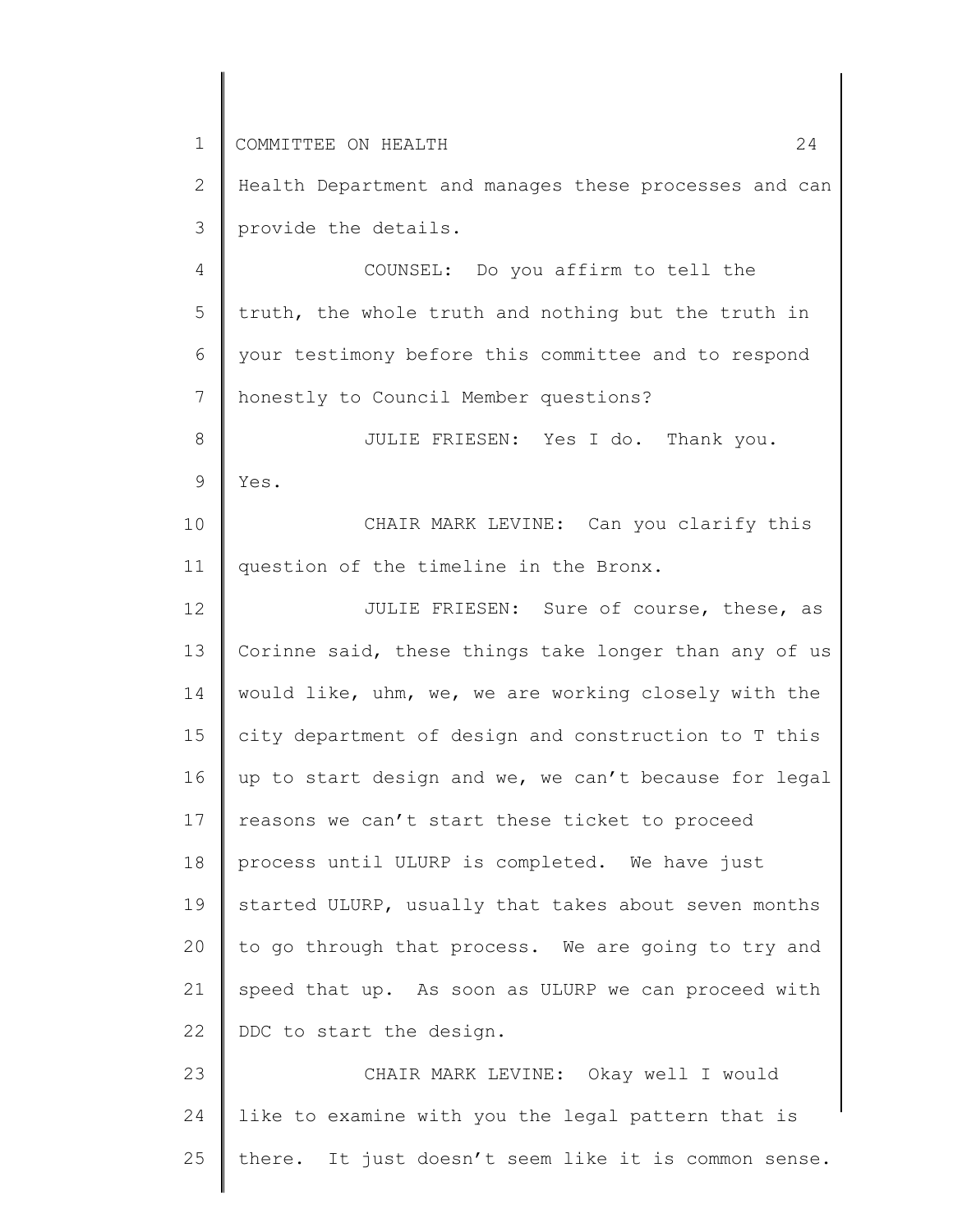25

2 3 Uhm what can you tell us about the timeline in Queens?

4 5 6 7 8 9 10 11 12 13 CORINNE SCHIFF: So as I noted the Mayor is very clear that he is committed to a full service shelter in Bronx and in Queens and we have been actively looking in Queens. Uhm we have evaluated about 25 properties, we came very close in two of two potential properties, we were disappointed to lose those. Uhm we are actively looking, we are hopeful that we will have good news soon. I can't comment on a specific timeline but we think we are getting close.

14 15 16 17 CHAIR MARK LEVINE: This would be a property that would be suitable for a full service shelter or this is a search for a new receiving center?

18 19 20 21 22 23 24 CORINNE SCHIFF: No I'm talking about a search for a full service shelter. Uhm we are also, and I think you noted in your opening comments, we are relocating the admission center so that in the, in the interim period before we are able to open the full service shelter, which as in the Bronx will be a state of the art uhm full service shelter, uhm we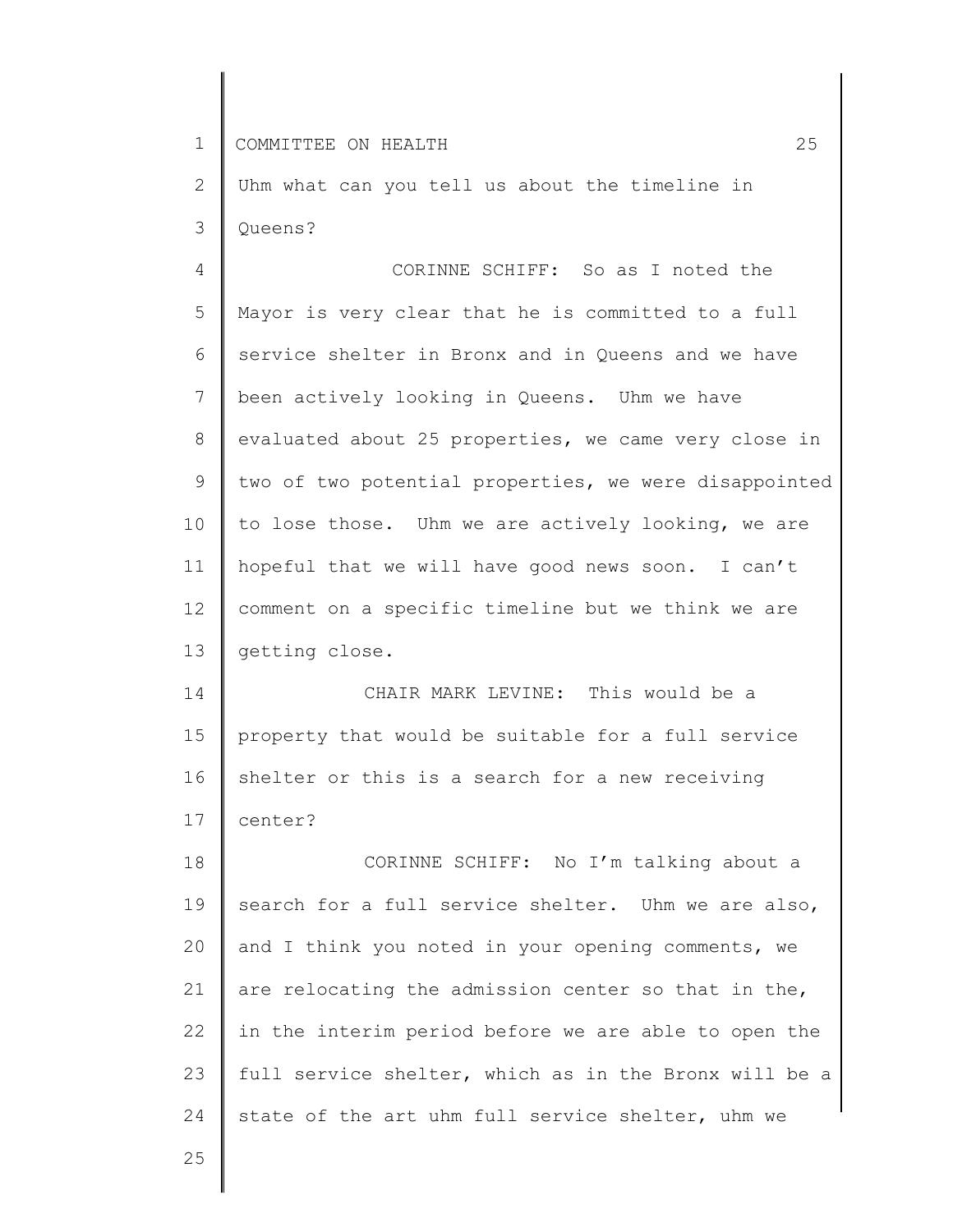| $\mathbf{2}$   | will be expanding the admission center to that we     |
|----------------|-------------------------------------------------------|
| 3              | will be able to increase the capacity in Queens.      |
| $\overline{4}$ | CHAIR MARK LEVINE: Has money been                     |
| 5              | allocated in the Capital Budget for construction in   |
| 6              | Queens?                                               |
| 7              | CORINNE SCHIFF: So we have money in the               |
| $\,8\,$        | Capital Budget for Design and once we have identified |
| 9              | the location and have been able to determine exactly  |
| 10             | what we will need, we will be able to secure funding. |
| 11             | CHAIR MARK LEVINE: So the 90, is it \$95              |
| 12             | million is to cover the entire process in the Bronx   |
| 13             | and the design phase in Queens, is that right?        |
| 14             | CORINNE SCHIFF: Correct.                              |
| 15             | CHAIR MARK LEVINE: Okay, uhm do you know              |
| 16             | yet whether you will need a ULURP at the new site in  |
| 17             | Queens?                                               |
| 18             | CORINNE SCHIFF: Uhm that depends on the               |
| 19             | property so we.                                       |
| 20             | CHAIR MARK LEVINE: So if it's not.                    |
| 21             | CORINNE SCHIFF: One of the things that                |
| 22             | we look at.                                           |
| 23             | CHAIR MARK LEVINE: If it's privately                  |
| 24             | owned currently then a ULURP is required, is that     |
| 25             |                                                       |
|                |                                                       |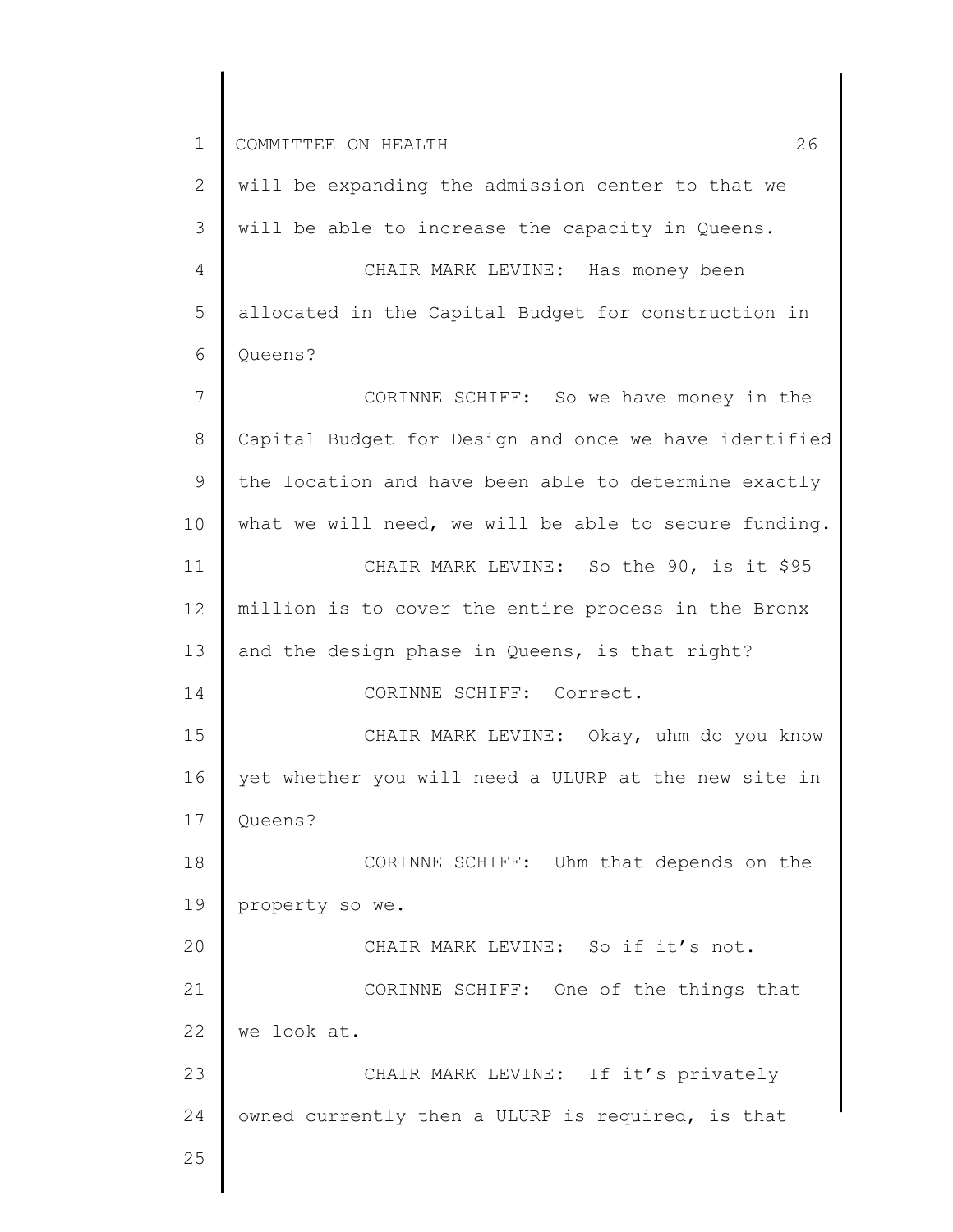1 2 3 4 5 6 7 8 9 10 11 12 13 14 15 16 17 18 19 20 21 22 23 24 25 COMMITTEE ON HEALTH 27 correct? Do I have that right? If it's sitting on land we might avoid the ULURP. RISA WEINSTOCK: Julie is our ULURP uhm expect so I will ask. JULIE FREISEN: Once we identify that property in Queens, we will know whether we will need ULURP or not. CHAIR MARK LEVINE: Right, again it could be another lost year uhm if we are waiting on design for ULURP so uhm. CORINNE SCHIFF: The good thing about ULURP is, some of the stuff, it's, it's about a seven month process but it could be shorter if all of the parties involved you know, work to expedite it and that includes the community boards and so on. CHAIR MARK LEVINE: Right, I've never heard anyone say a good thing about ULURP in any context but, but okay. Uhm I have a myriad additional questions, we are getting ready to pause and allow the Bill sponsor, Council Member Vallone uhm to ask questions. PAUL VALLONE: Thank you chair and sure we, we will split up the time amongst all of our members. I, I guess when you hear the timeline all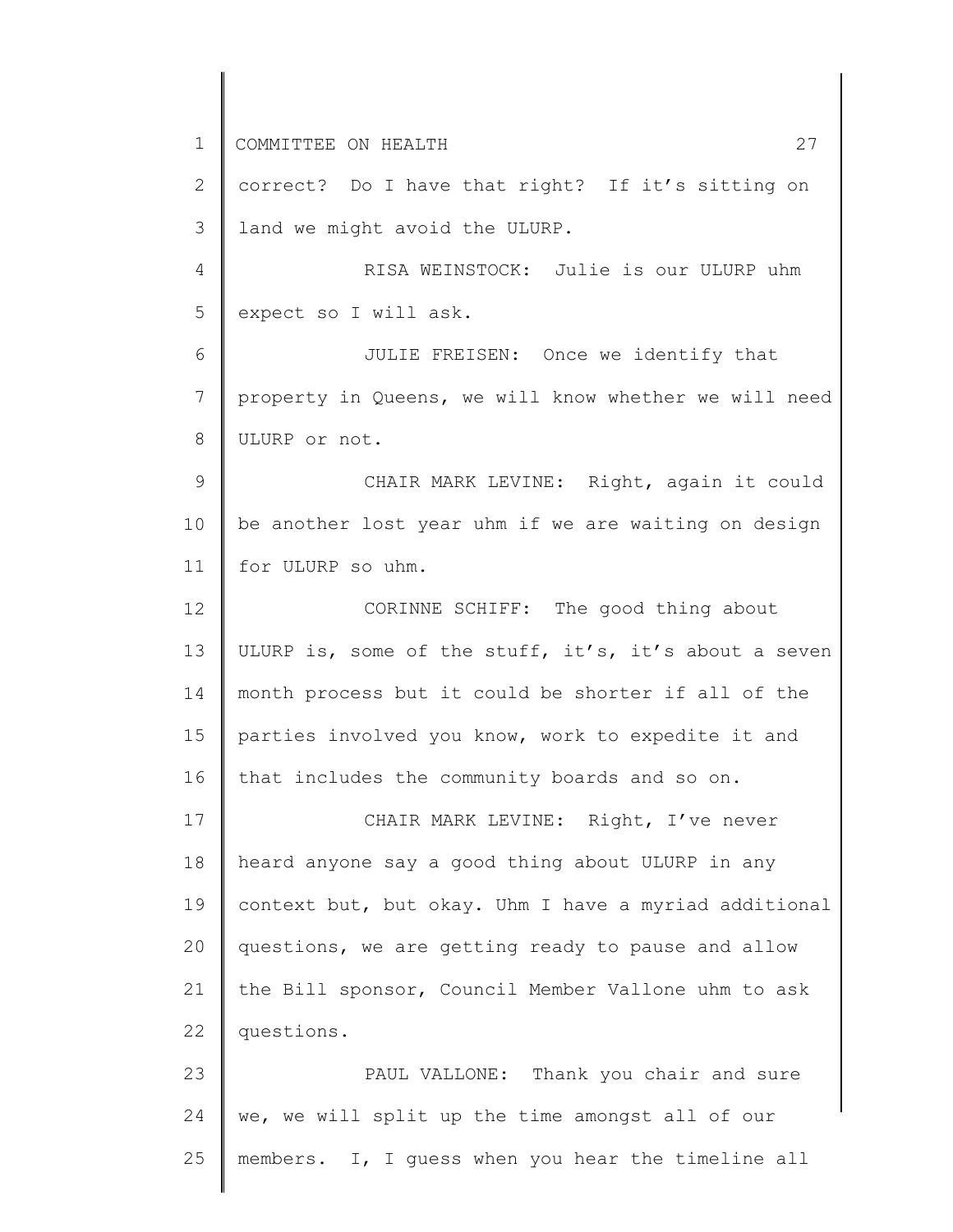2 3 4 5 6 7 8 9 10 11 12 13 14 15 16 17 18 19 20 21 22 23 24 of the positivity that we brought into the room just kind of goes out, out the door so if I'm hearing 2024 for the Bronx and we don't even have a site for Queens, I'm out of office, we are all out of office. I don't know who the next Admin, Mayor is going to be, I don't know who the next speaker is going to be. I have concerns. I mean this, this was a process that has had concerns from 2000. Is it going to be another lawsuit, the next Mayor is get financial crisis in the city, someone is not going to pose the site. There is a myriad of things that can happen and that's why we funded the Site Selection Process a few years ago now to try to expedite this so we can, you can have our support, who is right here in front of you and a speaker and a Mayor and we've got the group and I don't know what the next group's going to be. So can we not fight for the inclusion in the Budget this year, a funding for the Queen site, we know what the Bronx site estimate is going to be. We don't know the square footage, we don't know the site, I get that but not putting anything in the Budget, I don't get. So what is our plan with actually funding our future site?

25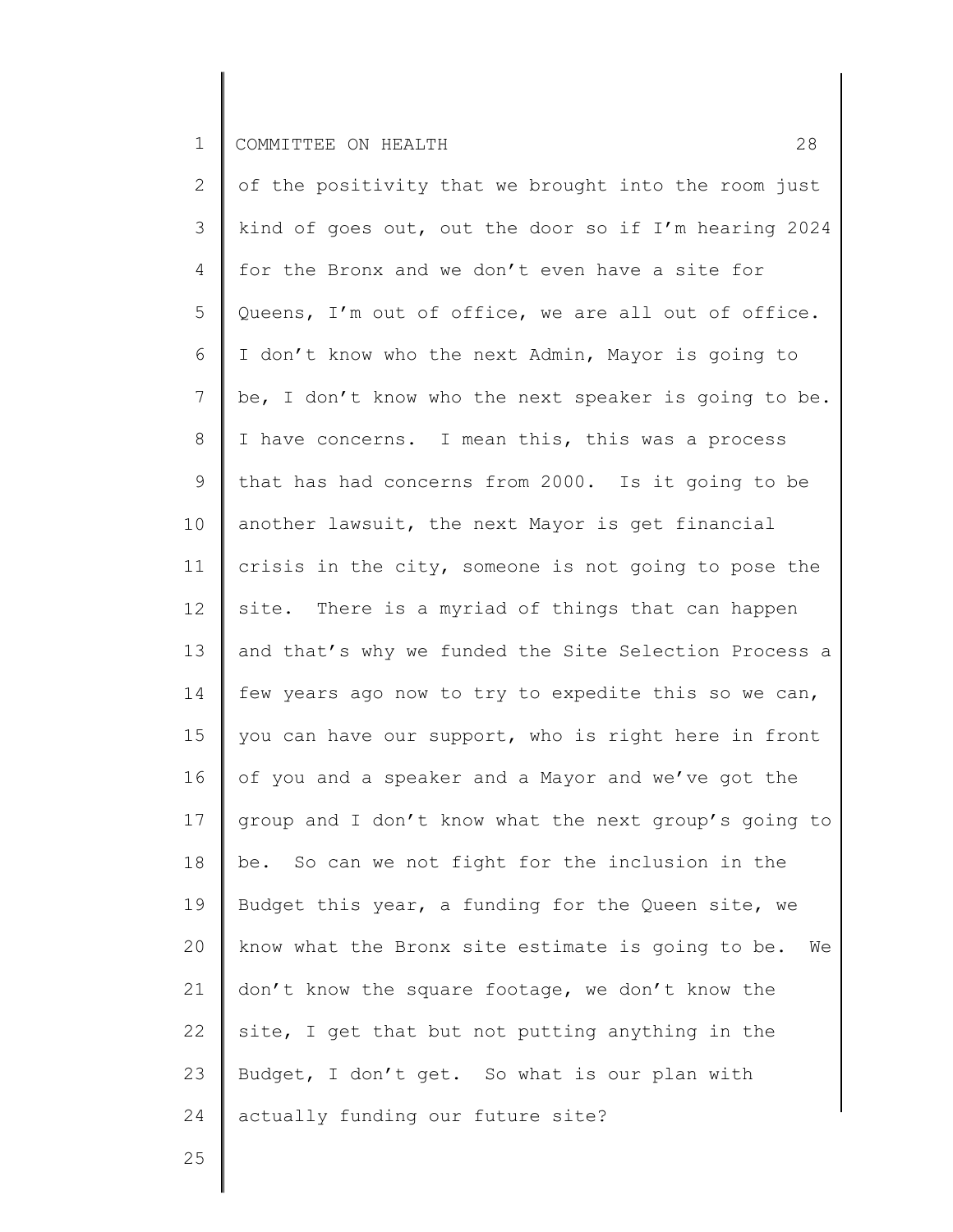25

| $\mathbf{2}^{\prime}$ | CORINNE SCHIFF: Uhm the Mayor has been                |
|-----------------------|-------------------------------------------------------|
| 3                     | clear about his commitment and we will, we have been  |
| 4                     | assured that when we are able to determine the        |
| 5                     | funding that we will need uhm that we'll, we'll be    |
| 6                     | able to secure that. I think we are in a very         |
| $7\phantom{.0}$       | different place then we were in 2000 when your, you   |
| 8                     | know your family's longstanding support uhm for the   |
| 9                     | shelters.                                             |
| 10                    | PAUL VALLONE: Ut-oh, uhm dad's watching,              |
| 11                    | he just knocked over the counter.                     |
| 12                    | CORINNE SCHIFF: Uhm and, and when we talk             |
| 13                    | about opening we are, there are certainly many steps  |
| 14                    | along the way uhm where the process will be           |
| 15                    | irrefirmable so we will be breaking ground uhm and so |
| 16                    | I think I'm, I'm confident in saying that, that this  |
| 17                    | administration and the health department are working, |
| 18                    | are working actively uhm toward the goal of the full  |
| 19                    | service shelters in the Bronx and in Queens and we,   |
| 20                    | we really are in a very different place both with the |
| 21                    | Capital Projects and with all of the progress that    |
| 22                    | you are hearing uhm from Ms. Weinstock about what is  |
| 23                    | happening at ACC.                                     |
| 24                    | PAUL VALLONE: Well that's why we have                 |

Intro 401 because even though we are positive, we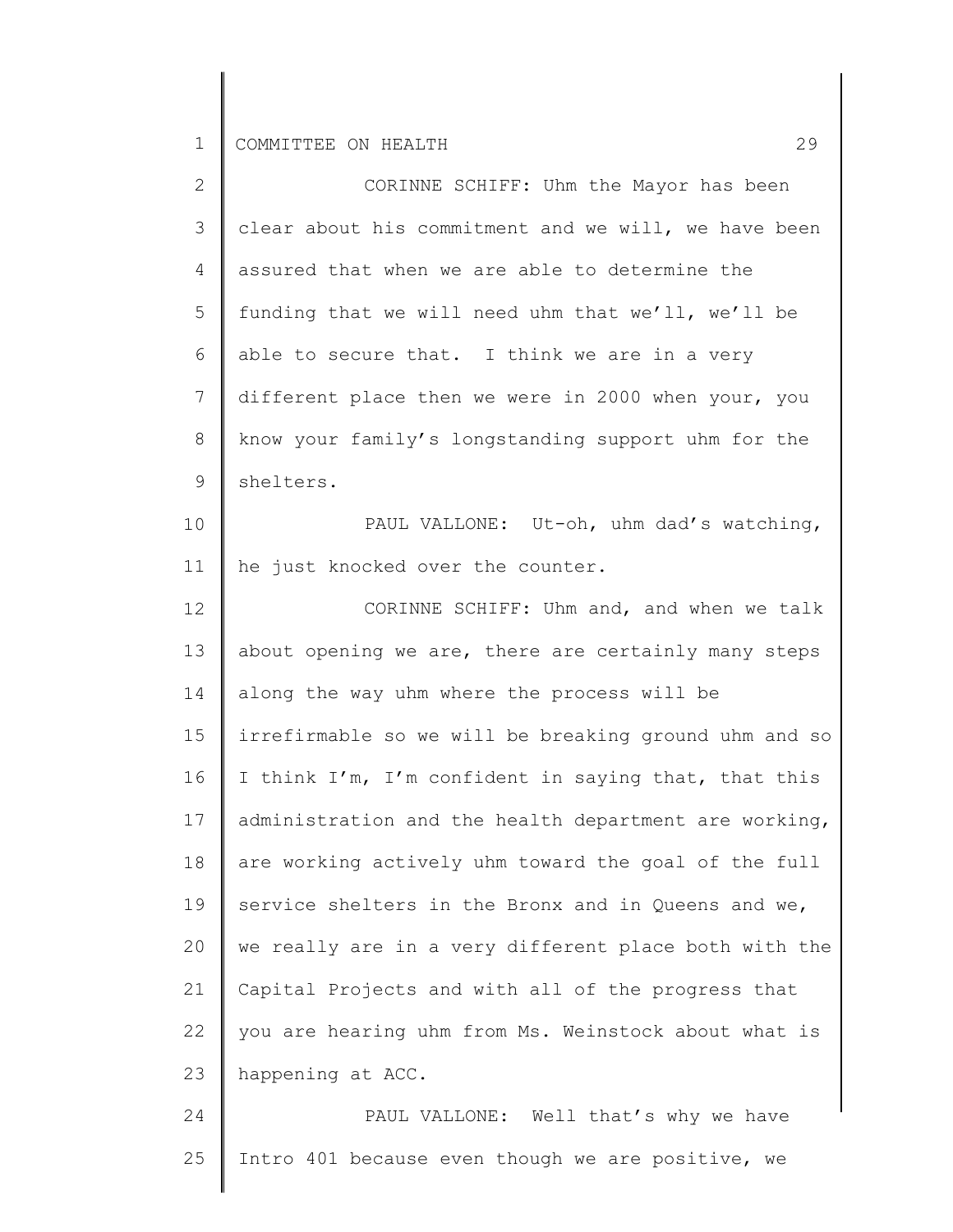2 3 4 5 6 7 8 9 10 11 12 13 14 15 16 17 18 19 20 21 22 23 24 25 stil as a Council want to make sure that this will not be deterred by someone in the future who may not have the same positivity that we have uhm we can only hope that folks who sit in these seats after us and the future Mayor and the future Speaker will have the same uhm support of this but we are planning on going forward to make sure that this is law, that we get our animal shelters in every borough uhm and I think as the Chair said, we've got to find a way to speed this up and I think whether it is Parks, whether it's libraries, whether it is this type of project, is it over, there is just a frustrational element back in our communities of why things take so long, so uhm can we work on, like Queens is just really not an acceptable situation, as with the Bronx. We have, you don't even want to look at the receding center that we have so what's the plan for the new temporary receiving shelter? Is it just going to be a bigger space or are we going to provide some additional services, veterinary care, drop off care, resources? CORINNE SCHIFF: Do you want to speak to the? Do you want to speak to the services that. PAUL VALLONE: A loading zone? Or is actually going to have?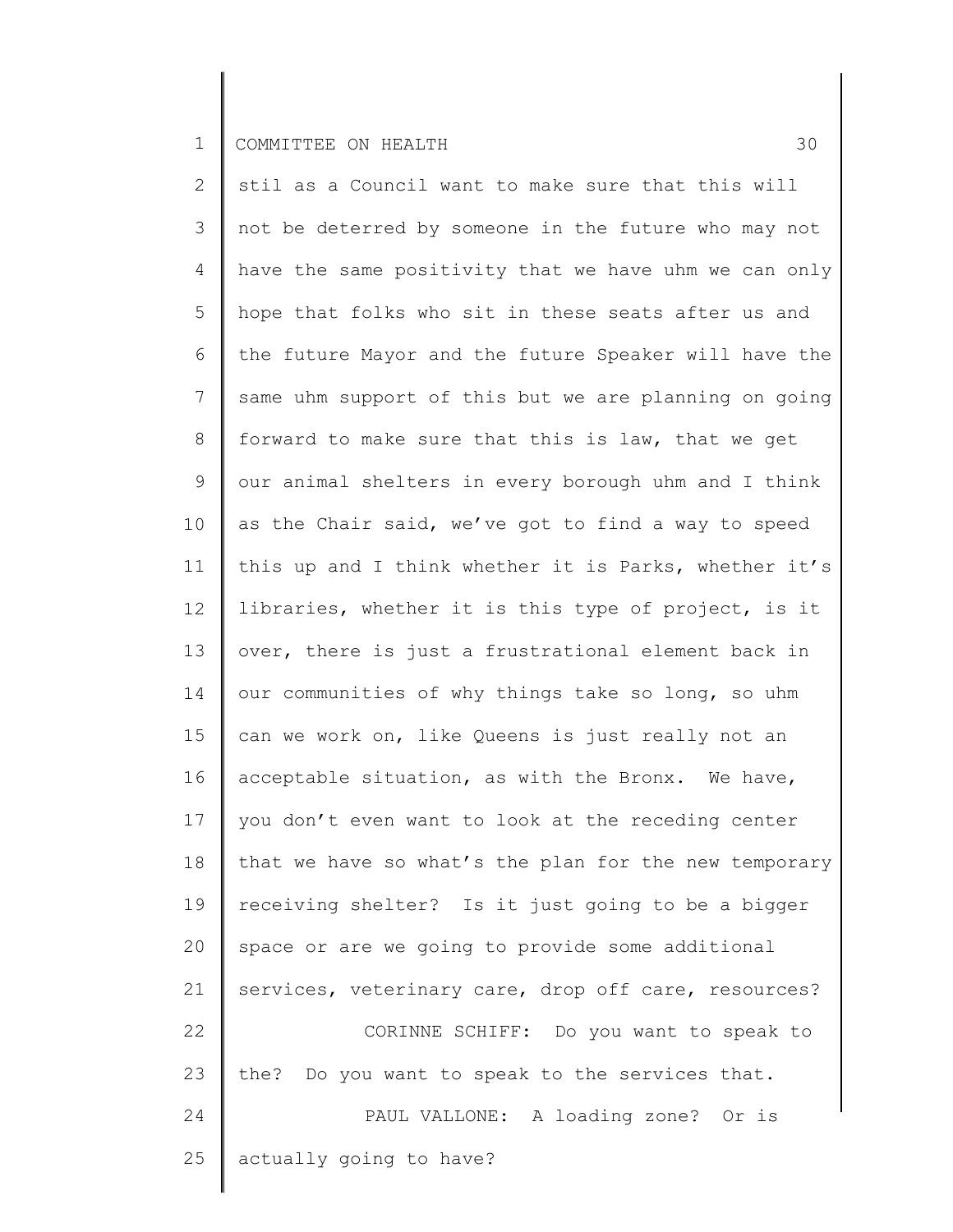2 3 4 5 CORINNE SCHIFF: What we offer at the admission center and the distinction between the admission center and the, and the full service shelter?

6 7 8 9 10 11 12 13 14 15 16 17 18 19 20 21 22 23 24 25 JULIE FRIESEN: The admission center is unlike a full service shelter, formally known as receiving centers. Uhm we are really thinking about animal welfare differently and we don't want it to be uhm publicized as this is a place it's bigger so we can take in more animals just bring us your animals, so we really are shifting the way we think about animals in the community. So we have a Surrender Prevention Program and we have an admissions department and these centers are now called admission centers. There is currently a no, no veterinarian there. We have admission counselors that serve pretty much like social workers and people come in if they have to surrender a pet, we offer counseling to help them identify if there is an issue that will help them keep their pet and we also provide information on lost and found animals, people may be come in and we can give them guidance on adopting animals and we send them where they need to go. It is really a resource center for people either looking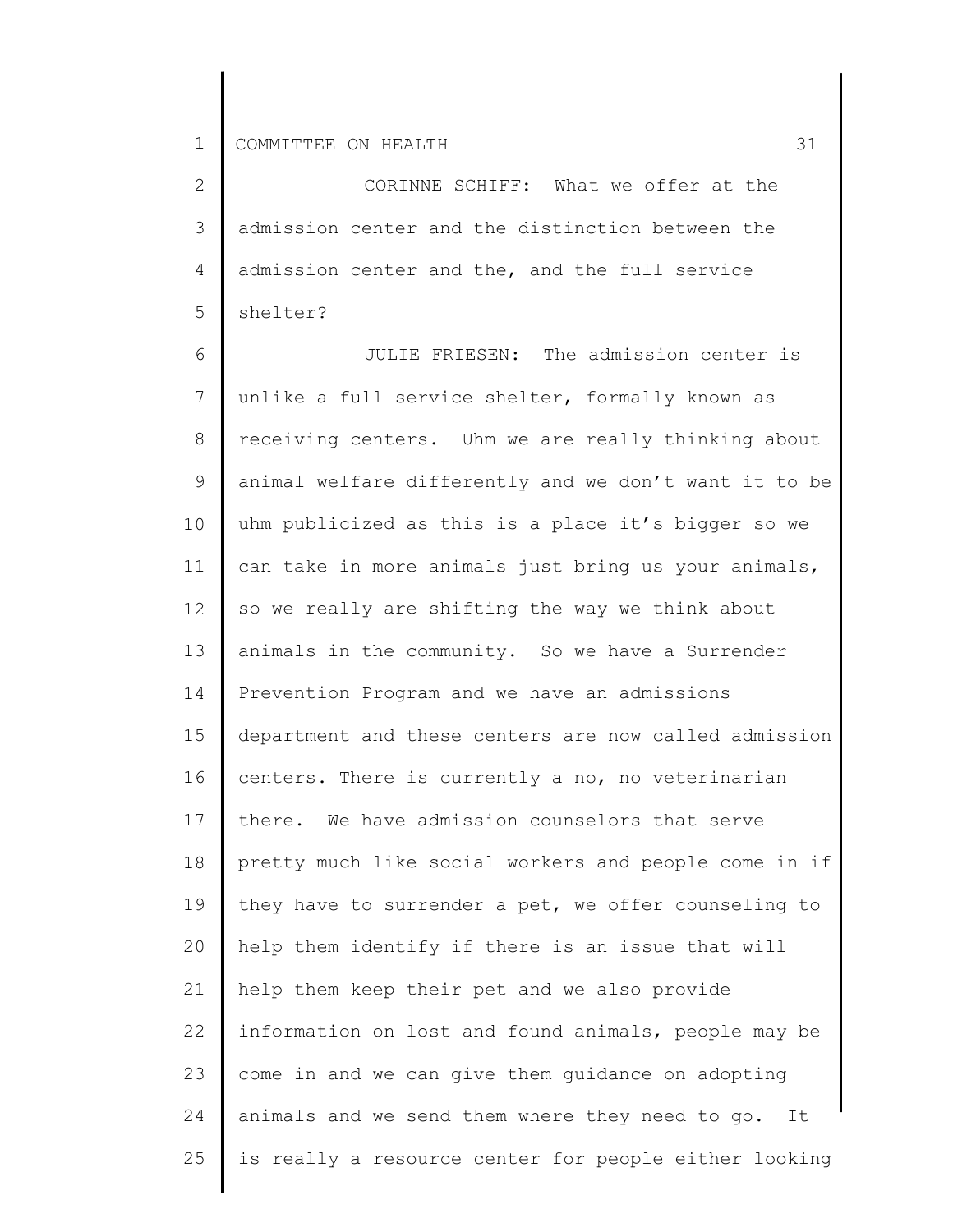2 3 4 5 6 7 8 9 for pets or who need help keeping their pets or perhaps uhm we will run our Community Pet Program. We don't run it out of Queens right now, we run it out of the Bronx through uhm, uhm grant funding outside of our contract but we will expand the outreach services at the admissions center in addition to taking in animals that, that people need to surrender.

10 11 12 13 14 15 16 17 PAUL VALLONE: Okay so we have to think out of the box then, because if we are talking about five years in the Bronx. We are talking at least six to seven years in Queens. Is there any way that we can address the situation today with our partners or bringing additional resources to the Bronx and Queens while we go through this transformation of getting all new shelters.

18 19 20 21 22 23 24 25 CORINNE SCHIFF: Absolutely so we have mobile adoption events, we, we recognize that the Queens and the Bronx are big boroughs and we want people to know about ACC. They want, we want people to adopt from us. We also want them to know that we are a resource for the community. We do a lot of outreach events, we actually have an adoption event coming up in Queens with one of the Council Members.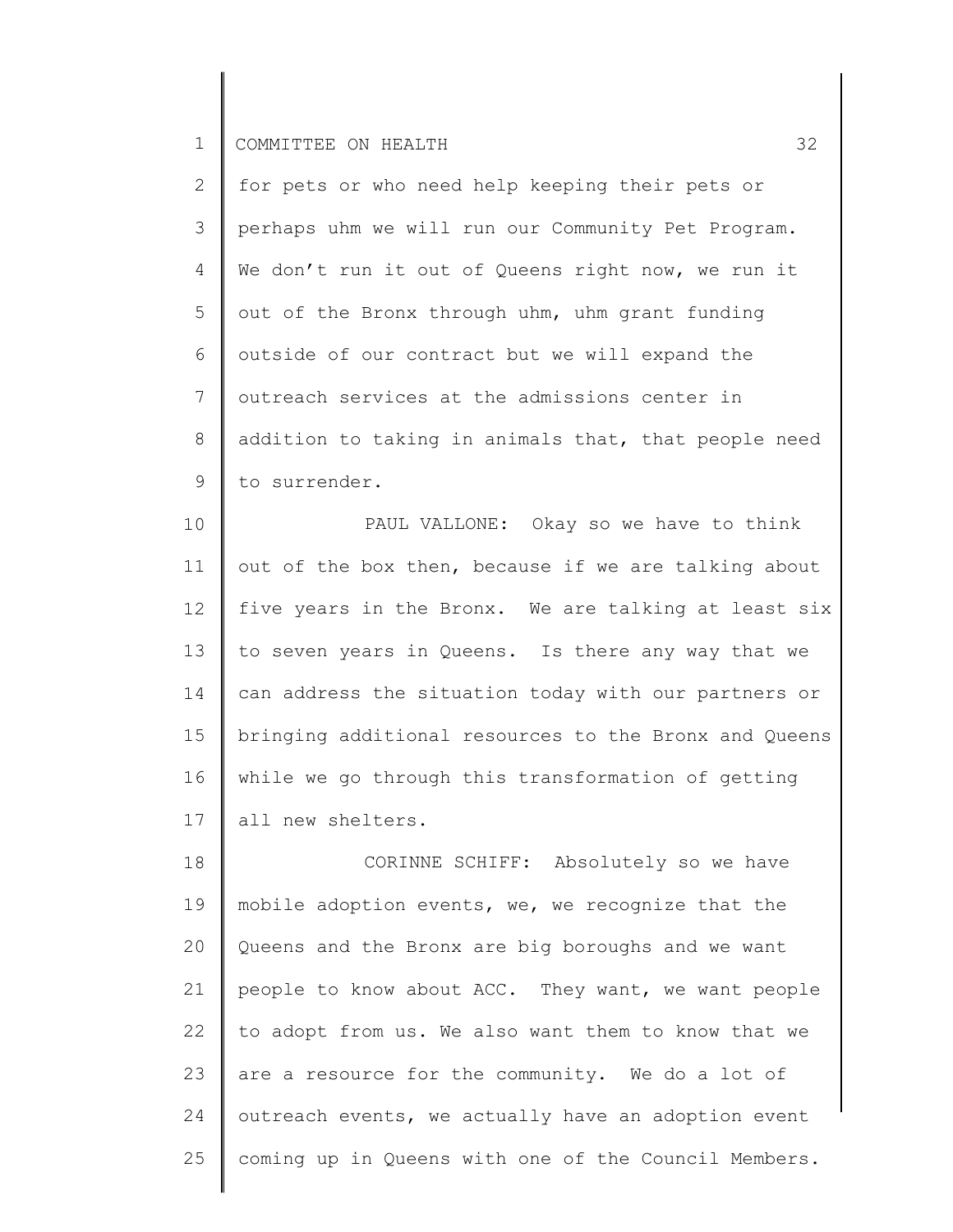2 3 4 5 6 7 8 9 10 Uhm we will partner with, with Council, with elected officials, with people in the neighborhood, with stores, anything that we can to get animals promoted and adopted through our mobile adoption and outreach events and we will also uhm provide services that, that help people. Uhm you may not be able to adopt inside the Queens Admission Center but you can get resources from us and we can set you in the right direction.

11 12 13 14 15 16 17 18 19 20 21 22 23 24 25 PAUL VALLONE: Well uhm the enthusiasm and the support is there. I think it's, it's the next step is what do we actually bring. I remember when we came out to 169 Academy and the kids greeted you with a video on the need to have a shelter and then the Mayor came out and said this is great, the kids were excited and there was a promise then we brought the mobile out and they adopted some of the, so the parents would bring some of them, they immediately got the pets right on the spot uhm but it was, it was the process, right and it was, it was exciting and then we did it again at 1:30. Sometimes we say to you why don't we just get more mobile units and then it's a matter of an unfunded mandate we can create the mobile unit but you don't have the staff to do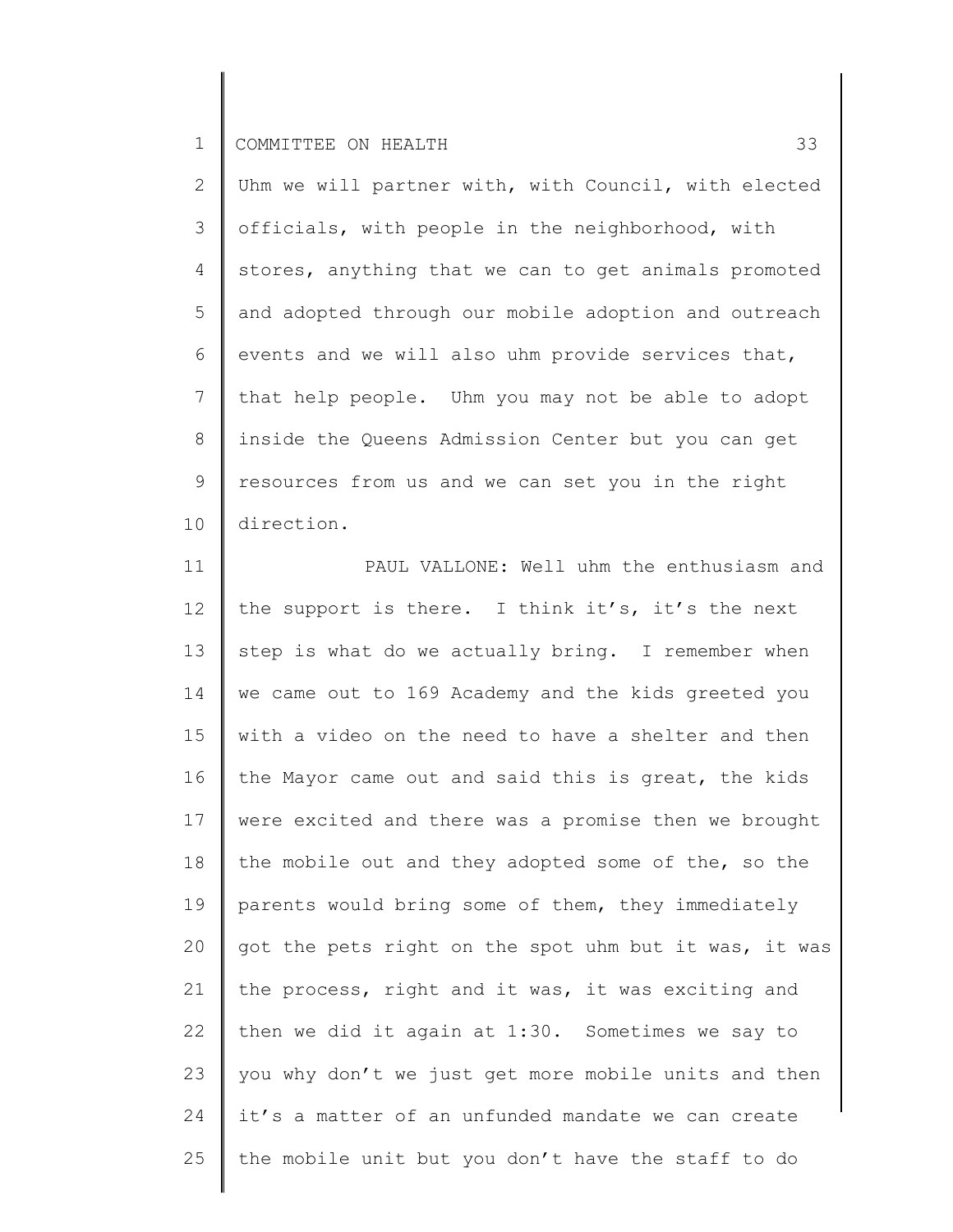11

2 3 4 5 6 7 8 9 10 that. These are the type of things I think we need to do to address today and not eight years from now. I would like to in the funding and the support from the Council Members you need a mobile unit we will get one. I think each, every Council Member would be happy to have C1 in there but we want to be sure of the staff of that, do you have the ability to create those additional places for your staff so that we can meet you on this adventure while we are getting it?

CORINNE SCHIFF: Absolutely, I think one

12 13 14 15 16 17 18 19 20 21 22 23 of the strongest assets that ACC has is a team of staff leaders, management, senior leadership is here, if we have the staff, the resources for staff to uhm put a mobile adoption program together in another one for Queens or whatever as long as we have the staff we can make the program work. We get a lot of Capital Projects and we are thrilled with the \$98 million coming down the pike for new, new full service shelters and all of the renovations and we embrace that, we are thrilled about that. PAUL VALLONE: But that's one. CORINNE SCHIFF: But the here and now is

24 25 what can we do today and I agree, what, what can we do today to do better to go beyond where we are at a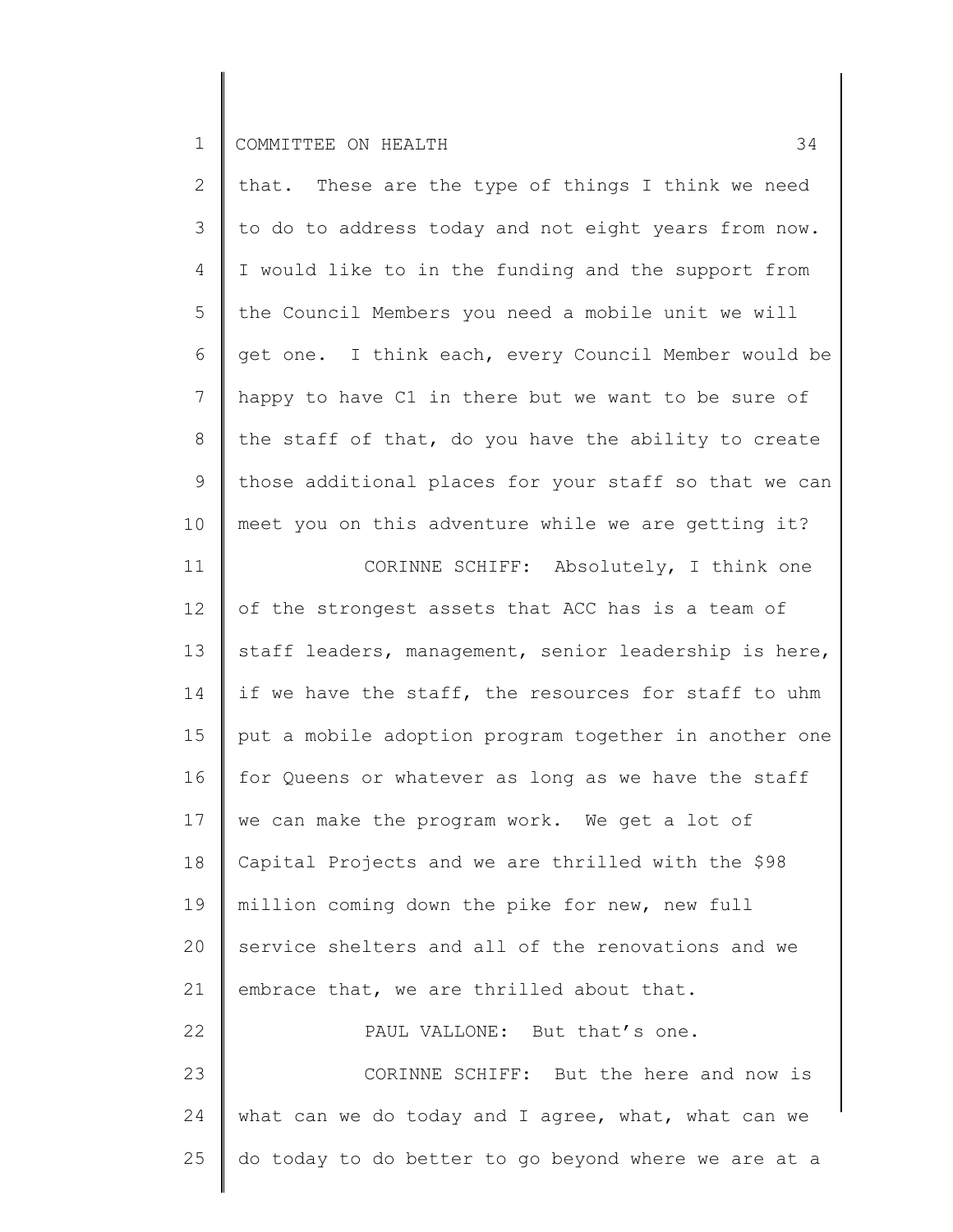2 3 4 5 6 7 8 9 10 11 12 93% placement rate that, that's record breaking but we need to add more, more programs, expand the programs that we are already doing to do even better than 93% but it's not just a Capital improvement. It has to come with the people who can staff the vehicle and select the animals and, and we would welcome the opportunity to grow mobile adoptions. Uhm it's been very successful. We have two vehicles in the last couple of years, we have adopted more than 2000 animals in addition to the animals that we are adopting in the brick and mortar shelters.

13 14 15 16 17 18 19 20 21 22 23 24 25 PAUL VALLONE: But the fact that we don't, we don't see them it's like once a year if I get the van, if I get the mobile unit that, that's the moment, the need to do these things. If it doesn't, tomorrow's emergency takes over what is happening today and if we don't take advantage of what is happening now with the kid's asking for it, students want to get involved. We just had a great meeting with your staff and we talked about food pantry collection. It is already taking off, the kids in the district are we, we will collect things for the pets, there's such an untapped resource in our children to join us in this but then we can't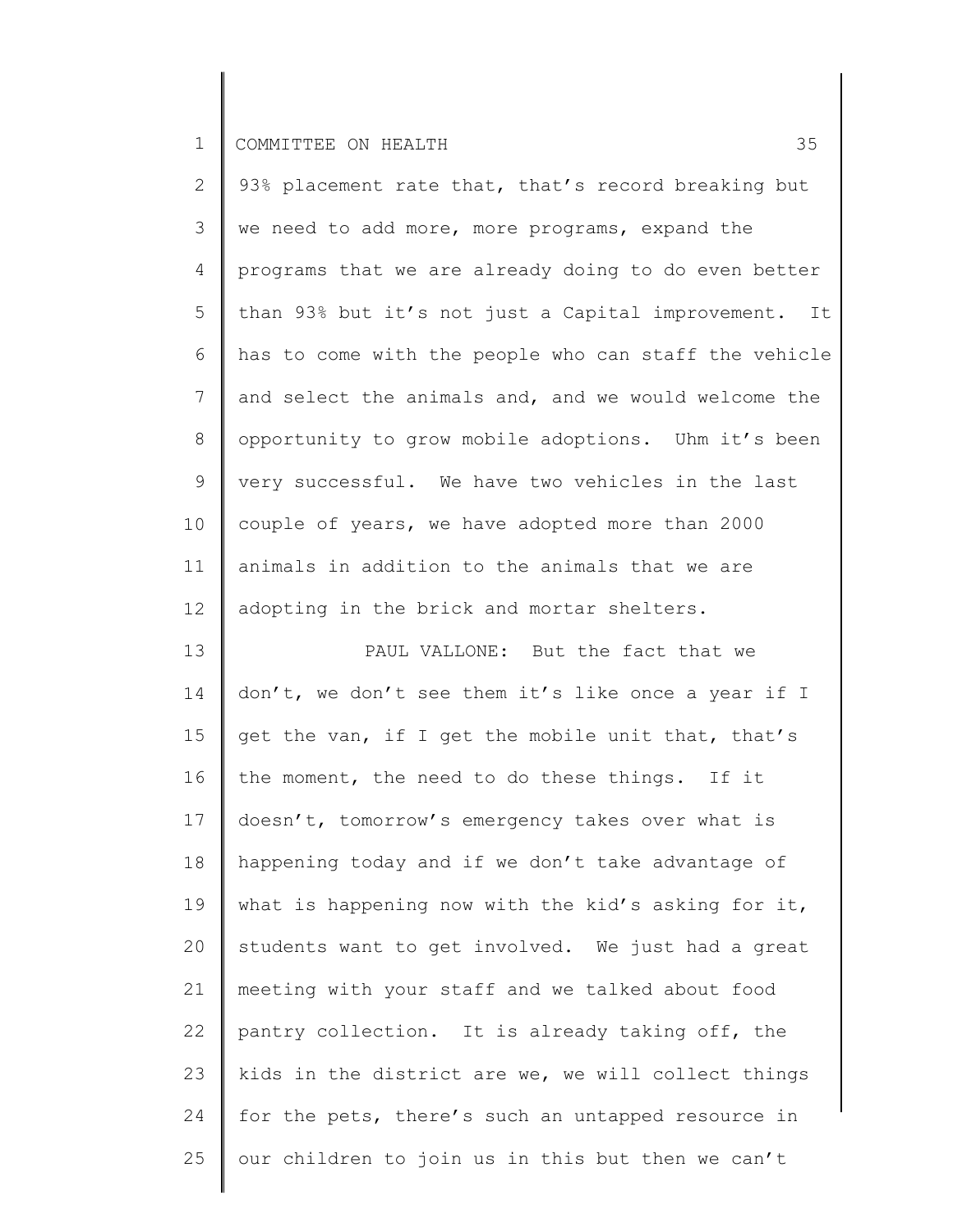2 3 4 5 6 7 8 9 10 11 12 13 14 15 16 17 18 19 20 21 22 23 24 25 even have them with, walk the dogs and the cats because it's a big responsibility. You can't have a 4-year-old running after lassie in the middle of that. So I think we would be able to grow that. Do we have plans for fighting for this years budget to increase for today's problems? That's what I want to see. I want to see the Budget. I got the Bronx funded, we got a plan but we are not addressing what we are talking about between these next zero and seven years of how we are going to address what is happening in two of our five boroughs where we don't have a shelter? That's what I would like to see in this year while we have a Mayor and we have a Council, let's fight for the funding to do what we need, whether it's staffing, whether it's programming, whether it's resources, our partners, mobile vans and adoption centers, that's what we want to see, we want to see that, okay we got this for Capital, we have reserve which we don't have yet for Queens and we have this plan in place. It just can't be that receiving shelter, it's, it's, Queens is just it's upsetting. It's beyond upsetting. You just can't go on in our current phase and when you know what is happening in the Bronx, that it's going to be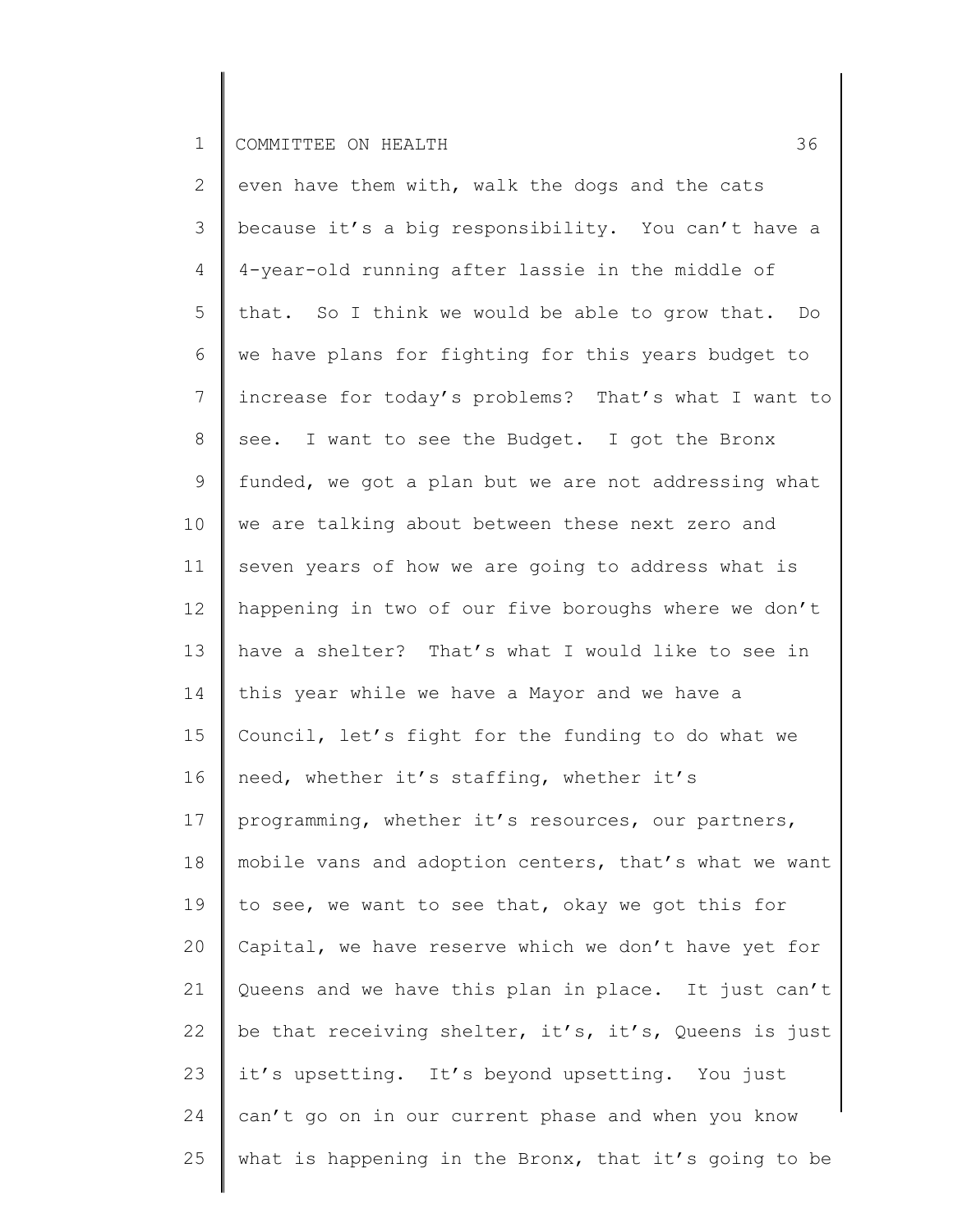12

2 3 six or seven years, go back to Queens and say it's a great hearing then.

4 5 6 7 8 9 10 11 CORINNE SCHIFF: And in addition to the meeting that, our outreach team had with you, you are having meetings with Council Members in the Bro... many more Council Members. One of the things that you see, the mobile adoption vehicle, one thing you don't see, ironically it's a good things because it's deployed, it's all over the city. I mean, we, our shelters are not easy to get to.

PAUL VALLONE: It's work.

13 14 15 16 17 18 CORINNE SCHIFF: So absolutely, so it's worker so unfortunately we can't just if you pick up the phone and say how about next weekend, we have, we are set through the summer pretty much with events with that vehicle, it's very popular. So we do see that as...

19 20 21 22 23 24 25 PAUL VALLONE: Because you have to have the, the animals, it's a demand on the animals, it's a stress level, you just can't throw them into a unit and drive around and get pegged. I totally get that. It's, it's both ways, you want to have the humane situation for our pets and a learning situation for the families so it's right, it's not the answer but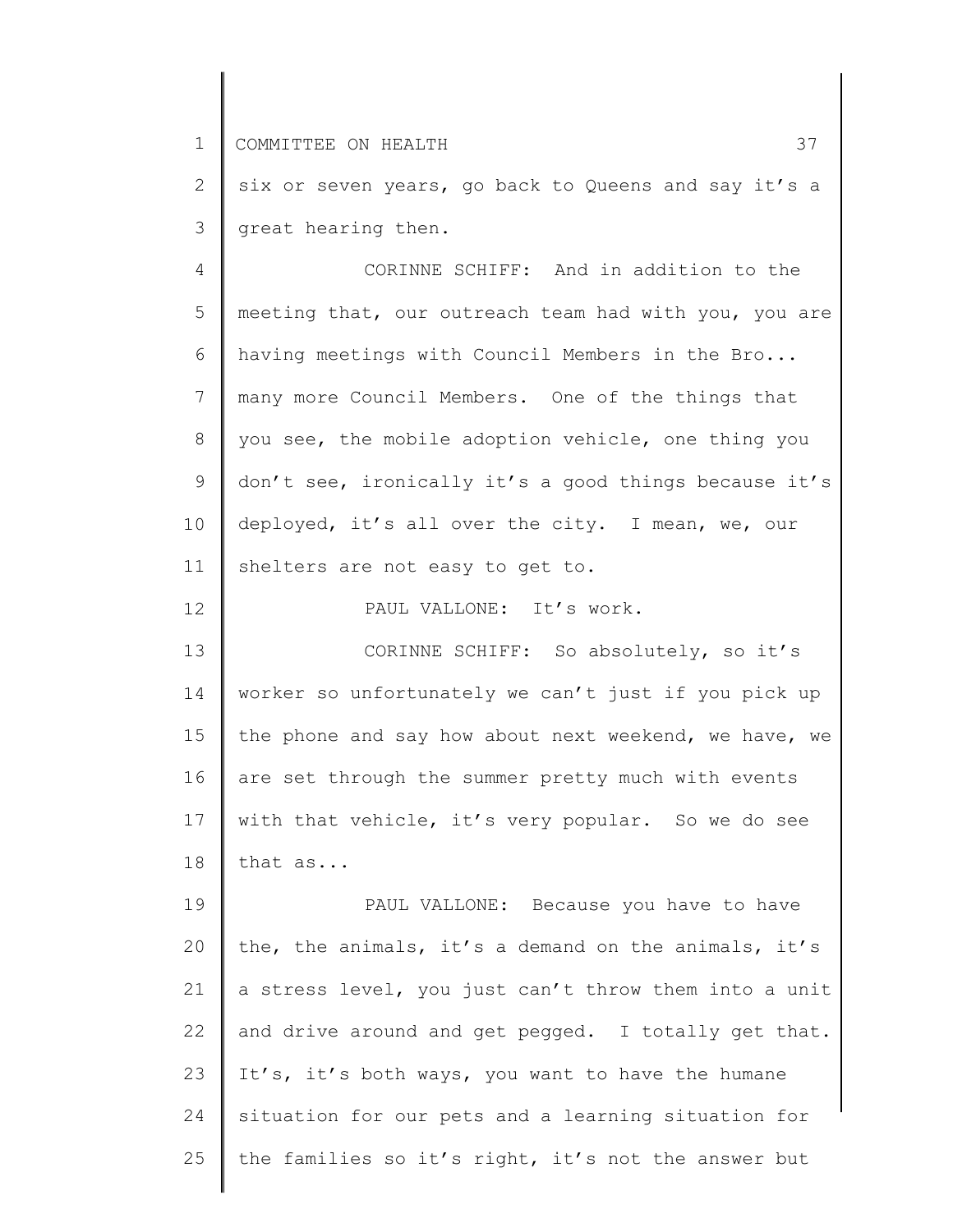2 3 it, it just keeps that passion going to see the animals.

4 5 6 7 8 9 10 11 12 13 14 CORINNE SCHIFF: And outreaches, ke... we are growing our community outreach that is part of our strategy for the coming years, especially without a brick and mortar in Queens and in the Bronx. We want to get into the community to make sure that we are reaching children and that people know that you can adopt from ACC, where we are located, where the mobile events would be. We have a website that lists all the events throughout the boroughs, outreach is really, really critical. It is the next piece of our strategic plan.

15 16 17 18 19 20 21 22 23 24 25 PAUL VALLONE: Well and I'll turn it back to Chair and the Council. I think there, there's an ability there and it's an educational center also, even if we are not adopting out of that and that is where your staff has been unbelievable. There is also a little Johnny that wants to poke the cat in between the thing and then you teach the correct way on how to hold and handle a cat and an animal with love and then that, that seed is planted in a child and if mother or father is looking on saying hey maybe it is time for my family to adopt and that's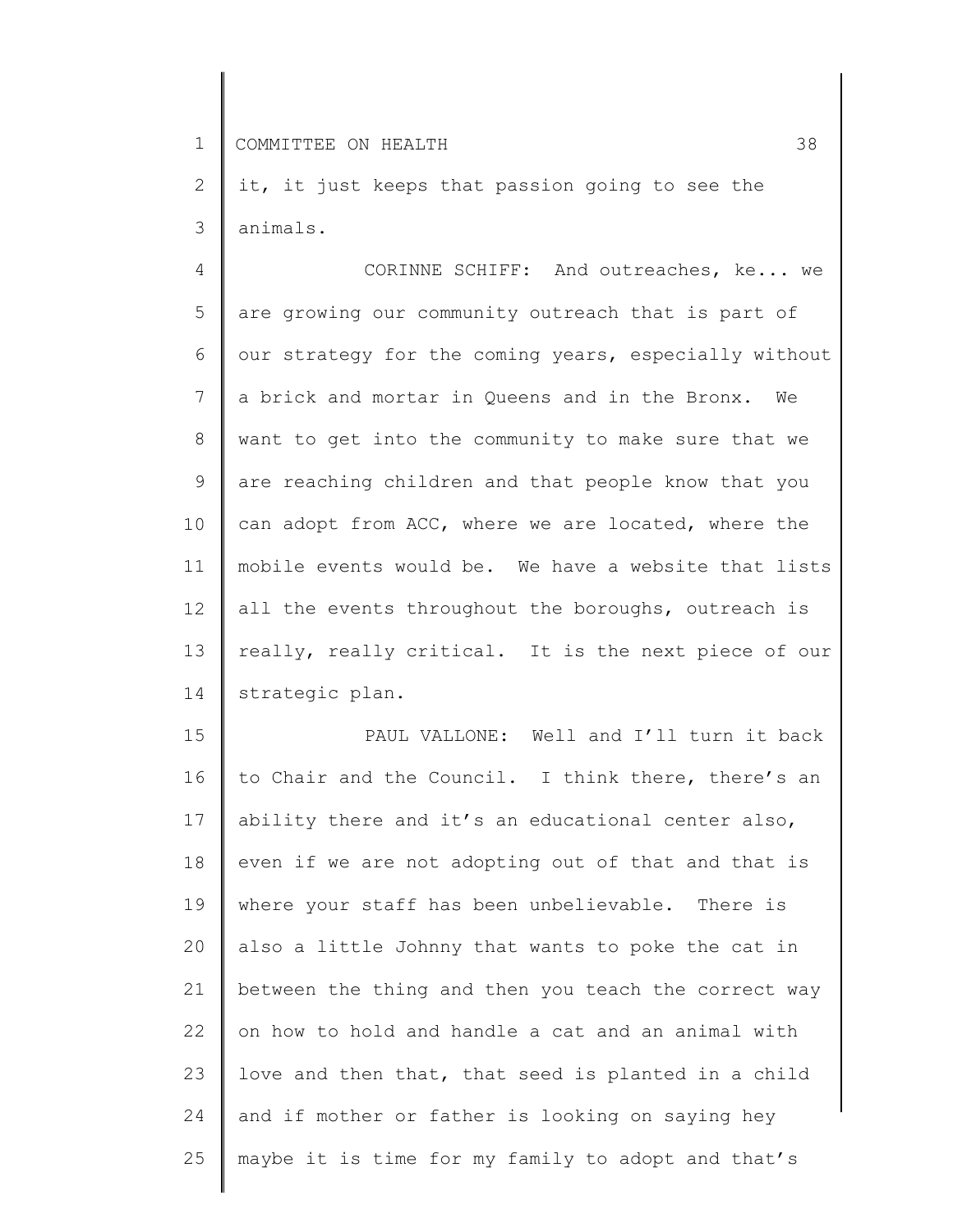| $\mathbf{2}^{\prime}$ | what is so important about those mobile centers,      |
|-----------------------|-------------------------------------------------------|
| 3                     | especially when you don't have a shelter, is you are  |
| 4                     | bringing the educational and the heart right to       |
| 5                     | schools where you have now teachers and parents and   |
| 6                     | PTAs and CECs who are willing to work with us so      |
| $7\phantom{.0}$       | while we have this momentum I think we should think   |
| 8                     | beyond the box and do even more on that and I'll,     |
| 9                     | I'll turn it back over to the Chair, thank you.       |
| 10                    | CHAIR MARK LEVINE: Thank you Council                  |
| 11                    | Member Vallone. Council Member Powers.                |
| 12                    | KEITH POWERS: Thank you thank you                     |
| 13                    | Chairman and I, this issue is new to me but I have to |
| 14                    | admit that to the Vallone's this has been going on    |
| 15                    | for decades and uhm and uhm I think you are going to  |
| 16                    | have to get another Vallone in the Council after this |
| 17                    | to make sure that we don't uhm, we don't lose site of |
| 18                    | it, maybe, maybe I will be here, uhm just to follow   |
| 19                    | up, just to follow up on the Qu the timing in the     |
| 20                    | Queens site and then the legal question around the    |
| 21                    | ULURP. I just want to the clarification of wh, I      |
| 22                    | think the clearest answer or maybe I missed it what   |
| 23                    | what requires the City to be going through the Land   |
| 24                    | Use process and complete the Land Use process before  |
|                       |                                                       |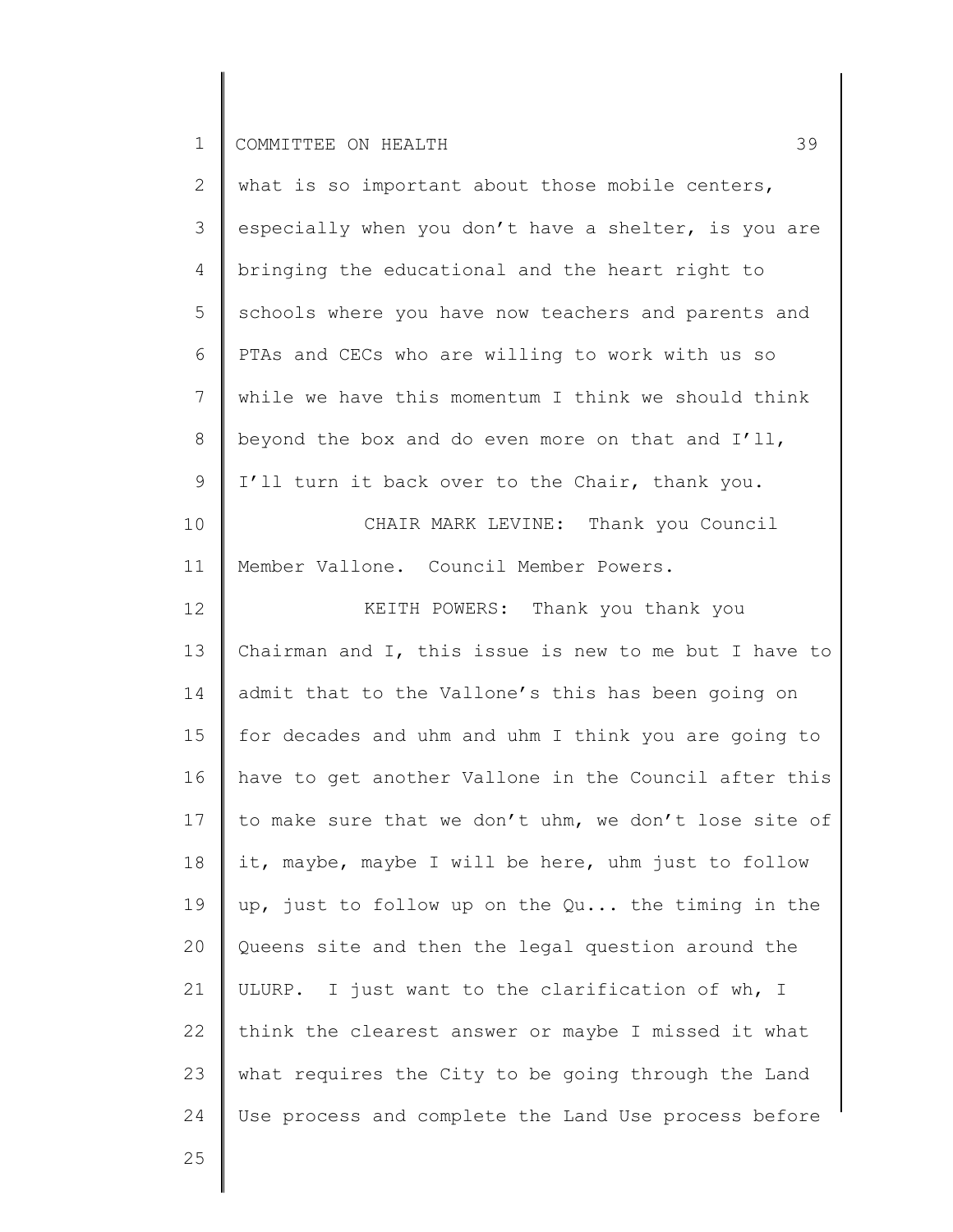2 3 it is, it goes into the design, into design for the shelter?

4 5 6 7 8 9 10 11 12 13 14 15 16 17 18 19 20 21 22 23 24 25 CORINNE SCHIFF: So uhm we learned this through OMB and it's my understanding is it is OMB Bond Council. I think it is because Capital Projects are, are funded by city bonds, municipal bonds and I think uhm the thinking that ULURP should be complete so that we are 100% that the property is going to be developed for that particular purpose before Bond money can be spent, Capital money can be spent. KEITH POWERS: Gotcha it's like OMB secure, right. CORINNE SCHIFF: Yes. KEITH POWERS: And for Queens you are still looking for a site, and what is it, what would trigger the ULURP process, is it private verus public property or is it, is it disposition of property or what's the actual mech.. what is the expectation around. CORINNE SCHIFF: It could be site selection and it could be zoning. KEITH POWERS: And in, and in the Bronx, what was the, is it site selection or? CORINNE SCHIFF: Yes.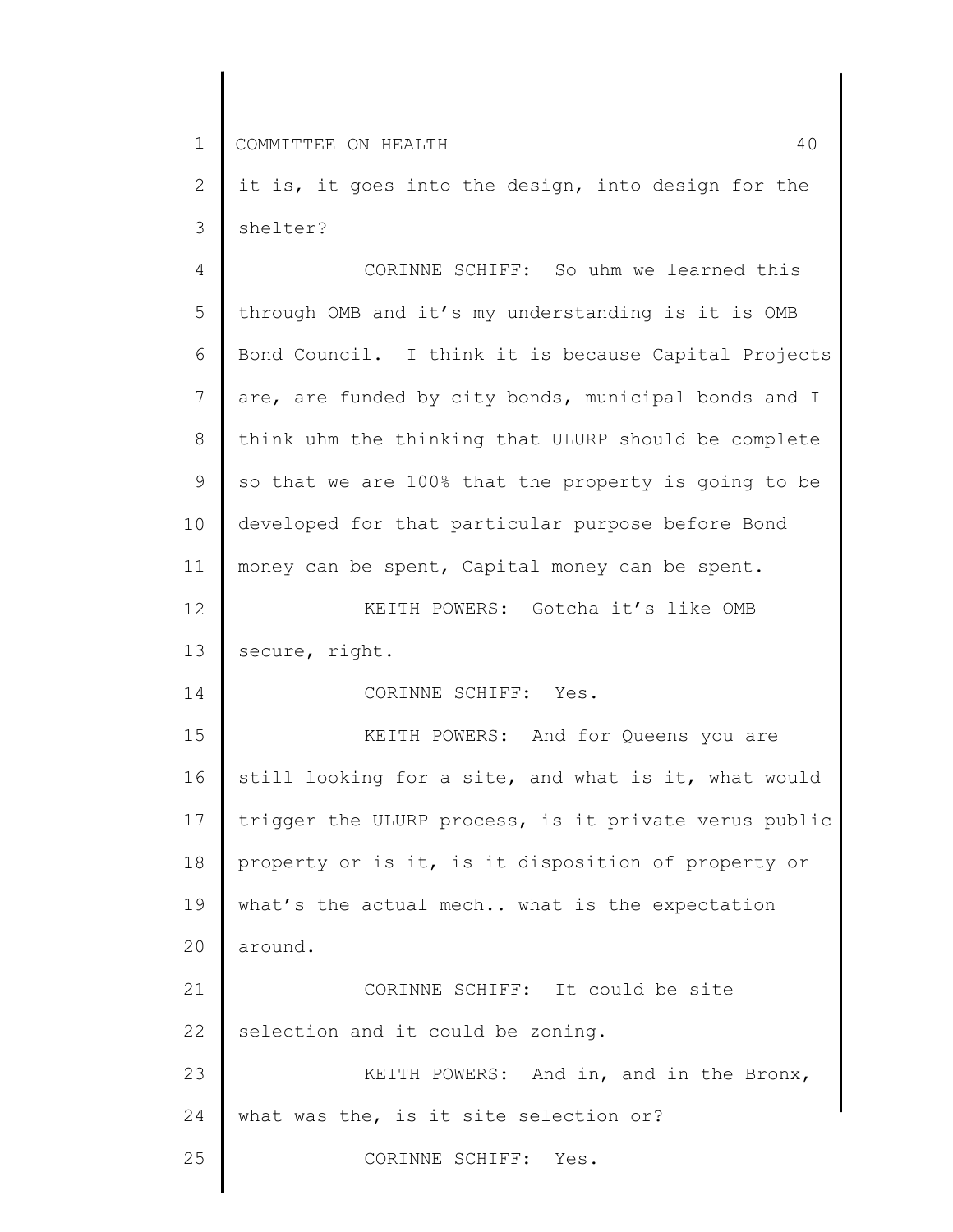| $\mathbf{2}$   | KEITH POWERS: Site selection, gotcha and              |
|----------------|-------------------------------------------------------|
| 3              | for being new to this as well I just wanted to        |
| 4              | clarify a couple of things, the City Council passed a |
| 5              | law, am I correct in 2000 that says that required     |
| 6              | that the city has to have a full service shelter in   |
| $7\phantom{.}$ | all five boroughs am I correct saying that?           |
| 8              | CORINNE SCHIFF: I believe is was in 2000              |
| 9              | and that was in the Chair's opening comments that it  |
| 10             | was in 2000.                                          |
| 11             | KEITH POWERS: 2000 so then that was                   |
| 12             | local law 26 under I guess Speaker Vallone and then   |
| 13             | we pas I gues I will just make a comment. I           |
| 14             | mean we passed five or six Bills on this topic and    |
| 15             | are so out of compliance with it, that seems          |
| 16             | wreckless or incredible to me and that we will be by  |
| 17             | the time the Queen sites open up 27 years from the    |
| 18             | passing of a law by the City Council to have a        |
| 19             | shelter. Of, unless I'm wrong, you can correct me if  |
| 20             | I'm wrong in reading it, I'm just, I'm reading what's |
| 21             | right in front of me but it seems like we passed a    |
| 22             | law in 2000, four speakers ago, to, to require a full |
| 23             | service shelter, so what has been the, so I guess my  |
| 24             | question is what has been the delay or the challenge  |
| 25             | to actually comply with our own City Law?             |
|                |                                                       |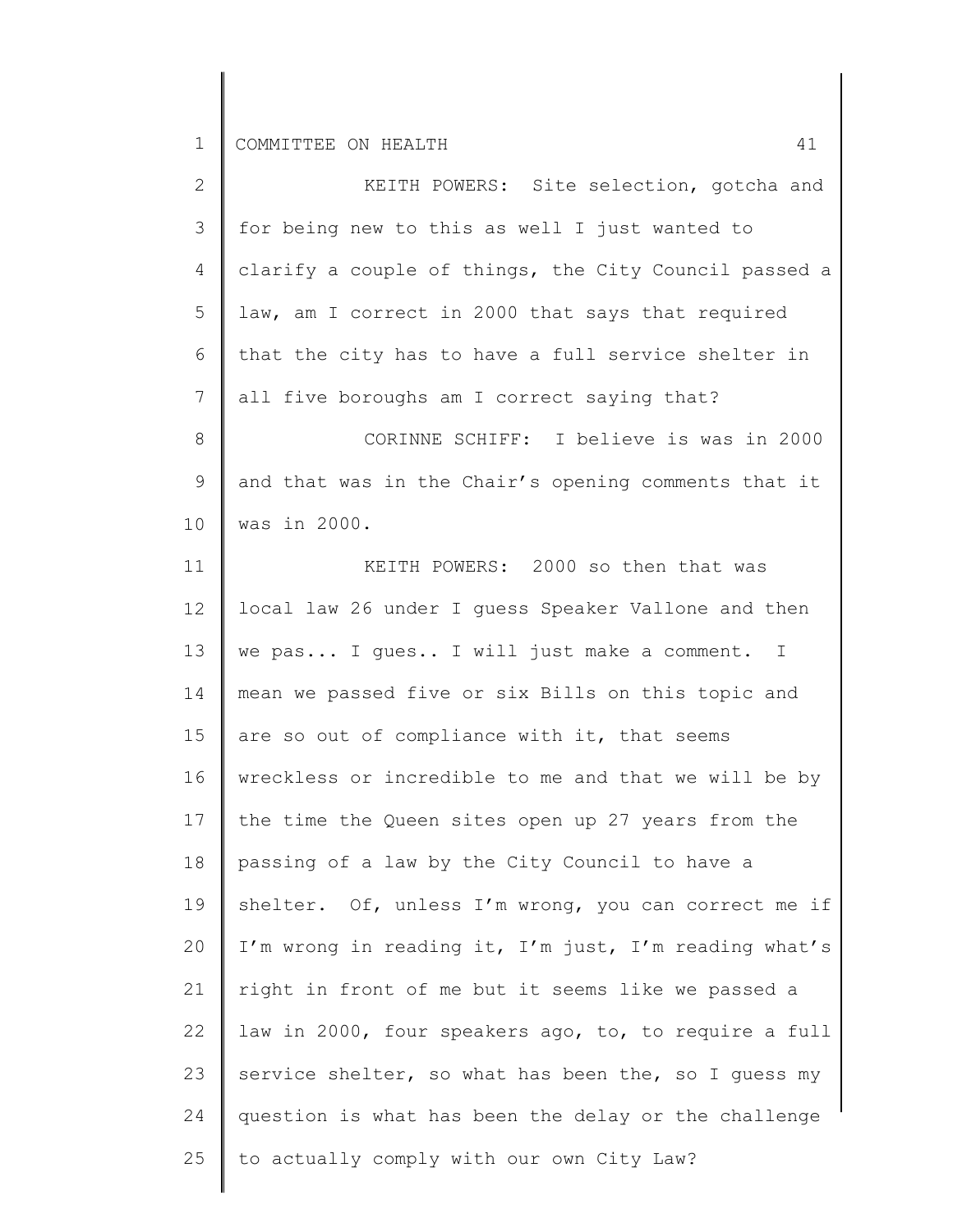| $\mathbf{2}$    | CORINNE SCHIFF: I can speak for this                  |
|-----------------|-------------------------------------------------------|
| 3               | Administration and, and say that uhm the Mayor has    |
| 4               | been clear that regardless of what is in the ad code  |
| 5               | and there is no requirement in the ad code for a full |
| 6               | service shelter at the moment but we are in, but we   |
| $7\phantom{.0}$ | have come here to testify in support of Introduction  |
| 8               | 401 uhm and the Mayor has been clear, ad code         |
| 9               | requirement or no it is his commitment to open a full |
| 10              | service shelter in the Bronx and in Queens. He has    |
| 11              | made the clear to the public and he has made that     |
| 12 <sup>°</sup> | clear to uhm to us at the Health Department and that  |
| 13              | is what we are actively working to do.                |
| 14              | KEITH POWERS: Gotcha and I, my colleague              |
| 15              | here did remind me that there was an amendment in the |
| 16              | middle of that so, I, I, my, I'm still challenged by  |
| 17              | the fact that they did that I guess but I, I          |
| 18              | understand that and so that, the position of the      |
| 19              | Administration is regardless of whether we pass a     |
| 20              | piece of Legislation or not that the Administration   |
| 21              | fully supports opening the five shelters whether we   |
| 22              | put it into the ad code or, or not. Just to clarify,  |
| 23              | put that on the record too.                           |
| 24              | CORINNE SCHIFF: Yes the Administration                |

25 | is committed to doing it, uhm we are actively working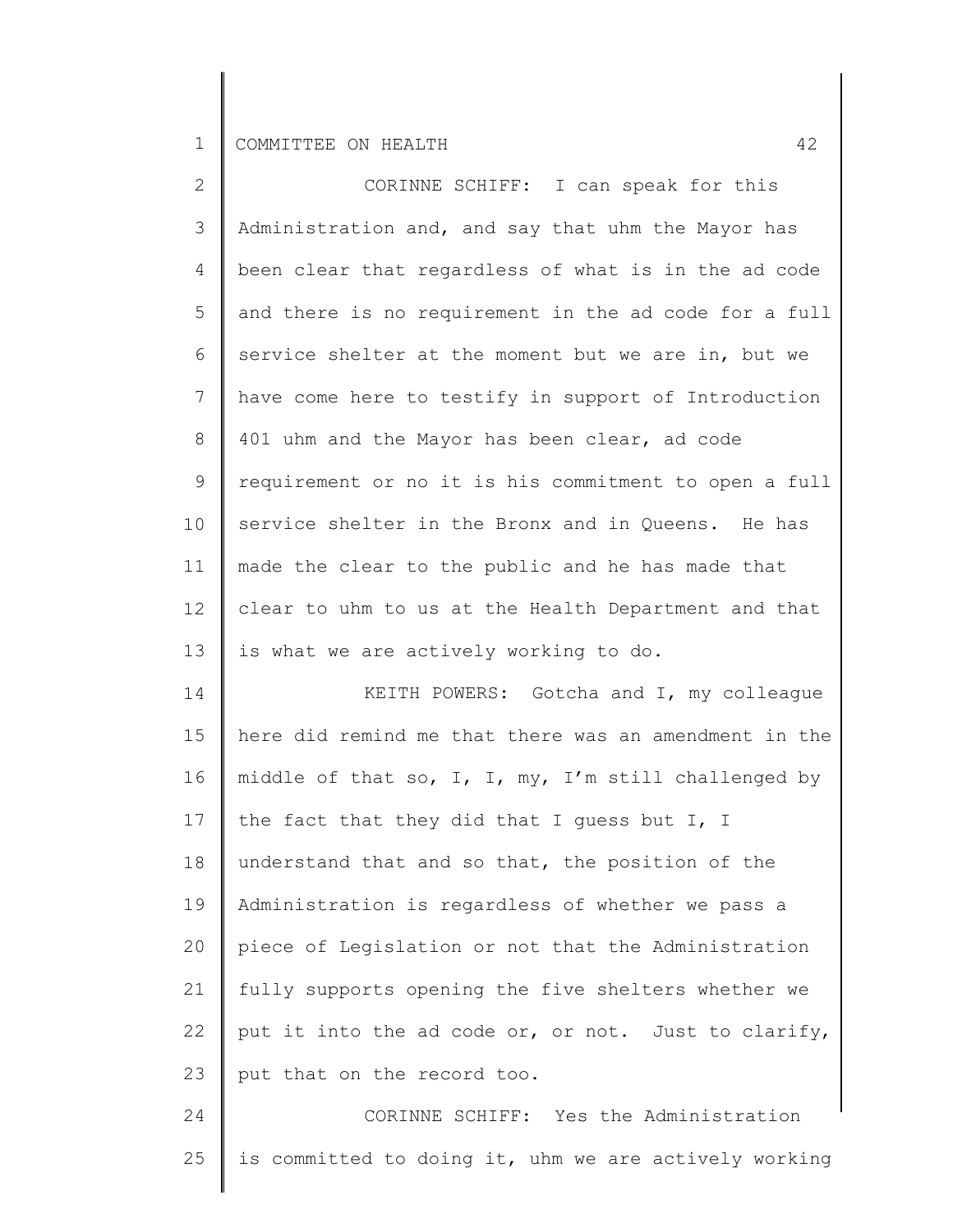2 3 4 5 6 7 on it. We are supporting the Bill, uhm Bill or no Bill this is, this is the intent is to open a full service shelter in the Bronx and in Queens. We have announced the location in the Bronx and we are actively working to make that happen in Queens as well.

8 9 10 11 12 13 14 15 16 KEITH POWERS: And so uhm as Council Member Vallone mentioned, some, some folks will be long, long past their City Council tenures, on to bigger, greener pastures I am sure, uhm, uhm perhaps I will still be around depending on when that site uhm, uhm identified. what are the steps that the city can take around Budgeting or other than to honor that commitment and to preserve it beyond this Administration.

17 18 19 20 21 22 23 24 25 CORINNE SCHIFF: Well throughout the, the process as we have been looking for uhm locations, we have certainly been open and and encouraging Council Members, you may be more uhm more familiar with locations in your district and we, we've encouraged and asked for recommendations. We continue to welcome those uhm when we undertake the land use process, there is a public component to that, we welcome your support in those, in those processes.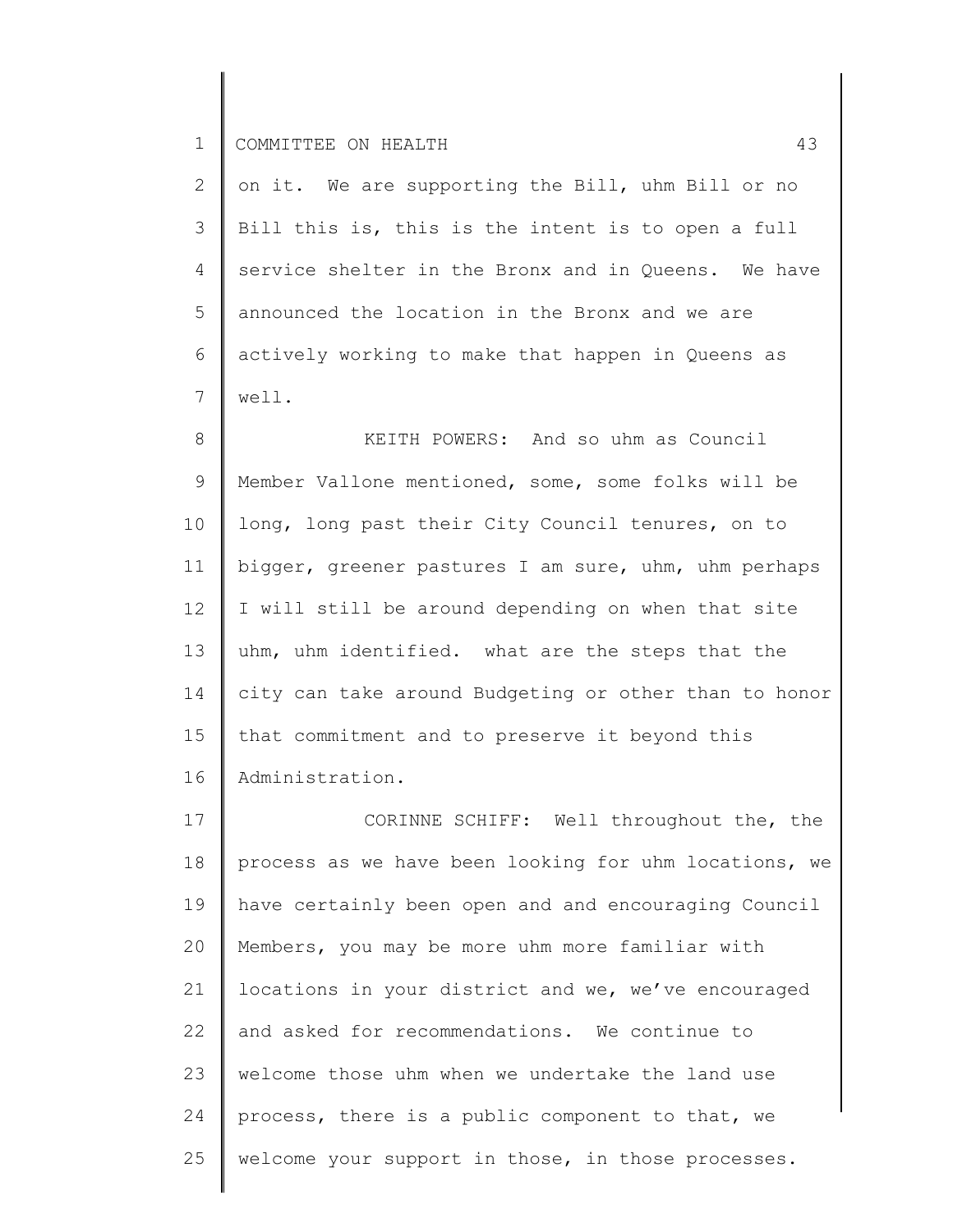2 3 4 5 6 7 KEITH POWERS: Gotcha. And the uhm, the middle village, I think there is a, it's not a full service shelter that's a like a rece... what's happening. CORINNE SCHIFF: So that's, that's what we were just discussing. The new uhm expanded

8 9 10 admission center which we are working to open as an interim measure while we undertake a full service shelter in Queens.

11 12 13 14 KEITH POWERS: Gotcha. And what, what are you needs for a shelter in Queens like size, what are, what are the needs in terms of what kind of community it would be in. Thinks like that.

15 16 17 18 19 20 21 22 23 24 25 CORINNE SCHIFF: That's right so we have a number of criteria that we use to evaluate all the sites, uhm size is critically important, uhm location, location, location, right, we are going to succeed in making a place where people can come and and look for a new pet if we, if we are in a place that is the right location, easily accessible, we consider, the zoning for a shelter, it's complicated so that's part of our evaluation. Uhm the ULURP question is complicated. We evaluate that. We were pleased that in the Bronx we were able to identify a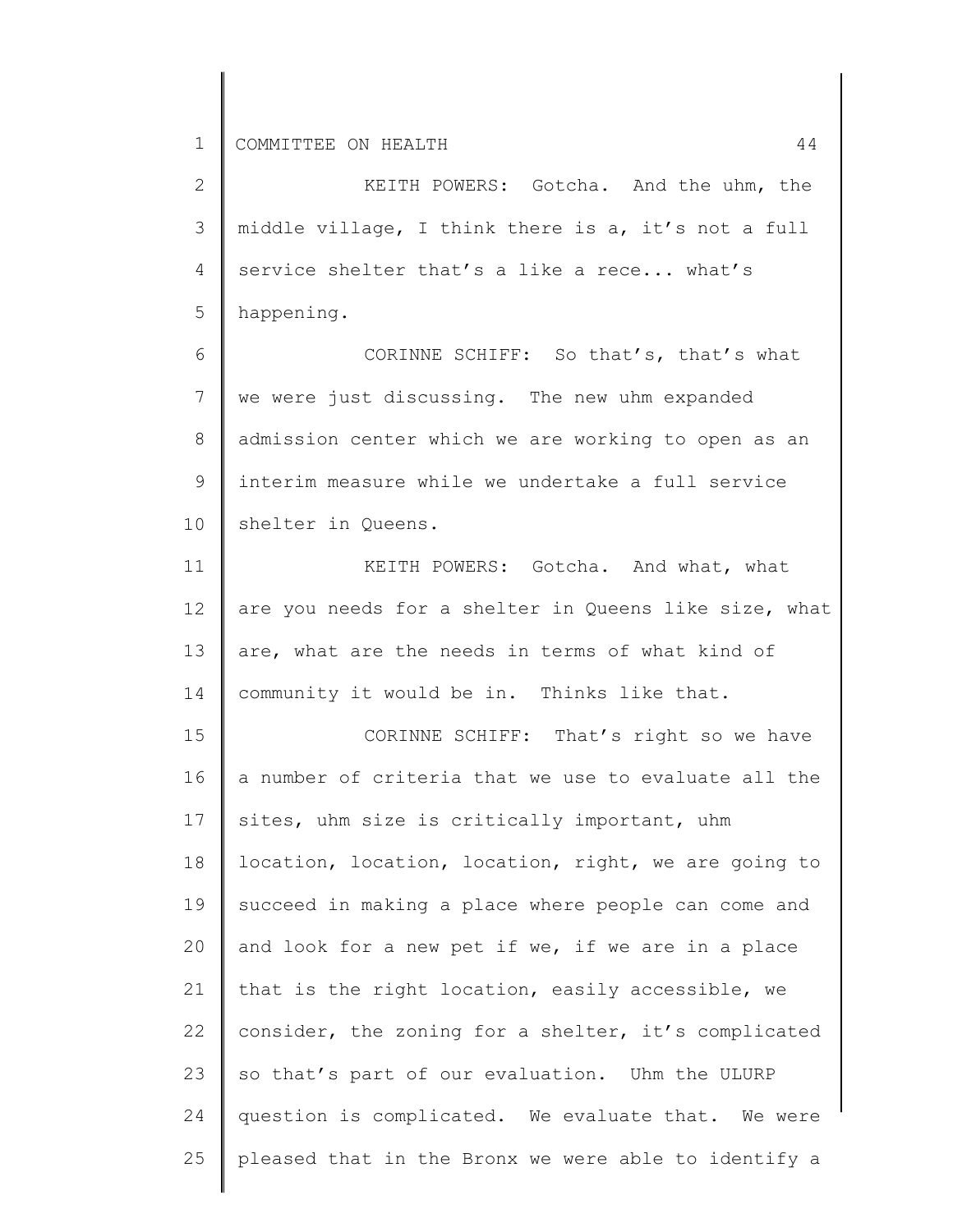| $\overline{2}$ | city owned property uhm that it checked off our bo    |
|----------------|-------------------------------------------------------|
| 3              | all of the criteria so it made for an ideal site.     |
| 4              | Uhm city owned property is a be all and end all but   |
| 5              | it changes, makes some of the things easier for us to |
| 6              | achieve so there is all of these criteria and that's  |
| 7              | why I said we have, we have examined something like   |
| 8              | 25 property in Queens, we came very close on two,     |
| 9              | those fell thru you know I think real estate is       |
| 10             | notoriously difficult challenging in New York City    |
| 11             | but we are continuing to, we are actively looking, we |
| 12             | have five, we have Capital projects in every borough, |
| 13             | we are not working on them one at a time              |
| 14             | sequentially, we are proceeding full steam ahead on   |
| 15             | all of them.                                          |
| 16             | KEITH POWERS: Gotcha and, and what's                  |
| 17             | the, what is the zoning complication around it, is it |
| 18             | what what it is classified as?                        |
| 19             | CORINNE SCHIFF: So there is a specific                |
| 20             | zoning category uhm that doesn't mean that, that, you |
| 21             | know that is something that we can sometimes work     |
| 22             | with but it is just one of the factors that we look   |
| 23             | at as we evaluate a, a project.                       |
| 24             | KEITH POWERS: Gotcha, thank you. And,                 |
| 25             | the, and I'll hand it back over, the question I have  |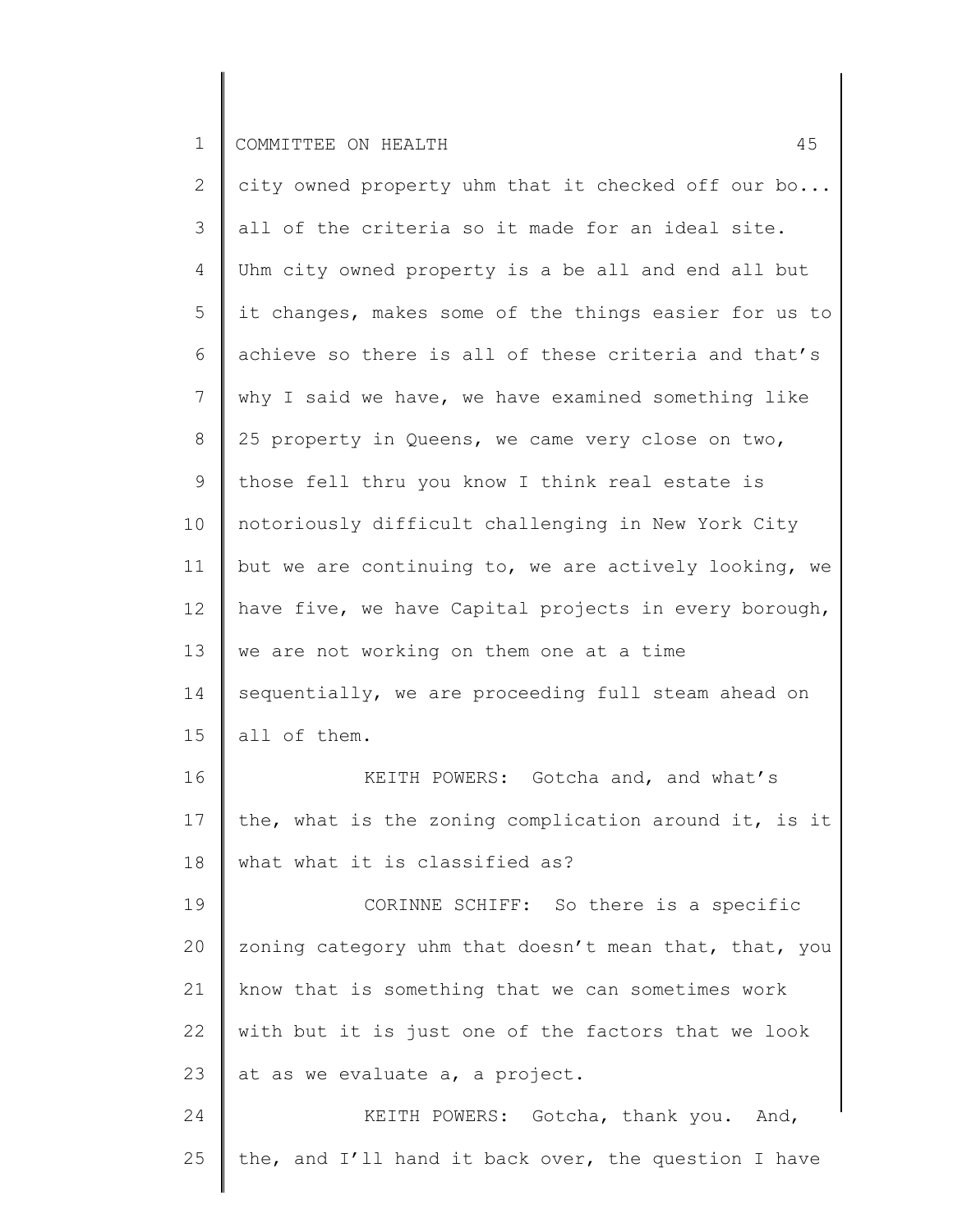1 COMMITTEE ON HEALTH 36 and 200 million and 200 million and 46 and 46 and 46 and 46 and 46 and 46 and 46 and 46

2 3 4 is the 93% rate, the other 7% I real something around 18 hours, is that the 18 hour, can you explain that to me?

5 6 CORINNE SCHIFF: I'm going to let Ms. Weinstock address that.

7 8 9 10 11 12 13 14 15 16 17 18 19 20 21 22 23 24 25 RISA WEINSTOCK: Excuse me 93% is our placement of dogs and cats, uhm we take over 20,000 dogs and cats every year. With respect to that 7% those are the animals that were euthanized in 2017. That was less than 2000 animals. Right outside of owner requested euthanasia which is a service that veterinarians provide and we also provide as a low cost service to the public. With respect to those 7%, animals that have a health issue or a behavioral issue are at risk of euthanasia, keeping that, an animal that has a contagious illness or behavior challenge is not safe for operating a full service shelter with so many animals. Again to remind you, we have 75 animals coming in every day. The 18 hours is, is an additional amount of time that we give to any animal that we consider at risk of euthanasia. We publish a list of those animals for the public and for our partners to see. This is another chance for them to be placed. It is in addition to all of the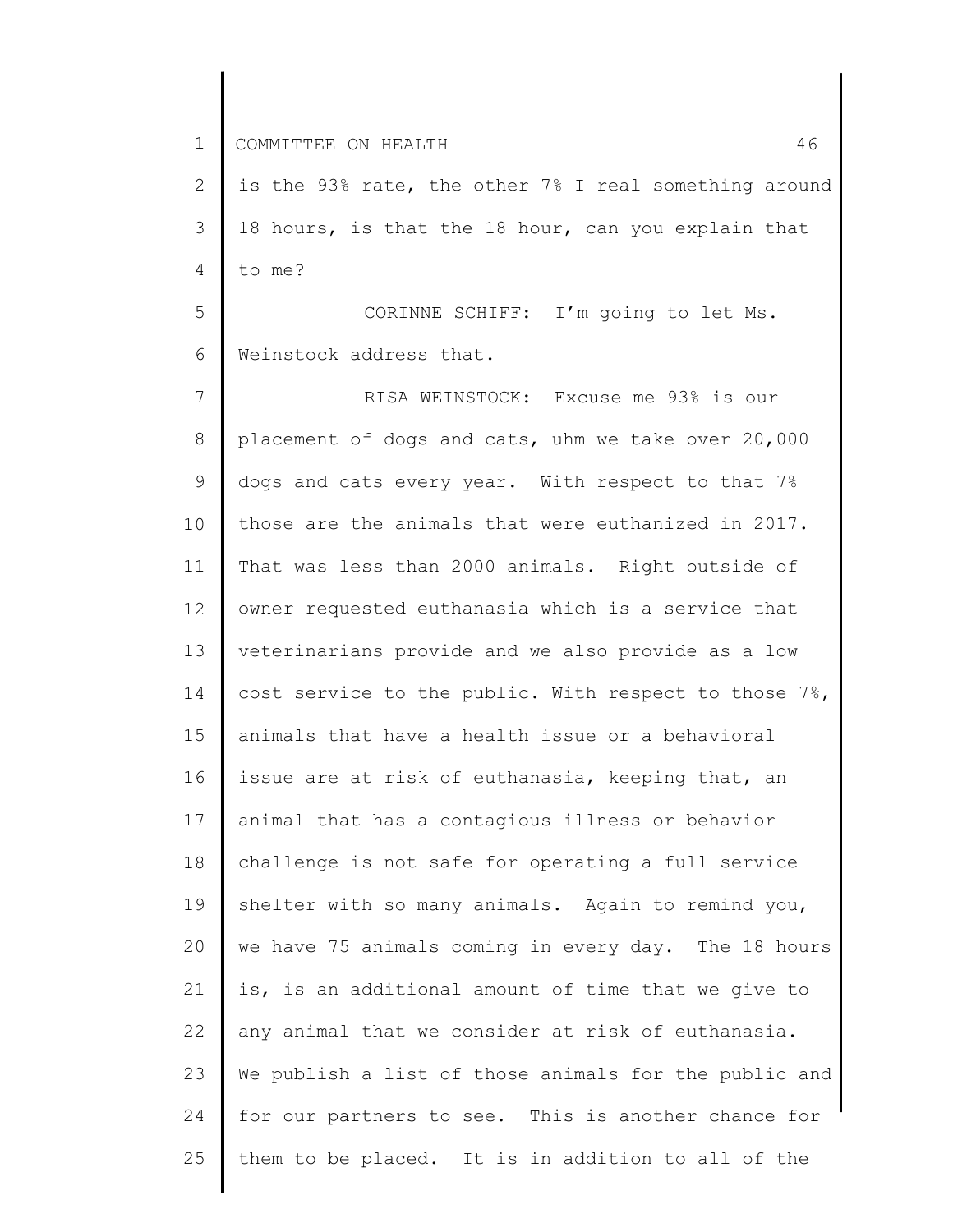2 3 4 5 6 7 8 9 10 11 12 13 14 15 16 17 18 19 20 21 22 23 24 25 efforts that our team has made to publicize the animals when they first come into the shelter so many of them could have been in the shelter for 72 hours because they are stray and we are waiting to see if there is an owner, if their behavior changes or their, their medical issues change they may become at risk so we post this list at night. It gives the public and the New Hope Partners an additional 18 hours to look at these animals and decide if they want to place them uhm, the other thing is well we mentioned with respect to euthanasia, another question close to this 18 hour rule, it's not a rule, again it's 18 more hours to try to get the animals out. People who say it is only 18 hours may just be getting onto the site to look at animals that are at risk and not looking at them when they first come into the organization when they are available or could be available for adoption or for placement. There is no time limit. If an animal comes in and their health and their temperament are fine we are going to keep that animal. Our goal is to place as many animals as possible. We want the best outcome for the most animals. We agree, let's try and place more animals. There is no time limit. We have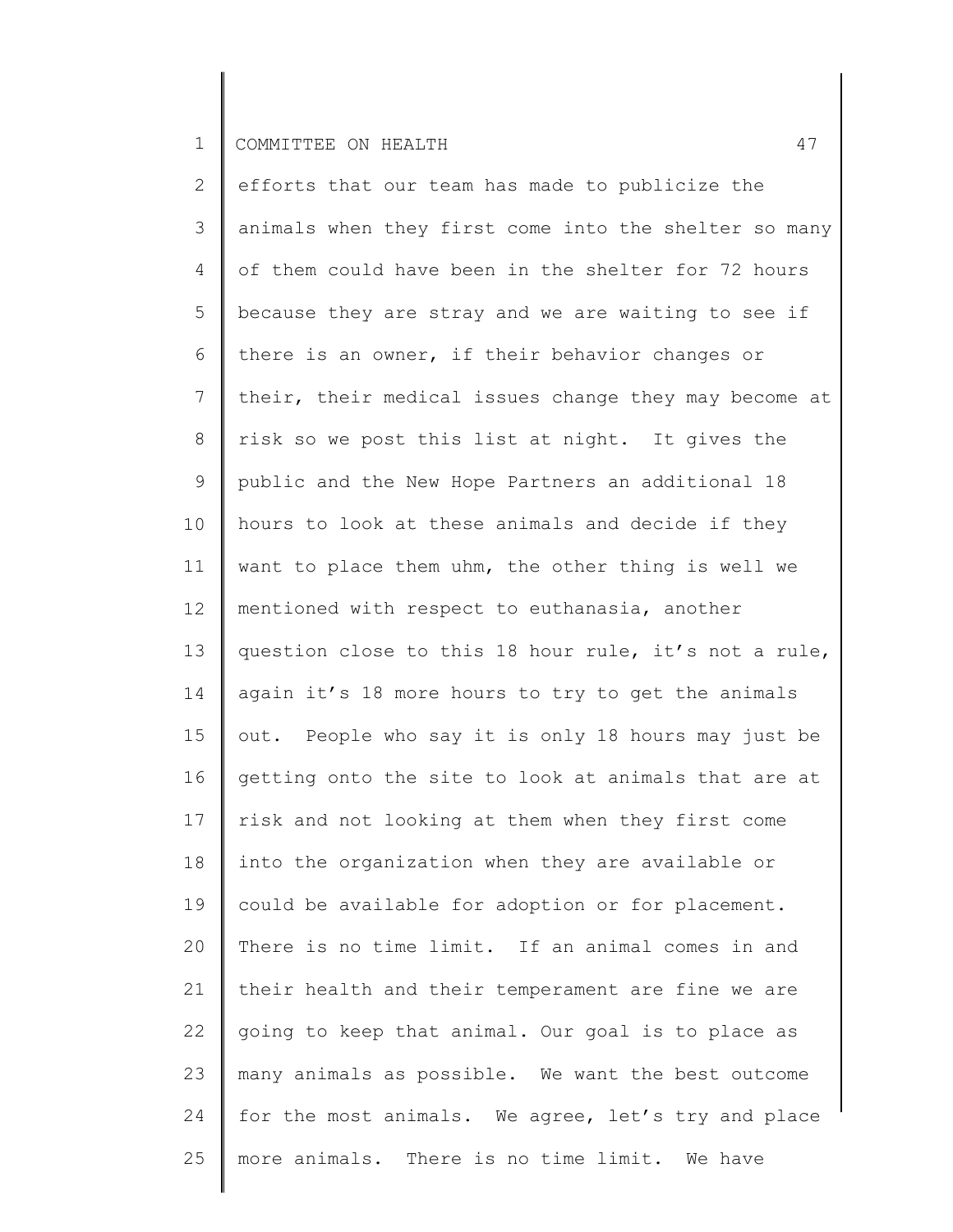| $\mathbf{2}$   | animals. In fact we have a dog who just left the      |
|----------------|-------------------------------------------------------|
| 3              | Brooklyn shelter who has been there four months,      |
| $\overline{4}$ | months. There is no time limit, if they remain        |
| 5              | healthy and their behavior is, is safe they will stay |
| 6              | with us until we can make an appropriate placement    |
| 7              | and in the interim we are doing all kinds of programs |
| 8              | to keep them healthy and to keep them active and      |
| 9              | reduce stress and all of that but unfortunately there |
| 10             | are those 7% that had either an illness or a behavior |
| 11             | issue that made them at risk.                         |
| 12             | KEITH POWERS: What's the adoption rate                |
| 13             | once they are on the? What's the percentage of        |
| 14             | animals that get adopted once they are on that 18     |
| 15             | hour list?                                            |
| 16             | CORINNE SCHIFF: So in March for example,              |
| 17             | posting that list resulted in 89% of the animals that |
| 18             | were on that list, were placed, so we see it,         |
| 19             | although it is a very compassion driven list to put   |
| 20             | up there and you know it, it creates a lot of         |
| 21             | sensitivities. It is another avenue to try one more   |
| 22             | time let's see if we can place these animals. Uhm in  |
| 23             | the last several months, not a single cat that was on |
| 24             | that list had been euthanized. At you know so it is   |
| 25             | just an extra.                                        |
|                |                                                       |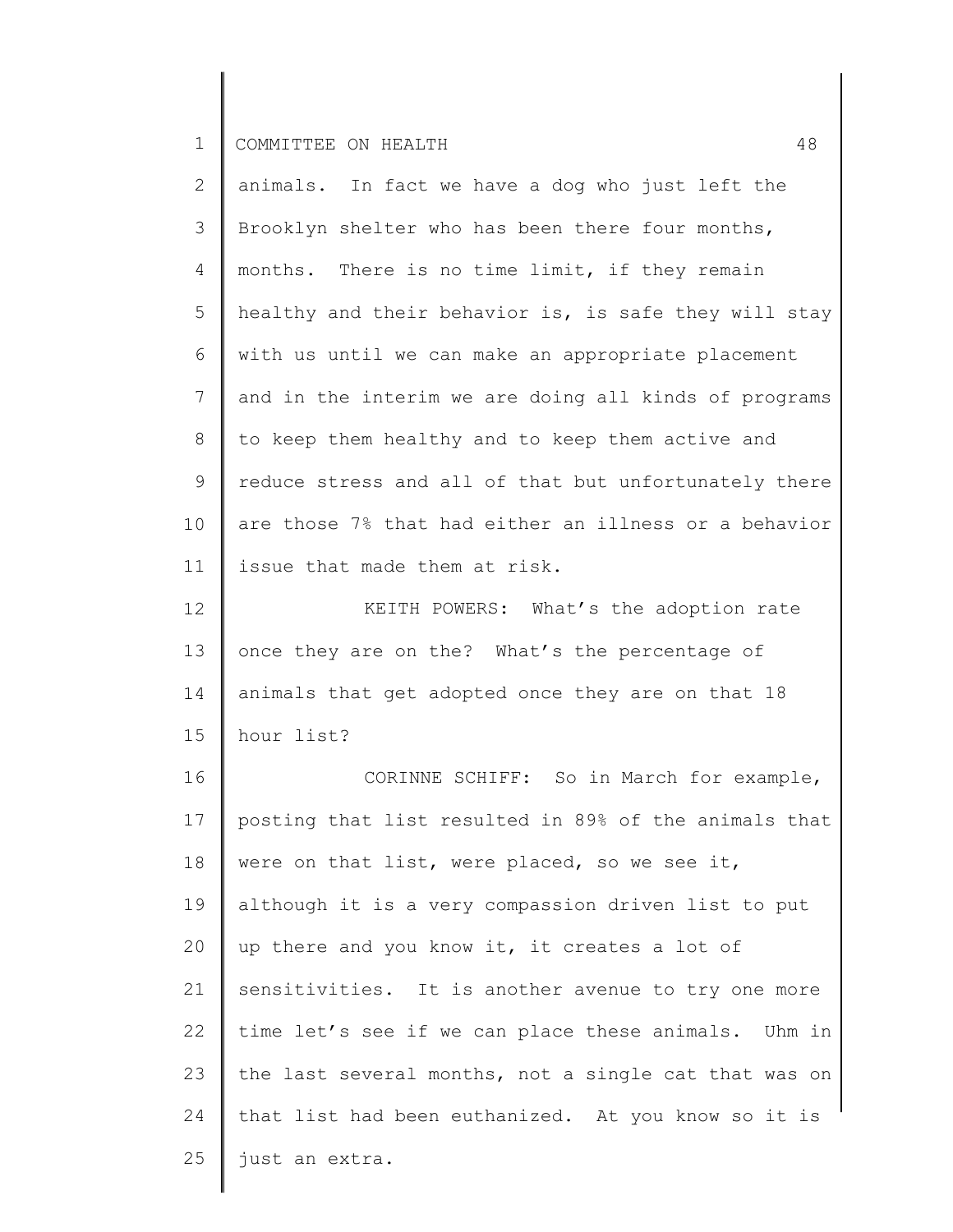| 2              | KEITH POWERS: Are they being adopted by               |
|----------------|-------------------------------------------------------|
| 3              | individual owners like people are going on and seeing |
| 4              | that or it is, are there other organizations that     |
| 5              | take them or is it individuals.                       |
| 6              | CORINNE SCHIFF: Because of the                        |
| $7\phantom{.}$ | challenges that these animals have it is either       |
| 8              | health or behavior, uhm certain animals of that 7%    |
| 9              | are only available for our rescue adoption partners,  |
| 10             | we call then New Hope Partners and we have an entire  |
| 11             | New Hope Team dedicated to connecting with these      |
| 12             | partners to make these placements. There are animals  |
| 13             | that have serious behavioral concerns that we would   |
| 14             | only place with a New Hope Partner because we have an |
| 15             | obligation to ensure safety to the public as well and |
| 16             | we have to make certain determinations based on the   |
| 17             | information that we have of a particular animal to    |
| 18             | determine whether we can trust that animal in the     |
| 19             | public, with someone from the public or if we only    |
| 20             | have to place them with a partner who we know and who |
| 21             | we know is going to work with that animal to          |
| 22             | hopefully get them into a place for a better          |
| 23             | placement.                                            |
|                |                                                       |

 $\mathcal{L} \subset \mathcal{L}$ KEITH POWERS: And I'll just my last 24 question. What's the average stay before, what's the 25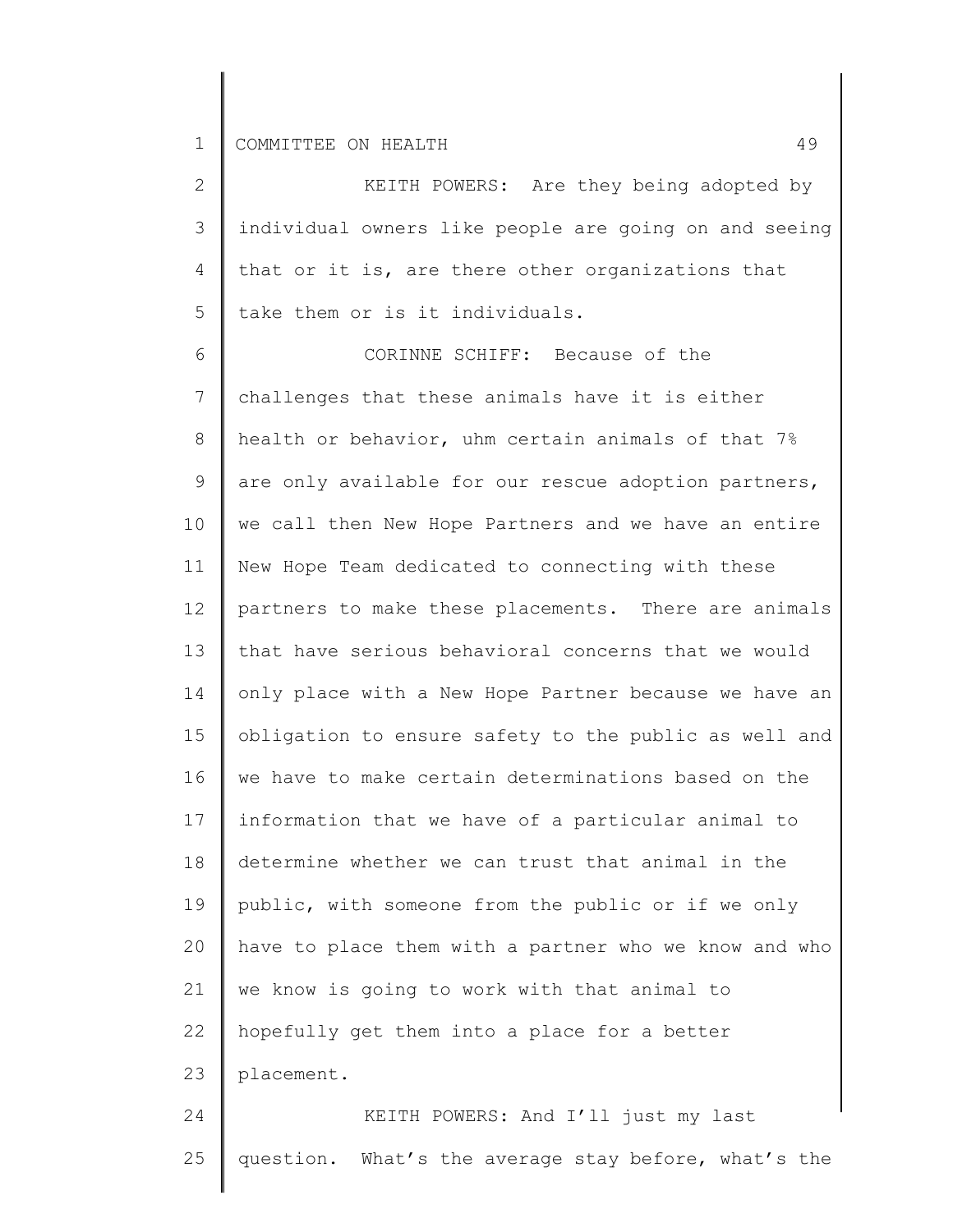∥

| $\mathbf{2}^{\mathsf{I}}$ | average? You are saying. You made a point that if     |
|---------------------------|-------------------------------------------------------|
| 3                         | it was an important which is that it is not only 18   |
| 4                         | hours but its 18 hours, right but what is the average |
| 5                         | time before dog or cat ends up on that 18 hour list?  |
| 6                         | CORINNE SCHIFF: Again there is no amount              |
| 7                         | of time. It really depends on the individual animal.  |
| 8                         | KEITH POWERS: What is the average? The                |
| 9                         | average?                                              |
| 10                        | CORINNE SCHIFF: Our average, I can't                  |
| 11                        | talk in terms of how much time before they get, they  |
| 12                        | are at risk of euthanasia. That is an individual      |
| 13                        | determination. Our average length of stay is five     |
| 14                        | days, we want to get animals out of the shelter       |
| 15                        | because keeping too many animals and over population  |
| 16                        | of animals drives illness. Illness drives uhm         |
| 17                        | stress, stress drives illness, illness creates more   |
| 18                        | animals at risk of euthanasia but we don't have a     |
| 19                        | specific time frame for any one animal before they    |
| 20                        | are at risk. Every animal.                            |
| 21                        | KEITH POWERS: I understand point, I                   |
| 22                        | guess my, my, my point, my questions is if the, if    |
| 23                        | the which is received is well there is an any amount  |
| 24                        | of time and then there is a behavioral or a health    |
| 25                        | issue that leads to putting them on the list and      |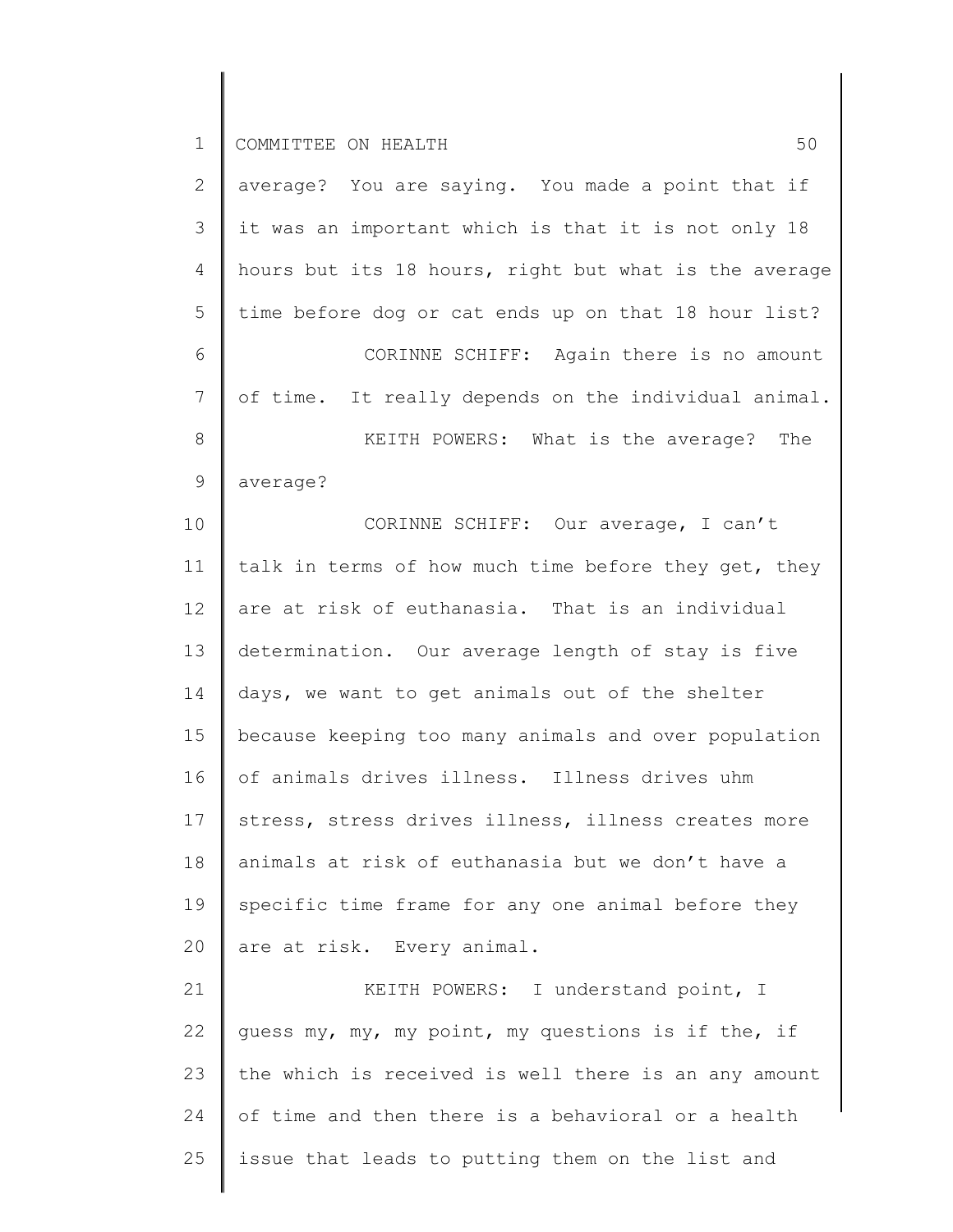2 3 4 5 6 7 8 9 that's, that is the response. Maybe it, I don't know maybe its the right response to the question of behavior the end of an 18 hour question. I think it is a fair and reasonable question to ask what an average time is before they end up. Am I asking for every single animals time, I think it is a reasonable request to ask wh, how fast is that process happening on average in process?

10 11 12 13 14 15 16 17 18 19 20 21 22 23 CORINNE SCHIFF: I don't have the information to answer that. I. Really it is not, we are studying animals as individuals. I can look. We can try and run some data to see but again I want to go back to the 93% placement. The sooner we get animals out of the shelter the healthier they are going to be because it is too many, to have a high population you are going to drive more illness which of course is going to make that at risk list, uhm it could make animals get on the at risk list even sooner so we can study it and I am happy to have that conversation with you after. KEITH POWERS: Okay thank you. Did you have more information?

24 25 CORINNE SCHIFF: No I was just going to say that we will take a look..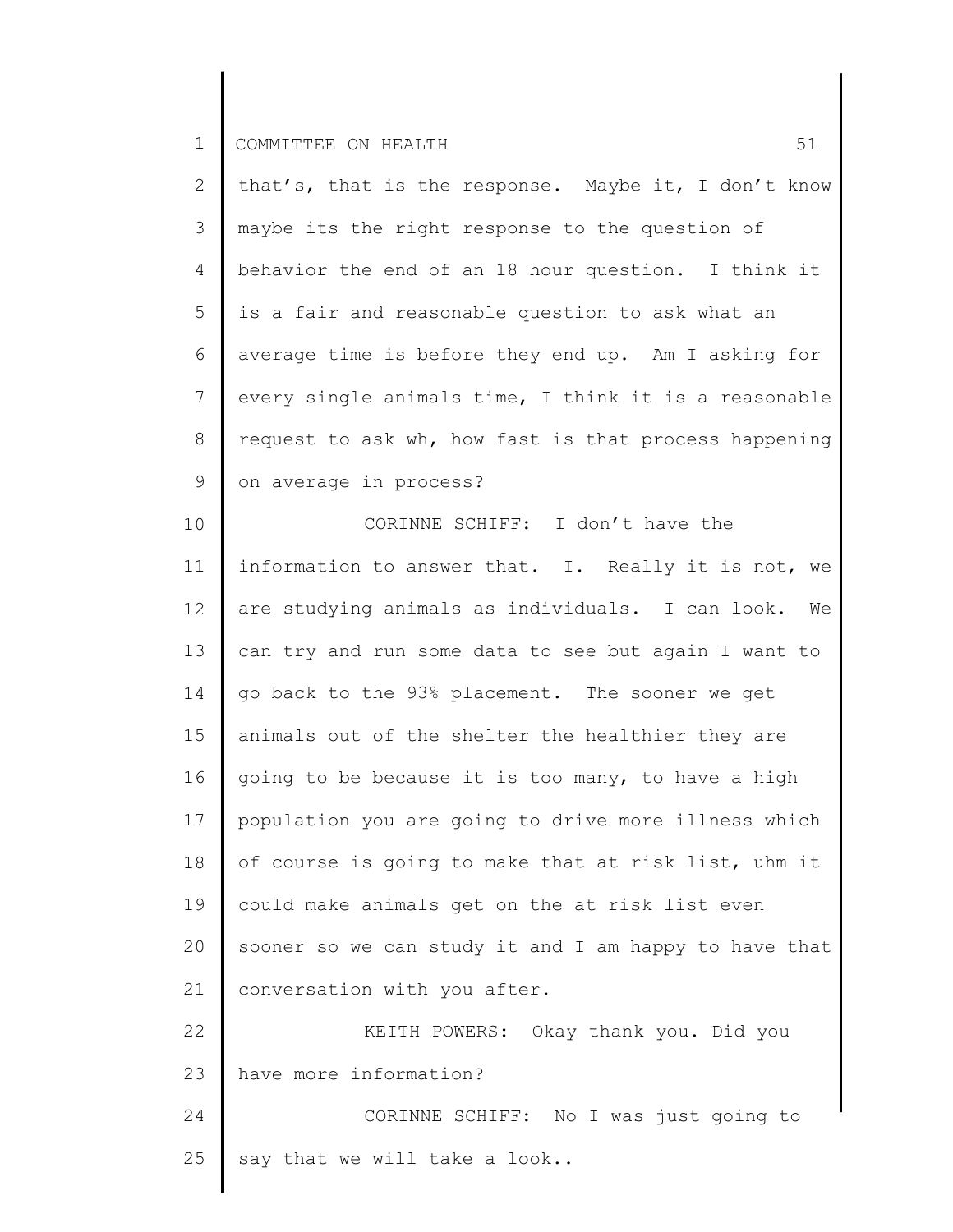| $\mathbf{2}$   | CHAIR MARK LEVINE: Thank you Council                  |
|----------------|-------------------------------------------------------|
| 3              | Member Powers. I think I think another way to phrase  |
| $\overline{4}$ | this or to parch the data would be to say that you    |
| 5              | have a five day average for all animals before they   |
| 6              | exit. Is there a different average for those animals  |
| 7              | which are euthanized. That number is knowable,        |
| 8              | right?                                                |
| 9              | CORINNE SCHIFF: We will, we will take a               |
| 10             | look and see if we can, see if we can come up with    |
| 11             | that and get back to you.                             |
| 12             | KEITH POWERS: Please do.                              |
| 13             | CHAIR MARK LEVINE: I do want to drill                 |
| 14             | down on this, on this question of what we can do to   |
| 15             | push the live release rate even higher, I think       |
| 16             | that's, that's the essential goal here. That is       |
| 17             | going to require doing more to keep animals in caring |
| 18             | homes, in part by innovative strategies to support    |
| 19             | pet owners, pet companions. You are doing that but,   |
| 20             | we want to do more. It is going to require greater    |
| 21             | efforts to keep animals healthy in the shelters,      |
| 22             | perhaps by improved facilities. Uhm expanded vet,     |
| 23             | veterinary care so the animals can return to health   |
| 24             | or avoid sickness, expand the efforts to facility     |
| 25             | adoptions. This, there is more we can do at every     |
|                |                                                       |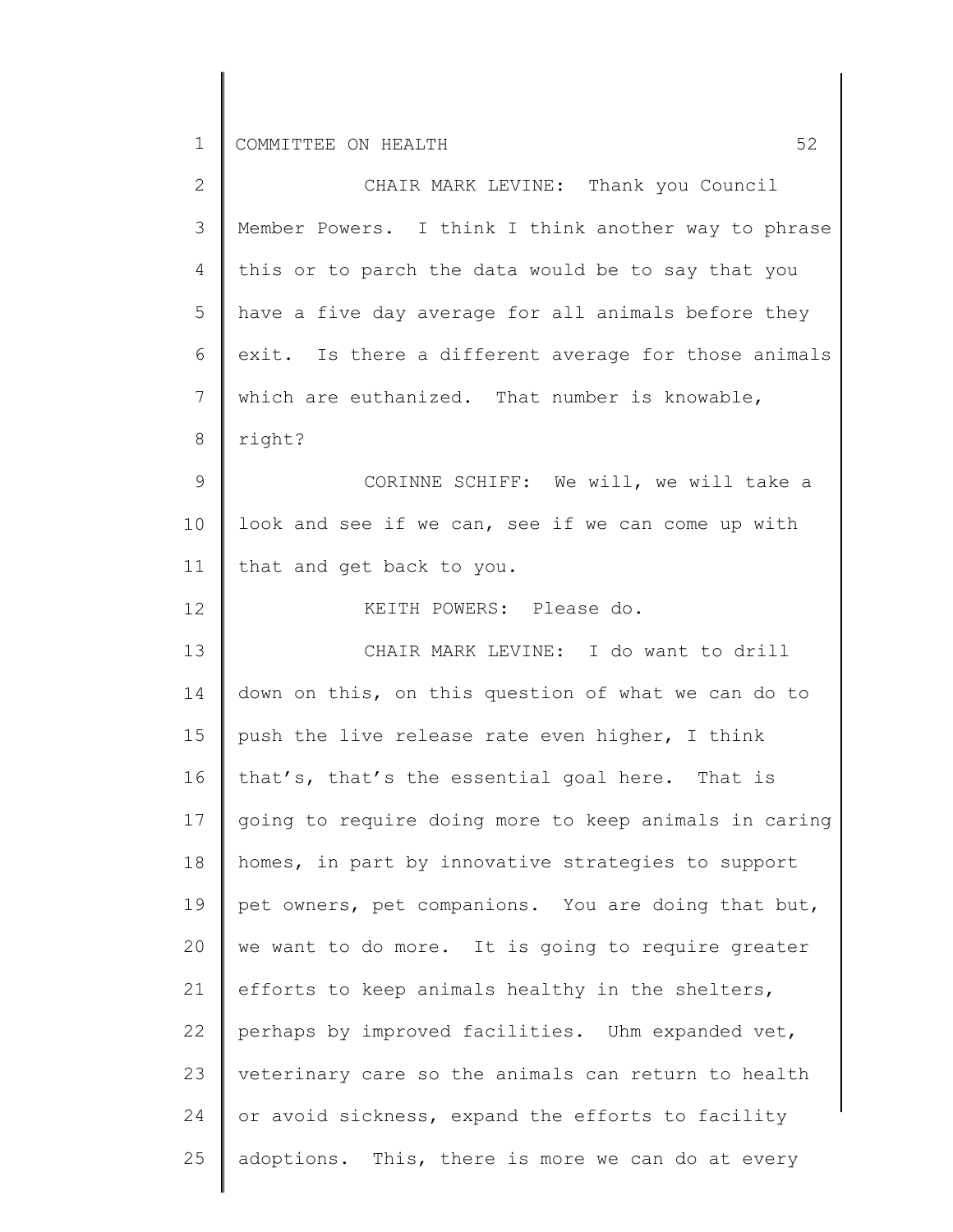| $\mathbf{2}$    | stage to continue the progress. Uhm, so, uhm in       |
|-----------------|-------------------------------------------------------|
| 3               | terms of let's start with efforts to keep animals in  |
| $\overline{4}$  | their homes. Uhm, you have, uhm, an innovative        |
| 5               | project I think in the Bronx, uhm which directly      |
| 6               | serves with animal owners, animal companions,         |
| $7\overline{ }$ | providing them free food for example, essentially a   |
| 8               | food pantry for animals and perhaps offering training |
| 9               | and other support. Could you explain how that works   |
| 10 <sub>o</sub> | and to the extent of which this is a city wide        |
| 11              | program and what it would take if it's not to go      |
| 12 <sup>°</sup> | citywide.                                             |

13 14 15 16 17 18 19 20 21 22 23 24 25 CORINNE SCHIFF: That's the Community Pet Program that you are referring to and it is funded originally it was funded through a grant from State Senator Jeffery Cline from the Bronx to address areas of concern, we saw just look at data and where our pet surrender is coming form, understanding different pockets of the neighborhood, what we offer in that program, it's run out of a vehicle, not out of our admission center and we have basically clinics where we offer, we promote it so people know in advance and in fact it has gotten so popular that before we even arrive there are people lined up around the corner waiting for our services. We provide vaccines and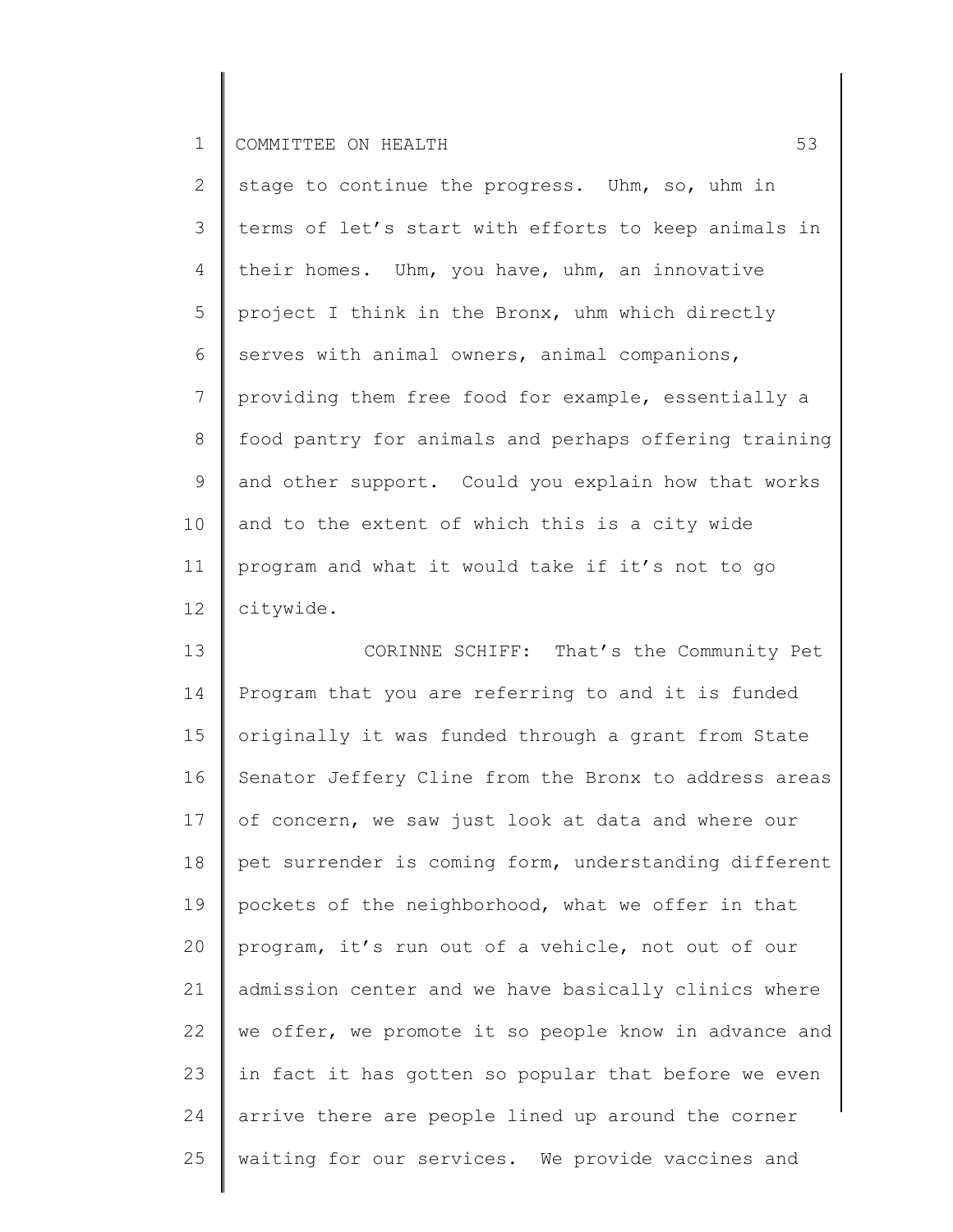2 3 4 5 6 7 8 9 10 11 12 13 14 15 16 17 18 19 20 21 22 23 24 appointments for spay neuter. We address behavioral issues by offering vouchers for free basic obedience training. Uhm its really, what we are seeing is like this is, you have to think of animal sheltering differently. This is what is going on outside of the shelters, if we can reach these people and provide the services that we need, we are going to really have an impact on that, live release rate because people can keep their pets longer and we see that there is a lack of services and a lack of affordable services and with with the Bronx shelter you know keeping animals out of the shelter is terrific but with a shelter in the Bronx and another one in Queens we can offer a larger compliment of these services. Right now it's, it's in the Bronx we have uhm food pantry and in Queens as well but it's not as, the Community Pet Program is really more robust in the Bronx and that's really uhm because of the grant and also it is a program that we are just trying to push to add to our complement of services. CHAIR MARK LEVINE: So that, that program is what's the annual operating costs? The annual operating costs for the Neighborhood Pet Program?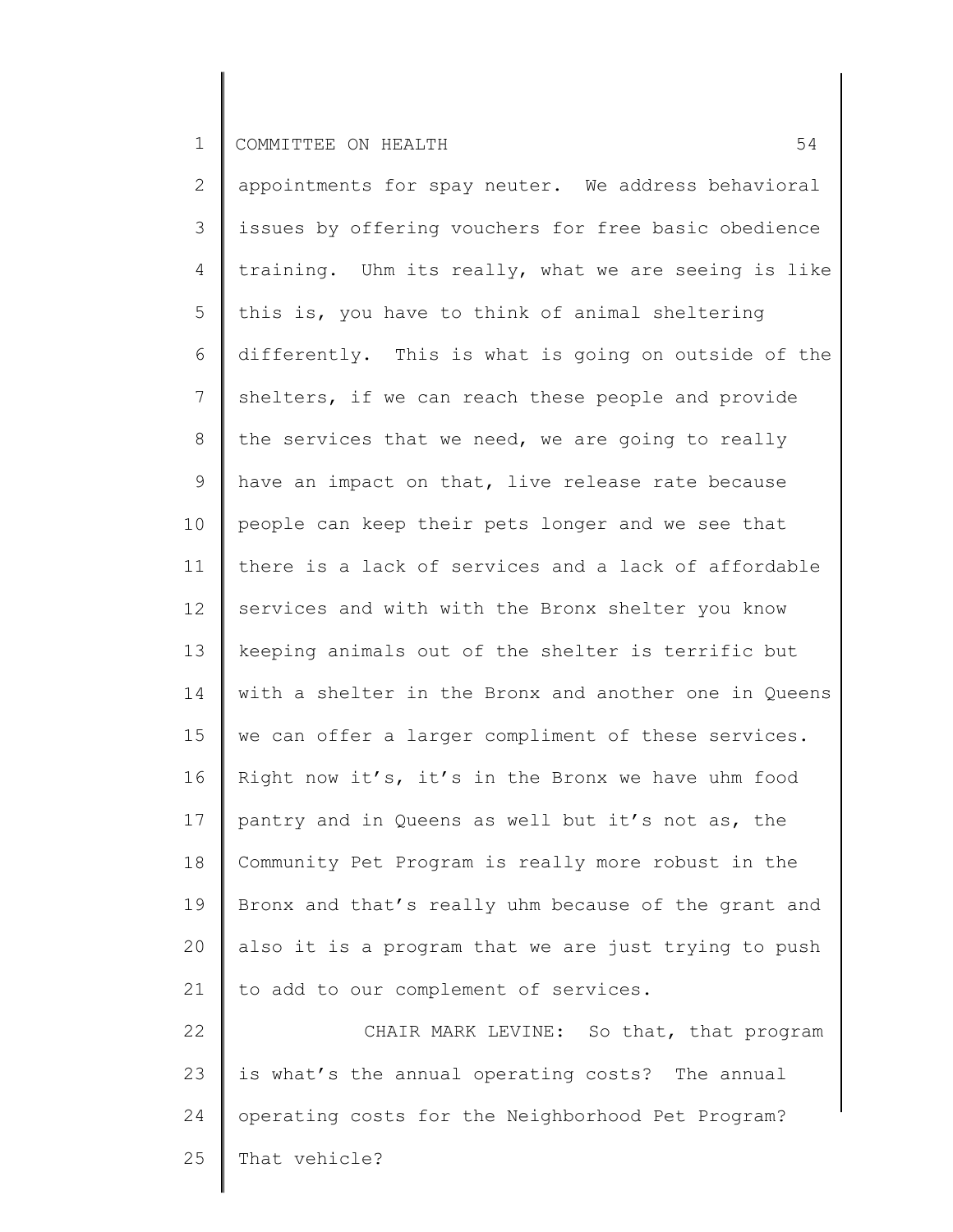| $\overline{2}$ | CORINNE SCHIFF: Well originally, the                 |
|----------------|------------------------------------------------------|
| $\mathcal{S}$  | first grant that Senator Cline gave us was \$250,000 |
| 4              | and we used that to purchase the vehicle and to hire |
| 5              | some staff. We have a really good volunteer core     |
| 6              | that helps support it. Of course, you need doctor's  |
| 7              | and licensed individuals to, to vaccine and to       |
| 8              | microchip, uhm and I think uhm excuse me. Let me     |
| $\mathsf 9$    | just. (background noise).                            |
| 10             | CHAIR MARK LEVINE: So to, for each                   |
| 11             | operation is about 200 a year?                       |
| 12             | CORINNE SCHIFF: A year.                              |
| 13             | CHAIR MARK LEVINE: Okay. And we can                  |
| 14             | definitely use that in Manhattan. I think Council    |
| 15             | Member Powers would agree. I can tell you for sure   |
| 16             | there are pet owners in my District who are on the   |
| 17             | margin and they need help and it's, it's just such a |
| 18             | win to keep an animal in a caring home. For the      |
| 19             | animal and for the city and for ACC so uhm I feel    |
| 20             | like we need to push the envelope on allocating      |
| 21             | resources, I understand it's a Budget fight but we   |
| 22             | could, we could use a vehicle like that uhm          |
| 23             | everywhere, certainly in my District Uptown I'm sure |
| 24             | on Brooklyn as well and Staton Island. So the, the   |
|                |                                                      |

Π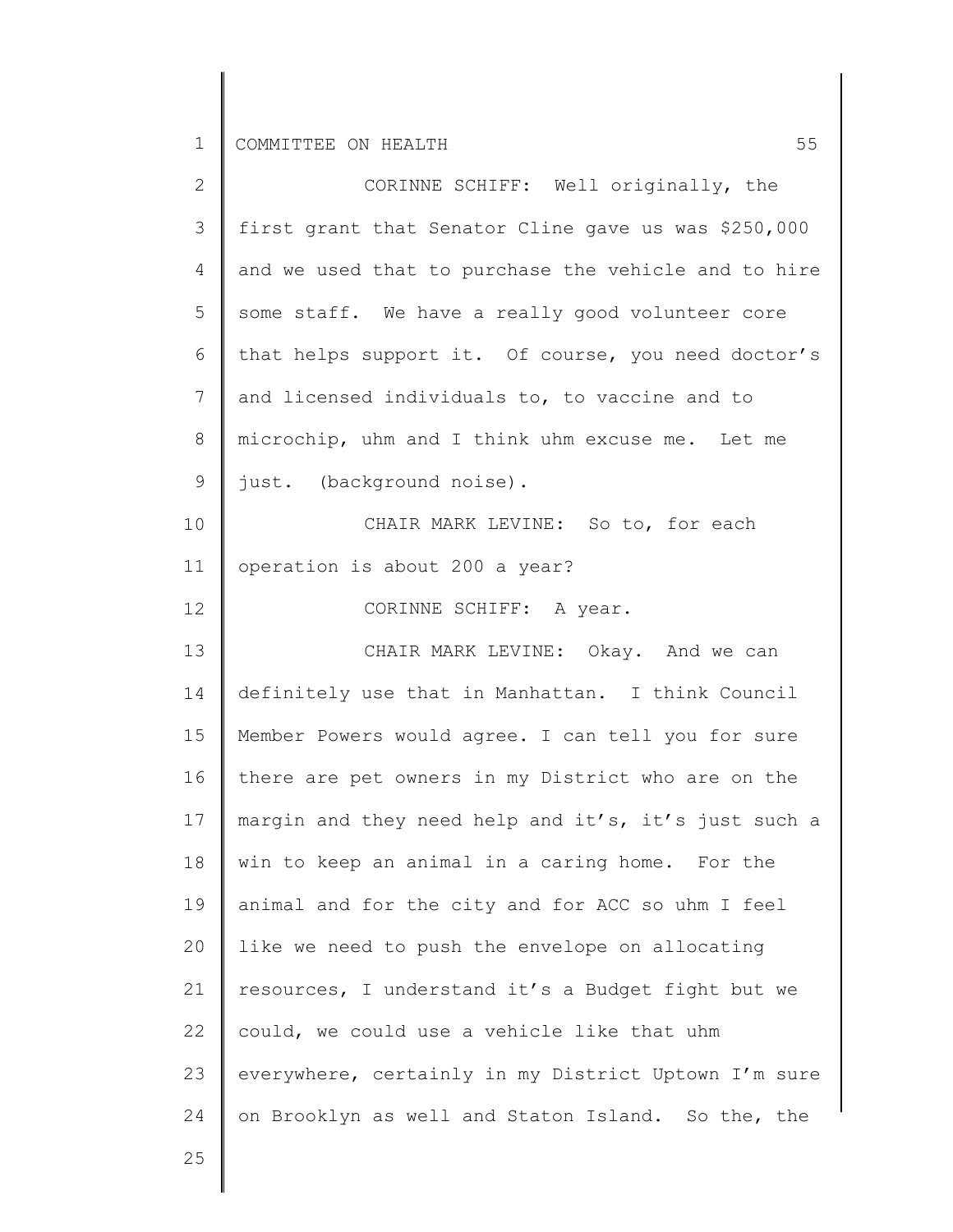2 3 food pantry is also run out of that vehicle, or is that a second operation?

4 5 6 7 8 9 10 11 12 13 14 15 16 17 18 19 20 21 22 23 24 CORINNE SCHIFF: The food pantry is located at our admission centers and part of that is not just handing out food, people come in, we take their information, we microchip their animals and so that, there's, there's a support network it is not just that you come in for free food and you lead. We are really trying to reach the individual and see what else can we help you with and sometimes they may come in for food and we can talk them into uhm spay neuter and finding you know the ASPCA has been a tremendous partner uhm to offer free spay neuter services and so there are, there are surrender prevention services that we are doing in Brooklyn and in Manhattan where we will actually put someone in an Uber and or a taxi and send them to, with a voucher to a low cost vet clinic. So whatever services we can offer and this is grant funded and it's really, when I said to Council Member Vallone before about Community Outreach being the next major, major piece of our strategy to save more lives and impact animal welfare in New York City, this is part of it.

25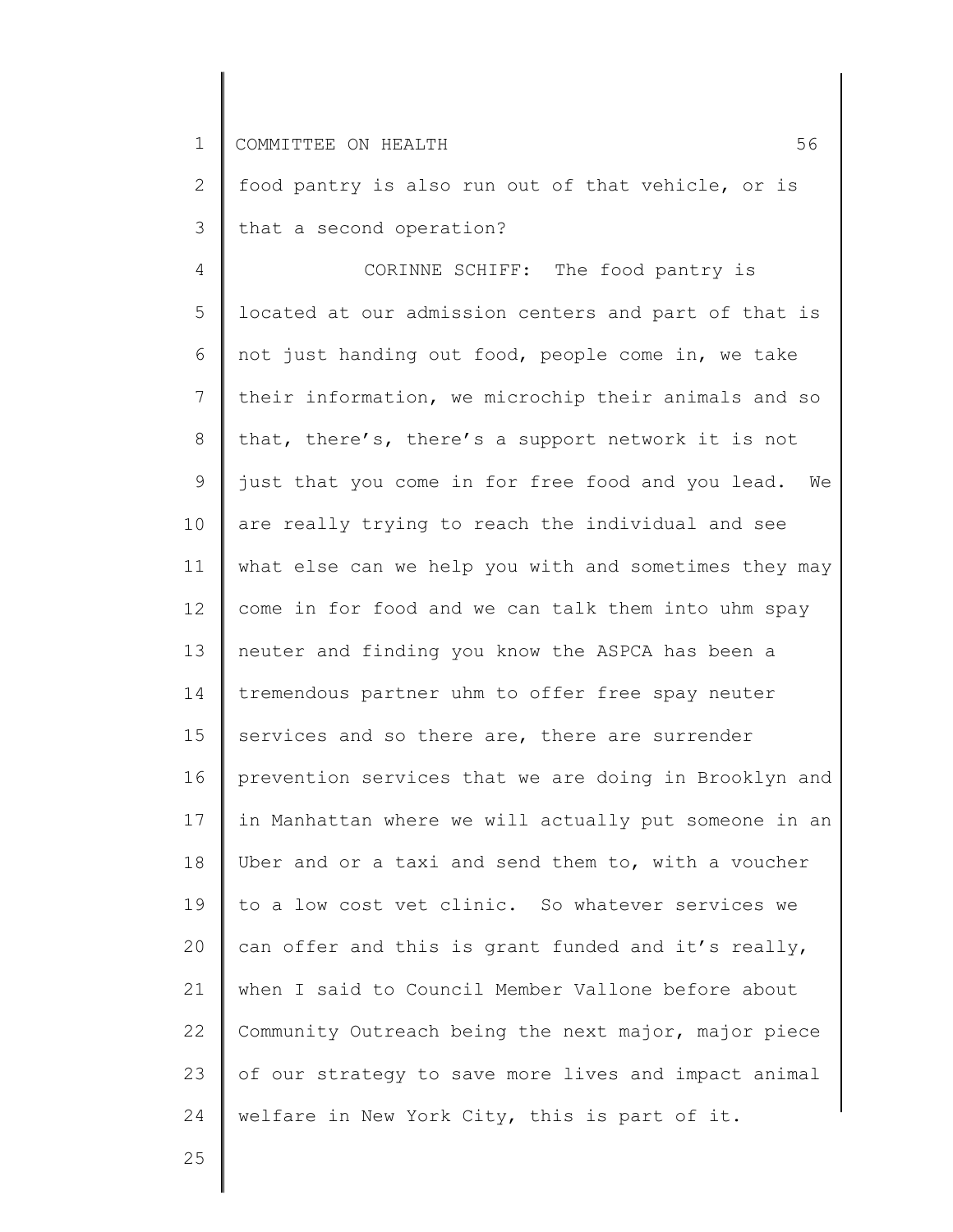2 3 4 5 6 7 8 9 10 11 12 13 14 15 16 17 18 19 20 21 22 23 24 CHAIR MARK LEVINE: So you have a grant to subsidize veterinary care for owners that otherwise wouldn't be able to afford that? CORINNE SCHIFF: Currently I do. CHAIR MARK LEVINE: So how much are you allocated? How much have you received for that program? CORINNE SCHIFF: Well that's all part of the. CHAIR MARK LEVINE: This is part of the, this is also part of this. So you are doing a lot with that \$200,000 or \$250,000 right? CORINNE SCHIFF: There a little more. Yeah the surrender prevention which is for the veterinary care and then the Community Pet Program which is you come to our vehicle and we vaccinate, we microchip. CHAIR MARK LEVINE: And so what is the Budget for Surrender Prevention? CORINNE SCHIFF: The surrender prevention budget is significant because it started as a pilot in Manh... in Brooklyn excuse me through the ASPCA and then it was successful and so the ASPCA helped us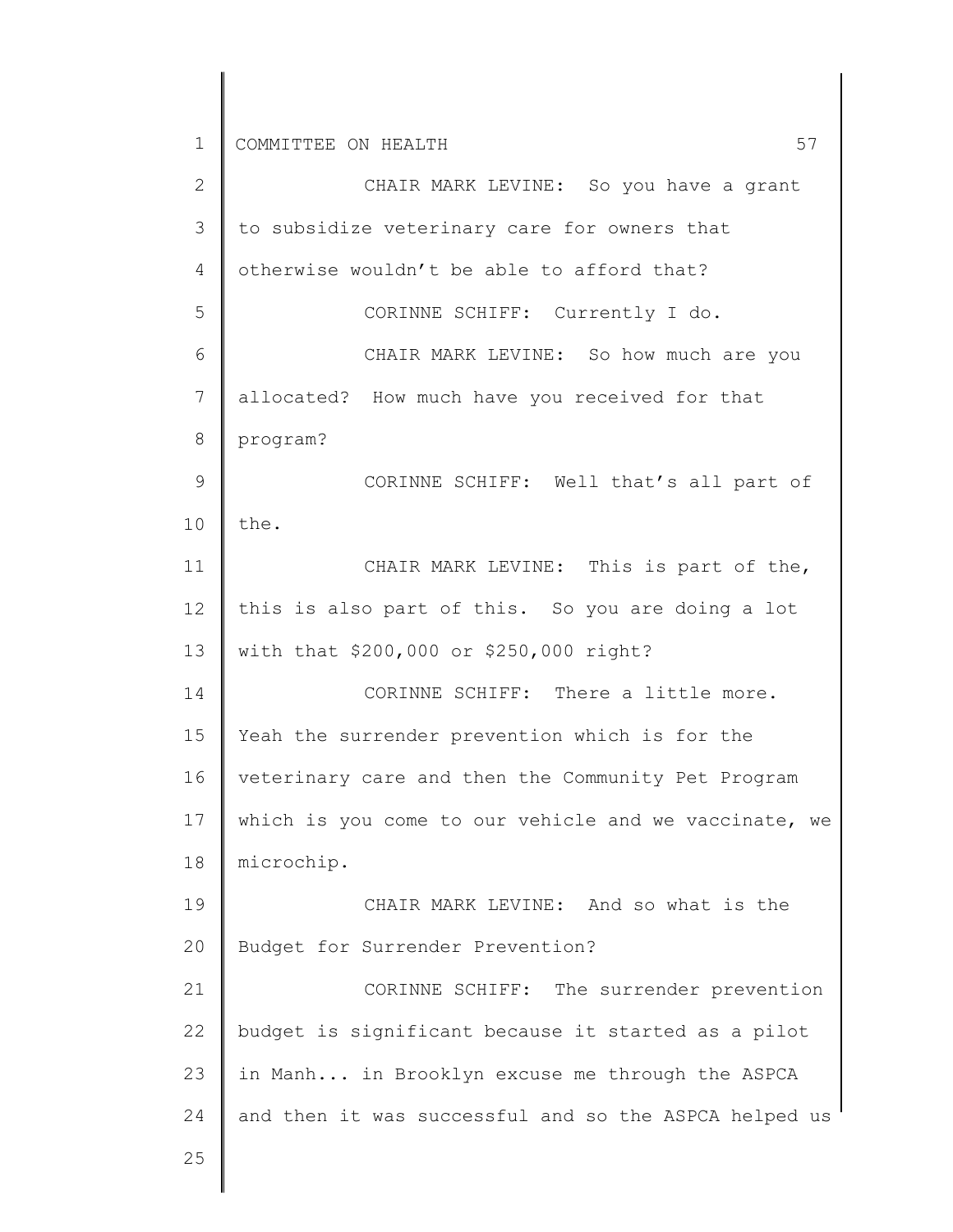1 2 3 4 5 6 7 8 9 10 11 12 13 14 15 16 17 18 19 20 21 22 23 24 25 COMMITTEE ON HEALTH 58 grow it to provide those services in Manhattan and based. CHAIR MARK LEVINE: Right. CORINNE SCHIFF: On what we learned, we moved it into the Admissions Centers. RISA WEINSTOCK: And, and we can provide when it sounds like there are different overlapping programs and we can, we can work together and provide the detail, you know the details of this for you. CHAIR MARK LEVINE: Yes and sur, Surrender Prevention is in all five boroughs, currently? Are you offering these kinds of subsidies and transportation assistance? CORINNE SCHIFF: Yes. CHAIR MARK LEVINE: In all, in all five boroughs? CORINNE SCHIFF: Yes. CHAIR MARK LEVINE: Is there a resource limitation? Could you uhm prevent more surrenders if you had more money for vouchers and cab fare, etc.? Right. So. (this goes back to us saying lets get the budget. You feed us those numbers).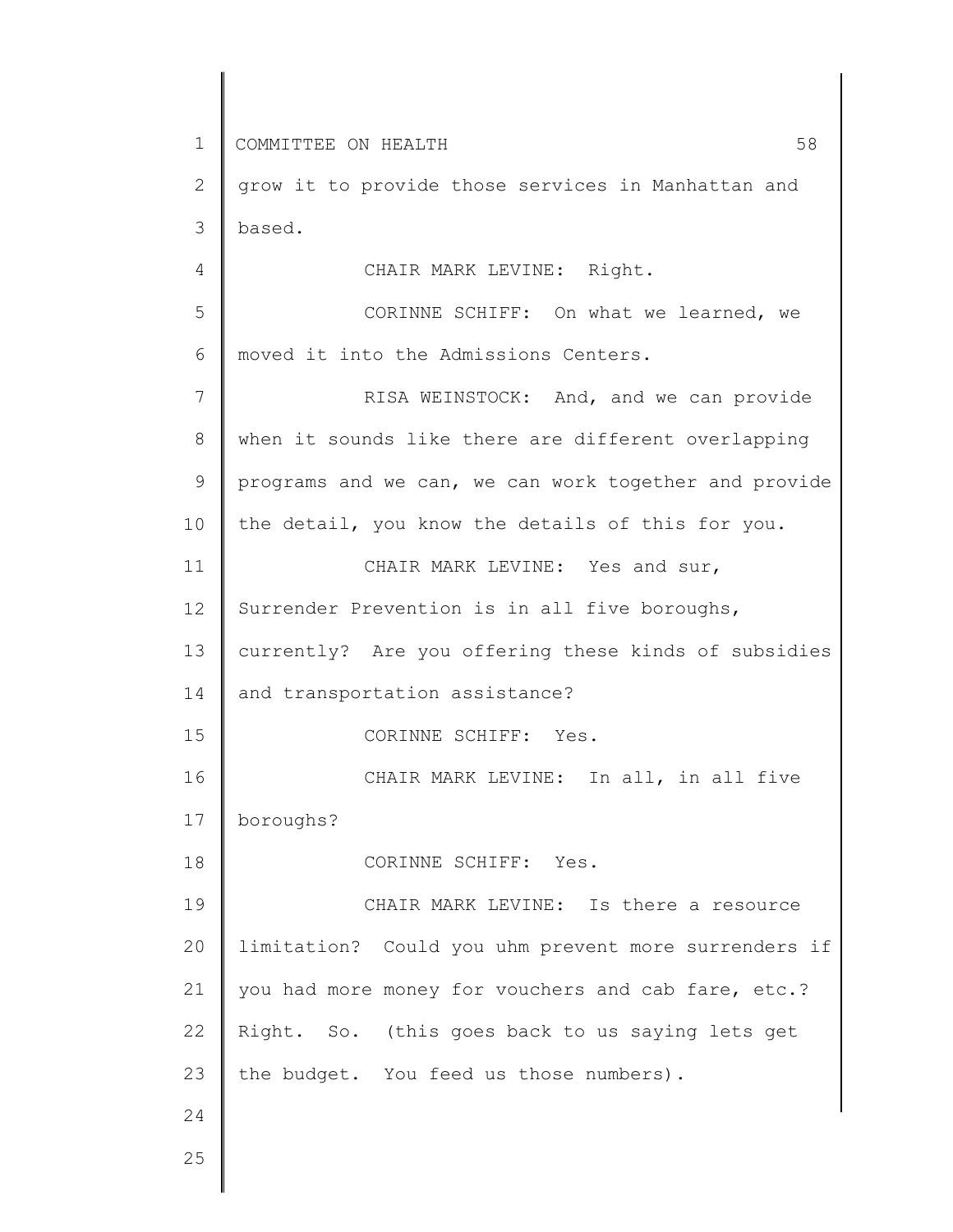| $\overline{2}$ | CORINNE SCHIFF: I want to say that we                 |
|----------------|-------------------------------------------------------|
| 3              | don't want to lose site of all of the work that is    |
| 4              | going on inside the shelter to get us where we all.   |
| 5              | CHAIR MARK LEVINE: And, and I wan, and I              |
| 6              | acknowledge that and I want to focus on that but if   |
| 7              | we can spend a little money to keep an animal in      |
| 8              | their home it is actually probably saving us money on |
| $\mathsf 9$    | net versus housing an animal in the shelter with all  |
| 10             | the staffing and all of the veterinary cares. It is   |
| 11             | also better for the animal and uhm and it precludes   |
| 12             | the need for euthanasia so, so, that is, that is      |
| 13             | really a worthwhile investment. I think investment    |
| 14             | is the right word. And uhm we need to push the        |
| 15             | envelope on the resources there. Uhm it just seems    |
| 16             | like smart policy and humane policy. Uhm now one,     |
| 17             | let's, let's, let's also focus on, on the shelter     |
| 18             | itself where I know, you know, you know, I            |
| 19             | acknowledge the incredible progress that we've made.  |
| 20             | Uhm and all I want to do is continue the progress.    |
| 21             | Which I am sure everyone all stakeholders want to do  |
| 22             | as well. Uhm, you you are battling the challenges of  |
| 23             | animals getting sick in the shelter. Uhm that I       |
| 24             | guess is commonly referred to as kennel cough, cough  |
| 25             | and other ailments. Uhm could you explain a little    |
|                |                                                       |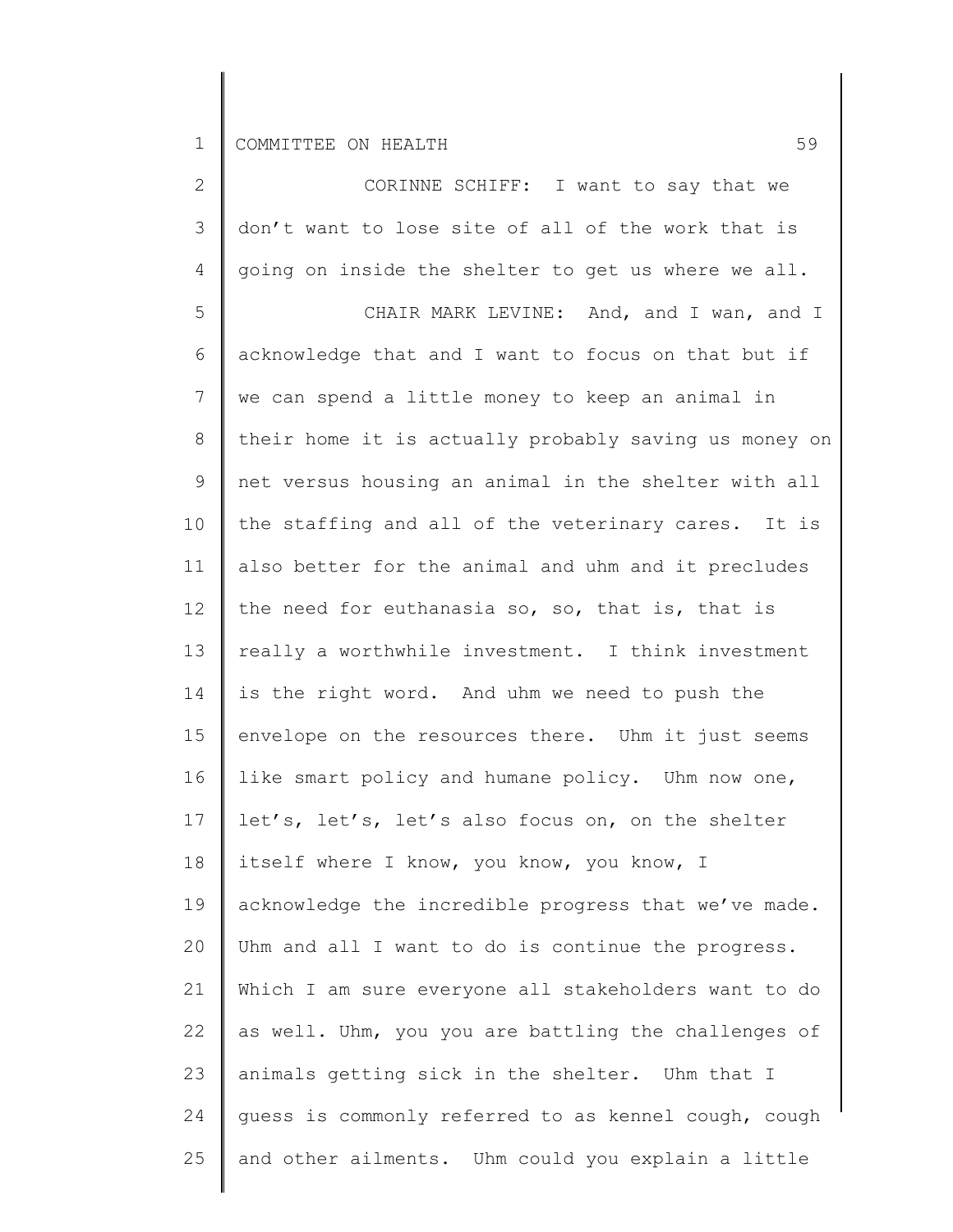2 3 4 5 6 7 8 9 10 11 12 13 14 15 16 17 18 19 20 21 22 23 24 25 bit about why, why it is that animals get sick and what they are getting sick from? Is it, is it largely a function of closely, closely confined quarters and therefore if we had more space, could we avoid that. Disease and transmission of disease in the shelters is a factor of a lot of things, one of the things that we learned after the aiding influenza outbreak was housing. We were housing way too many animals to keep disease uhm down and these are contagious illnesses. The more crowded the shelter is the more it will spread. What we have done to really reduce disease and through an amazing medical department under a fantastic medical director who has been is us for a couple of years and consulted with us prior is we looked at housing and so we we changed out housing and so we changed out housing to more space and more space for animals and we are very aware of our cleaning protocols, we are trying to reduce stress through all kinds of enrichments programs I mean there are a lot of things that go into disease management but the number one issue is putting too many animals in these, in these locations and we have managed to reduce the intake through all of the other programs that I spoke about which really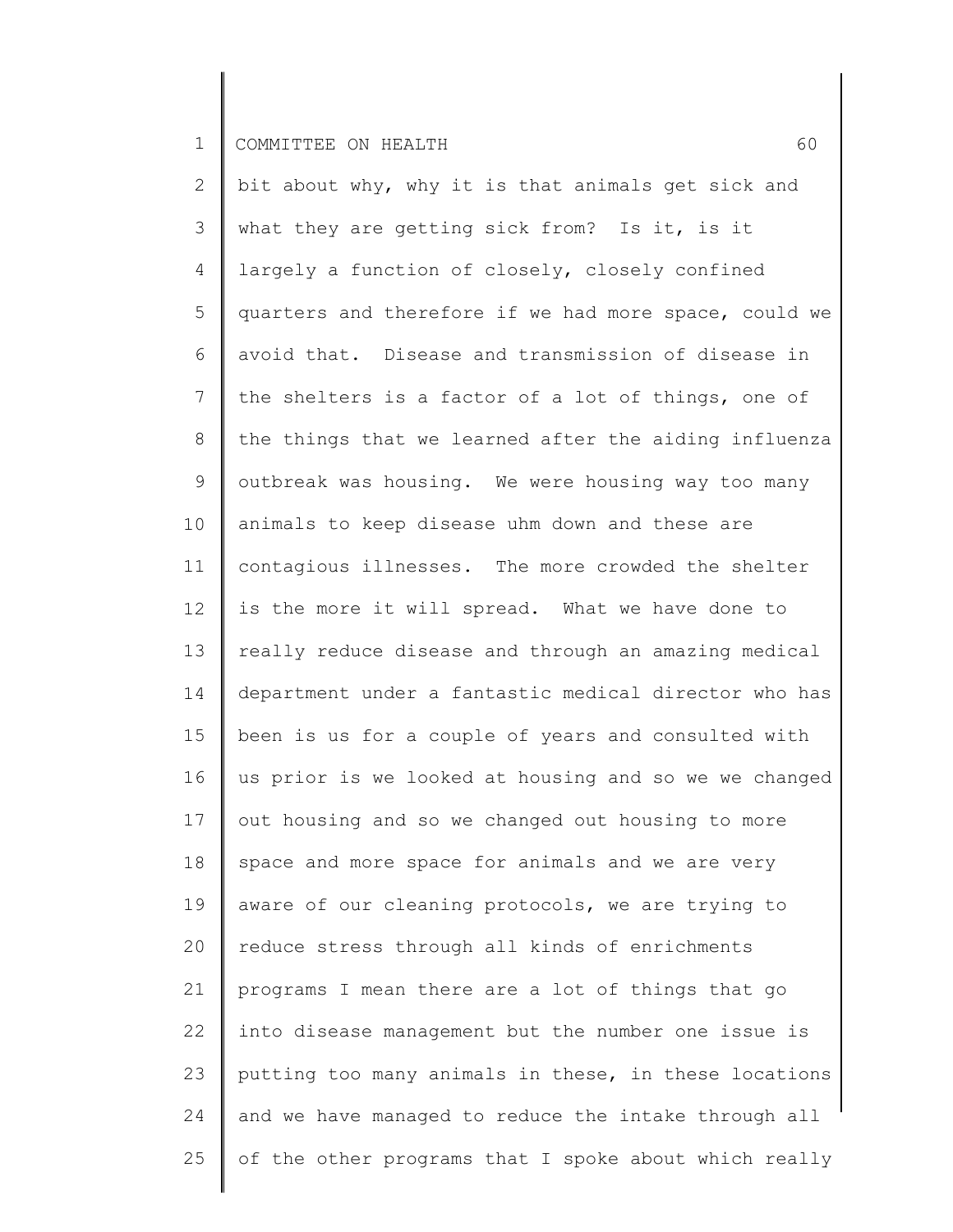| 2              | drives success for the placement rate because fewer   |
|----------------|-------------------------------------------------------|
| 3              | animals that are sick are great, better candidates    |
| $\overline{4}$ | for adoption and will be able to place more animals.  |
| 5              | CHAIR MARK LEVINE: Because if you have                |
| 6              | an animal that has avian flu, a cat with avian flu    |
| 7              | which is highly contagious if I'm not mistaken. You   |
| $8\,$          | put them in isolation? Correct? Are they still in     |
| $\mathsf 9$    | the same stack of kennels that all the other animals  |
| 10             | are in.                                               |
| 11             | CORINNE SCHIFF: Let's not talk about                  |
| 12             | avian flu because that is highly contagious.          |
| 13             | RISA WEINSTOCK: And that was a very                   |
| 14             | specific instance, that's not the common thing,       |
| 15             | though.                                               |
| 16             | CHAIR MARK LEVINE: So there are, there                |
| 17             | are several things that we try to do, we try to treat |
| 18             | and place, uhm it is stressful to move animals from   |
| 19             | place to place to place. Uhm the isolation that we    |
| 20             | have is very limited and it, it does not, uhm you     |
| 21             | know it's not state of the art uhm but to the extent  |
| 22             | that we can we have an isolation room and we isolate  |
| 23             | animals in a room that have highly contagious         |
| 24             | illnesses but the best thing that we can do for those |
| 25             | animals is to get them out of the shelter because     |
|                |                                                       |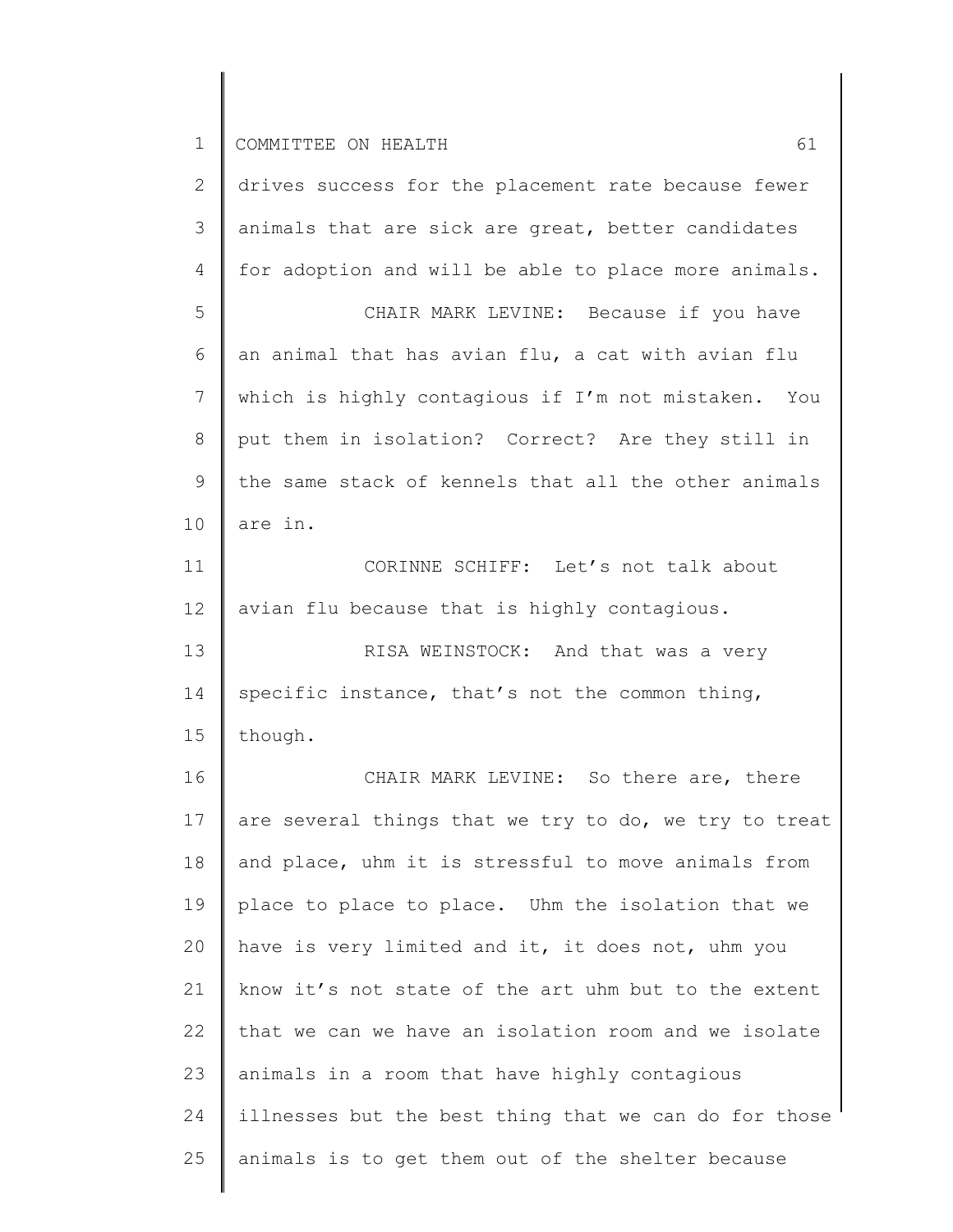| $\mathbf{2}^{\mathsf{I}}$                    | they will impact the health of all the other animals. |
|----------------------------------------------|-------------------------------------------------------|
| $\mathcal{S}$                                | So again going back to length of stay. It is not      |
| 4                                            | wise to keep an animal with a contagious illness      |
| 5                                            | longer until they can get better. The, the goal       |
| 6                                            | would be to get that animal placed and usually that   |
| 7                                            | is through one of our rescue partners.                |
| $8\,$                                        | CHAIR MARK LEVINE: But I assume you are               |
| $\mathsf 9$                                  | going to have more isolation space in the Bronx       |
| 10                                           | shelter and hopefully in the Queens shelter and that  |
| 11                                           | must be because that's a tool for preventing disease, |
| 12                                           | right? The spread of, the spread of the disease,      |
| 13                                           | right?                                                |
| 14                                           | CORINNE SCHIFF: That's right and so the               |
| 15                                           | goal of all of the Capital Projects and then we       |
| 16                                           |                                                       |
|                                              | talked about state of the art projects is designed    |
|                                              | with the best practices in mind.                      |
|                                              | CHAIR MARK LEVINE: So the Manhattan                   |
|                                              | shelter which I don't know if we mentioned up until   |
|                                              | now, uhm I believe there is a planned expansion into  |
|                                              | the adjacent parking area, is that correct? Will      |
|                                              | that allow us for additional isolation space?         |
|                                              | CORINNE SCHIFF: So the uhm the parking                |
| 17<br>18<br>19<br>20<br>21<br>22<br>23<br>24 | garage will be converted into an adoption center and  |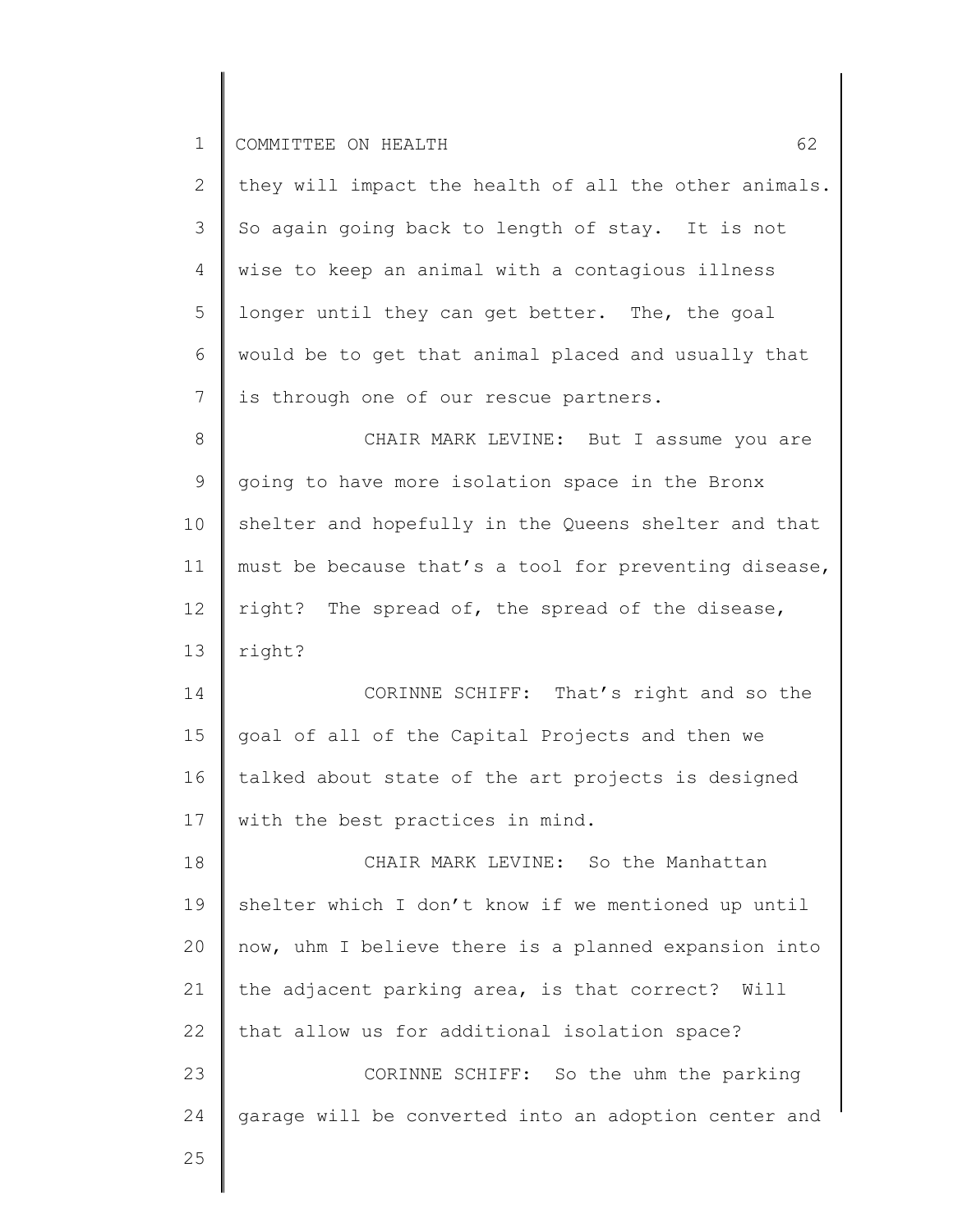2 3 that will free up space and allow ACC to make changes within the uhm existing uhm.

4 5 CHAIR MARK LEVINE: And what will those changes be? Do we not know yet?

6 7 8 9 10 11 12 13 14 15 16 17 18 19 20 CORINNE SCHIFF: We really, we have to look at how much space it frees up. The, the garage is going to become the adoption center, it is 2500 square feet. It has, it has a housing capacity of approximately 25 animals, 25 to 30 animals so as I said we get 75 animals every day. We are hoping that all of the adoption candidates can be in the garage but we, we really have to look at what our population is but yet it will free up various, I mean you've seen the Manhattan shelter are doing adoptions, really we created a nook in a hallway where we have. So it will free up that hallway absolutely but the, the space where the animals are, we expect that it will definitely alleviate the population constraints that we have now.

21 22 23 24 25 CHAIR MARK LEVINE: Okay on the adoption front, mobile vans, uhm in my experience they are very effective. We had one in my District a couple of weeks ago. I know that a number of animals were adopted, it's, it's so powerful to have them right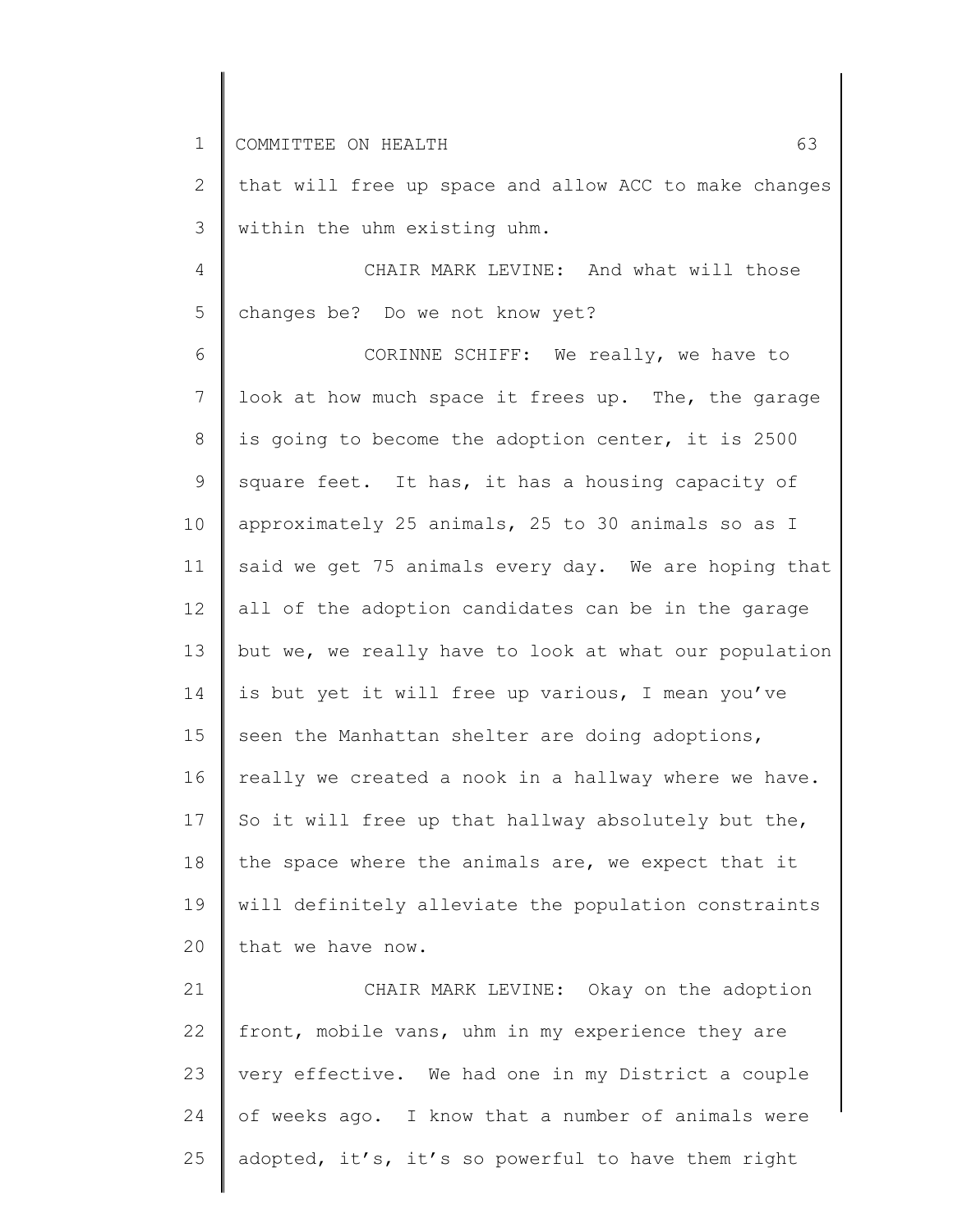1 2 3 4 5 6 7 8 9 10 11 12 13 14 15 16 17 18 19 20 21 22 23 24 25 COMMITTEE ON HEALTH 64 where people live, where they can even casually uhm stroll in. How many animals are adopted through the mobile vans. You have two, correct, how many are adopted every year? CORINNE SCHIFF: We have two and in the last couple of years it's been about 2500. CHAIR MARK LEVINE: That's a huge number. CORINNE SCHIFF: Total in the last two years. And I would say about 800... I mean each year we are doing better. CHAIR MARK LEVINE: So 800 per year? CORINNE SCHIFF: 800 additional adoptions through the mobile van. CHAIR MARK LEVINE: Got it, so again we have five boroughs, so we want five shelters, we want, we also want five of everything if we can because it's a big city and in order to achieve our goals on the numbers we need to be everywhere so why, why don't we have five mobile vans? Money again. So what does it take to op, to operate a mobile van? You obviously have staffing. CORINNE SCHIFF: So Capital money for a van is wonderful but if we don't have, we have, have to put staff on, it's not just a driver. You have to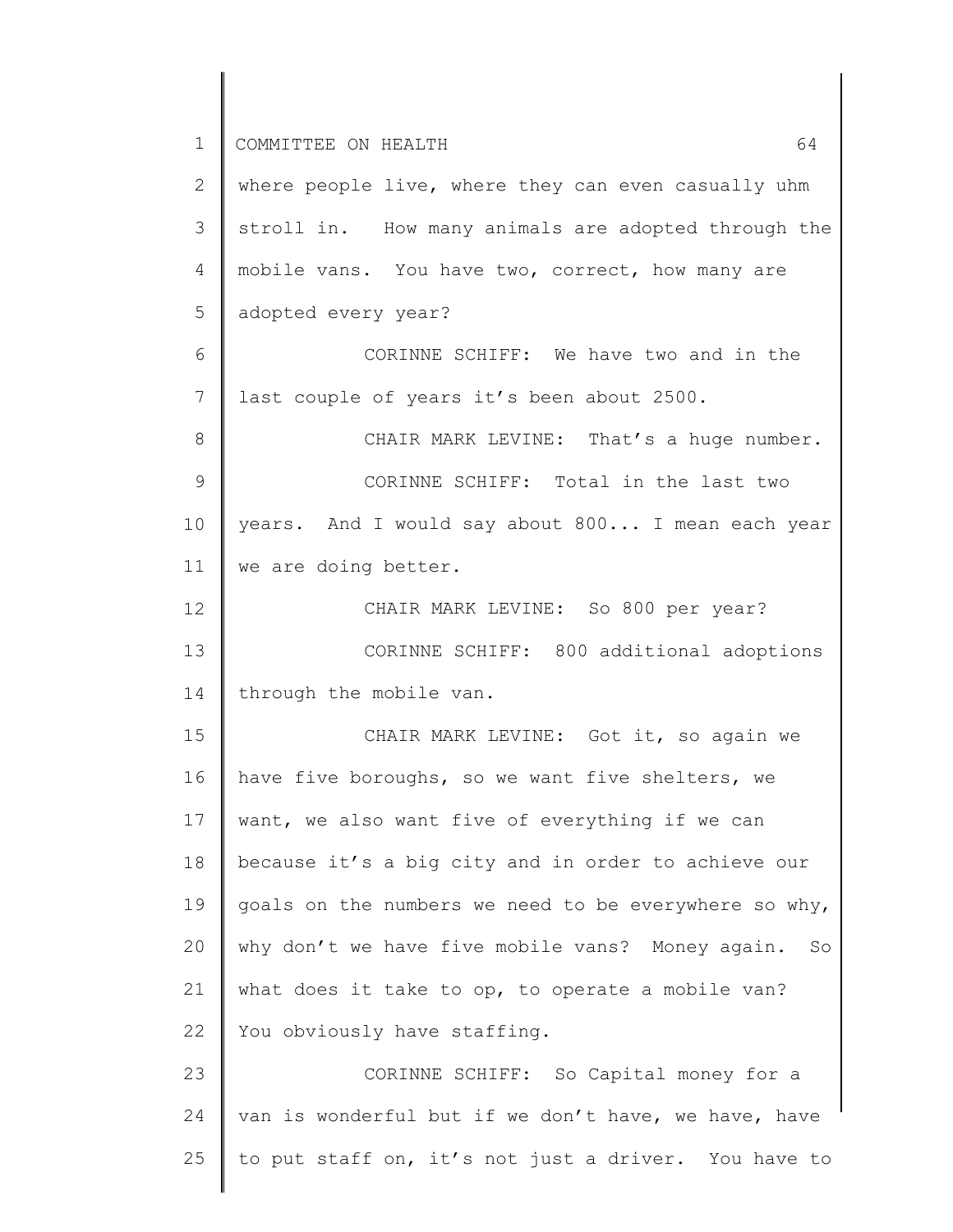2 3 4 have one drive it. You have to have people who do adoption counseling so it's drivers, it's staff, it's the vehicle, it's the program currently runs.

5 6 RISE WEINSTOCK: Why don't we, we, we'll get back to it.

7 8 9 CORINNE SCHIFF: Yeah, we have, we have the information on what each program costs but uhm the vehicle alone is over \$100,000.

10 11 12 13 14 15 16 17 18 19 20 21 22 23 24 25 CHAIR MARK LEVINE: Right, the Capital is probably a lesser challenge although not to be disregarded. It's the ongoing staffing needs. I mean this, this is the heart of the matter here, which is we, we need to invest in the kind of strategies which are, proven to now be working, to be preventing, surrender, to be keeping animals healthy, to be pushing the adoption rate and uhm what if my understanding is, is correct, we could have a virtuous cycle here. Because uhm as we reduce intake uhm as we can more quickly move animals out of the shelter system, uhm, we are going to have less contagious disease, we are going to have fewer animals that are left without an adoptee or a foster home and uhm that's going, only going to drive our success rate, our live release rate higher so we want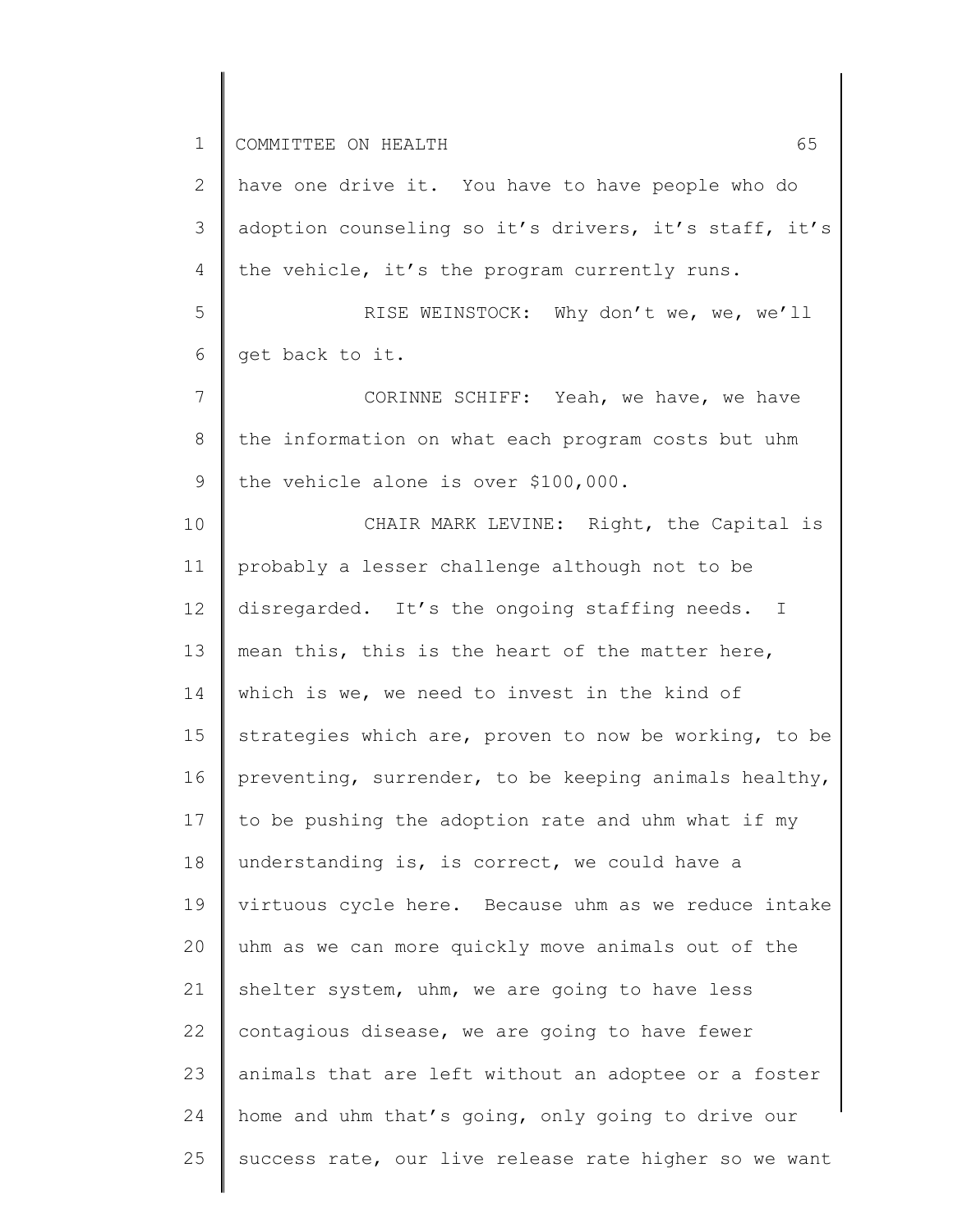| $\mathbf{2}$    | to get on that virtuous cycle and this investment to  |
|-----------------|-------------------------------------------------------|
| 3               | me seems like uhm the way to do it and something      |
| 4               | that, that I think we need to do as quickly as        |
| 5               | possible. Uhm.                                        |
| 6               | KEITH POWERS: Is there an ability to                  |
| $7\phantom{.0}$ | work with any of our partners now in the Queens and   |
| 8               | the Bronx to act as that shelter. Is any of our       |
| 9               | partners have the space or if we would increase the   |
| 10              | funding or the assistance to those partners that      |
| 11              | could act as an interim shelter for us or an          |
| 12              | increased instead of just a receiving.                |
| 13              | CORINNE SCHIFF: I'm not sure what you                 |
| 14              | mean by partners?                                     |
| 15              | KEITH POWERS: Well are, our sponsors,                 |
| 16              | our friends, our, the groups, advocates that are      |
| 17              | working with us, does any of them have the structural |
| 18              | or the facility space that could act as a temporary   |
| 19              | shelter for us. If we would increase the funding for  |
| 20              | those groups. I need something that we can talk       |
| 21              | about.                                                |
| 22              | CORINNE SCHIFF: So we can think about                 |
| 23              | that and get back to you.                             |
| 24              | KEITH POWERS: I think that would be a                 |
| 25              | good, so what are our options until we get to the     |
|                 |                                                       |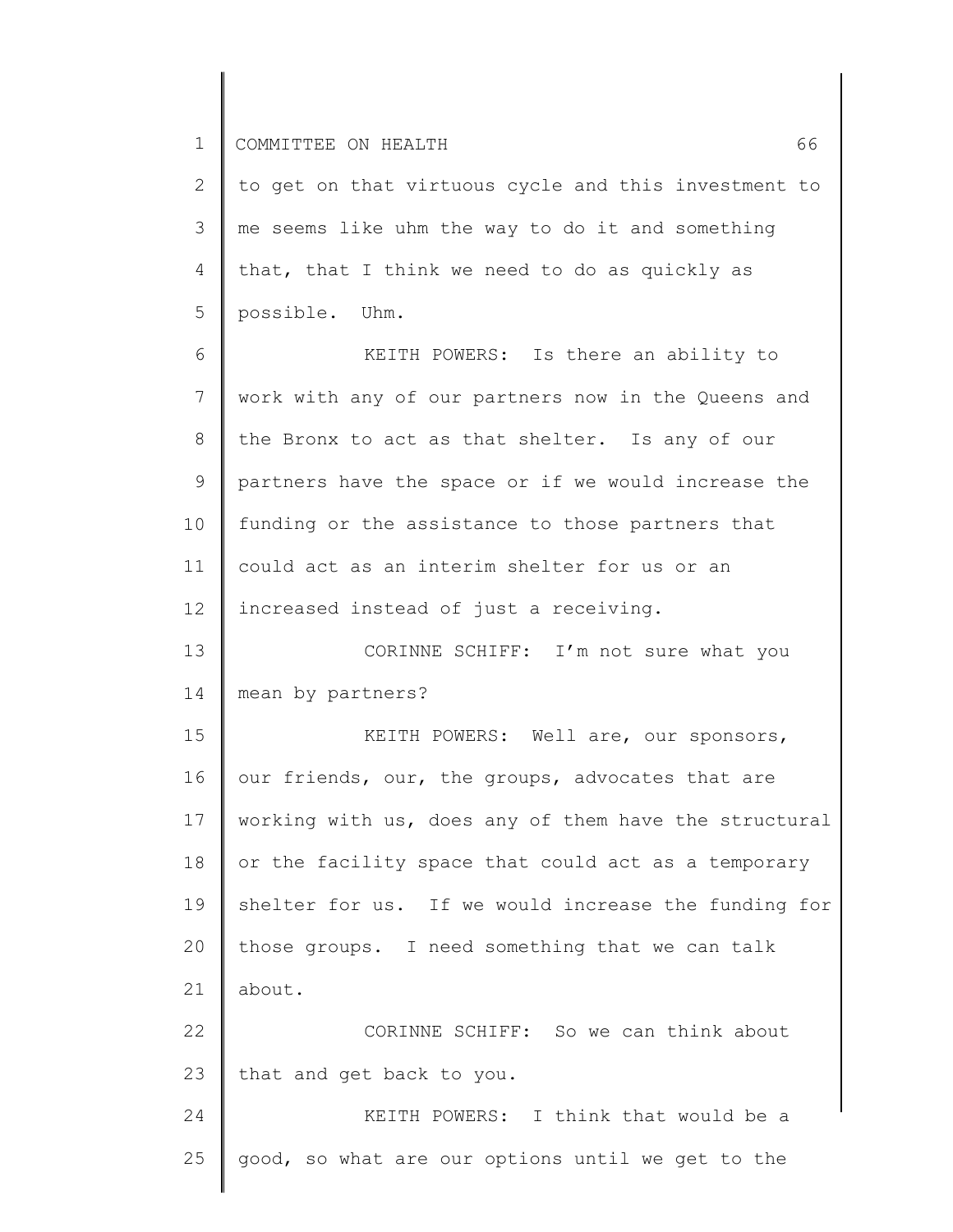| 2  | point of a full working. I think that's, what I mean  |
|----|-------------------------------------------------------|
| 3  | by looking at the box, maybe there is one of the      |
| 4  | groups that will be able to give us some space to     |
| 5  | increase where maybe we just different locations of   |
| 6  | what we are already doing now instead of one case in  |
| 7  | Middle Village, one in Queens Boulevard, maybe we can |
| 8  | do the Rockaways, Astoria and Bayside. Might be able  |
| 9  | to increase.                                          |
| 10 | CORINNE SCHIFF: Thank you for that                    |
| 11 | suggestion, we will take a look at that.              |
| 12 | KEITH POWERS: Thank you.                              |
| 13 | CHAIR MARK LEVINE: Could you say a word               |
| 14 | about uhm, a line of questioning that I often get     |
| 15 | from the public which is that you uhm spay and neuter |
| 16 | an animal and are forced to euthanize it. Could you   |
| 17 | just explain the facts on that?                       |
| 18 | CORINNE SCHIFF: By law every animal that              |
| 19 | needs ACC needs to be spayed or neutered. What we do  |
| 20 | is we spay and neuter animals that, or dogs, cats or  |
| 21 | rabbits that we uhm believe will be good candidates   |
| 22 | for adoption. In the last year, with the help of the  |
| 23 | ASPCA over 8500 animals have been spayed or, spayed   |
| 24 | or neutered before putting them in adoption or before |
| 25 | placement. The goal there is it increases their       |
|    |                                                       |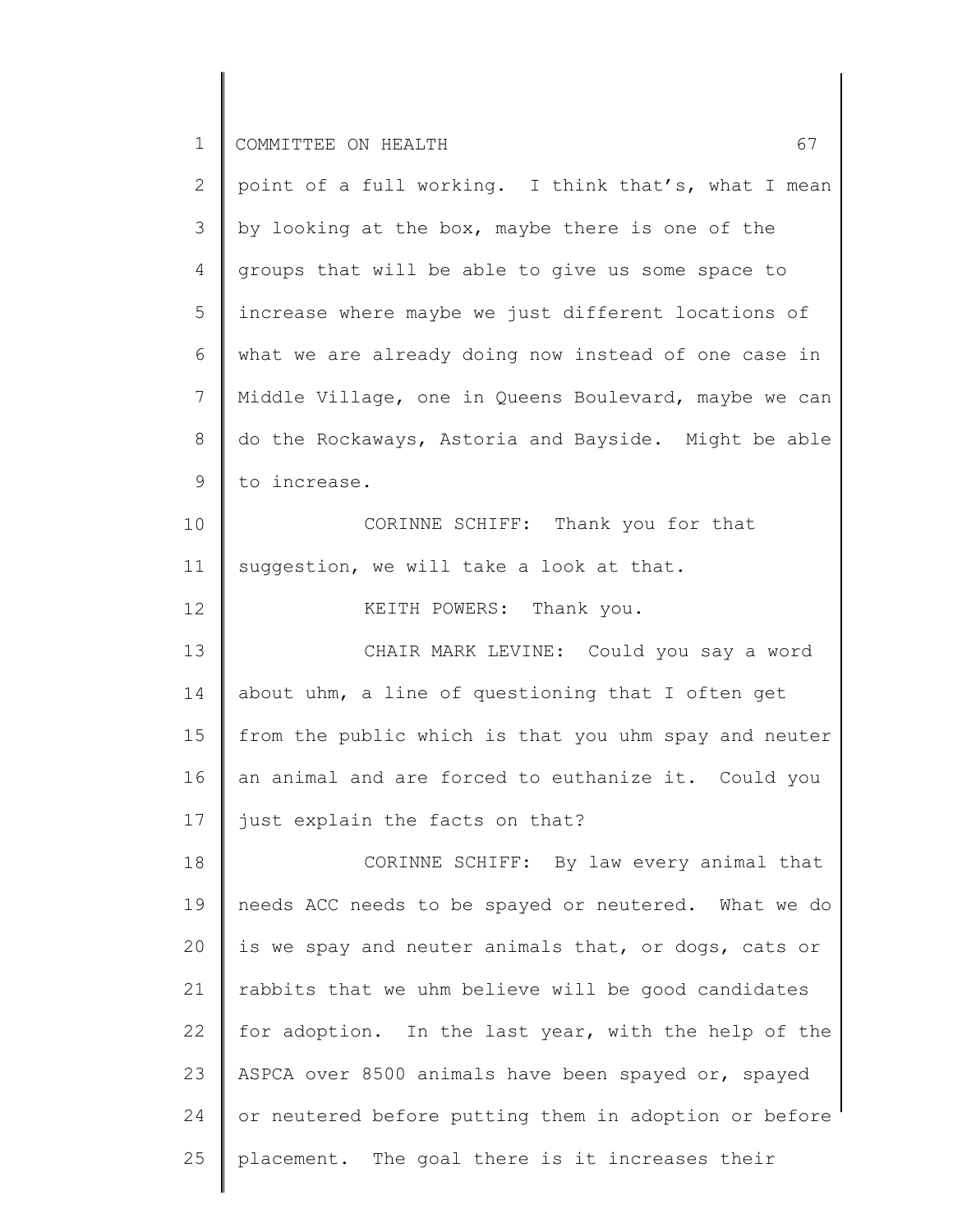2 3 4 5 6 7 8 9 10 11 12 13 14 15 16 17 18 19 20 21 22 23 24 25 chances for adoption and to leave more quickly. You come into the shelter, you want to adopt, you can take that pet home right away. Otherwise you would have to wait one or two days and that increases the length of stay and again there is constantly this formula the longer an animal stays in the shelter it's more stressful, stress brings disease. In the last uhm year over 8500 animals have been altered, spayed or neutered before adoption. It helps drives our 93% placement rate. There are animals that are ready to be placed and unfortunately as I said there are animals that will get sick or that have behavior issues and uhm less than 1% of the animals that were altered uhm last year were euthanized after they exhibited those signs. They may have been ... CHAIR MARK LEVINE: They got sick after the procedure? CORINNE SCHIFF: Correct. It is not a policy. CHAIR MARK LEVINE: Because of the procedure potentially. Or no? CORINNE SCHIFF: No. CHAIR MARK LEVINE: Not that they got an infection due to the surgery.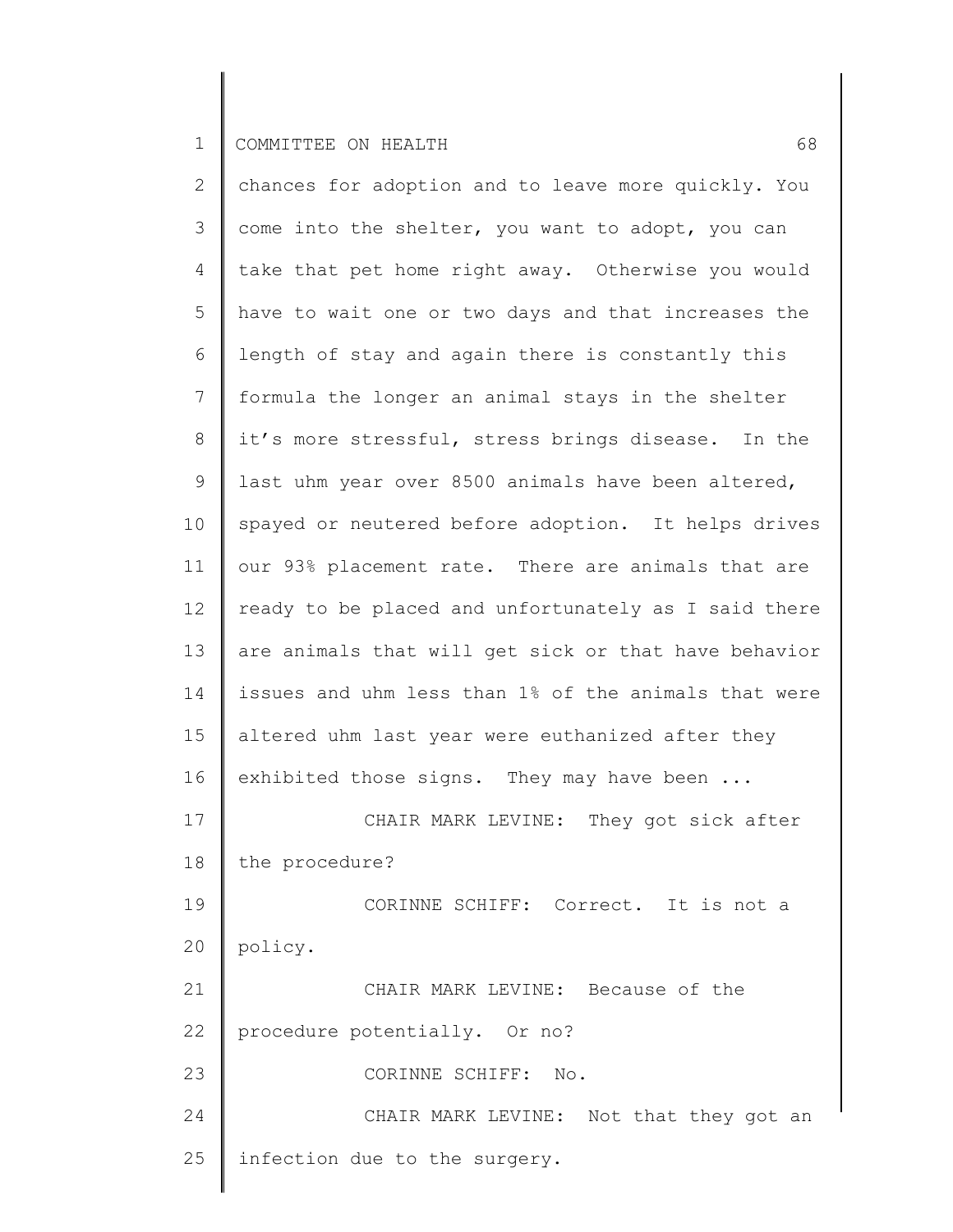| 2           | CORINNE SCHIFF: Uhm no, the surgery is                |
|-------------|-------------------------------------------------------|
| 3           | uhm you know that's par no it's you know we are       |
| 4           | looking at these animals if they have a health issue  |
| 5           | or if they have a behavior issue they are at risk.    |
| 6           | Uhm their, I lost my train of thought about it.       |
| 7           | CHAIR MARK LEVINE: This behavioral                    |
| $8\,$       | assessment is another, this I would like you to say   |
| $\mathsf 9$ | more about. How do you determine uhm when an animal   |
| 10          | has basically unacceptable behavioral issues?         |
| 11          | CORINNE SCHIFF: Behavior assessment is a              |
| 12          | really complicated uhm process. It, we have a lot of  |
| 13          | snapshots of animals that come into the shelter and   |
| 14          | we, our behavior team very sophisticated people who   |
| 15          | work with the animals who assess behavior and they    |
| 16          | are looking at all, all signs of the animal so it     |
| 17          | could either be through behavior tests plus what they |
| 18          | do in our backyards, in our play groups, how they     |
| 19          | interact with other animals, how they interact with   |
| 20          | humans. What uhm, you may see one snapshot of what    |
| 21          | an animal is like uhm just with humans and it's       |
| 22          | totally different than what they are like with, with  |
| 23          | other animals so it is a full complement. We get      |
| 24          | information from our volunteers that work with the    |
| 25          | animals. We get information from all of our staff.    |
|             |                                                       |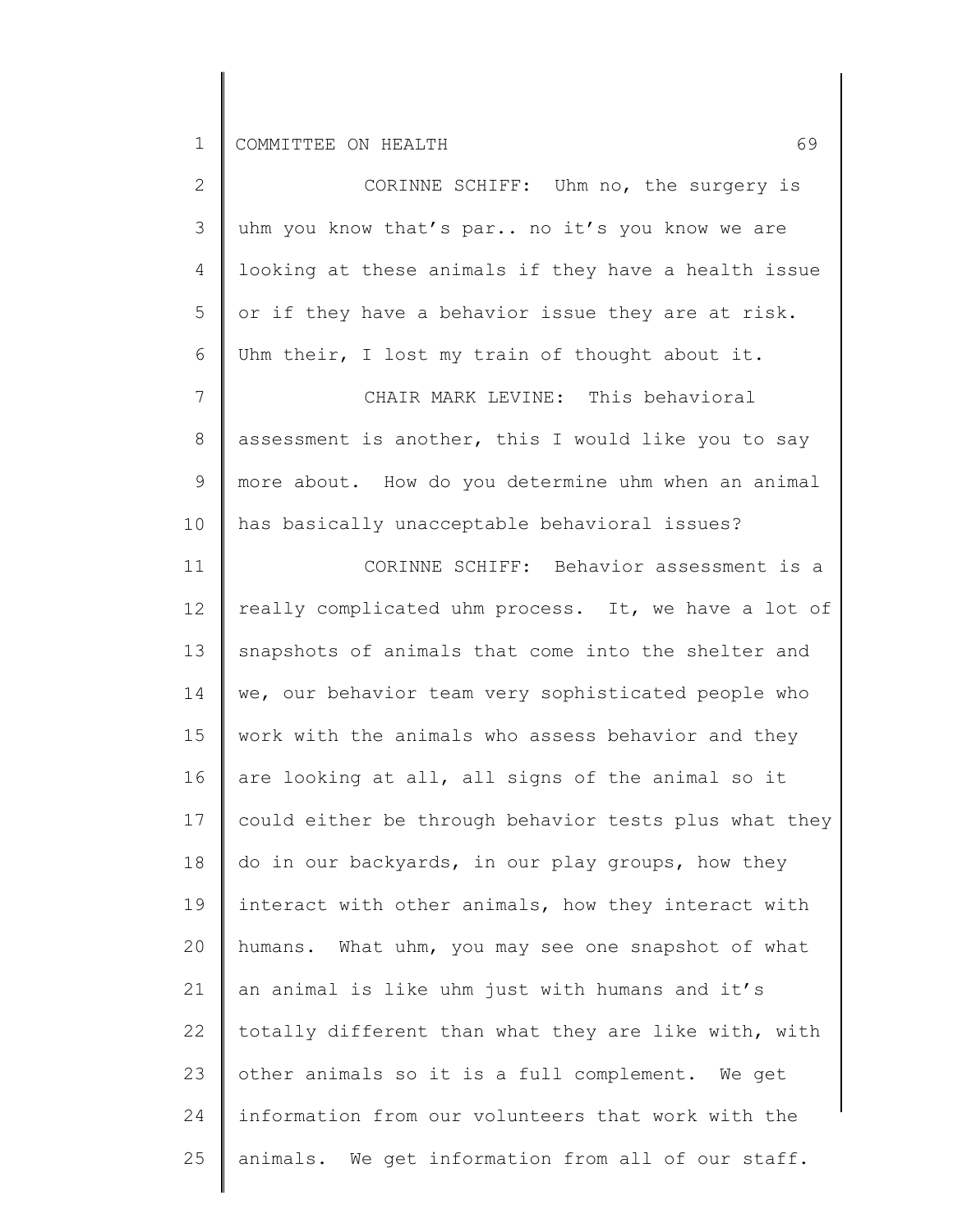25

2 3 4 5 6 7 8 9 10 11 12 13 14 15 16 17 18 19 20 21 22 23 24 They are all handling these animals so they see them and we put together a picture of, of their behavior and based on that entire picture we make decisions about what type of placement that animal should have. CHAIR MARK LEVINE: Uhm a term that is often used is a no kill shelter. Can you define what that is and what that means in this context? CORINNE SCHIFF: ACC is an open admissions shelter. We are nationally recognized by major organizations across the nation, in fact today we were recognized by the Mattie's fund for our excellent in leadership and in progressive programs that are saving more lives. We are saving 93%, last year was 93%. We take in 28,000 animals 75 animals a day, what we are is a progressive organization that is putting resources and staff towards programs that reduce intake, that reduce illness, that push this high placement rate and that reaches into the community rather than put a label on, on what we are, what we are looking at is we are a national leader that other organizations come to us and say that, that playgroup program is excellent. We want to see how you do it. We have gone to LA to show how we are

doing Surrender Prevention. We have been asked about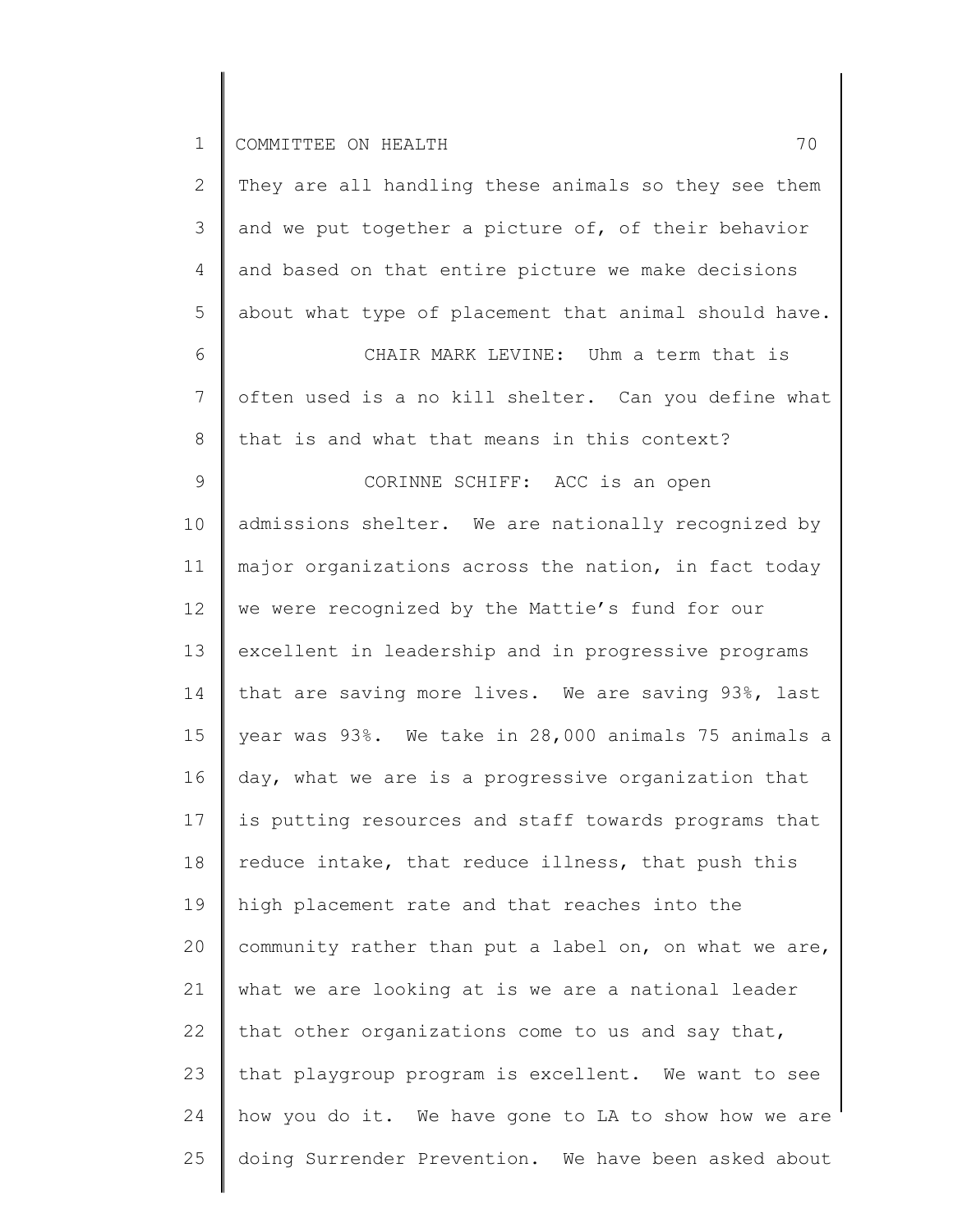1 2 3 4 5 6 7 8 9 10 11 12 13 14 15 16 17 18 19 20 21 22 23 24 25 COMMITTEE ON HEALTH 71 a lot of our programs and for support so that other organizations can model what they do. CHAIR MARK LEVINE: So is it fair to that those shelters in which label themselves no kill have restrictions on intake? CORINNE SCHIFF: Yes. CHAIR MARK LEVINE: Okay uhm we have, we have a very long list of members of the public who want to testify which we want to move to quickly. I'll just note that there were a good number of issues that you have promised us follow up on and I think many of them get to this question of how we move to the next level and what are the resources and we talked about money but ultimately this is a head count question really for most of this, so to the extent that you can give us a sense of the resource needs that would allow you to go to the next level, whether it's in in Capital, or Budget or personnel, we think that is really the critical question here. Alright, good. Thank you very much for your testimony this morning and we are going to move to our next panel which consists of two leaders at the ASPCA uhm we have, uhm Matt Burshower, sorry if I'm mispronouncing the name and Michelle Via Gomez from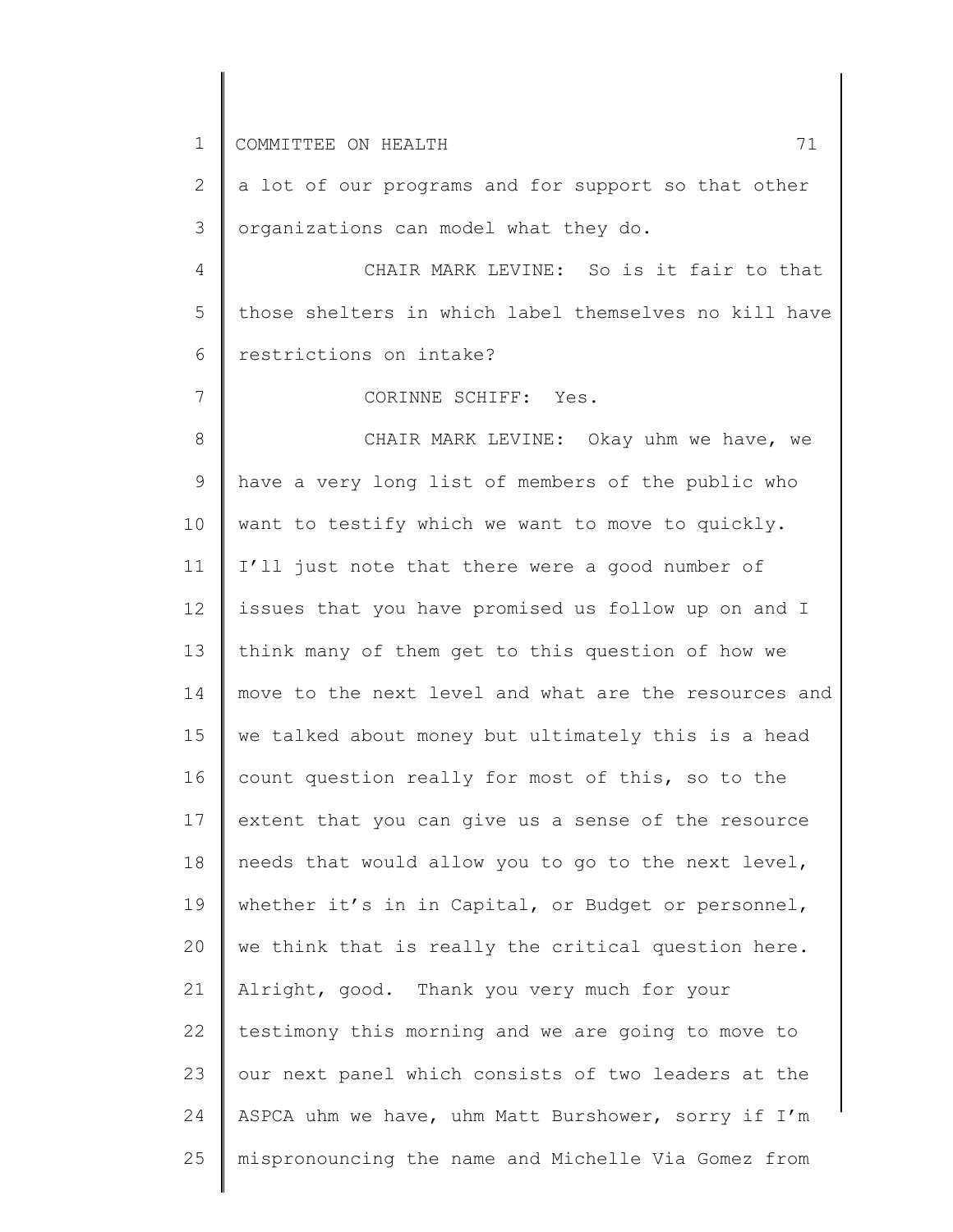| $\mathbf{2}^{\mathsf{I}}$ | the ASPCA and also from the Mayor's Alliance for NYC |
|---------------------------|------------------------------------------------------|
| 3                         | Animals we have uhm Jane Hoffman, sorry for          |
| 4                         | mispronunciations. And uhm due to the very, very     |
| 5                         | long list of members of the public who we want to    |
| 6                         | hear from we do have a three minute clock on this    |
| 7                         | portion of the testimony. Michelle I guess Jeff had  |
| 8                         | to leave right? Okay you want to kick us off?        |
| $\mathsf 9$               | MICHELLE VIA GOMEZ: Do we need to be                 |
| 10                        | sworn?                                               |
| 11                        | CHAIR MARK LEVINE: Actually no we only               |
| 12                        | subject members of the Administration to the         |
| 13                        | affirmation. We can't image that a member of the     |
| 14                        | public would ever be untruthful. It's inconceivable. |
| 15                        | (SPEAKING SPANISH).                                  |
| 16                        | MICHELLE VIA GOMEZ: (SPEAKING SPANISH).              |
| 17                        | CHAIR MARK LEVINE: (SPEAKING SPANISH).               |
| 18                        | We got out covered. Uhm do you have your mic on?     |
| 19                        | MICHELLE VIA GOMEZ: Yes.                             |
| 20                        | CHAIR MARK LEVINE: Okay.                             |
| 21                        | MICHELLE VIA GOMEZ: So thank you so                  |
| 22                        | much, I want to thank the Council, the Chair and     |
| 23                        | Councilman Vallone and please bear with me, uhm,     |
| 24                        | unfortunately your CEO had to step out so I'm going  |
| 25                        | to emerge highlights from both pieces of testimony   |
|                           |                                                      |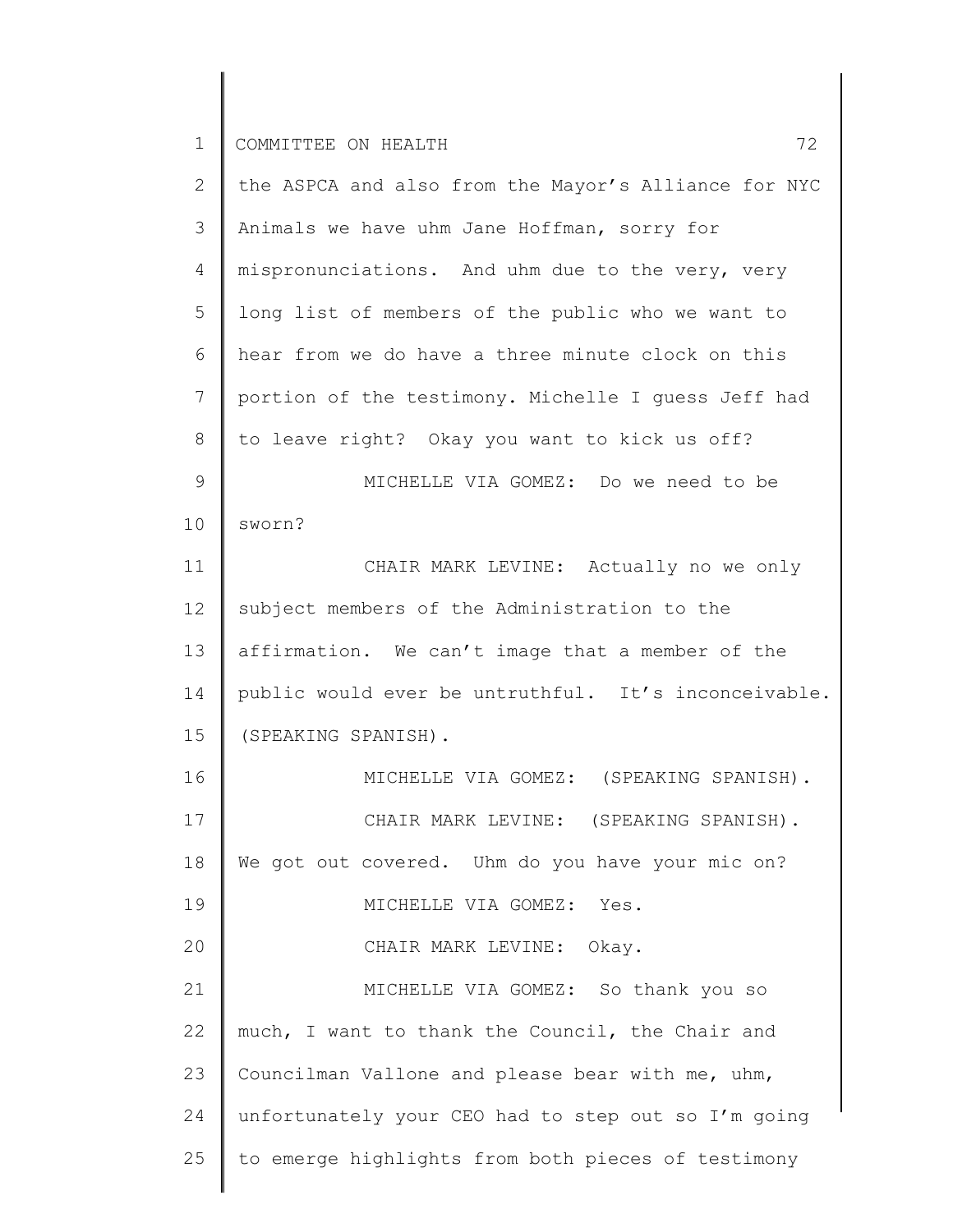| 2               | and they will be in the record. Uhm so we are very,    |
|-----------------|--------------------------------------------------------|
| 3               | very grateful to be here. This is an issue that we     |
| 4               | have been working on for so long and as Council        |
| 5               | Member Powers brought up this has been over 20 years   |
| 6               | in the making and we keep having this conversation.    |
| $7\overline{ }$ | We really do think that if you get AC and C the        |
| 8               | resources to do more they will succeed. We work with   |
| 9               | the ACC virtually with every department and we can     |
| 10              | attest to their professionalism, their competence and  |
| 11              | their compassions at every turn. We actually provide   |
| 12              | many grants to ACC for 2018. We have a grant package   |
| 13              | of \$1.4 million ear marked for ACC for that Pet       |
| 14              | Retention Program that you were talking about,         |
| 15              | transport and something that we called First Alert     |
| 16              | Grants which are used to incentivize the rescues to    |
| 17              | pull the most at risk animals, being adult cats and    |
| 18              | large breed dogs. ACC has worked as an incubator for   |
| 19              | some of our pilot programs. The retention program has  |
| 20              | been very, very successful so in 2016 the Brooklyn     |
| 21              | pilot improved the welfare of nearly 300 pets.         |
| 22              | During that same period, ACC experience a 19%          |
| 23              | reduction in owner surrenders compared to 2015.<br>And |
| 24              | of the clients that were able to keep their pets,      |
| 25              | almost 90% reported that ACC surface offerings were    |
|                 |                                                        |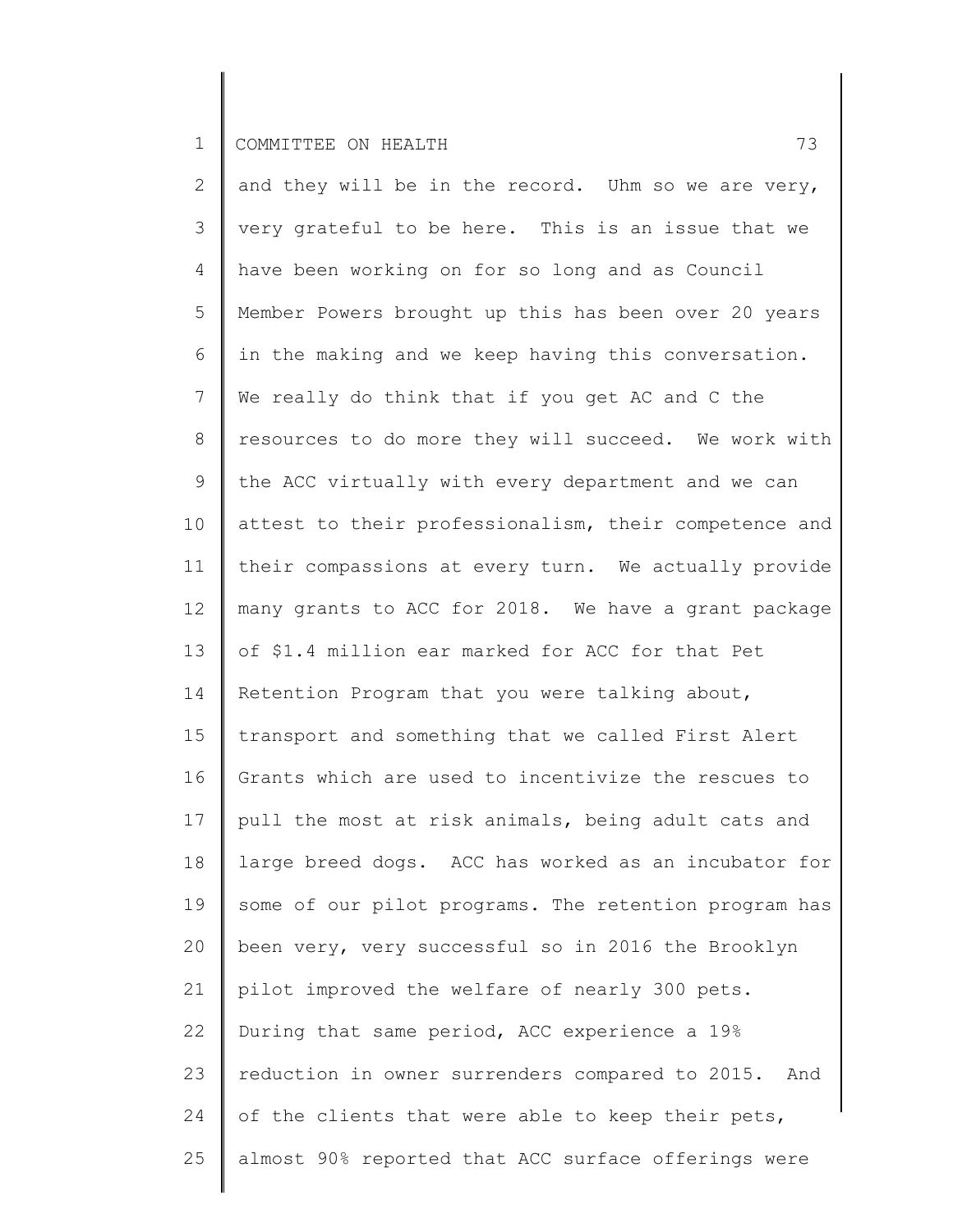2 3 4 5 6 7 8 9 10 11 12 13 14 15 16 17 18 19 20 21 22 23 24 25 instrumental in helping them keep their pet. So we see that there is a direct correlation between pet retention and that animal placement rate. We were able to keep animals out of the shelter. Uhm we were also able to provide pet owners resources to veterinary care, supplies and resources. In 2018, the program lunged to five boroughs so that they could use every space for animal intake but also to serve as a resource center and to take this year ACC has helped 115 pets through this program across the five boroughs. ACC has also become an expert in this work, of even lending their experience on the uhm national stage. They have provided advice to Florida's Miami Animals Services Agencies, they provide peer to peer education and it is really showing communities what is possibly beyond the basic constructs of what a shelter is. So we believe that ACC needs funding for yes a shelter in the Bronx, yes a shelter in Queens. We feel much like you were saying uhm that the receiving center is a stop gap but should not be the ultimate goal. We want shelters in each borough and we want to make sure that we continue to fund yes Capital but also operating and program money because we need to be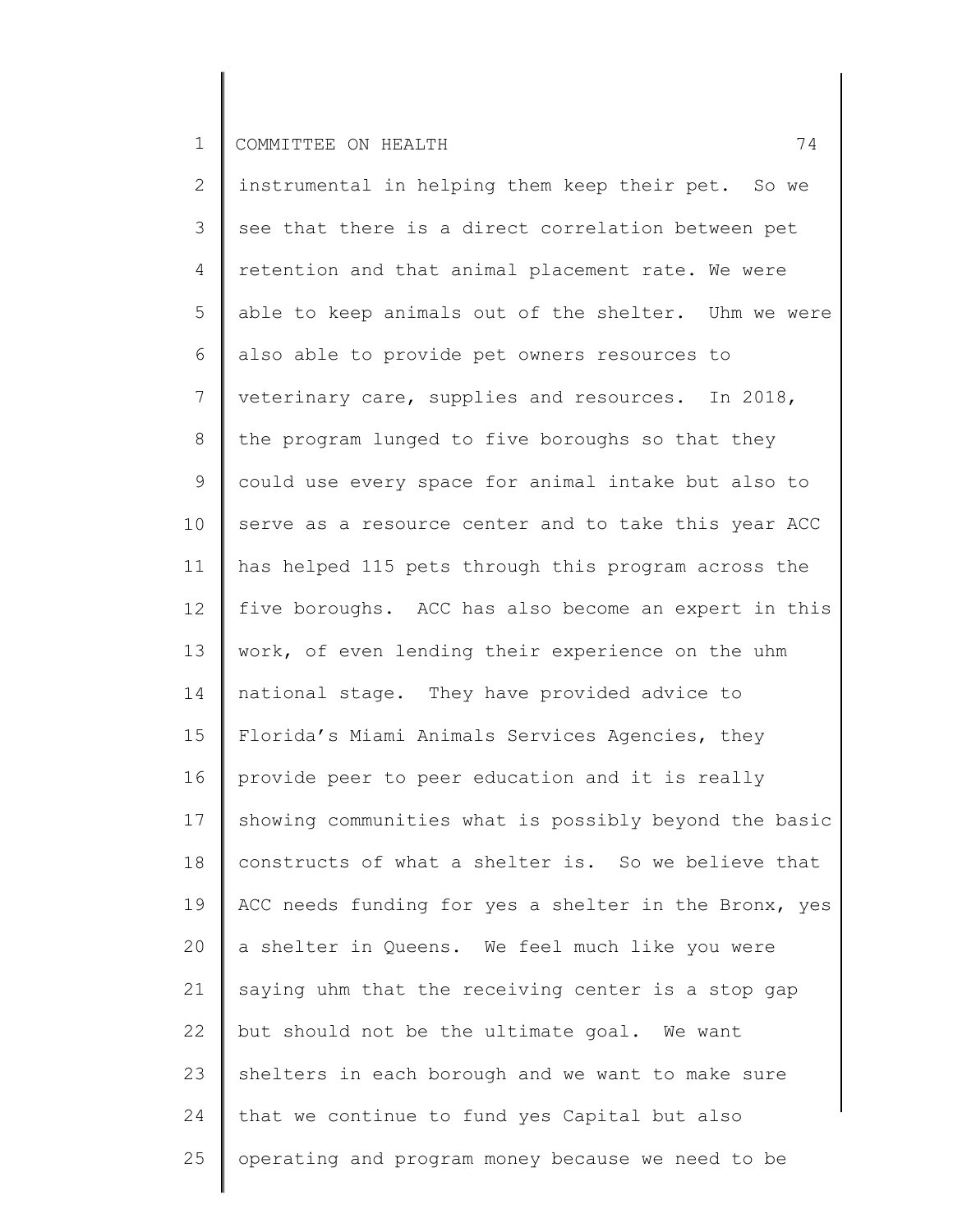2 3 4 5 6 7 8 9 10 able to have ACC hire the staff to be able to expand these programs and we feel that uhm from our experiences that if you give ACC the resources they really can be the progressive leader in humane welfare that they have been. You know with that, you know over 90% placement rate, putting in money for these innovative programs and giving them the physical resources and facilities uhm they really can move that needle forward even further.

11 12 13 14 CHAIR MARK LEVINE: Thank you very much Michelle and uhm we thank Matthew as well for your incredible work and for your testimony today and uhm we will pass it on now to Jane.

15 16 17 18 19 20 21 22 23 24 25 JANE HOFFMAN: Okay my name is Jane Hoffman I am the President of the Mayor's Alliance for New York City's Animals and thank you for the opportunity and thank you for taking this so seriously. Uhm as everybody has said, animal care centers has achieved 93% live release rate and we are delighted to have helped with that but to emphasize the need for the money. When we created the Mayor's Alliance in 2003, our goal was to build an infrastructure for supporting animal care centers and to help the organization improve outcomes for our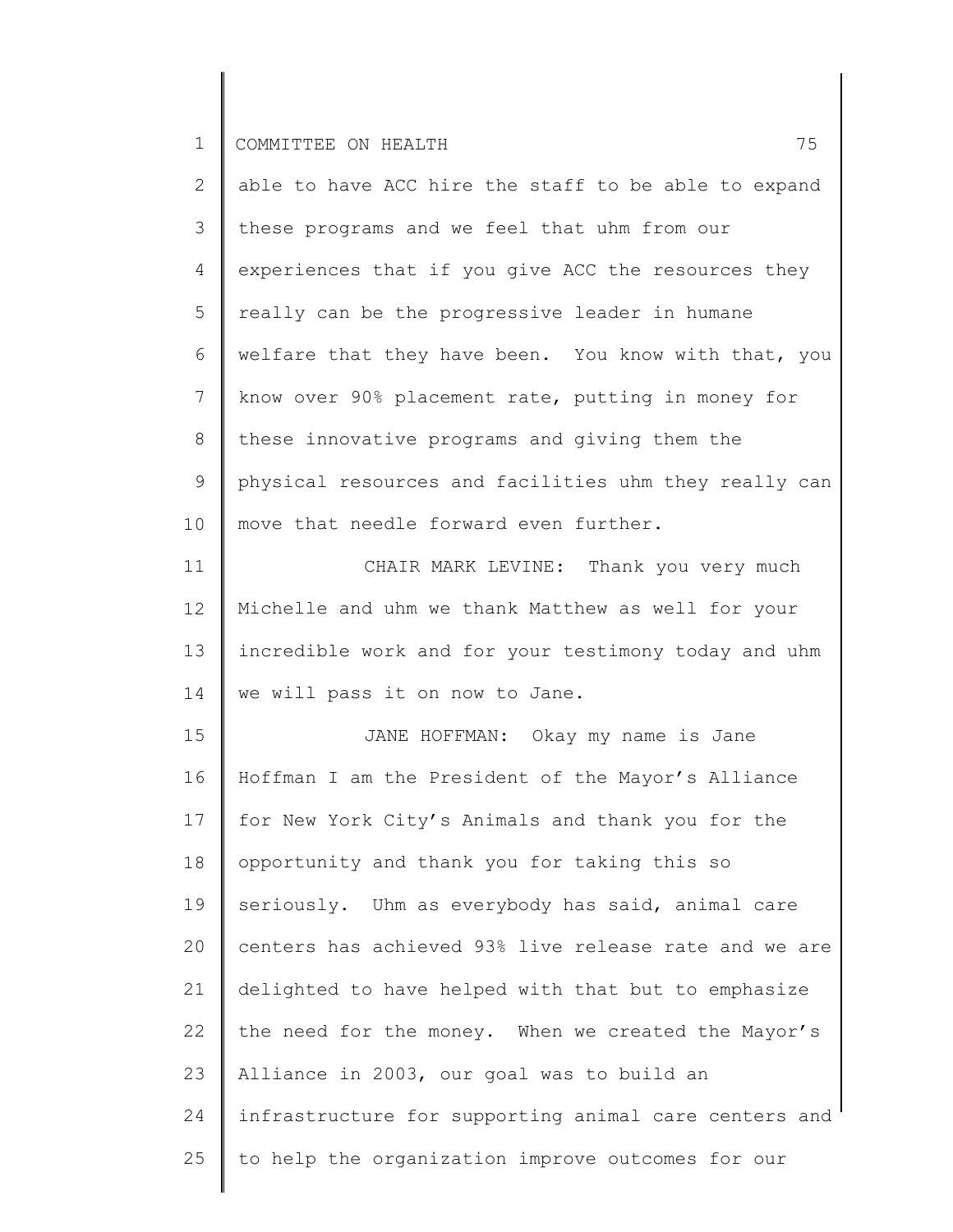2 3 4 5 6 7 8 9 10 11 12 13 14 15 16 17 18 19 20 21 22 23 24 25 communities, thousands of homeless animals. This transformation was the focus of our strategic plan and the purpose of the \$37 million Mattie's Fund Grant which you have heard about which she secured for New York City assisted by a multi-gear, multimillion dollar grant for the ASPCA. One of the founding members of the Alliance. Nearly \$30 million of that Mattie's Fund Grant was funneled back directly into the hands of animal care centers and into the New York City Rescue and Shelter Community. The rescue partners that have been referenced here. In 2005, we help create the New Hope Department at ACC and supported the program in its infancy with a targeted grant in excess of \$2 million to stress how important the creation of that was and today ACC has expanded that department and which is the care of their life saving program and a testimony what can be achieved through the community collaboration and the increasing expertise and you know greatness of ACCs operations. In 2005, we created our New Hope, sorry our Wheels of Hope Program to provide free transport of animals seven days a week out of the ACC shelters to its partner organizations referenced here at New Hope Partners. Over the past 13 years that Wheels of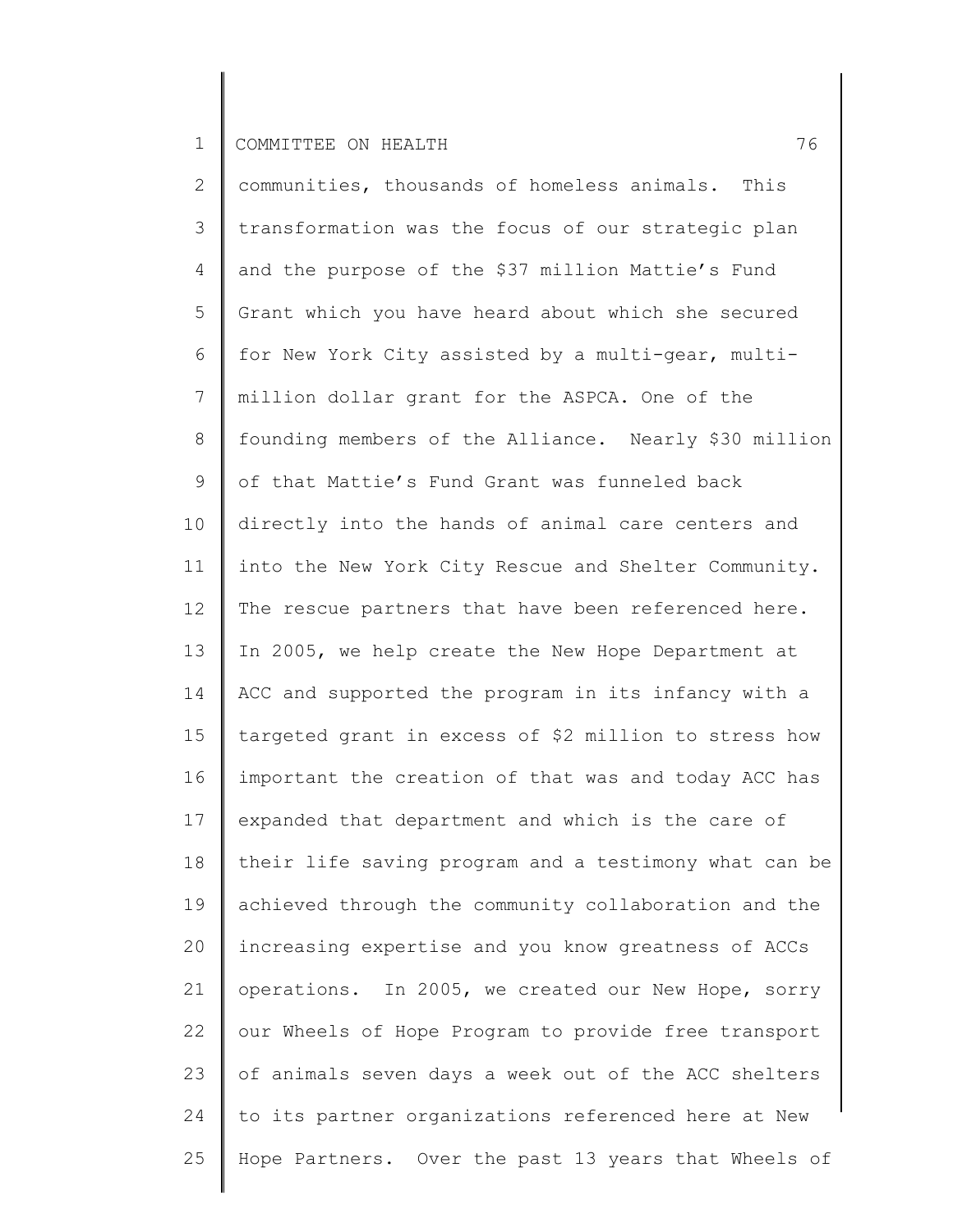2 3 4 5 6 7 8 9 10 11 12 13 14 15 16 17 18 19 20 21 22 23 24 25 Hope has transported than 120,000 cats, rabbits, dogs and other kinds of animals since they have to take everything that walks up to their door. Uhm we continue to support the life saving efforts of ACC and our adoption partners and other New York City Shelters and Rescue Groups by providing a vital adoption outlet multiple times each year. Our Adopt a Pallooza, Mega Pet Adoption events which finds homes for more than 1000 animals annually. ACC typically adopts more than 100% of their animals that come to those events. The mobile adoption vans are crucial to this effort uhm and we have other partners like the ASPCA, ARFF, Bite Away that also have mobile adoption vans. These are important. It's like Pets to the People, we really need to fund those. In 2012, with the enactment of local law 59 the alliance and the ASPCA helped secure additional funding, again funding for ACC and secured and expansion of the Board of Directors of ACC to include independent voting members with a variety of backgrounds making Animal Care Centers of New York City's Board a broader mix of individuals committed to making ACC a more humane community. With regard to Intro 401, we strongly support the notion of full service shelters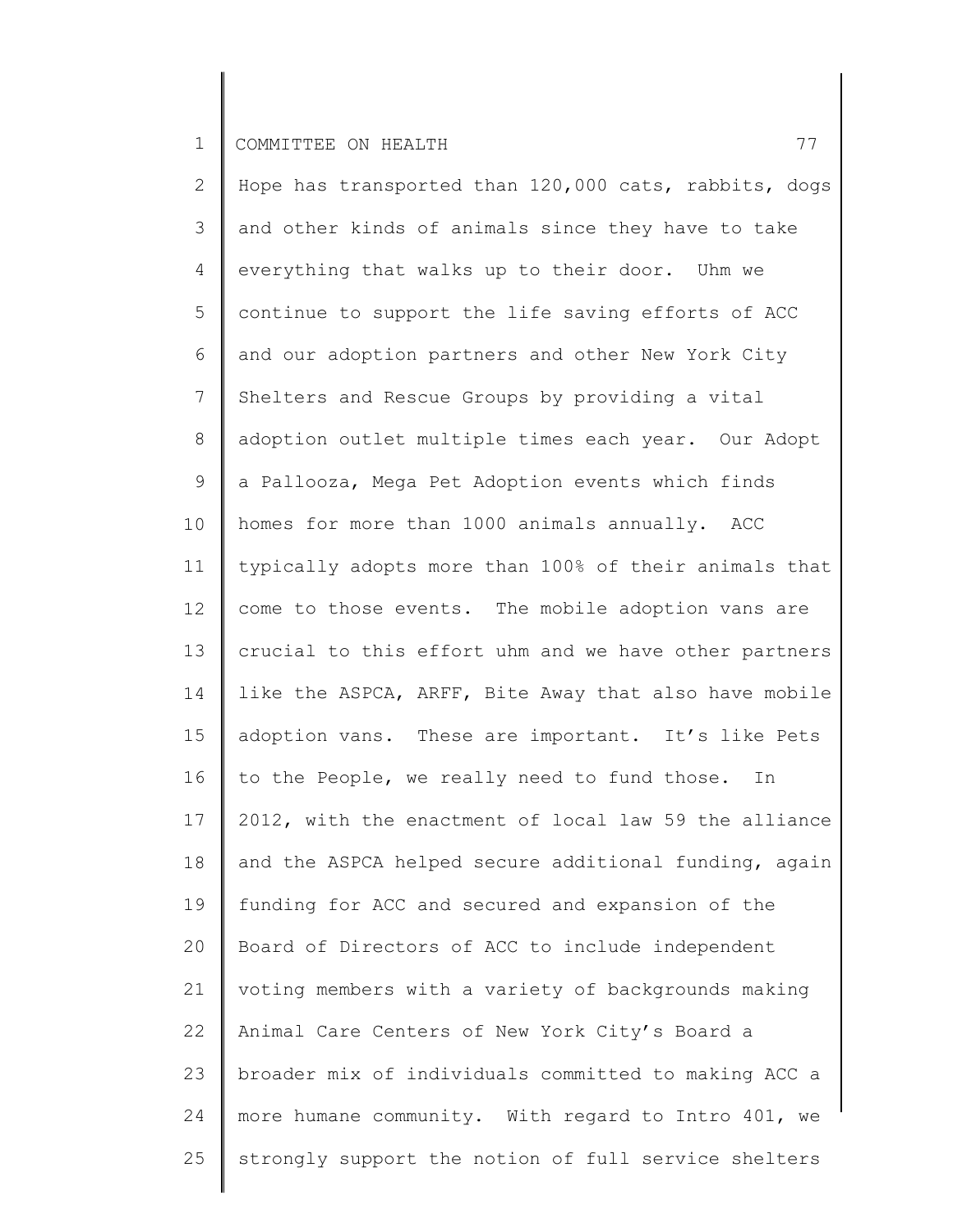| $\mathbf{2}$    | in all of the boroughs, thereby allowing residents to |
|-----------------|-------------------------------------------------------|
| 3               | adopt a pet, locate a pet, a lost pet, surrender a    |
| 4               | pet or access resources and services that will allow  |
| 5               | them to keep on pets in full service shelters in      |
| 6               | their homes. The proposal of Council, that's being    |
| $7\phantom{.0}$ | sponsored by Council Member Vallone, Brannon and      |
| 8               | Holden should be passed into Law but I would          |
| $\mathsf 9$     | emphasize once again please do not put the burden of  |
| 10              | additional shelters on the ACC without giving them    |
| 11              | the funding that they need, the Budget to operate     |
| 12              | these programs. Without these programs we would not   |
| 13              | be where we are today.                                |
| 14              | CHAIR MARK LEVINE: Thank you very much.               |
| 15              | I think Council Member Vallone has a follow up        |
| 16              | question.                                             |
| 17              | PAUL VALLONE: Thank you and God bless                 |
| 18              | your new son that's in the world. Uhm my question to  |
| 19              | the first panel on the Admin was are you aware, maybe |
| 20              | you can help with any partners that can act in this,  |
| 21              | in lieu of our full animals shelters at this point in |
| 22              | Queens and the Bronx. Is there any way that we can    |
| 23              | temporarily work with any of our partners to maybe    |
| 24              | handle some of that or at least expand what is        |
|                 |                                                       |

25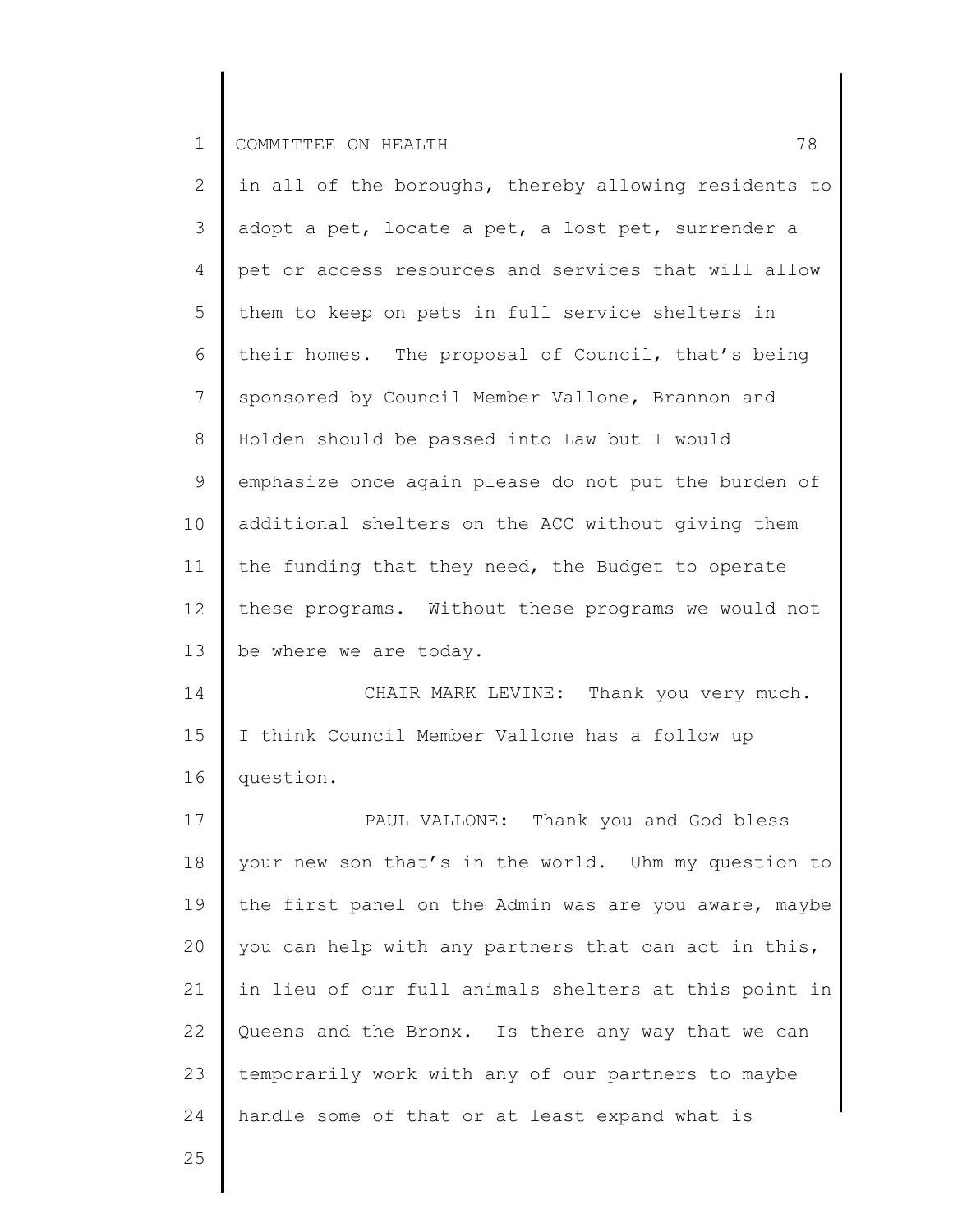2 3 happening in those boroughs which is basically nothing.

4 5 6 7 8 9 10 11 12 13 14 15 16 17 18 19 20 21 22 JANE HOFFMAN: So the ASPCA has a community engagement department and that departments works very closely with ACC especially on this Pet Retention work so are able to supplement that in places where ACC has not been able to, to reach out so you were saying that you have in your District, chairman you know some people that are sort of on that brink, uhm if that ACC resource is not there for the they could always come to the ASPCA and are able to supplement that Pet Retention work with the vouchers for grooming, veterinary care behavior, all of that we can do as well. Our, our hope is that eventually we get to a point where you know the program can live with ACC and ACC can be able to provide that and for that, uhm you know they do need that funding. But they have proven uhm to be able to run a really effective and impactful program where they have had the funding to do that. PAUL VALLONE: Well we get the funding

23 24 for it I mean that, that's and that's why we are not going to stop going there because at this point I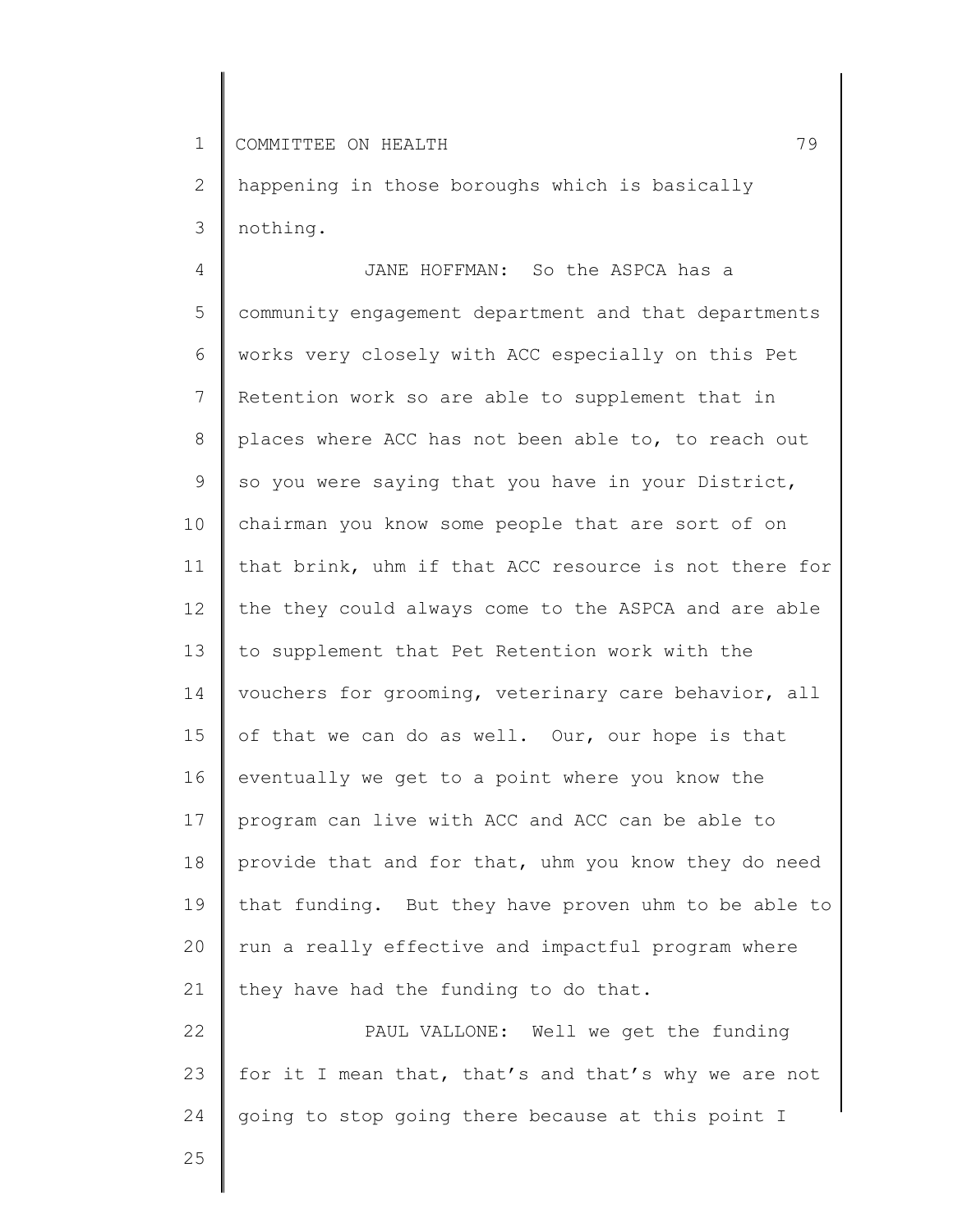| $\overline{2}$  | can't wait for the next Administration or another     |
|-----------------|-------------------------------------------------------|
| 3               | Council so we are going full steam ahead on this.     |
| 4               | JANE HOFFMAN: That's wonderful and then               |
| 5               | the same goes for spa we are able to supplement       |
| 6               | with spay neuter surgery and in certain places we     |
| $\overline{7}$  | also have an adoptions vehicle and we work with ACCs  |
| $8\,$           | adoption vehicle so we may be able to, to bring pets  |
| 9               | where the people are as well.                         |
| 10              | PAUL VALLONE: Where, that's, that's                   |
| 11              | where I was going. There may be an opportunity to do  |
| 12 <sup>°</sup> | some additional.                                      |
| 13              | JANE HOFFMAN: Yeah so we can and we are               |
| 14              | concentrating some of the work especially in the      |
| 15              | Bronx so that we find the Bronx is a high need        |
| 16              | community which is why we were excited that even      |
| 17              | though Matteo will be four at visiting a Bronx        |
| 18              | shelter but uhm if we can move that forward it's      |
| 19              | great but we are excited that that's one of the       |
| 20              | places where we are going to concentrate efforts.     |
| 21              | The ASPCA has increased their presence in the Bronx   |
| 22              | especially in the south Bronx communities and we are  |
| 23              | providing veterinary care, increased spay, neuter and |
| 24              | increased community engagement work trying to keep    |
| 25              | the people and pets together. So uhm we are a         |
|                 |                                                       |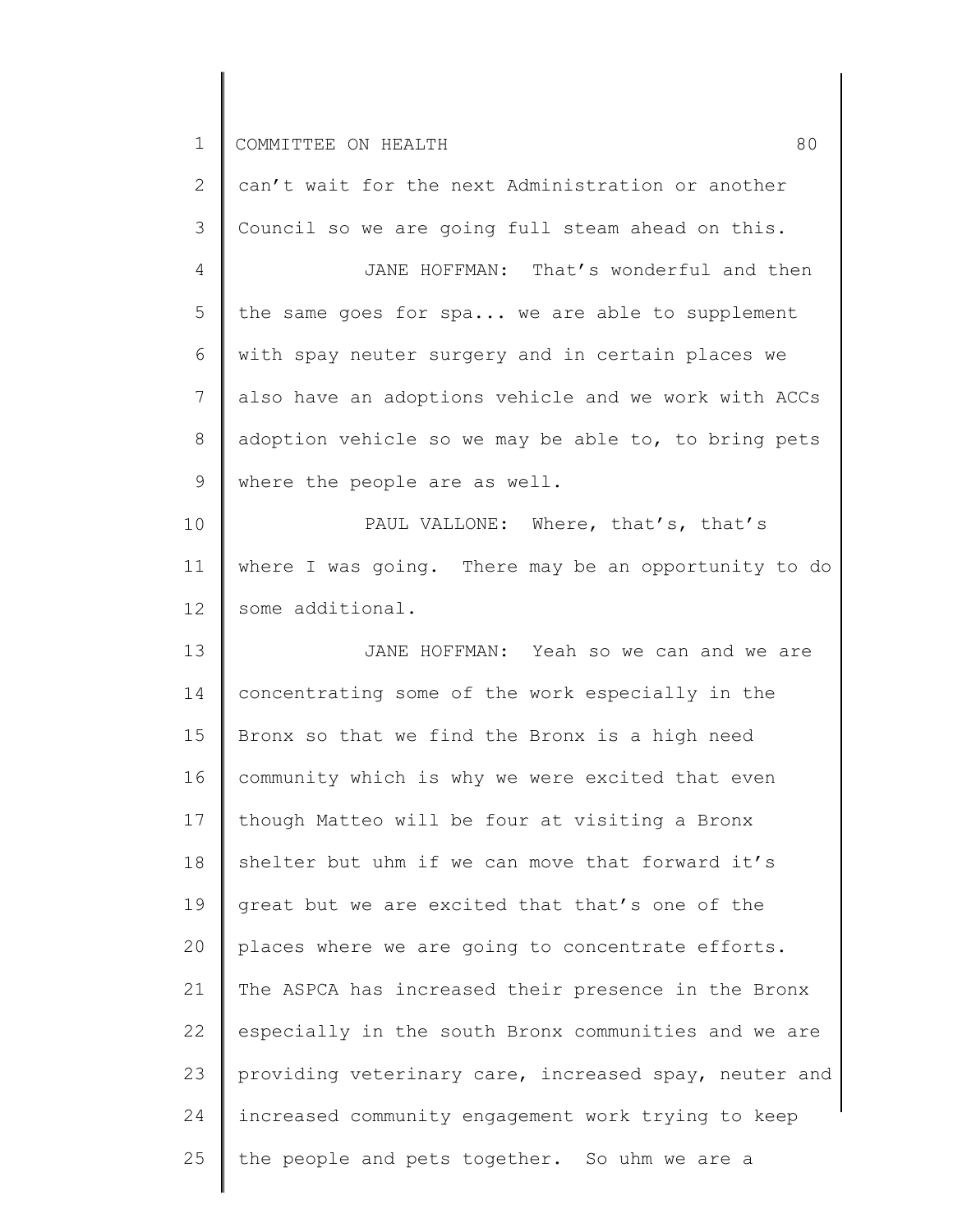2 3 4 partner and uhm we we have a wonderful communication uhm between us so if there are needs they can come to us and we should be able to help.

5 6 7 8 9 10 11 12 13 14 15 16 17 18 19 20 21 22 23 24 25 MICHELLE VIA GOMEZ: You know another resource which is not directly animal related though is the uhm food pantries, the people food pantries, if they would stock, if they could be encouraged to stock pet food as well, that would be somewhere. You know these are wonderful programs but they shouldn't be carrying the entire burden I mean these are social welfare issues and if those human pantries would carry pet foods, be encouraged, be not required perhaps but you know make those available I think that could go a long way at least while we are trying to build up the resources of ACC to have additional pantries. Also I think that the uhm members the New Hope Partners and the other shelters uhm the way they are trying to support the effort is to pull as many animals as possible, now if there was some discretionary funding that you know in a person's District, in a Council Member District that they could apply for, I don't think, you know, they need to pull more animals, they need to take care of them, they need to get them adopted. I'm not sure they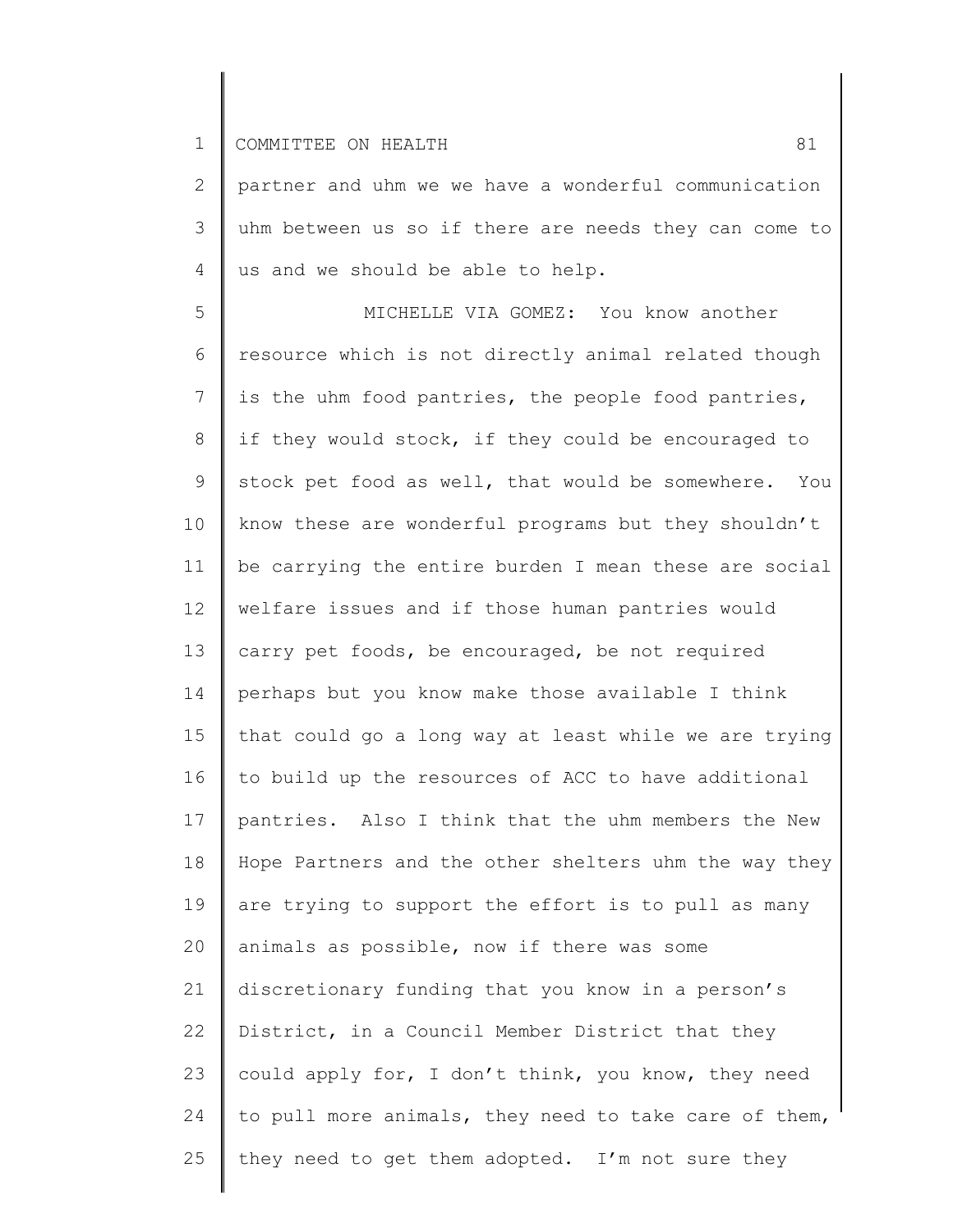2 3 4 5 could do, and they do take public intake but on a restricted basis as you said but I would look to the food pantries to see if something could be done there, the human food pantries.

6 7 8 9 10 11 12 13 14 15 16 17 18 19 20 21 22 CHAIR MARK LEVINE: I think the chair just talked about maybe coming up with an initiative for Council members to do across the Districts and this could be what we could target because I really believe that each one of us know the heart of our communities the best and the schools and the teachers and the students and the groups that are, that will do anything for our pets and I think if we can get just even limited resources out there we can ta, start to tackle what we are building. We also want you a part of the creation of the shelters too to make sure that the design of it is the best possible use of the square footage and the rest of it because it only comes to schools you would be surprised, the principal is like why didn't somebody ask me and we didn't want this over there and so. JANE HOFFMAN: Right and I think also

23 24 25 there might be opportunities because of the relationships the Alliance has about the ASPCA and ACC to get donated goods, you know simple things like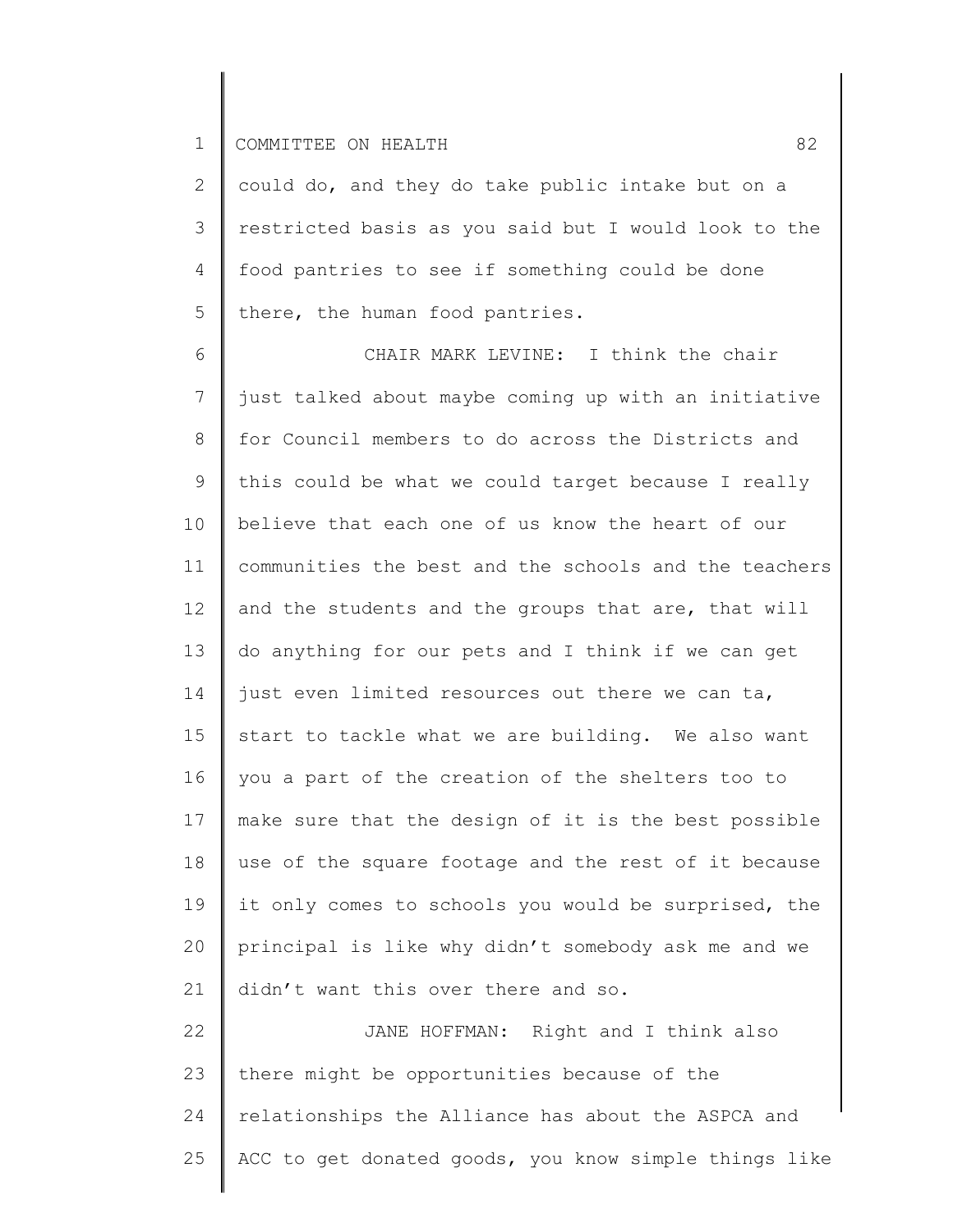2 3 4 5 6 7 8 we don't necessarily think of like proper harnessing, proper collars, proper leashes which is necessary to control behavior and that kind of thing so I think that is a possibility and maybe that could be available. It's a little beyond the scope of the food pantries but maybe a little section for food and supplies.

9 10 11 12 13 14 15 CHAIR MARK LEVINE: Thank you very much. Thank you panel. We are going to move on to our next group of witnesses which will include Debra Thomas, Elizabeth Jason from Best Friends Animal Society, Adita Burncranz from NYCLAS and Esther Koslow from Shelter Reform Action. Go ahead whoever would like to start.

16 17 18 19 20 21 22 23 24 25 DEBRA THOMAS: Thank you very much. Thank you for allowing me to testify. Good morning and my name is Debra Thomas. I am a long time volunteer at the Animal Care Center's Manhattan Shelter and I've been there as a cat adoption facilitator for more than 12 years. During the past 12 years I've really seen the ACC get its act together and do a complete turnaround from being an animal flop house where illness was easily spread and euthanasia rates were very high to be an ever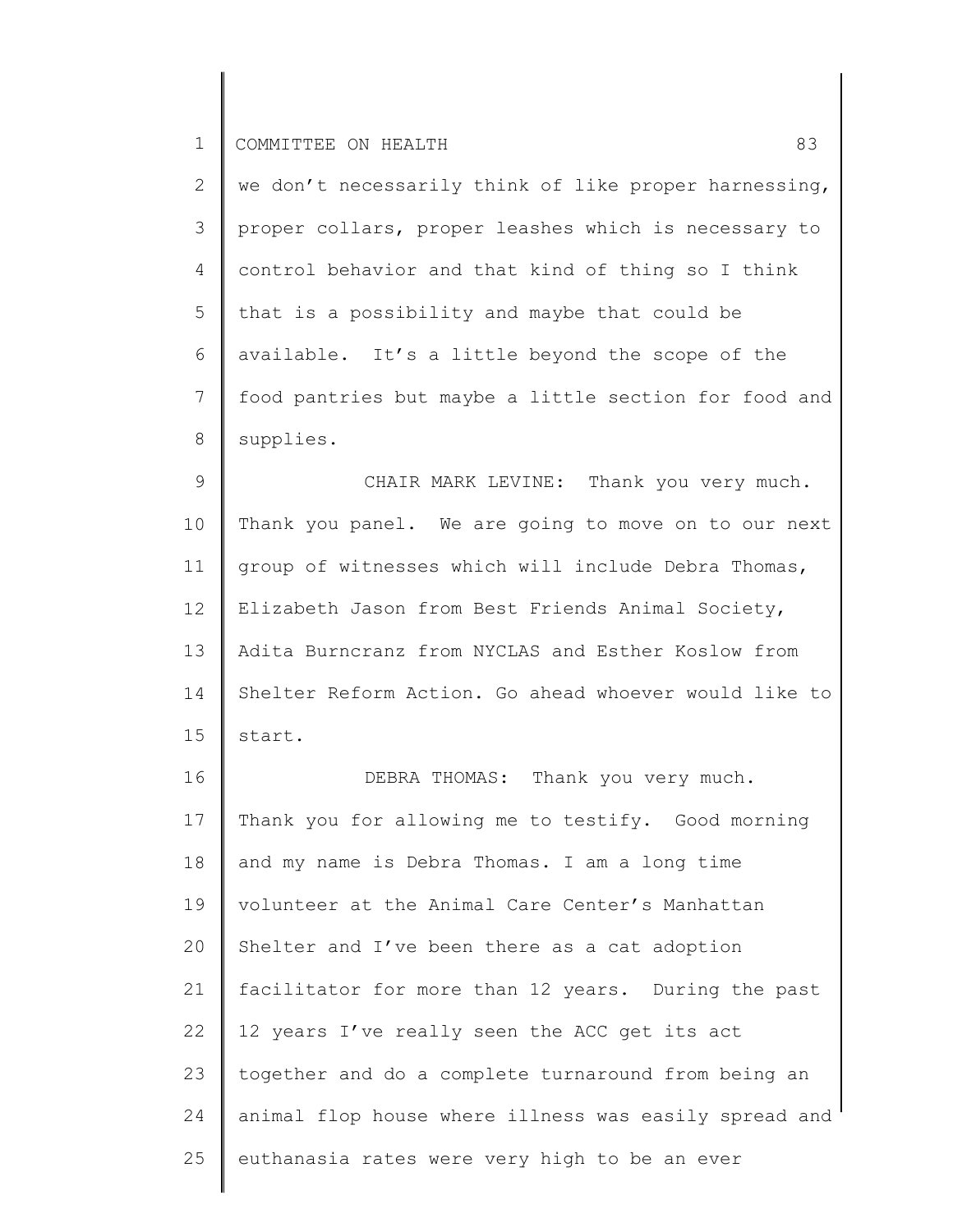2 3 4 5 6 7 8 9 10 11 12 13 14 15 16 17 18 19 20 21 22 23 24 25 improving shelter where pets are well cared for and placed into homes and rescue organizations by well trained and compassionate staff adoption counselors. These vast improvements as has been mentioned earlier have resulted in an 93% placement rates for dogs and gets in 2017 which is a significant rise from the past years. I am thrilled to have witnessed and shared in all of this progress and I will share a little bit of it with you now. First of all, I've seen the adoption department move from the first floor where animals used to also be surrendered and the wait time was often up to four hours to finalize adoptions. Now it is on the second floor, we are welcoming knowlegable adoption counselors can help potential adopters and they interact with the pets and they counsel pets and they finalize the adoptions more quickly and efficiently. I have also seen the grown of the ACC off site adoptions which many times I have participated in as a volunteer and with the help of these two ACC vans which have been spoken of. This as well as pro bono advertising such at the Boroughbread Campaign in Times Square, Public Service Announcements in the media and various fundraising events and numerous rescue organization partners have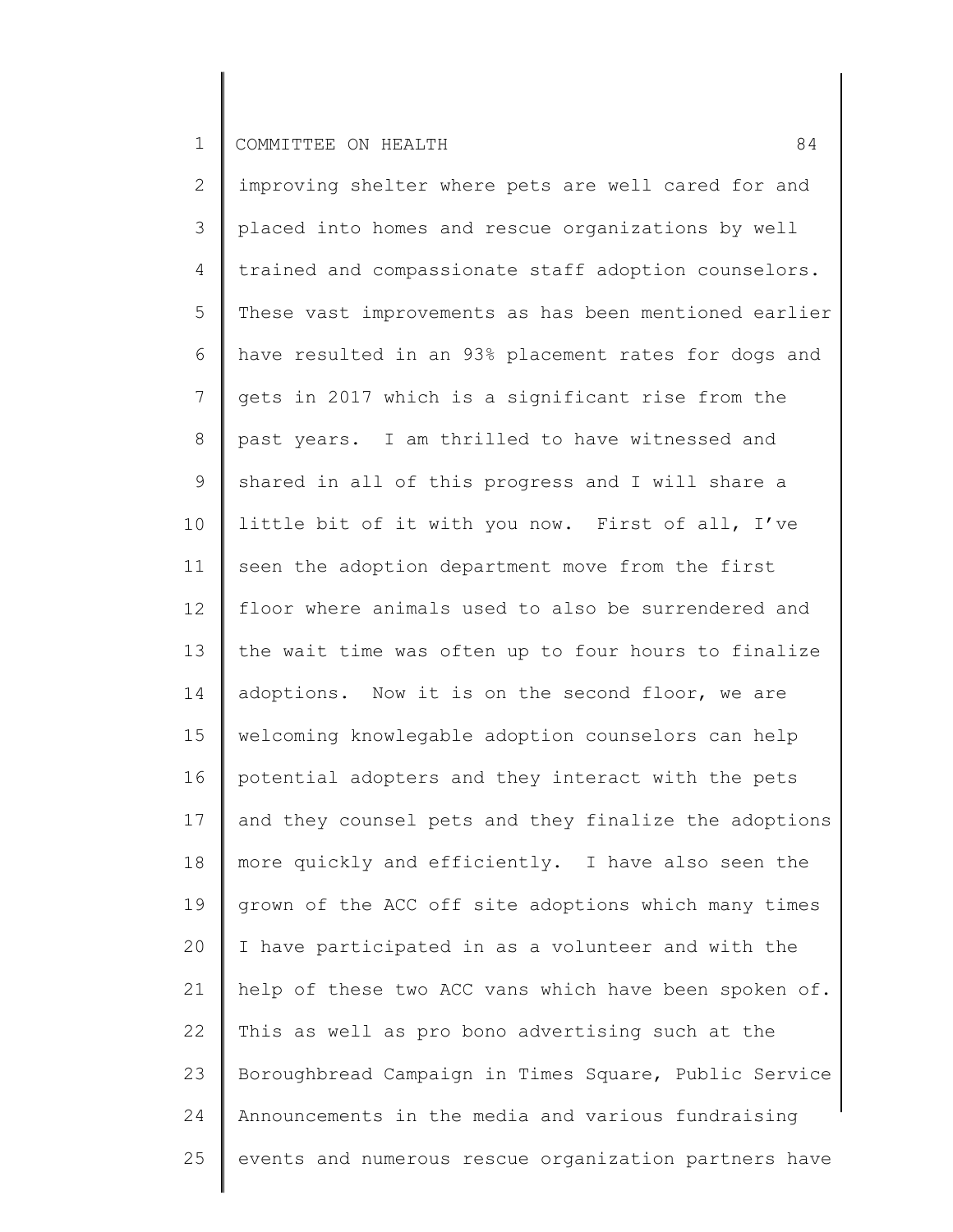2 3 4 5 6 7 8 9 10 11 12 13 14 15 16 17 18 19 20 21 22 23 24 25 contributed greatly to this improved placement rate. I have also seen the fast tracking of adoptable animals which allowed them to be spayed and neutered and preadopted more quickly and that reduces their chance of getting sick and get them out of the shelter much more quickly. We also have an ACC Medical Director now which has been very beneficial to keeping healthy conditions for the animals. I can't tell you how wonderful it is to walk into the shelter now and walk into the cat room and see half of the cat condos empty because the cats have already been placed or now with a adopters or rescues and of course I want to thank Risa Weinstock and the Executive Staff at the shelter as well as the shelter staff and the volunteers for making all of this possible. I also want to thank the City Council for appropriating necessary funds for all of these programs and hope that that will continue because as you all said none of this can be done without the funding and we want to keep the work going in the progress keep going also. Uhm I also thank you Council Member Vallone for Intro 401 and I am very much for that and hope it will happen and I know it will happen, I just hope it happens quickly. Uhm I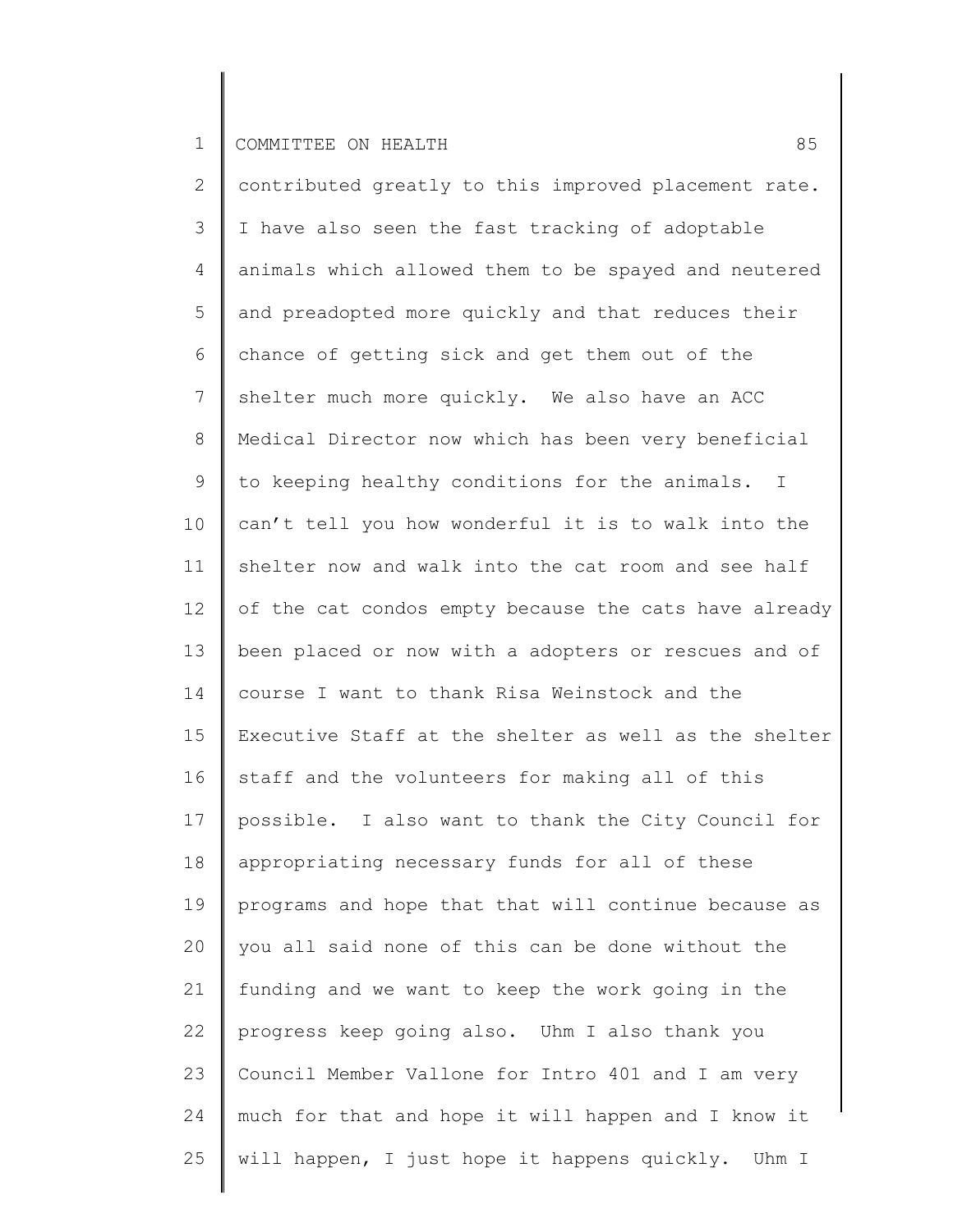| $\mathbf{2}$   | just want to one quickly one thing, I want to suggest |
|----------------|-------------------------------------------------------|
| 3              | to all animal lovers who are truly concerned about    |
| 4              | the animals at ACC please learn the facts about the   |
| 5              | progress that been made there and then because        |
| 6              | negative misinformation can deter potential adopters  |
| $\overline{7}$ | and we don't want that so please come and volunteer   |
| $8\,$          | with us and please have a hand in continuing to       |
| 9              | improve the ACC. Thank you so much.                   |
| 10             | CHAIR MARK LEVINE: Thank you Debra.                   |
| 11             | Thank you.                                            |
| 12             | ADITA BURNCRANZ (SP?): Uhm my name is                 |
| 13             | Adita Burncranz and I am the Executive Director of    |
| 14             | NYCLAS an Animal Advocacy and Political Action        |
| 15             | nonprofit with supporters and activist chapters in    |
| 16             | all five boroughs or New York City and I am a         |
| 17             | resident of Queens. I want to thank House Committee   |
| 18             | Chair Mark Levine and the other committee members for |
| 19             | holding this hearing on the status of New York City's |
| 20             | Animal Shelter Intro, animal shelter system and the   |
| 21             | proposed Intro 401. NYCLAS is strongly in support of  |
| 22             | Intro 401 which would mandate full service animal     |
| 23             | shelters in all five boroughs of New York City in     |
| 24             | which 30,000 animals come through every year. This    |
| 25             | is a campaign we at NYCLAS have long been committed   |
|                |                                                       |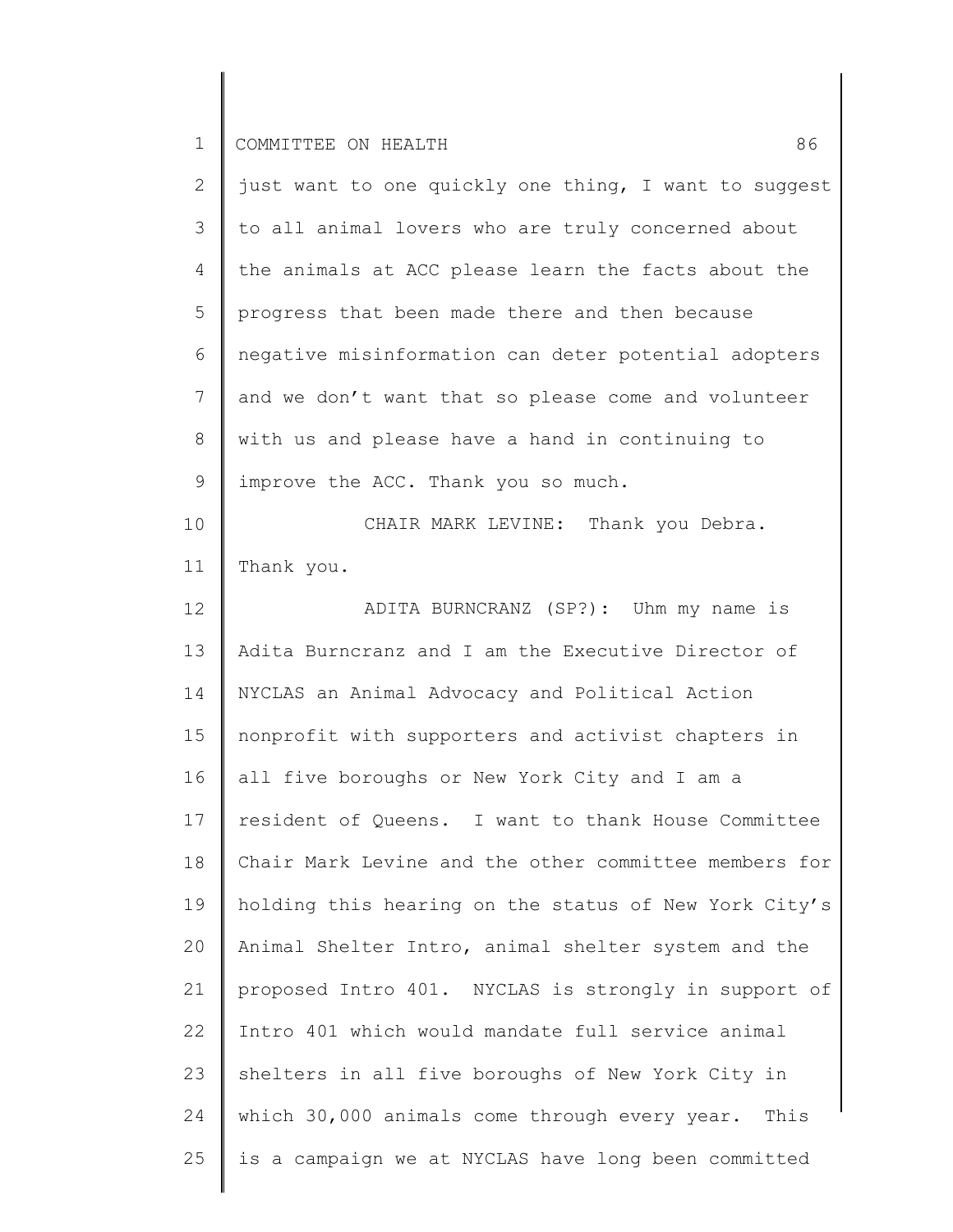2 3 4 5 6 7 8 9 10 11 12 13 14 15 16 17 18 19 20 21 22 23 24 25 to and we commend Council Member Vallone, Council Member Brannon, and Council Member Holden for taking the lead on this important issue with the Legislation. We believe that the greatest city in the world deserves a world class animal shelter system and our supporters and volunteers in all five boroughs vehemently agree. We commend the Animal Care and Control Centers of New York City Staff and volunteers for their record high 93% placement of animals in 2017. Thanks of course in large part to the partnership with New Hope Animal Adoption Partner Program now in place with numerous animal rescue organizations which has been discussed. Things are moving in the right direction for the dogs, cats and rabbits waiting for homes and we should build upon this positive momentum. In January the de Blasio administration committed to investing \$98 million into the development and renovation of full service shelters in each borough, announced the location of the new Bronx shelter to be built and committed to upgrades to the existing Brooklyn shelter. However, the new Bronx shelter is not projected to be open until 2024 and there is no location of a Queens shelter yet and which we have discussed at length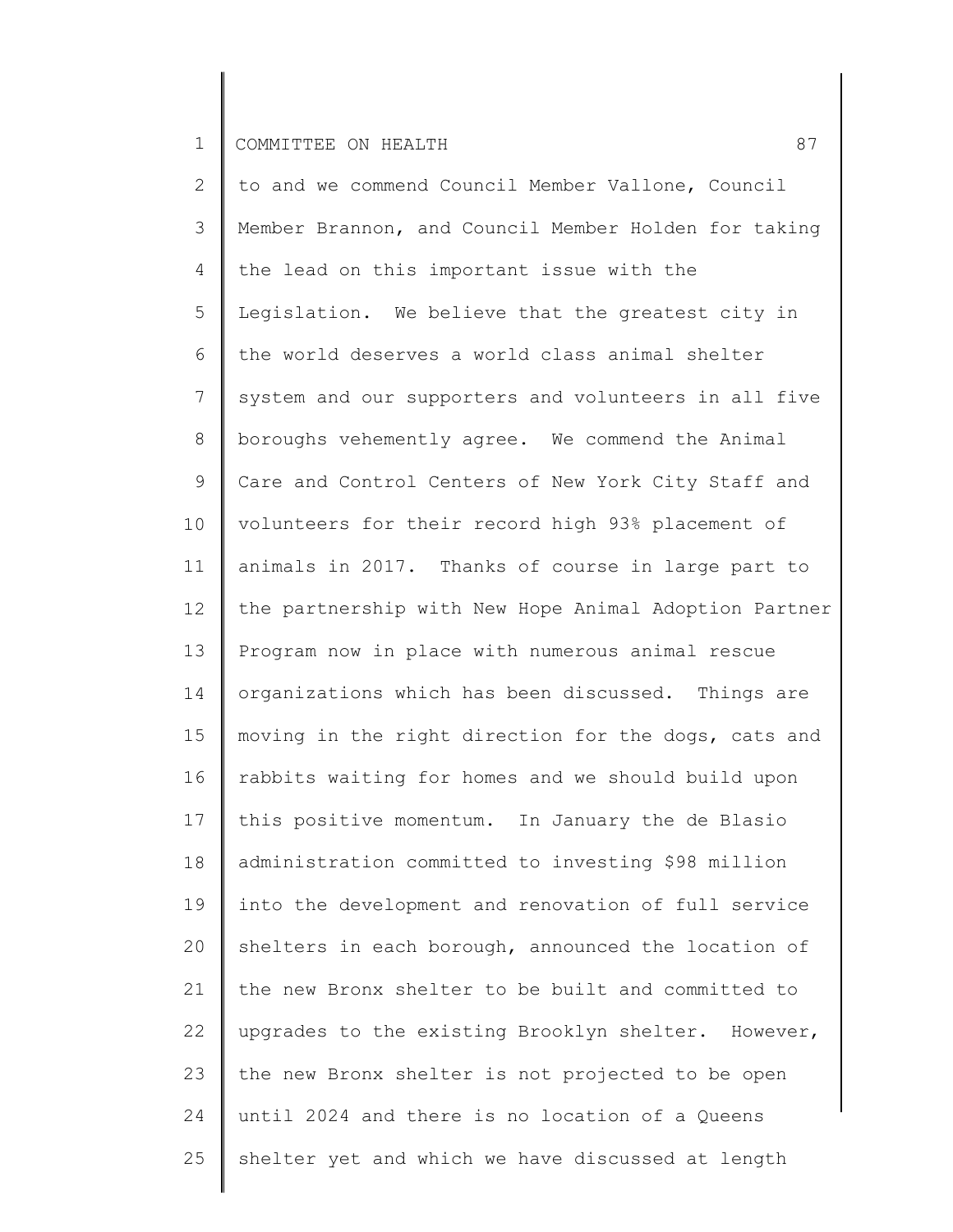| $\overline{2}$  | here and uhm it should be a priority that these       |
|-----------------|-------------------------------------------------------|
| 3               | shelters get built and operational as quickly as      |
| 4               | possible because as we have talked about in the       |
| 5               | hearing already this has been going on for decades    |
| 6               | and we need solutions. We are eager to work with the  |
| $7\phantom{.0}$ | city to increase pet adoptions and care throughout    |
| 8               | New York City as well as decrease euthanasia rates.   |
| 9               | We are also committed to ensuring the New Yorkers     |
| 10              | across all five boroughs have access to the programs  |
| 11              | and services offered at city shelters. This includes  |
| 12              | facilities to receive loss, stray or homeless dogs or |
| 13              | cats and field service officers who have the capacity |
| 14              | to pick up lost, stray, homeless or injured dogs and  |
| 15              | cats and bring them to shelters. Currently both       |
| 16              | Queens and the Bronx lack full service animal         |
| 17              | shelters and the corresponding services they provide. |
| 18              | The combined population of residents of Queens and    |
| 19              | the Bronx is about 3.6 million people yet the         |
| 20              | residents in these boroughs only have access to       |
| 21              | animal receiving centers meaning that they must       |
| 22              | travel to another community which may not be feasible |
| 23              | or financially possible or otherwise wait for a       |
| 24              | mobile adoption truck of which there are not enough.  |
| 25              | This means they can also, they also cannot easily     |
|                 |                                                       |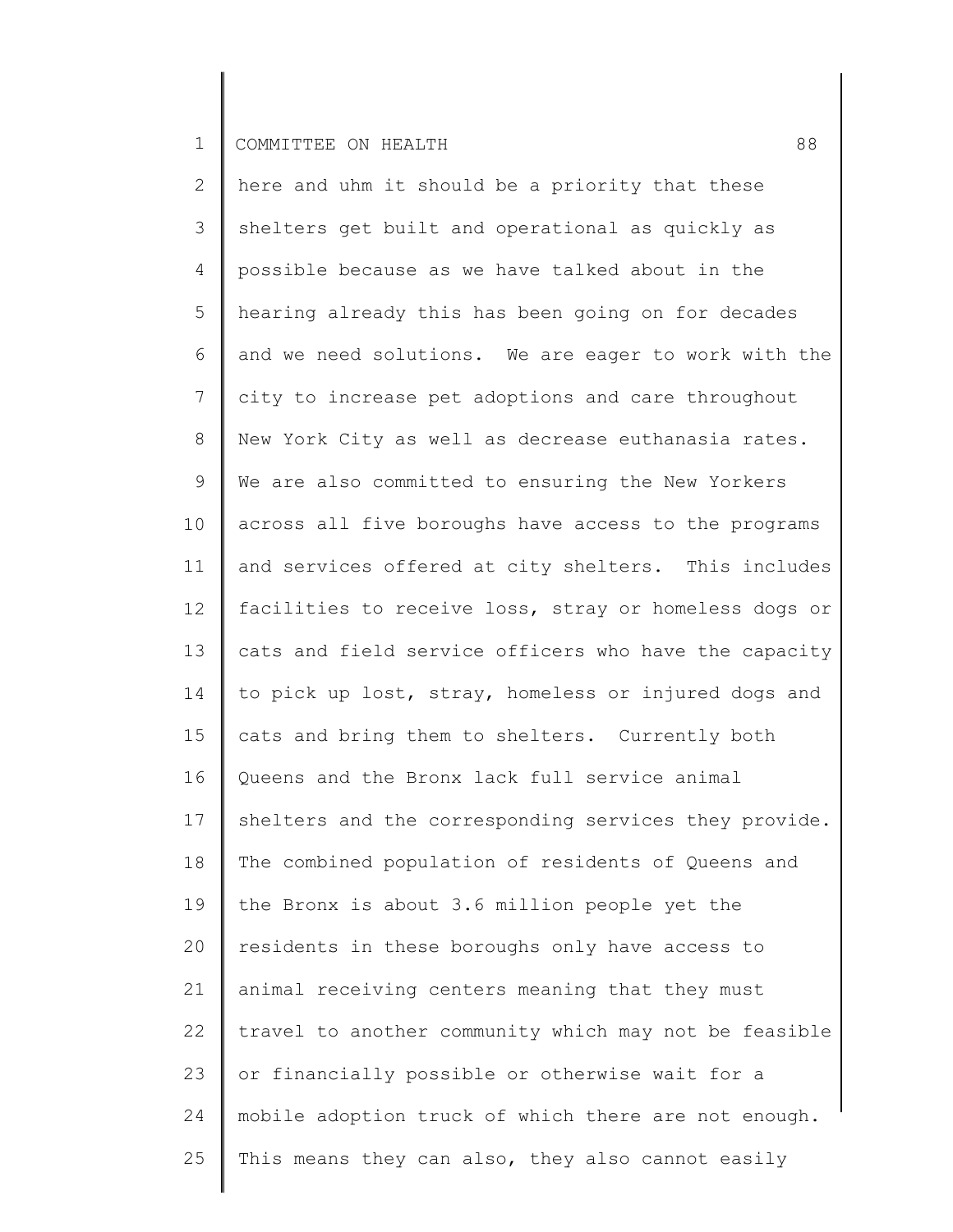25

2 3 4 5 6 7 8 9 10 11 12 13 14 15 16 17 18 19 20 21 22 23 24 reunite with lost pets. In addition, the lack of shelters in Queens and the Bronx leaves the existing full service shelters in Manhattan, Brooklyn and Staton Island to be overburdened as a result. These shelters are operating at capacity and therefore cannot maximize their efficiency. I'll wrap it up. Uhm new full service shelters mean better more humane care for the cats, dogs and rabbits in our shelters and they will help connect more New Yorkers to loving companions. Intro 401 provides a much needed and long overdue investment and commitment to New York City Animal Pet Population. In our progressive forward thinking city it is vital that we ensure the welfare and humane treatment of the millions of pets that call New York City home and ensure that each animal in our shelter system gets a fair shot at being adopted into a loving forever home. Thank you. CHAIR MARK LEVINE: I apologize I have to step out for one moment but you are going to be in the very capable hands of Council Member Vallone who will continue to Chair the meeting and I will be back in a moment. Thank you. ESTHER KOSLOW: Thank you my name is

Esther Koslow and I am President of Shelter Reform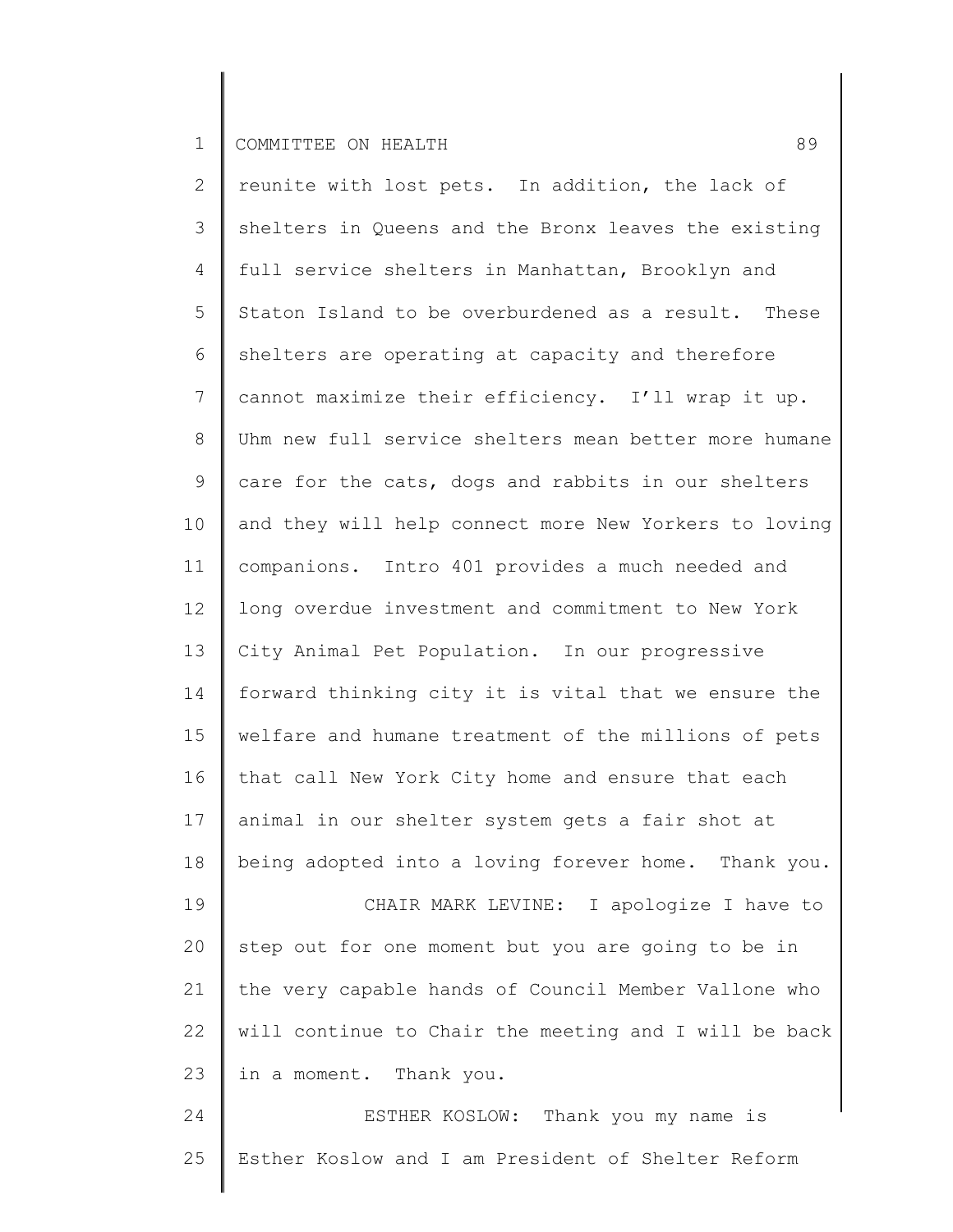2 3 4 5 6 7 8 9 10 11 12 13 14 15 16 17 18 19 20 21 22 23 24 25 Action Committee and good morning Chairman Levine and the other members of the committee and to Council Member Vallone. Shelter Reform Action Committee has for the past 24 years advocated for the reforming of our city's animal shelter system and the committee oversees the health department which long resisted investing real money into animal welfare. That's why we appreciate how Mayor de Blasio in one of his first actions as Mayor insisted the health department promise to make needed renovations to the existing shelters as well as creating additional shelters. We also applaud Councilman Paul Vallone's Bill to resurrect a law from the year 2000 requiring full service shelters in all five boroughs and I must add that for the 11 years from 2000 to 2011 the Department of Health always used this phase. We are actively looking for sites for the Bronx and Queen shelters and that is a phrase that I have had repeated here frequently today. They are actively looking. We have learned that it takes more than laws or promises to ensure that the Health Department does right by our city's homeless animals. For example, the placement of Staton Island has been plagued by five years worth of delays all of which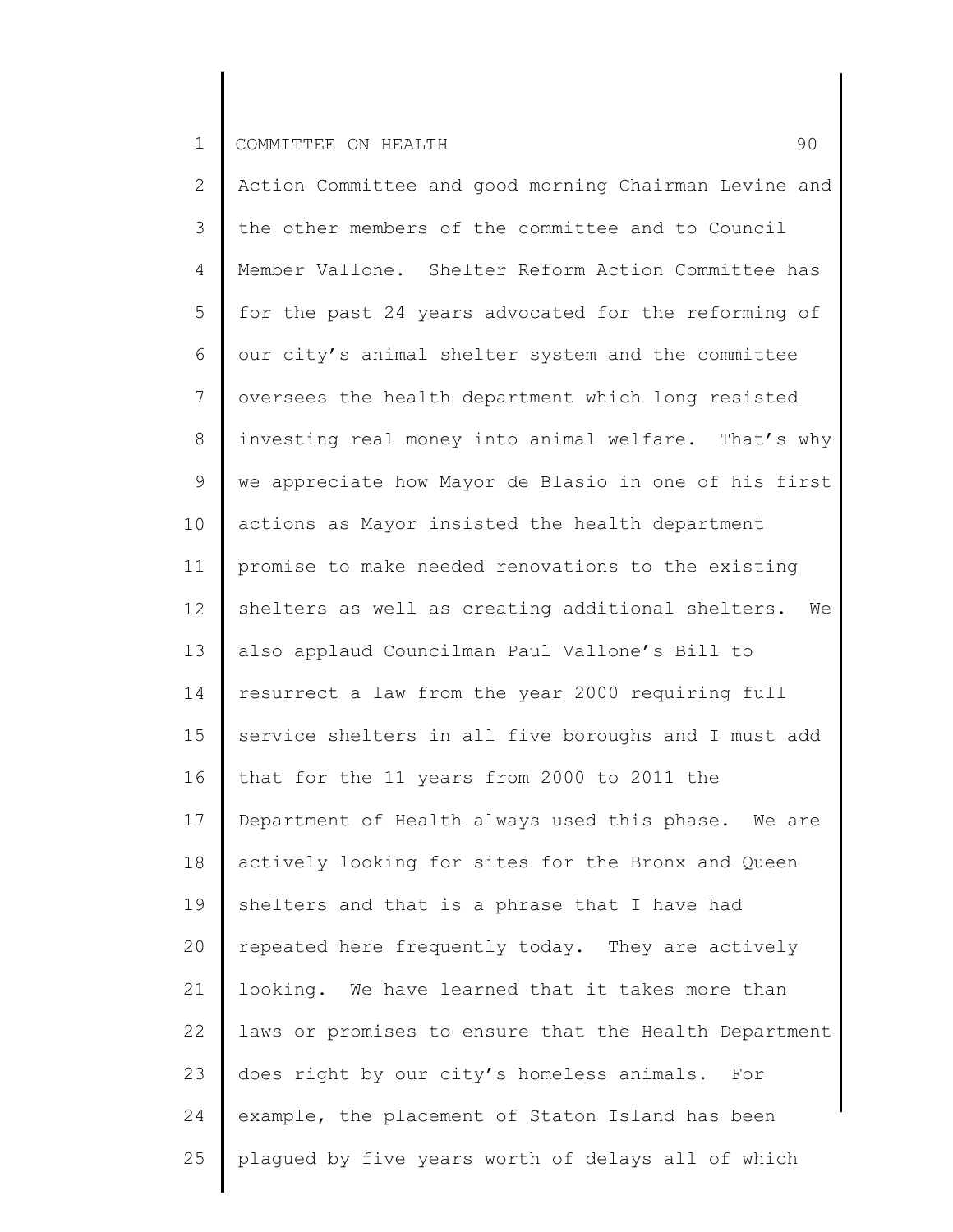2 3 4 5 6 7 8 9 10 11 12 13 14 15 16 17 18 19 20 21 22 23 24 25 can be laid squarely at the Health Department's Door. The proposed site of a Bronx shelter is yet to be ULURPe, the replacement of Brooklyn Shelter remains a promise uhm leaving the ACC to operate in a shabby building lacking a proper roof of HVAC system and there has been no progress on the promised Queens shelter just the announcement of a possible site for replacement admission center and where is that promised Manhattan Adoption Center. What's clear is that without constant pressure the Health Department will continue to slow walk these Capital Projects into the end of Mr. De Blasio's term in office when they could very well evaporate. Today the ACC reported that its substantially reduced animal intake and it's euthanasia rate. That is positive news. So why does the Health Department punish rather than reward the ACC. If left to it's own devices the Health Department was short, ACC needed funding. Did anyone, does anyone here know that when the ACC and it does sometimes run out of food for its animals it has to turn to rescue groups to provide funding for that food or that the ACC has to look to rescue groups to provide basic medical equipment that every shelter should have. These monies for these core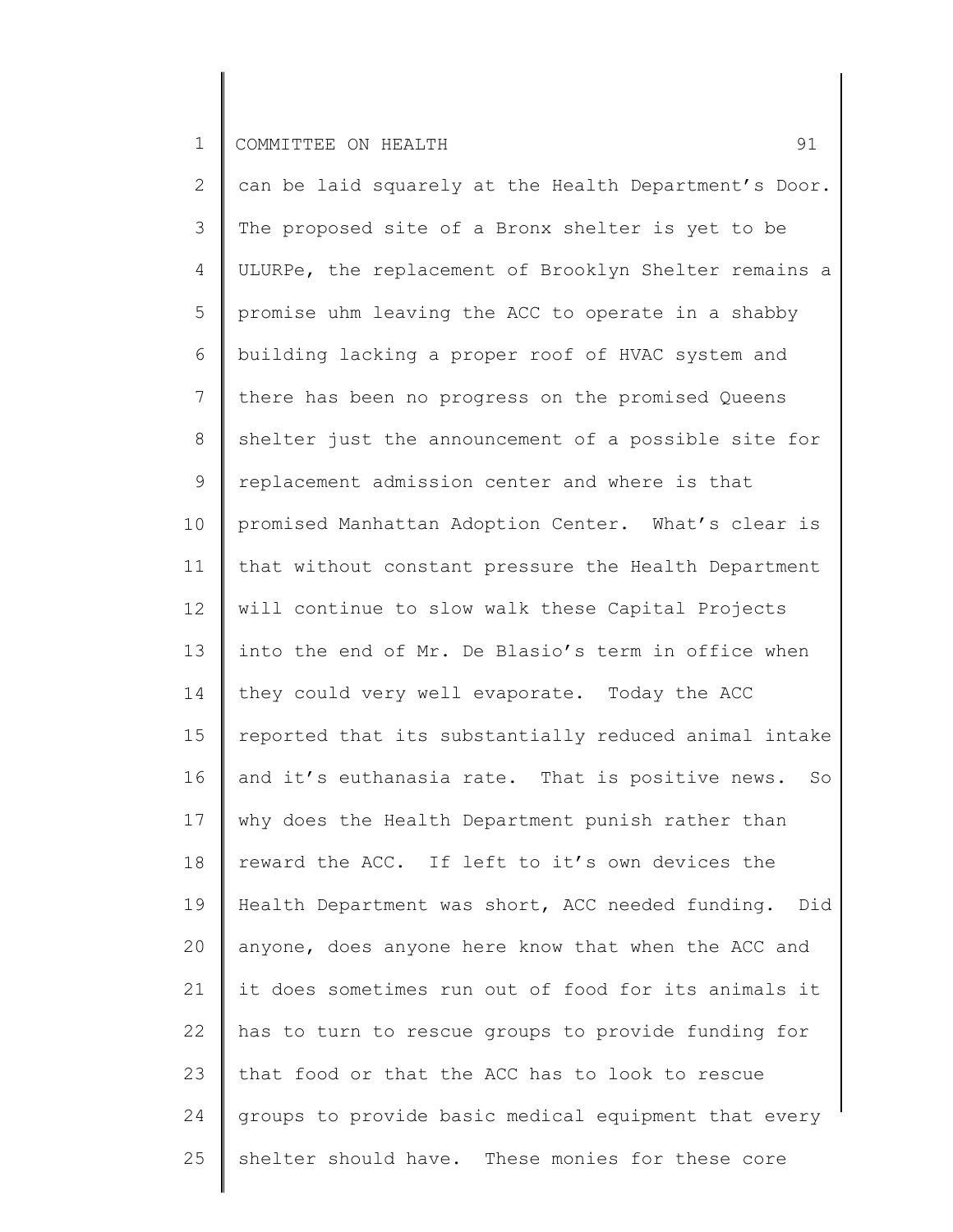| $\mathbf{2}$ | shelter needs should come from the Health Department  |
|--------------|-------------------------------------------------------|
| 3            | even while the ACC has improved its fund raising.     |
| 4            | The Health Department contracts for the ACC to        |
| 5            | provide a vital municipal service and the Health      |
| 6            | Department should adequately pay for that service.    |
| 7            | Without proper funding and shelter buildings, the ACC |
| 8            | will have to continue it's outside reliance on rescue |
| 9            | groups for it's chouted life saving numbers. The      |
| 10           | city's homeless animals cannot rely on the kindness   |
| 11           | of the Health Department and the Committee can ensure |
| 12           | that the Health Department does right by ACC and our  |
| 13           | city's homeless animals. In term, the city's animals  |
| 14           | advocates will applaud and support you for your       |
| 15           | efforts. Thank you.                                   |
| 16           | PAUL VALLONE: Thank you and if my mother              |
| 17           | knew how to actually text me I'm sure that she would  |
| 18           | tell you that she volunteered for 20 years at ASPCA   |
| 19           | and ACC.                                              |
| 20           | ADITA BURNCRANZ: That's wonderful.                    |
| 21           | PAUL VALLONE: And once a volunteer                    |
| 22           | always a volunteer and Adita thank you for always     |
| 23           | champing an Esther thank you for that. The urgency I  |
| 24           | snow, it's Budget season. The timing of the hearing   |
| 25           | is perfect, the timing of the Bill is perfect so      |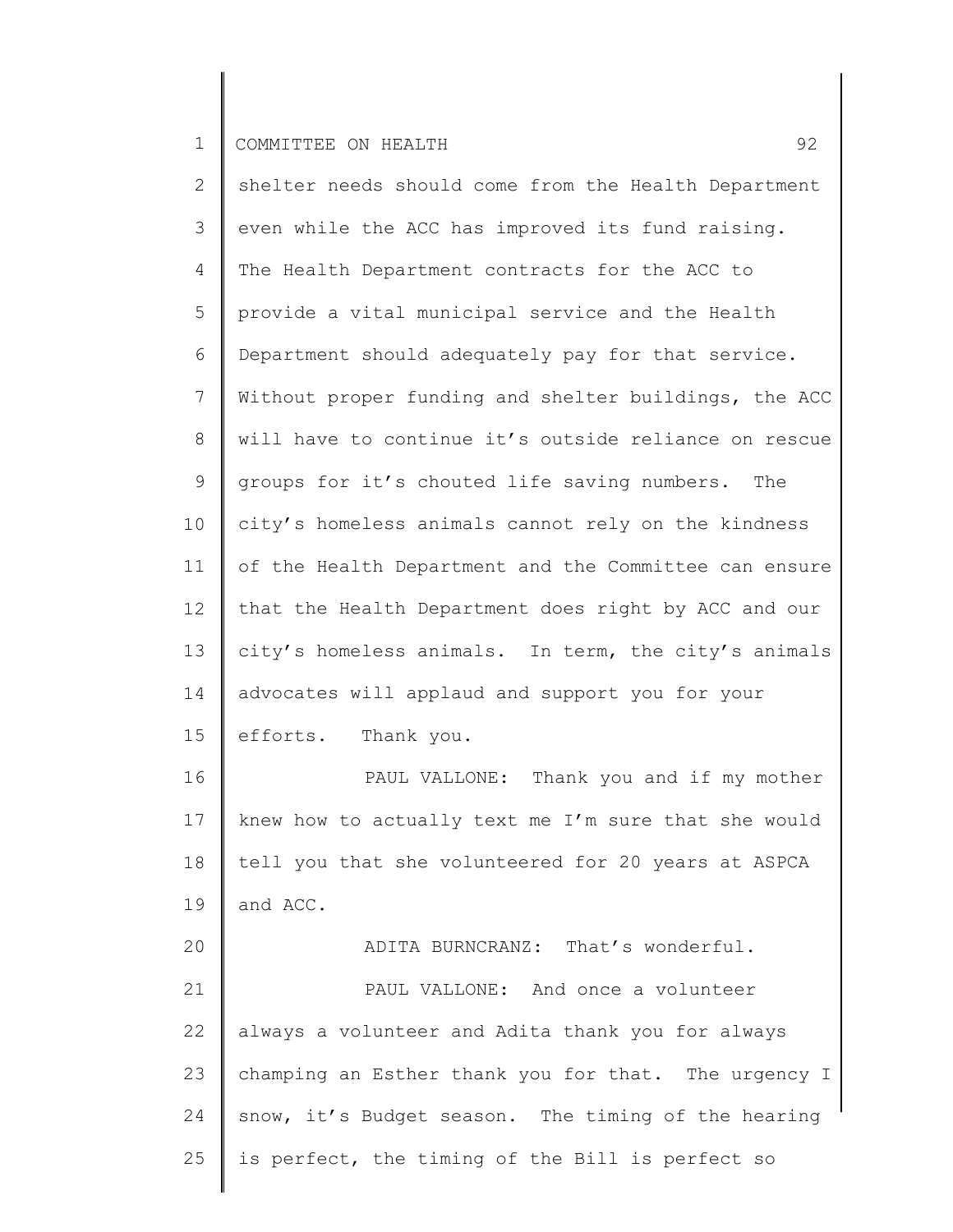| $\mathbf{2}^{\prime}$ | please keep your advocacy going, please keep this to  |
|-----------------------|-------------------------------------------------------|
| 3                     | the top of the list, uhm like I said tomorrow's       |
| 4                     | emergency often replaces all the good will and things |
| 5                     | that we wanted to do so we want to put this into law. |
| 6                     | We want to fund it. We don't want to handcuff ACC.    |
| 7                     | We want the system with the funding and that's why we |
| 8                     | need that menu item list because that's works so well |
| $\mathsf 9$           | with us on our side is this will get you this and     |
| 10                    | this will get you this but if we just say we can't it |
| 11                    | then it doesn't get done. So thank you very much.     |
| 12                    | ADITA BURNCRANZ: Thank you.                           |
| 13                    | ESTHER KOSLOW: Thank you.                             |
| 14                    | PAUL VALLONE: So our next panel, uhm we               |
| 15                    | have four on this panel. So from the Guardian Angels  |
| 16                    | Animal Protection you have Nancy Regulo, from SOSA    |
| 17                    | Save Our Shelter Animals Zelda Penzo, for Voices for  |
| 18                    | Shelter Animals, Seamon, Cindy? Greg you got to work  |
| 19                    | on that handwriting Greg. My mother was a teacher     |
| 20                    | you would be in big trouble. Voices for Shelter       |
| 21                    | Animals Marilyn Gelfin and that's our four for this   |
| 22                    | panel. And if you have testimony make sure you hand   |
| 23                    | it in. However you would like to work down the table  |
| 24                    | there?                                                |
|                       |                                                       |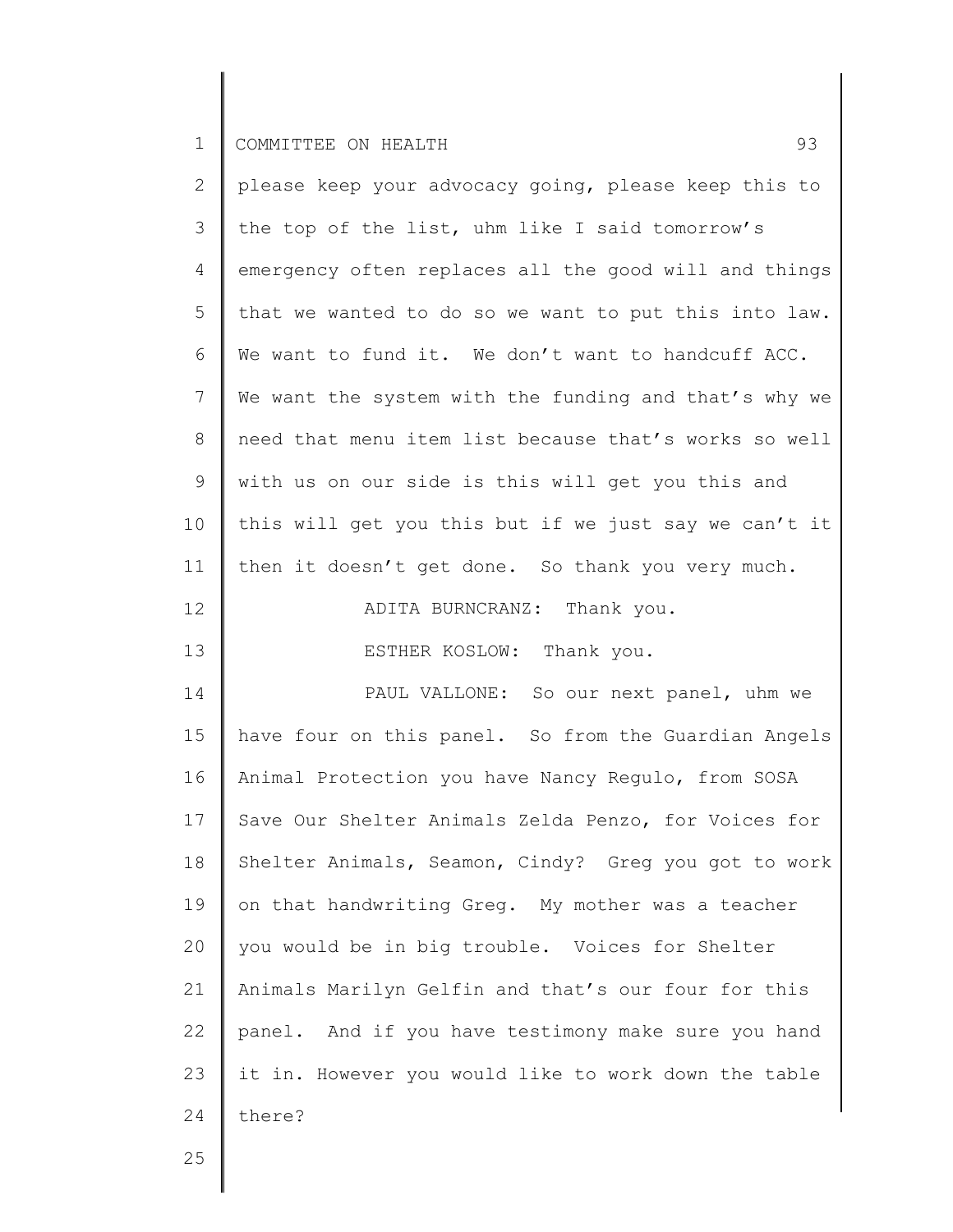2 3 4 5 6 7 8 9 10 11 12 13 14 15 16 17 18 19 20 21 22 23 24 25 ZELDA PNEZO: Go ahead, I have turned it off. Yes, hello I was going to say good morning, it's good afternoon. My name is Zelda Penzo I am cofounder of SOSA Save Our Shelter Animals an animal advocacy group uhm that specializes in networking for animals in danger or at risk of being euthanized in animal shelters not only in New York but all around the country. I am here to express my support for Intro 401. The Bill that would require animals shelters in the Bronx and Queens. After years and years and I've been at this for 25 years now of seeing so many thousands of innocent healthy treatable, adoptable cats and dogs killed for space. It's time for New York to be a leader and not a laggard in achieving 100% no kill in our shelter system. 95 to 99% no kill has now been achieved in many open admission shelters around the country, contrary to what we heard today. We have reached a point in our collective consciousness and awareness where we realized that it is long past time to end the killing of our beloved companion animals. Having shelters in the Bronx and Queens will do much to relieve the burden on the other three shelters. I receive and network almost daily for the at risk also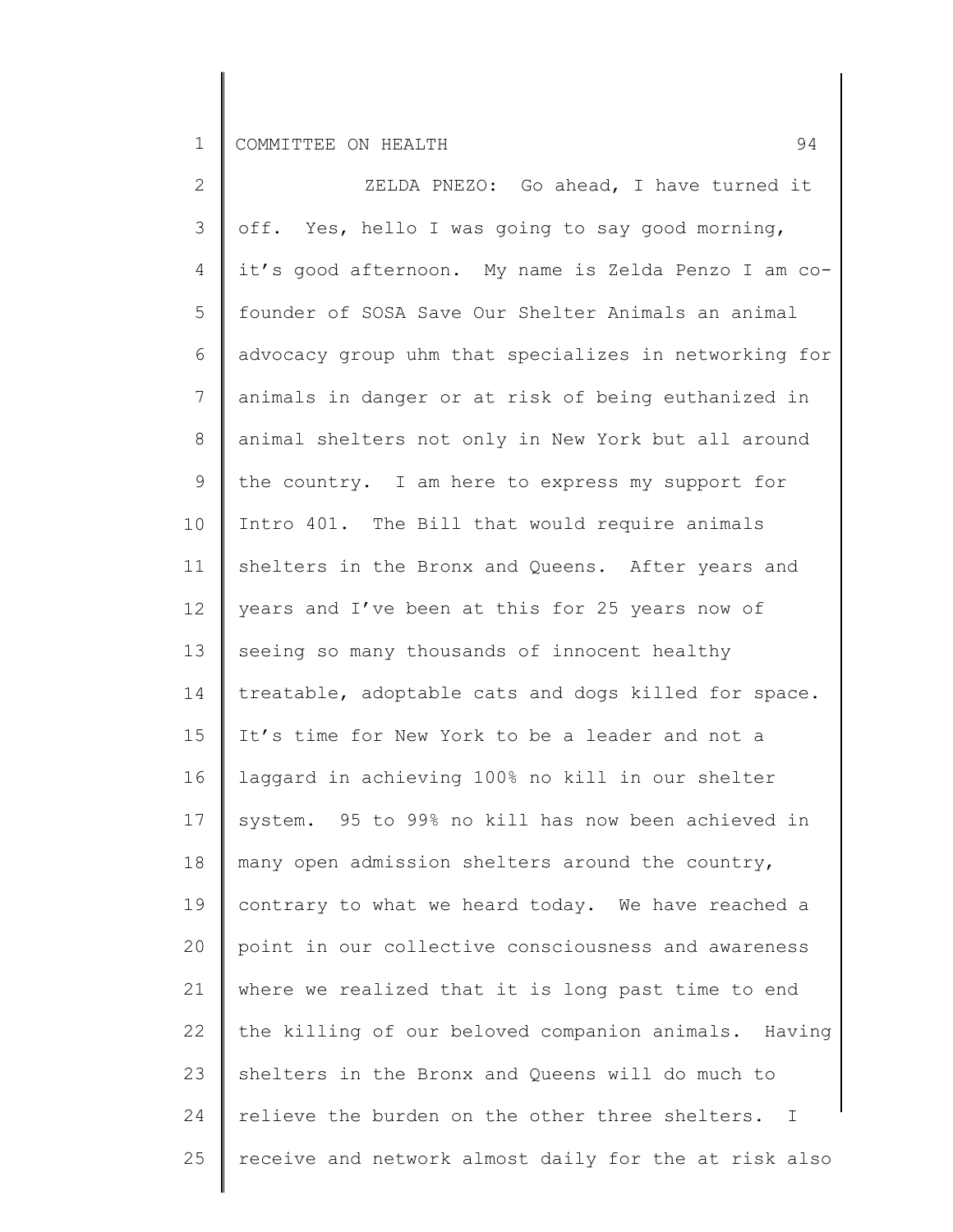2 3 4 5 6 7 8 9 10 11 12 13 14 15 16 17 18 19 20 21 22 23 24 25 known as the kill list for ACC. I am happy to know that not all of those animals are actually killed but that is what it is called among the general population. There can be no justification whatsoever for killing and beautiful adoptable animal for space and yet we continue to do just that, sometimes we find that animals get sick and then use that as the excuse for killing when in fact it is most often an unacceptable if not a specious argument. The Bronx and Queens have populations the size of some of the largest cities in the United States and yet we provide no shelters for their stray and abandoned animals. No place for people to go who wish to adopt a pet. Thus encouraging them to shop for an animal at a local pet store or from disreputable breeders on line. We want people to adopt not shop. Uhm it's time to pass this Bill and move vigorously to complete the Manhattan Adoption Center which has been also put off uhm for far too long and updating the other shelters. It's long past time to joint progressive cities across the nation that have stepped up to the plate with modern welcoming facilities for housing pets, and activities that encourage and invite community members to come to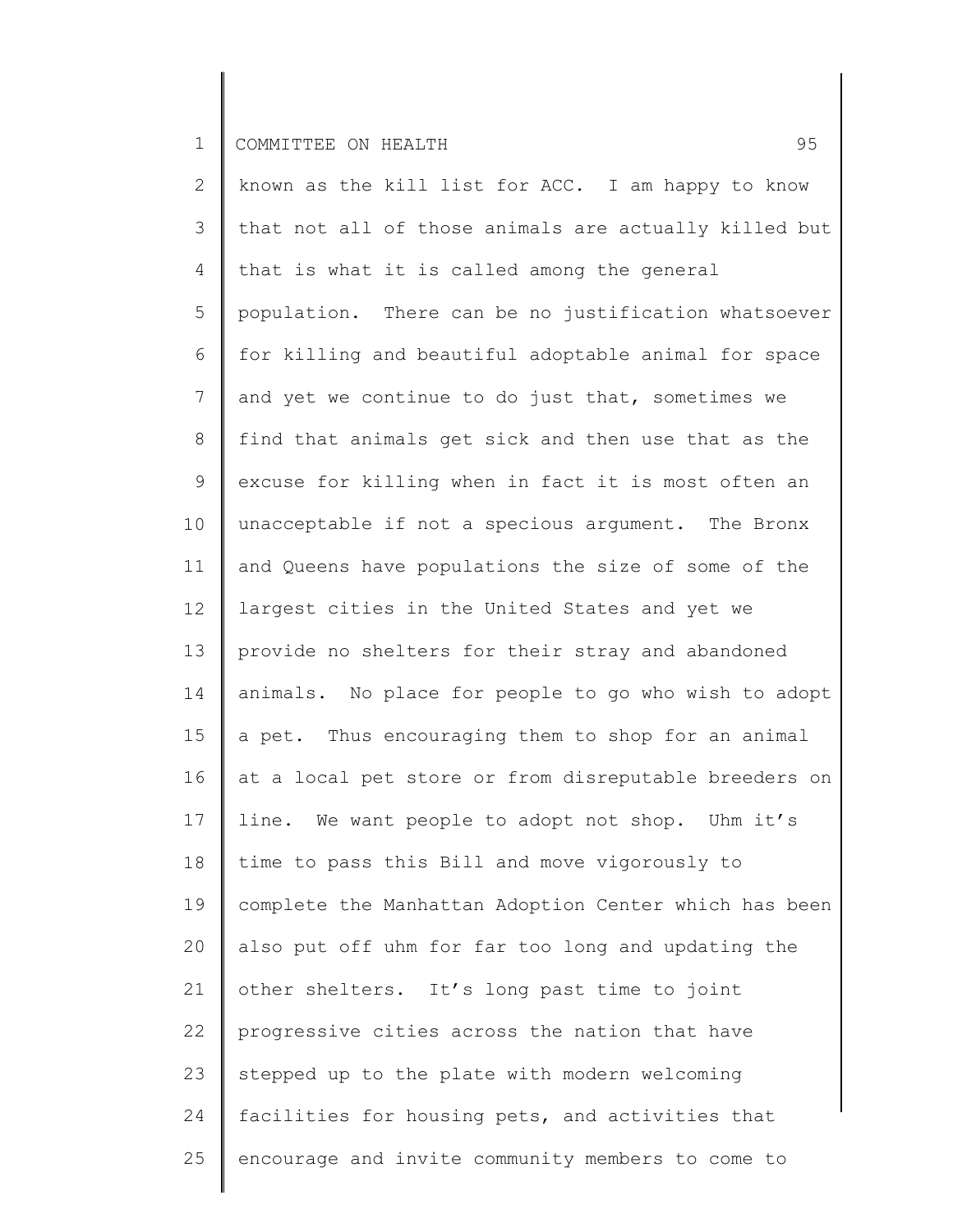2 3 4 5 6 7 8 their local shelter to adopt a companion animal. It is time for a paradigm that reflects animal sheltering and the true sense of the word, a place that provides protection for animals that need assistance. A place to live and not a place that condemns the innocent to death simply because they are homeless.

9 10 11 12 PAUL VALLONE: As much as we are all on the same page I have to do my teacher duty and say raise our hands but yes we are all clapping inside for you I agree. Whoever is next.

13 14 15 16 17 18 19 20 21 22 23 24 25 MARILYN GELFIN: Okay, hi, we are Voices for Shelter Animals, Greg and I. We want to address some of the critical issues with the shelter and offer a solution. Disease is out of control. In 2016, according to the Animal Care Center at Silamore Records 93% of transfers were not healthy, 40% of public adoptables were not healthy. In 2017 his records were not included. In three months along, December 2017 to February 2018 185 dogs were at risk for CIRDC, 21 dogs were killed. On today's at risk list there are 12 cats and dogs. At 3:00 p.m. today ACC staff will decide who live and who dies. At the end of the day, some of these animals can be killed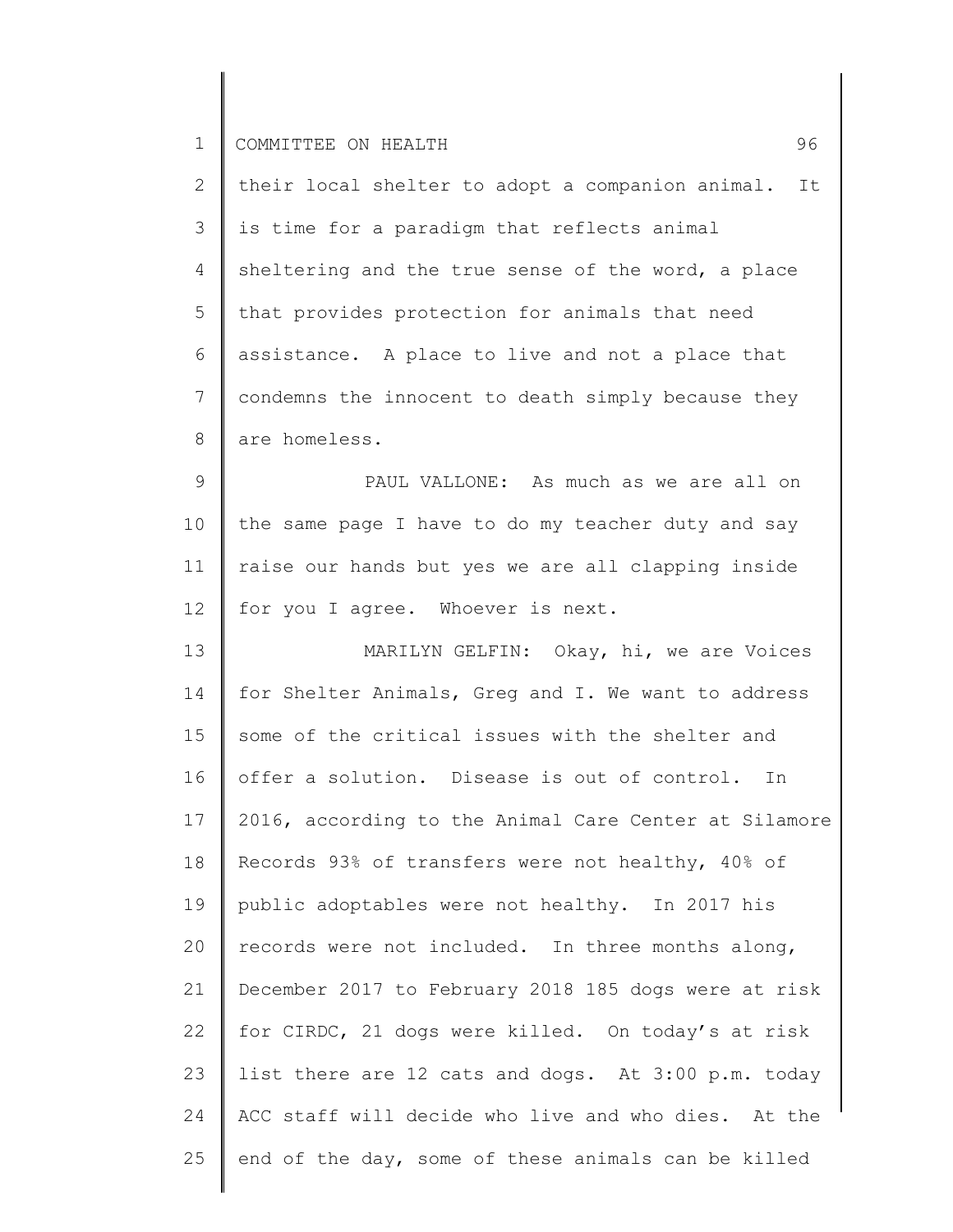2 3 4 5 6 7 8 9 10 11 12 13 14 15 16 17 18 19 20 21 22 23 24 25 for a simple respiratory disease contracted in the shelter which is easily treatable with antibiotic and has even stated on the ACC website. Some animals can be killed for simple behavior issues. In our opinion we do not thin the killing of these animals is humane euthanasia. ACC are using behavior assessment as part of the overall evaluation. These assessments were not made to be used for life and death decisions. Sometimes there is a very big gap between the what the volunteer video show, when you see a dog licking their face, eating treats out of their hands and get great volunteer reports but the assessment says behavior issue and pigeon hose these animals into getting New Hope Only ratings for such things as mounting on their lease, hard barking, not thriving in the shelter, scratching. If a volunteer disagrees with the assessment and expresses this to the shelter personnel that you all writing up an in some cases dismissed. We have seen loving family and the most traumatized by one entering the shelter and exhibiting fear based behavior resulting in New Hope only status. Once labeled New Hope, just limits the chances for a possible outcome. If a New Hope Rescue does not pull this animal, this animal will be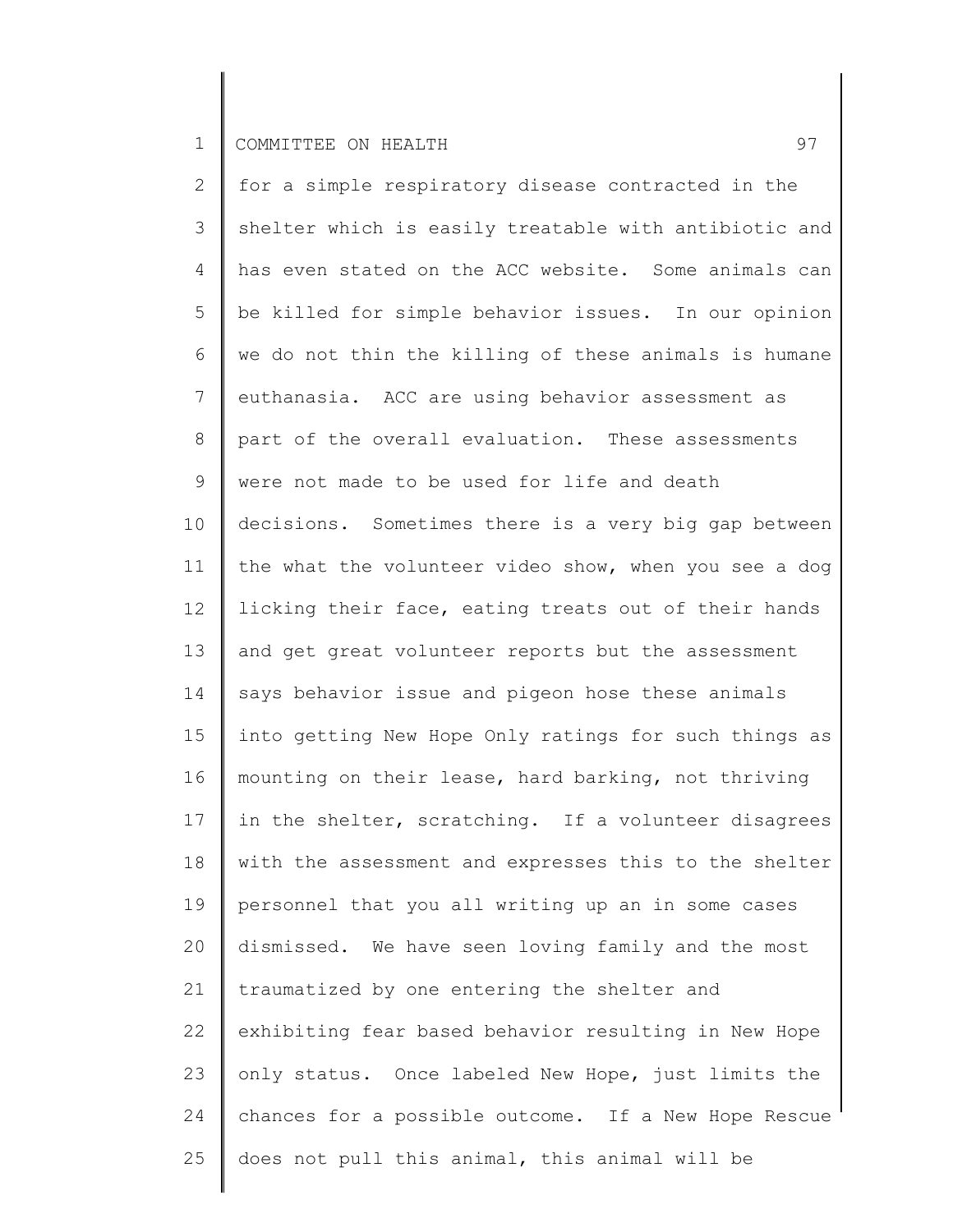2 3 4 5 6 7 8 9 10 11 12 13 14 15 16 17 18 19 20 21 22 23 24 25 killed. Once the at risk list is published, 18 hours is not enough time to save these animals. This list is published at 6, is removed the next day at noon. Interested adopters may not be able to fill out applications while at work, after work is too late. With the rescue volunteers working full time they cannot process apps and do home checks. That is not possible. Some animals have literally been killed in the middle of applications still being processed. The lack, the lack of promotion, especially about risk animals is leading to less animals being saved. ACC is not telling interested potential adopters about the at risk animals, whether they are visiting the shelter or at off site adoption events. Animals have been left in cages suffering for days with such things as pyometria and congestive heart failure. These are extremely painful, this is not humane. We asked the Council Members that these, issues be made a priority. The solution to this issues and others that we haven't touched upon is CAPA. The Companion Animal Projection Act. We have spoken to many of you already and is being schedule with the rest of you. New York City can joint the progressive and modern age of no kill where adoptable, treatable, where no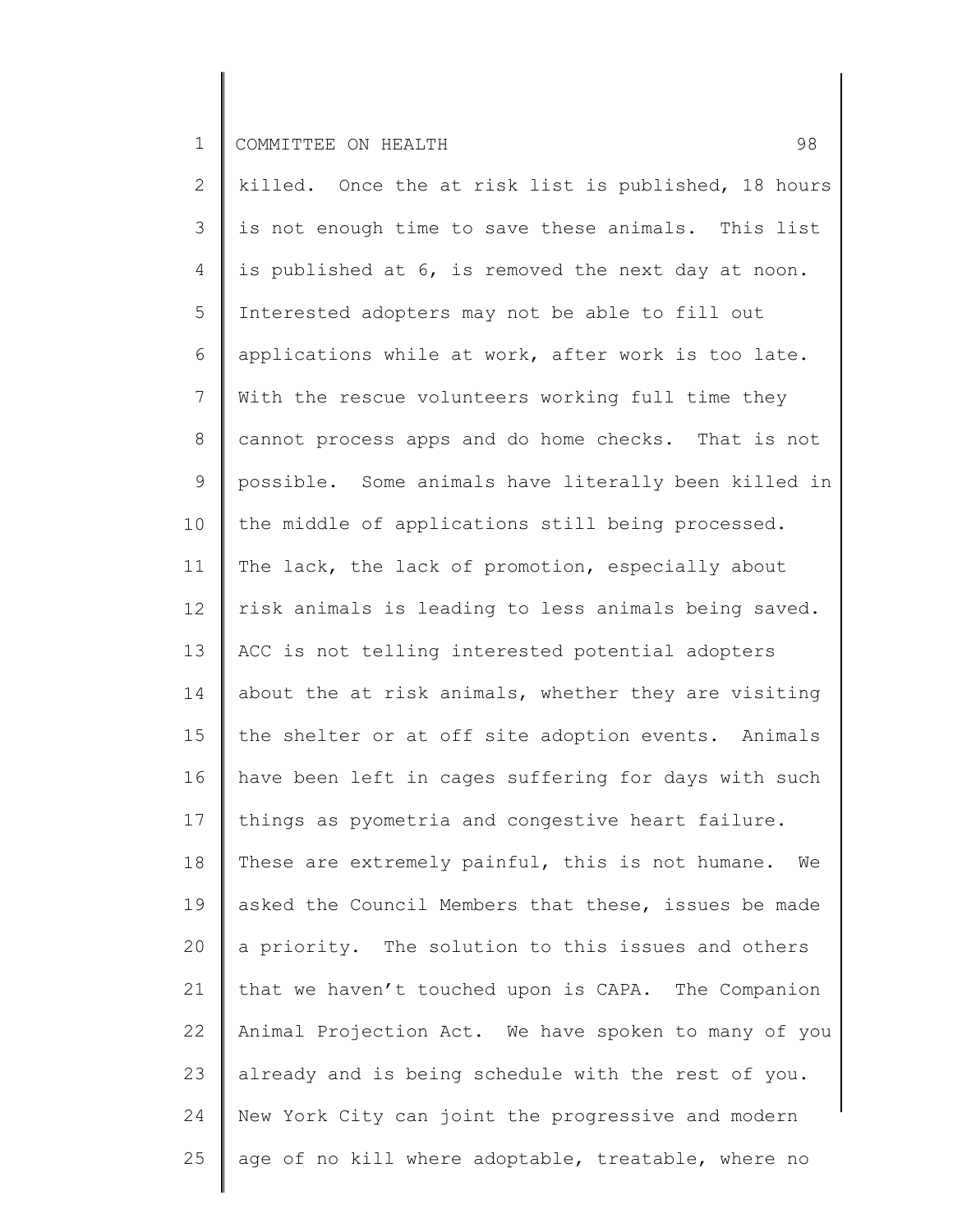| $\mathbf{2}$   | adoptable, treatable animal is killed unless you are |
|----------------|------------------------------------------------------|
| 3              | immediately suffering or has dangerous behavioral    |
| 4              | issues. We hope the Council makes this reality where |
| 5              | each of you can be the hero for these animals.       |
| 6              | PAUL VALLONE: So before we start the                 |
| $7\phantom{.}$ | next, this, we have the room to 1:00 o'clock and if  |
| $8\,$          | you just look at the papers that I have so if we can |
| 9              | all keep it to three otherwise the last group will   |
| 10             | not be able to speak and everyone in this room is on |
| 11             | the same page so uhm it's like the kids who don't    |
| 12             | show up to class will get yelled at. So we, we are   |
| 13             | all in support of this so we are one big positive    |
| 14             | happy.                                               |
| 15             | GREG SEAMON: Hi Greg Seamon Voices for               |
| 16             | Sheltered Animals. What you are hearing today is     |
| 17             | what we see, the numbers behind the numbers and real |
| 18             | first hand experiences that us as activists go       |
| 19             | through. One of the problems in evaluating these     |
| 20             | numbers is that the health numbers on animal         |
| 21             | transfers and the health on the state of the animals |
| 22             | when they are adopted, which really 2016 numbers are |
| 23             | not in 2017 numbers. So thus have disappeared.<br>In |
| 24             | 2016, 37% of the animals killed were treatable.      |
| 25             | That's a far cry from no kill eventhough there was   |
|                |                                                      |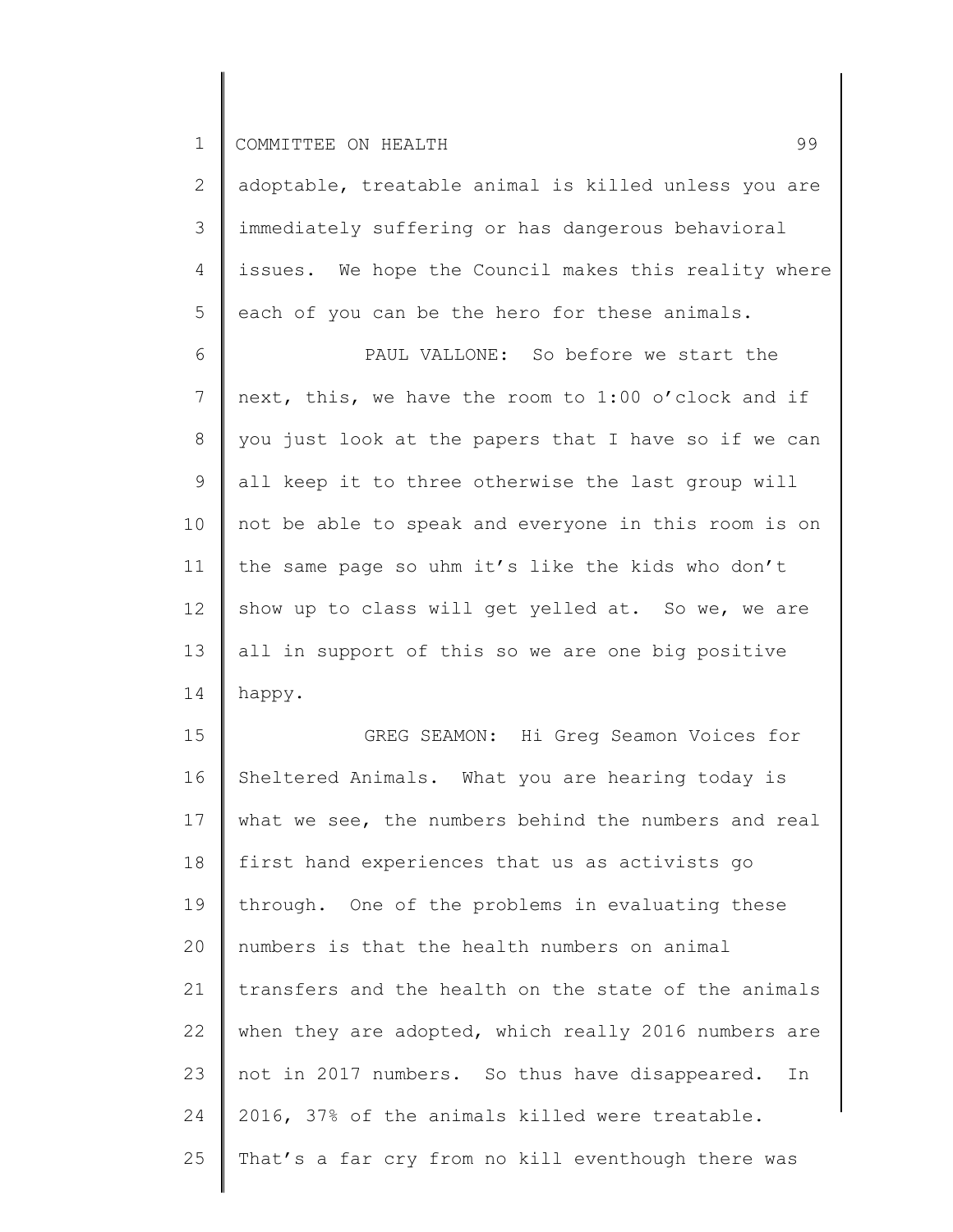2 3 4 5 6 7 8 9 10 11 12 13 14 15 16 17 18 19 20 21 22 23 24 25 about a 93%. It hovers up the real and serious issue, part of the problems as you have heard, the at risk list 18 hours is not enough. One of the more serious problems is 501c3 are not part of New Hope cannot pull animals. The numbers for last year and this year which are reported is 0 and other public admission shelters do allow 501c3 to pull in California. This began with a Hayden Act passed nearly 20 years ago by the late State Senator Thomas Hayden. In New York there was an attempt of that 8 or 9 years ago with Oreo's Law which failed. We can do that here in New York City to allow all 501c3 to pull. In this mornings New York Post you may have seen an article that said yes there are nearly 300 New Hope Rescues of which they said about 55 had the capacity to pull and only 16 were able to be contacted and the public has the same frustration that see an animal that is listed as New Hope. Help me dad, hunt down the New Hope Rescue and it is difficult to impossible to do that. In 18 hours, 18 hours in which a working person comes home from work, eats dinner, has a few hours, goes to sleep, gets up, goes to work. That whole period has to be extended, ideally 48 hours to give people time to give other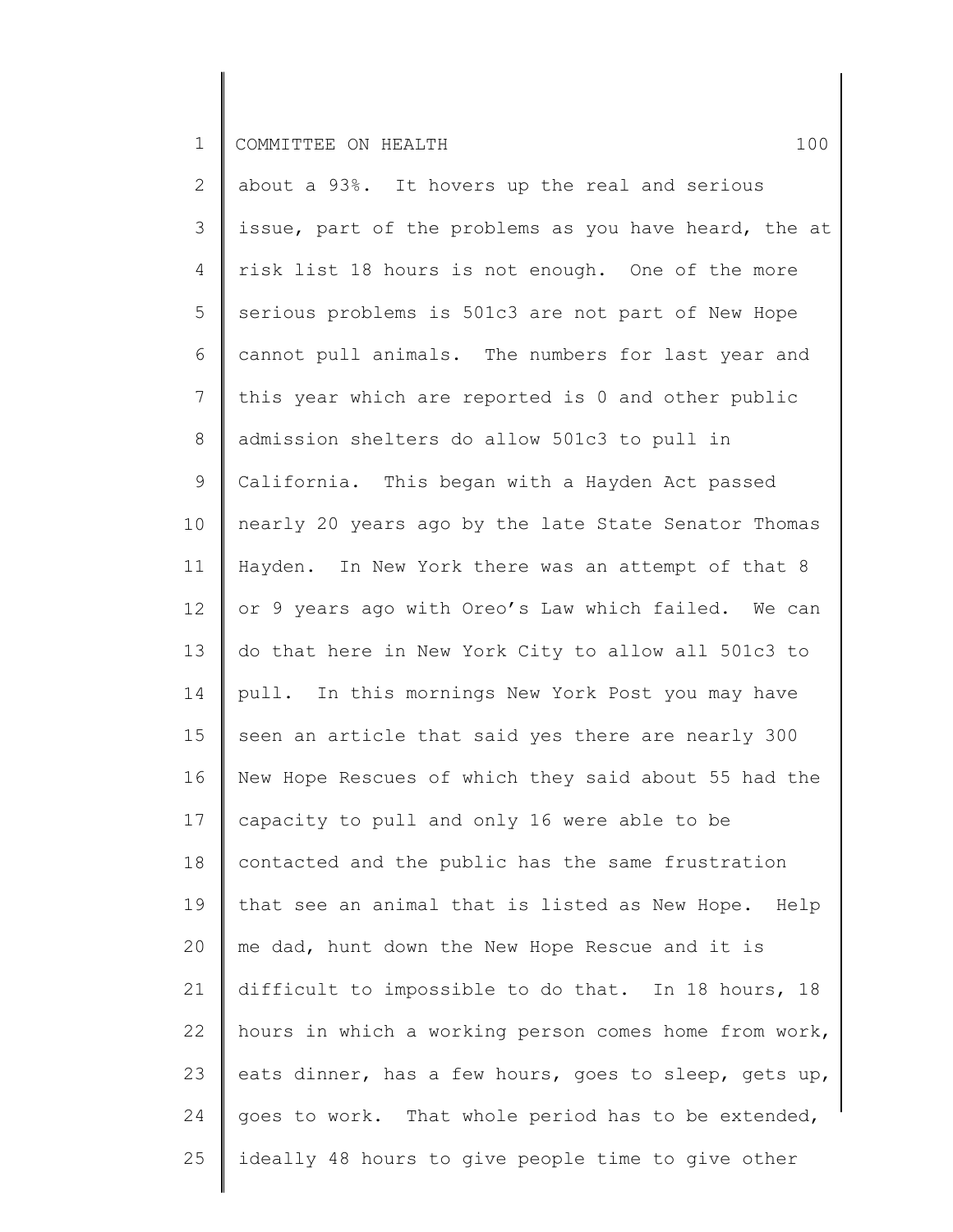2 3 4 5 6 7 8 9 10 11 12 13 14 15 16 17 18 19 20 21 22 23 24 25 501c3 time to pull. We can eliminate that 37% with that. In addition, in addition in contacting the rescues they also need to contact those people who have surrendered animals because if there is an overcrowding situation often times those who surrender with the best of intention that their animal will find a home will at least temporarily pull back the animal. Give them that opportunity. When they find the animal that was going to get rehomed is going to get killed. The solution is the Companion Animal Protection Act. It has been passed in major cities, Austin, Reno, Portland, Oregon, Kansas City, St. Paul, Minnesota, Munce, Indiana, the State of Delaware passed it. They all moved toward no kill. It's not simply about a percentage that you hear over 90% it's a set of policies. So we are encouraging the City Council to go beyond the Intro to build five municipal shelters but to support the Companion Animal Protection Act to ensure these animals live. PAUL VALLONE: Thank you do we have one more? NANCY REGULO: Hi my name is Nancy Regulo and I am a volunteers with the Guardian Angels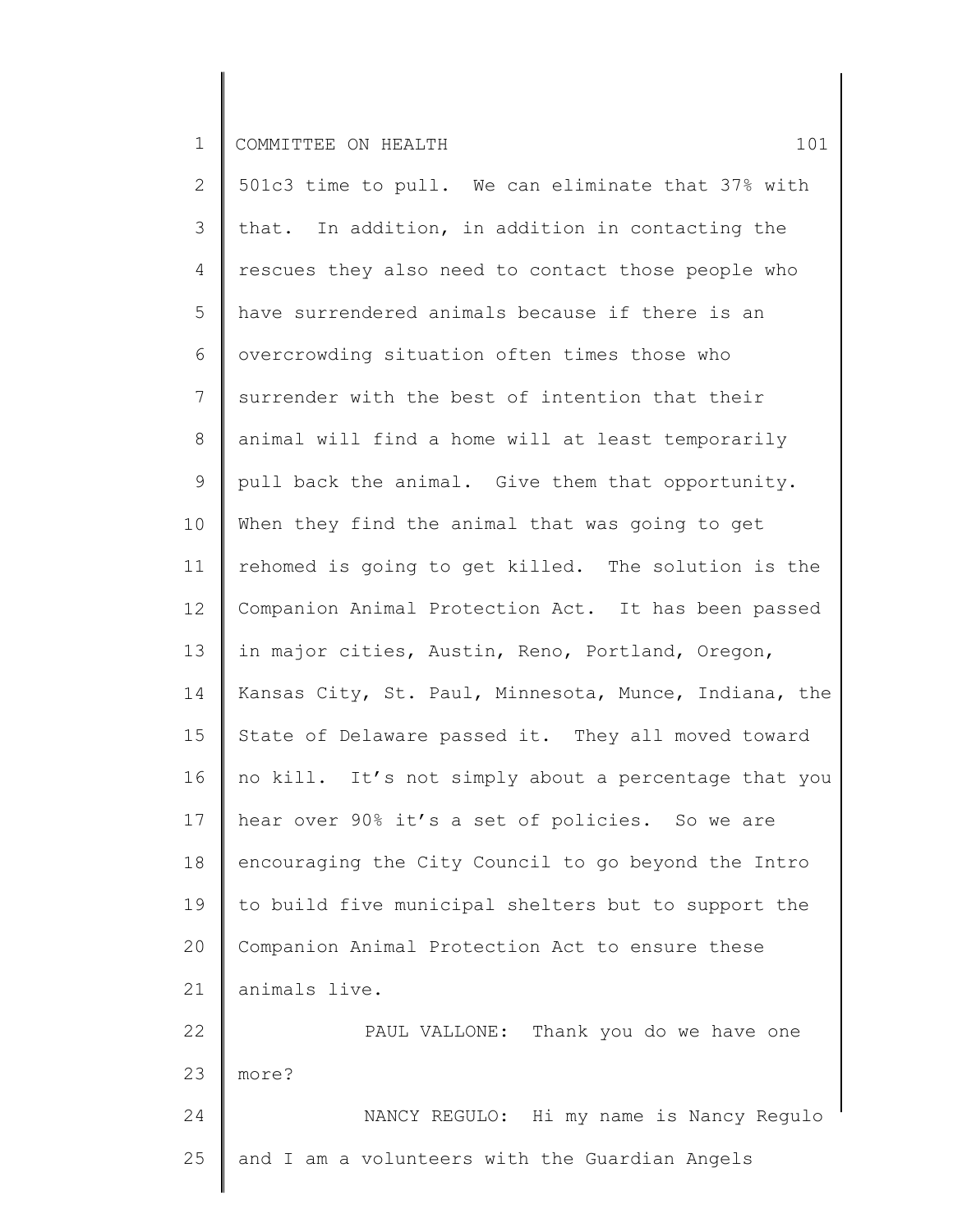4

2 3 Organization. I actually head up the program Animal Protection.

PAUL VALLONE: Welcome Nancy.

5 6 7 8 9 10 11 12 13 14 15 16 17 18 19 20 21 22 23 24 25 NANCY REGULO: Thank you uhm I just have a few observations. First of all I think in theory of the full service shelter is great although I think in practice what happened in New York just for so many years, it's continually you know sort of kick the can down the road and a lot of money was put up front for expenditures that never come to pruition so I think the biggest issue is really oversight at this point. Uhm to continually keep funding animal care and control with so much money when they are showing such horrible results, results is, is pretty atrocious number one and when you look at the numbers of the euthanization that they are so happily tauting now that has everything to do with all of the partners that they are working with who are the people who are out there actually doing these things and actually doing them successfully so there are lots of school nonprofits and individuals who already have successful models out there and a lot of those models have to do with like for example what I do a lot of and I have seen a lot of people do going out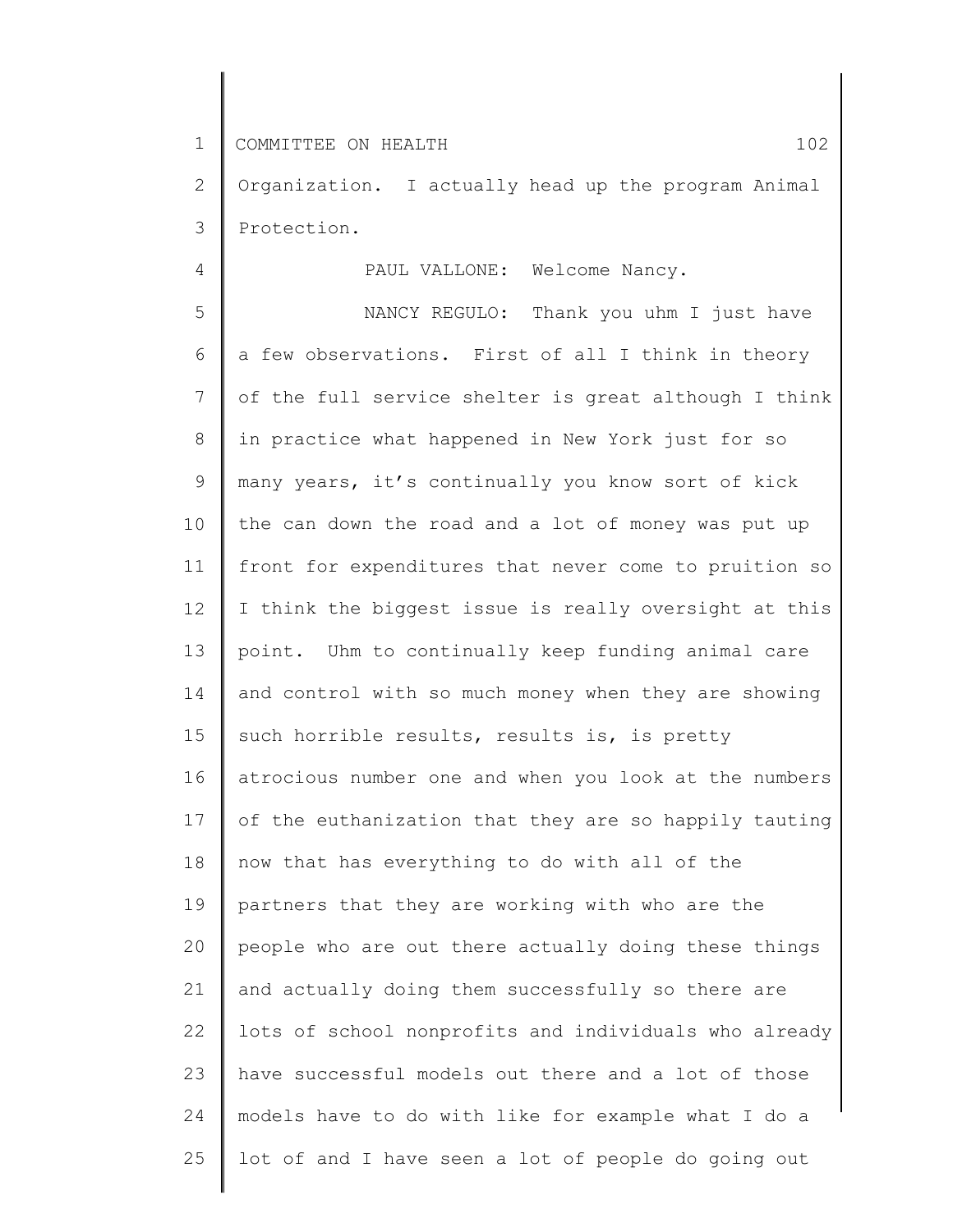2 3 4 5 6 7 8 9 10 11 12 13 14 15 16 17 18 19 20 21 22 23 24 25 there and actively spay and neutering cats. There is a tremendous overpopulation issue and they are not actively doing that whatsoever. I mean if you permit them to be an intake facility and they are not obligated to go out there and constantly spay and neuter cats they are always going to exist. They are creating this vacuum on their own just to keep staying there. Uhm the idea that there is a \$16 million shelter to be built in the Bronx that is only going to hold a little over 200 animals sometimes six years down the road. I mean that's a lot of animals that are being born now and dying needlessly on the street. I mean that's, that's money that shouldn't be spent for something like that when they show that they really can't do it. I mean \$10 million was alloted two years ago specifically for finding full service locations in the Bronx and Queens and now here we are two years later and they just found the one in the Bronx and the only thing that they are discussing for Queens is doubling the size of the facility there which isn't full service which actually exacerbates the problem because you are saying the more animals you have in, the sicker they are going to get, the more stress they are going to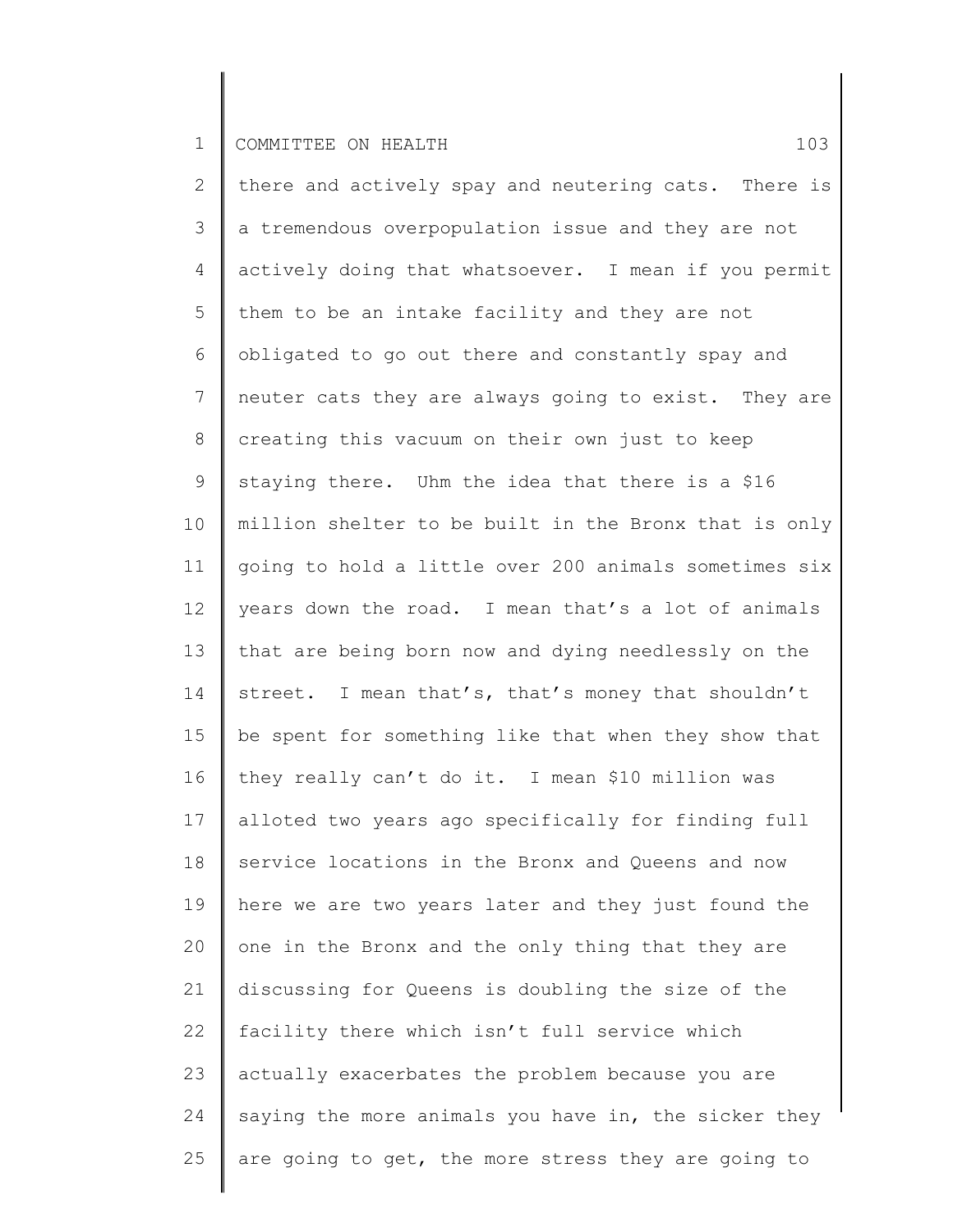2 3 4 5 6 7 8 9 10 11 12 13 14 15 16 17 18 19 20 21 22 23 24 get so you are actually increasing the chances of these animals being euthanized. So that doesn't even make any sense and again I think the idea that there are so many smaller organizations out there doing so much they, it needs to be a switch made I think coming up really soon where you start recognizing these organizations, start funding them and then if animal care and control remains and there, there is some place for it maybe it is just that they are distributing the funds to these people who are doing it successfully because they really can't. That's just not their forte. I mean even Risa Weinstock when she was giving her testimony before she said oh we have 20,000 animals per year, it is almost 30,000, like I mean for the CEO over that organization she should know how many animals are going through so like I said I just think that you know, you really need to start focusing on the people who are out there doing a great job and doing it with hardly any funding, spending their time, spending all of their effort and really it's, it's passionate. They are passionate about it. I mean if you take the beuaracrats out of it who don't have an interest and

25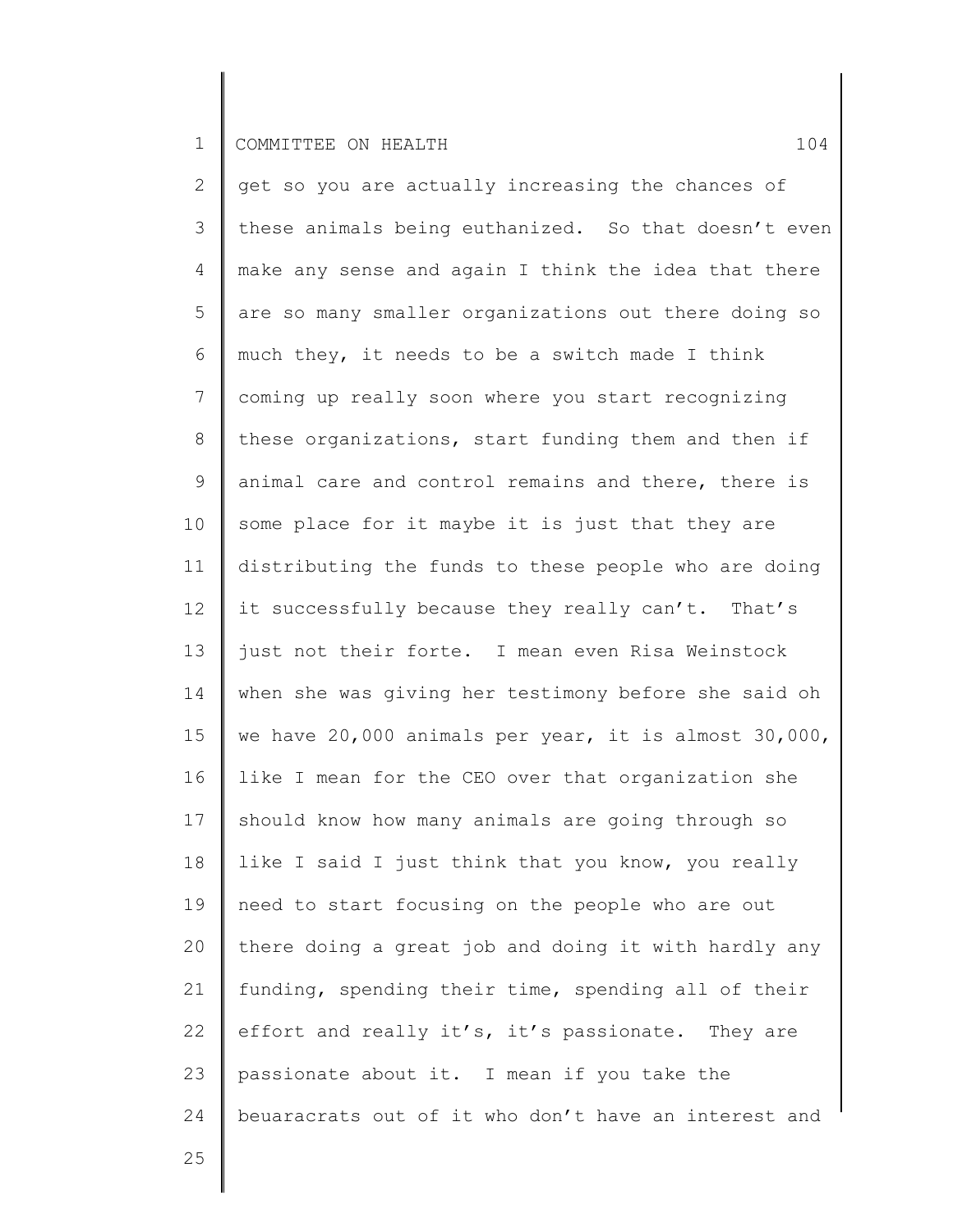2 3 and put these people you are going to see a change very quickly in New York.

4 5 6 7 8 9 10 11 12 13 14 PAUL VALLONE: Thank you to the panel and we can go to the next group. We have Judith Luskgarten, Roxanne Delgato, Roxanne, sorry, Diane Signarelli and Barbara Neeley. I like she said I represent the animals. This way. I had those. I got it thank you. And if we can. So two didn't so why don't we add two people. Yeah so let's add two people we can get four. How about is Delores Ferraro still here? No. How about Neal, Neal, 360 West 22<sup>nd</sup> Street? Neal, what is that last name? NEAL SAYER: Sayer.

15 16 17 18 19 20 21 PAUL VALLONE: Sayer, why doesn't that look like that. I think alright so Neal so let's go with this group. And William Spacy, is William still out there? William why don't you join the group, we can make four that would be wonderful. Thank you. Go ahead why don't you start since you are on the far side there.

22 23 24 25 DIANE SIGNARELLI (SP?) : Good afternoon and thank you for letting me speak before you. I have had experience where I went to adopt a German Shepherd dog named Bella and I've had 40 years German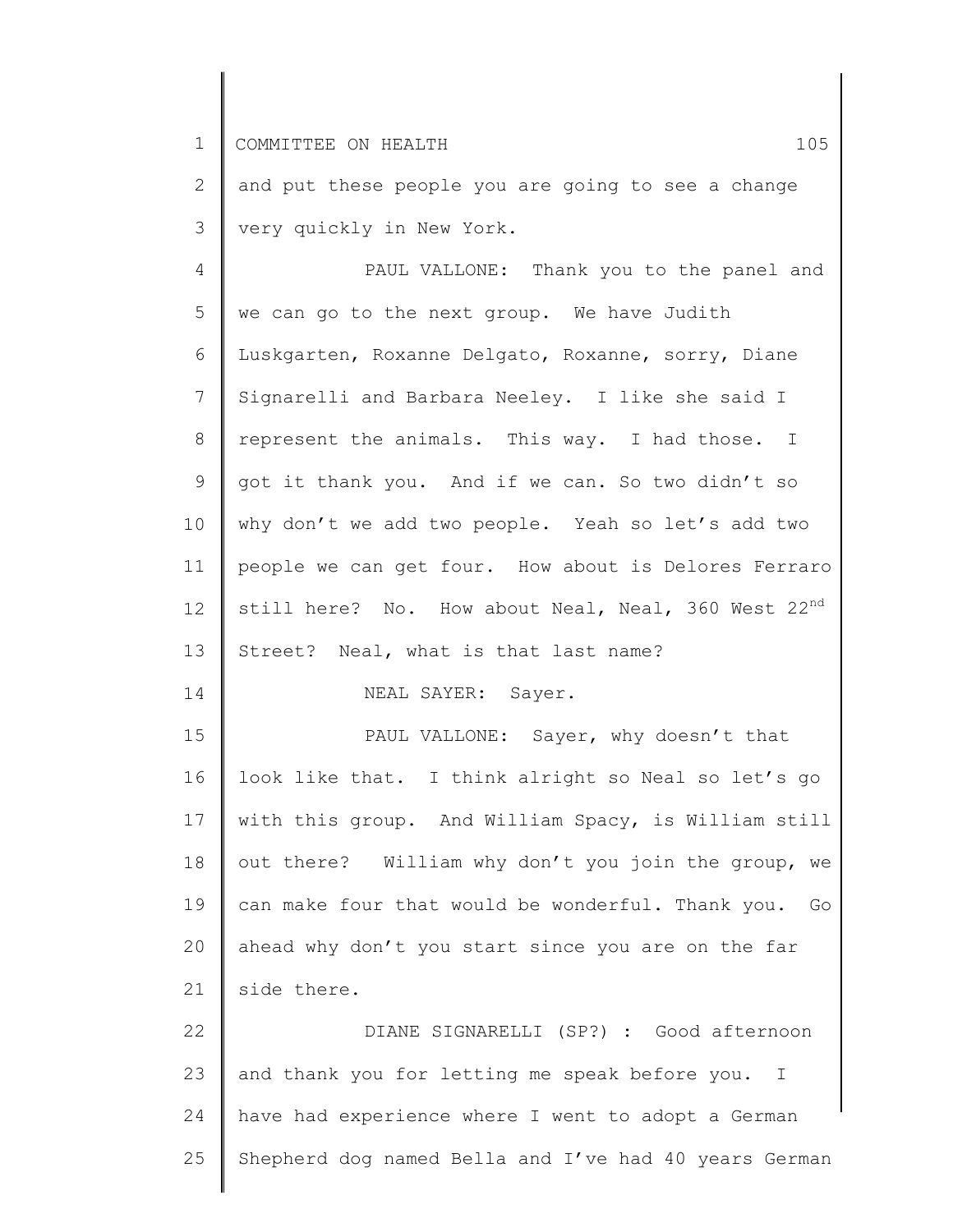2 3 4 5 6 7 8 9 10 11 12 13 14 15 16 17 18 19 20 21 22 23 24 25 Shepherd dog experience and this happened in 2015. I could not believe what I went through. Temp testers, the dog was an 8 month old, beautiful shepherd, I was told that the dog was going to a man who owned an Akita. The dog was not spayed. I'm I had German Shepherd dog experience, I offered immediate adoption, I was going to take that dog to my vet in New Jersey and I knew if the dog was sick my doctor who is my vet would take care of it and was able to get it immediately paid. Greeca had this thing going where you would pay like \$250 you would bring back a receipt and then I would get my money back after I had the dog spayed. Everything was good. It doesn't work that way, it seems like they like to hold you captive. I cried I went to all my elected officials because I know everybody. It didn't matter who I knew in borough of Staton Island I was so abused, temp testers and everything. All my documentation has been documented and I would be happy to give it to you. Fast forward I ended up at Animal Care Control June 21, 2015. PAUL VALLONE: Did you ever get Bella? DIANE SIGNARELLI: No the dog died, I have all of that, they sent it, they made it go from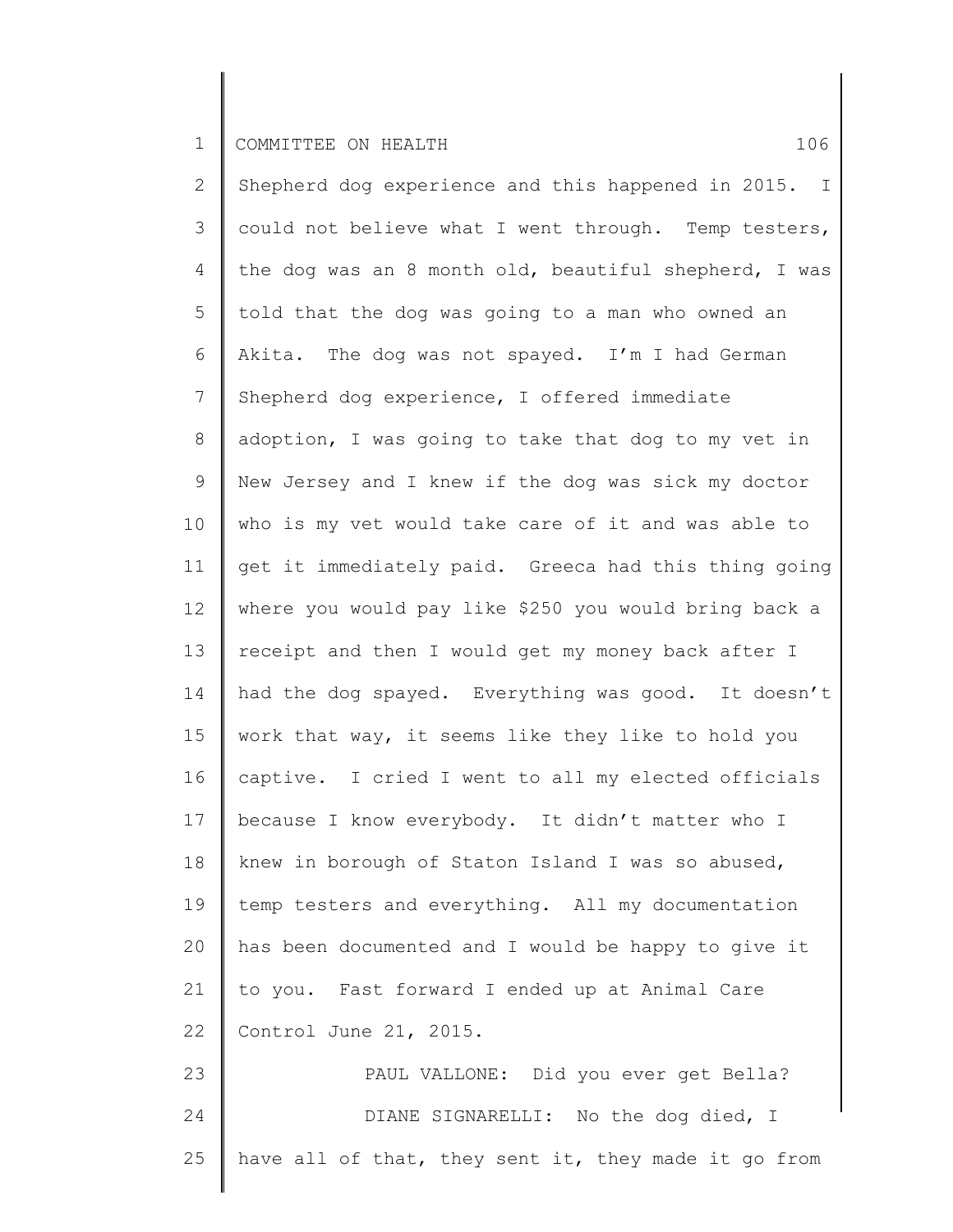2 3 4 5 6 7 8 9 10 11 12 13 14 15 16 17 18 19 20 21 22 23 24 25 near adopting it to getting kennel cough, suffered from mange. I have pictures and everything. Shipped that dog sick to an upstate rescue that was abusing me telling me that I'm out of their jurisdiction. Everybody that knows me they know what I went through and Risa does too because I said it in front of her at the Board of Directors Meetings, I'm on You Tube. I do not know I tell the truth. Fast forward I got a beautiful dog named Sheena, it's a Rotisian Ritsbach she is my German Shepherd dog. I was at Animal Care Control on my daddy's birthday which was father's day, June 21, 2015 with my friend who is the godmother Alice Devalli and no German Shepherd dog was there but somebody called me and said you go back there, there's something about this dog that we needed to see. I ended up Sheena 3-month-old Rotisian Ritchback. Sheena had two stains of kennel cough and it's cost me a fortune. She is still not 100%. She is my service dog and she is alive and I was just grateful that I ended up leaving my food at the Soul Food and running there because she just got off the van that was parked all day and it was a very hot day with animals, dogs and cats, everybody was adopted but my Sheena and they were bringing her back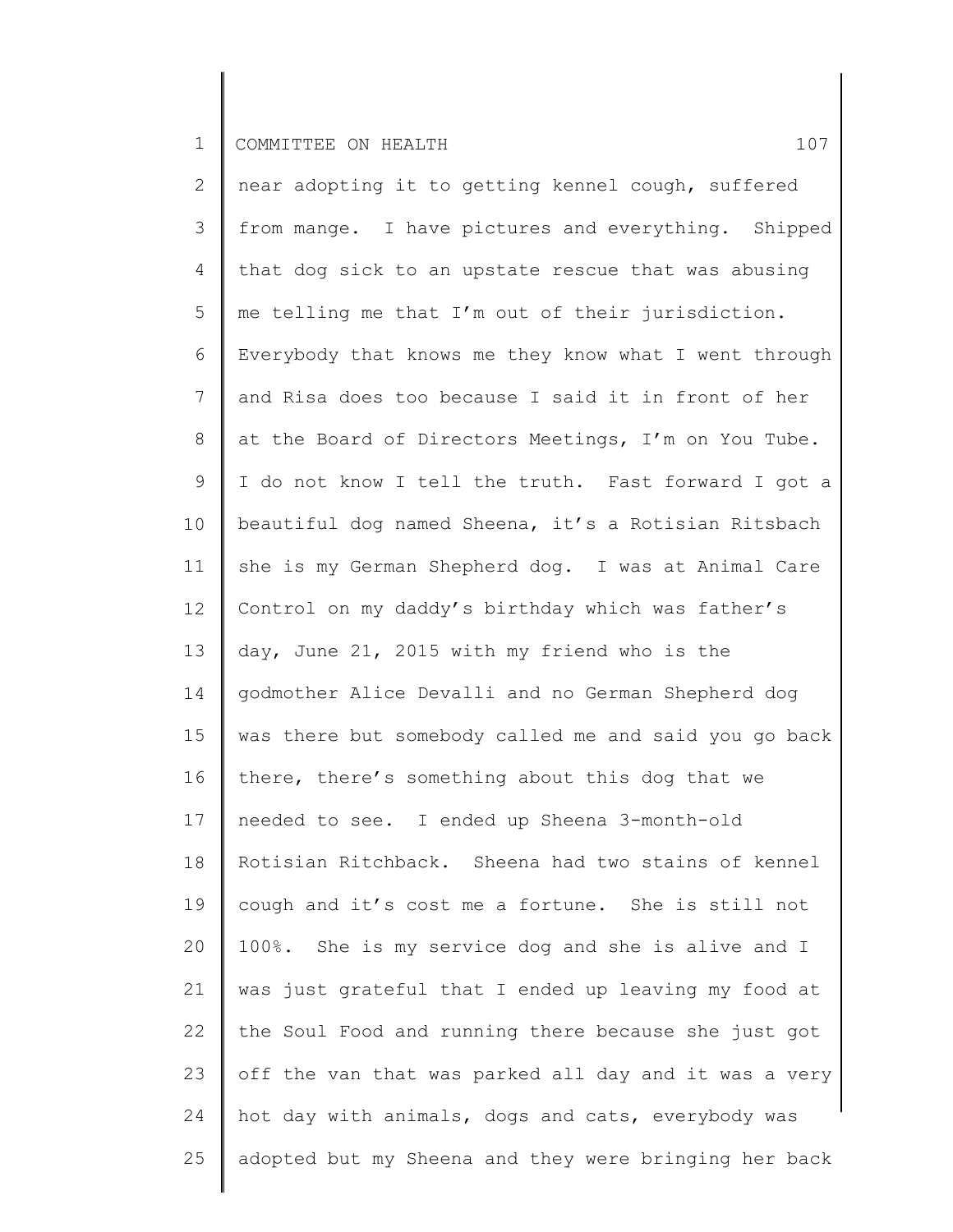| $\overline{2}$  | because BACC was closed. They were bringing her to            |
|-----------------|---------------------------------------------------------------|
| 3               | MACC 110 <sup>th</sup> street and I guarantee you if I wasn't |
| $\overline{4}$  | there at 4:30 because at least the manager let me             |
| 5               | adopt her because the time frame what they say is             |
| 6               | just a time frame. They don't have enough time to do          |
| 7               | my adoption and they would have killed her because            |
| 8               | they saw I have passion in my heart and I believe             |
| 9               | Jesus makes us do these things. We are poor. We               |
| 10 <sub>o</sub> | don't care about anything. We care about animals.<br>Ι.       |
| 11              | would gladly give up a meal to give it to a stray             |
| 12              | animal on the street and have done it and Jane                |
| 13              | Hoffman knows that I do with her with ASPCA but I do.         |
| 14              | Jane has three generations of we try, we try and I            |
| 15              | know Jane's trying too.                                       |
| 16              | PAUL VALLONE: She's having her hand. I                        |
| 17              | know I feel your passion but I want to let everyone           |
|                 | 18   to speak.                                                |
| 19              | DIANE SIGNARELLI: Thank you sir.                              |
| 20              | PAUL VALLONE: And God Bless for you.                          |
| 21              | And if you could start with your name, because I just         |
| 22              | want to make sure. No, no I know Diane.                       |
| 23              | ROXANNE DELGATO: Roxanne Delgato from                         |
| 24              | the Bronx.                                                    |
| 25              | PAUL VALLONE: Welcome Roxanne.                                |
|                 |                                                               |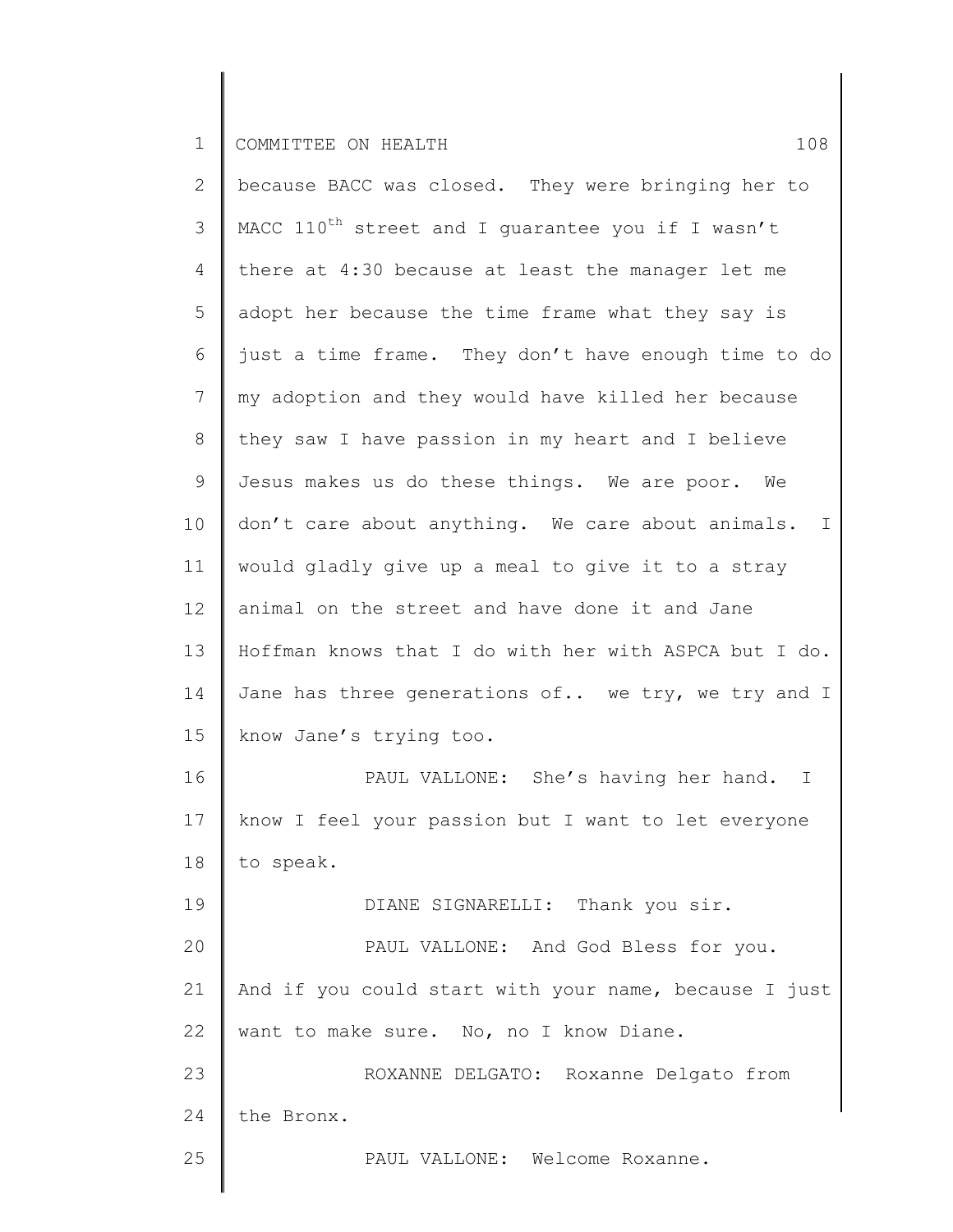| $\mathbf{2}$    | ROXANNA DELGATO: Hi how are you, I'm not              |
|-----------------|-------------------------------------------------------|
| 3               | being paid to be here I'm actually here because I     |
| 4               | care about the animals that reside in the Bronx. And  |
| 5               | I've been here several times through the decade       |
| 6               | advocating for a Bronx shelter because we are a high  |
| $7\phantom{.0}$ | need, high risk area. Unfortunately many of the       |
| 8               | population of the Bronx don't really know how to      |
| 9               | handle animals properly. I'm not ashamed to say       |
| 10 <sub>o</sub> | that. At first I would like to say that I am all for  |
| 11              | a full scale shelter in the Bronx not only because we |
| 12              | need to house all these 200 animals, it's about       |
| 13              | educating, having problems to maintain the existing   |
| 14              | animals in the household so we do need a full scale   |
| 15              | Bronx shelter. I don't know how much it cost, please  |
| 16              | put it there.                                         |
| 17              | PAUL VALLONE: Every borough.                          |
| 18              | ROXANNE DELGATO: Sooner than later.<br>And            |
| 19              | my second issue is unfortunately I have been involved |
| 20              | in the undervelli of the no kill rescue in the Bronx. |
| 21              | I can tell you if anything needs oversights because   |
| 22              | they self-mediate those animals, they hord them in    |
| 23              | cages for years sometimes. Uhm there is also          |
| 24              | epidemics of ringworm outbreaks, the kalesha virus,   |
| 25              | kennel cough but there is no oversight so these       |
|                 |                                                       |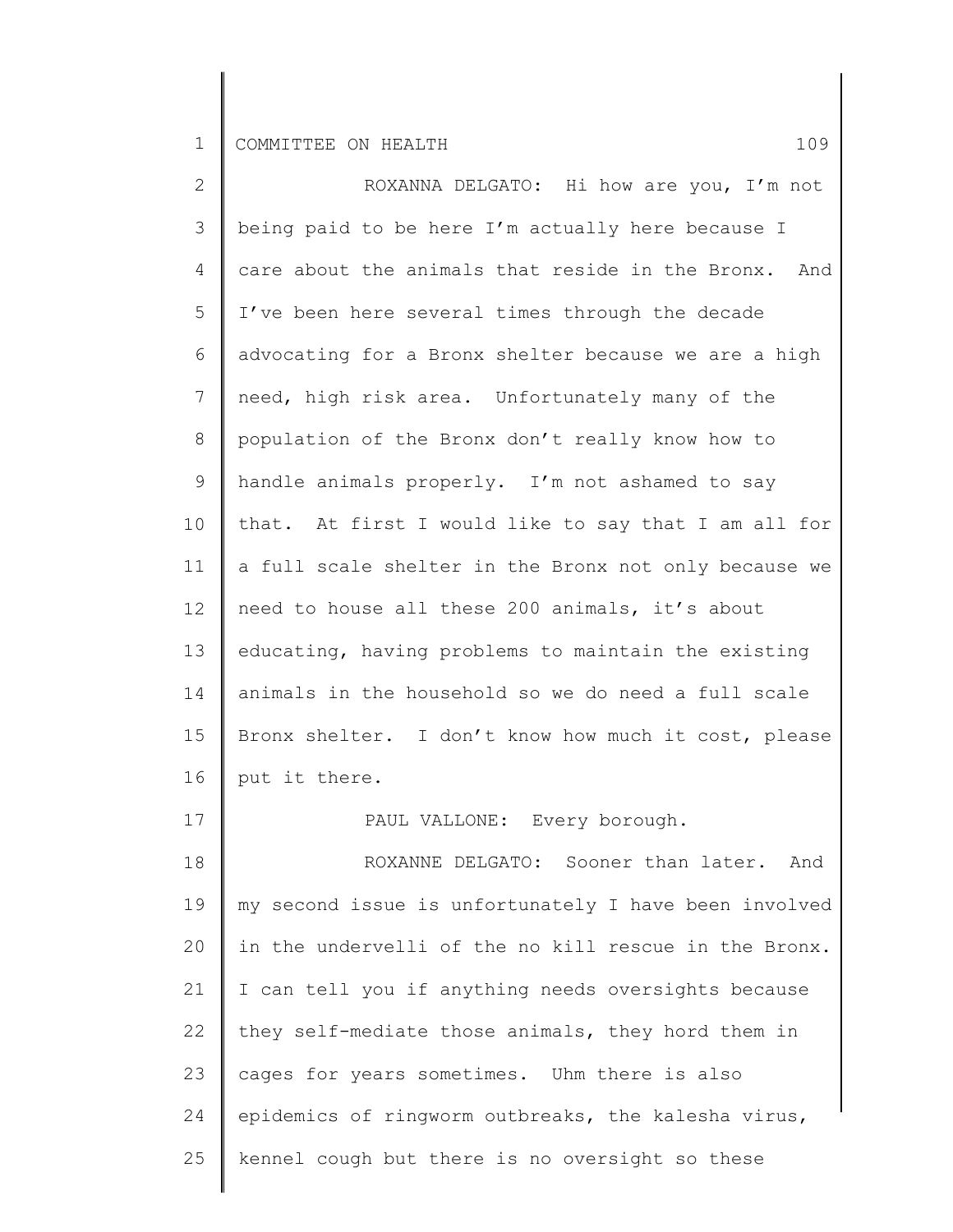2 3 4 5 6 7 8 9 10 11 12 13 14 15 16 17 18 19 20 21 22 23 24 25 animals just disappear when they die in their cages, so I'm just, I informed DOH and several incidences of those but you know the no kill movement is great on paper but I live in the real world. I would rather we have low euthanasia like 99.9% placement instead of saying no kill because most of these no kill people eat animals I mean I'm vegan so I walk the talk. It's not about, it's about doing what's best for the animals it's not about the no kill movement. So I'm saying improve the shelters, giving ACC the funding because I think considering how little they have, they do a great job, yes they could improve so could everyone, I could improve myself but if the city council also can send newsletters to advocate to adopt for animals they can also send letter to promote adoption events, they could also help because you have a wide range of newsletters. I get your newsletters, I get most of the City Council Members newsletters including the speaker so please also you held a high position, people look up to you, advocate, lead by example, adopt a pet and the restrict buying animals in pet shops. That's the main thing, as long as we buy animals there will always be overpopulations. Thank you so much.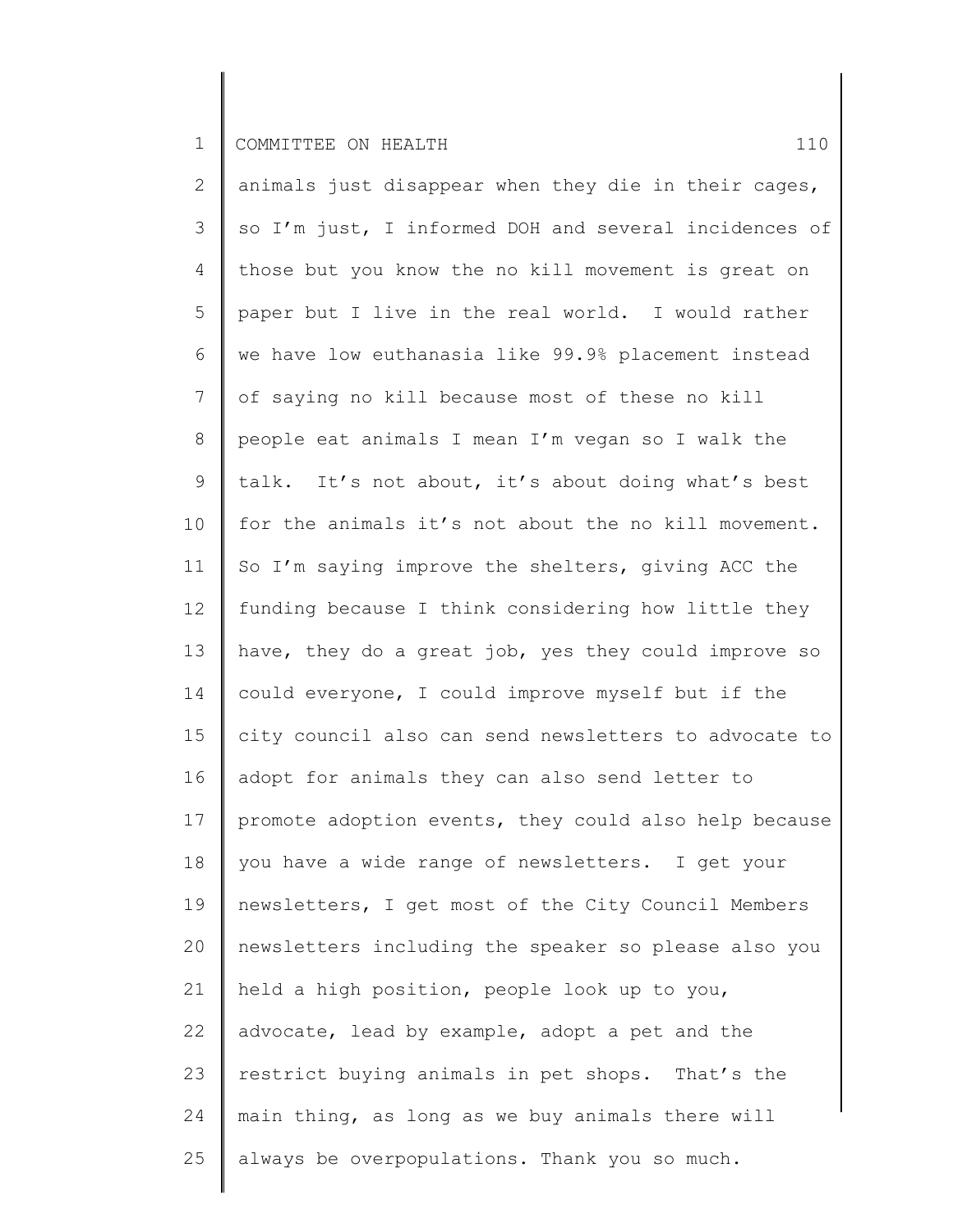2 3 4 5 6 7 8 9 10 11 12 13 14 15 16 17 18 19 20 21 22 23 24 25 PAUL VALLONE: You are very welcome. Make sure you get the mic there. And your name? JUDITH LUSKGARTEN: Hello, hello, My name is Judith Luskgarten. PAUL VALLONE: Welcome Judith. JUDITH LUSKGARTEN: Thank you uhm we need the CAPA Bill passed. The Companion Animal Protection Act which Greg spoke about as they are doing one by one across the country so therefore if it can be better and it's proven that it can then it must. There is no other correct choice, uhm this might get a little rough guys so sorry. Look, look up to DOH Marion Mureno. It says veterinary and pest control. How can these two words even be in the same title. To me it says volume. This business needs to be spun out of the DOH and an animal welfare department created. In every successful business, I'm a business woman, a numbers person and a systems person. In every successful business you put the proper people in the proper position with the proper plan and just as importantly the proper motivation. ACC has attorneys, publishers, writers, their friends and union workers. This business requires qualified business, admin, marketing and animal professionals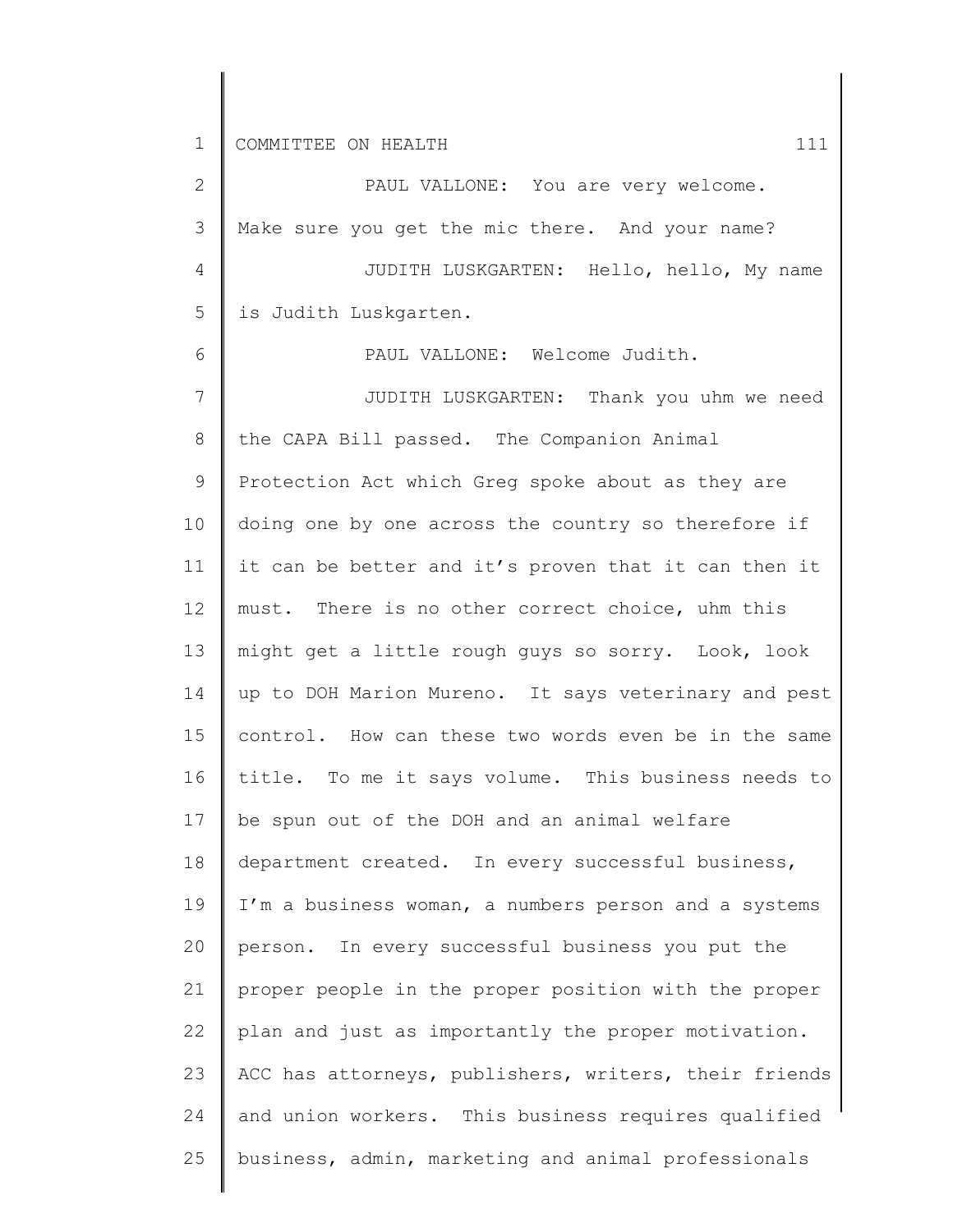| $\mathbf{2}$    | and they are not in place. They tell, they tell       |
|-----------------|-------------------------------------------------------|
| 3               | untrue, they discredit the advocate saying we pass on |
| 4               | misinformation. Remember there are two sides to       |
| 5               | every story. ACC chooses not to disclose the dark     |
| 6               | side. They don't want you to know the living          |
| $\overline{7}$  | nightmare the advocates live through every day into   |
| 8               | every night over and over and over again. ACC         |
| 9               | receives funding under the DOH to provide a           |
| 10 <sub>o</sub> | government function. They supercede Law section 1983  |
| 11              | which infringing on the first amendment right by      |
| 12 <sup>°</sup> | deleting comments and blocking people on their        |
| 13              | facebook page. They are superceeding the law and      |
| 14              | they are getting away with it. Risa and Matt ASPCA    |
| 15              | signed off in writing to Senator Avilla about spay,   |
| 16              | neuter or kill. He asked about one animal. They       |
| 17              | said it was an anomaly. We have shown him a list of   |
| 18              | animals, now there are close to 80 animals this has   |
| 19              | been done to. They lied in uhm January 16 meeting     |
| 20              | with the politician saying Ruston Shelter is not a no |
| 21              | kill. They ship animals to outside facilities where   |
| 22              | they can be killed. This is untrue and Austin is      |
| 23              | livid. We speak with them. Humane euthanasia means    |
| 24              | only killing an animal if terminally ill with no      |
| 25              | quality of life or truly, truly a dangerous viscous   |
|                 |                                                       |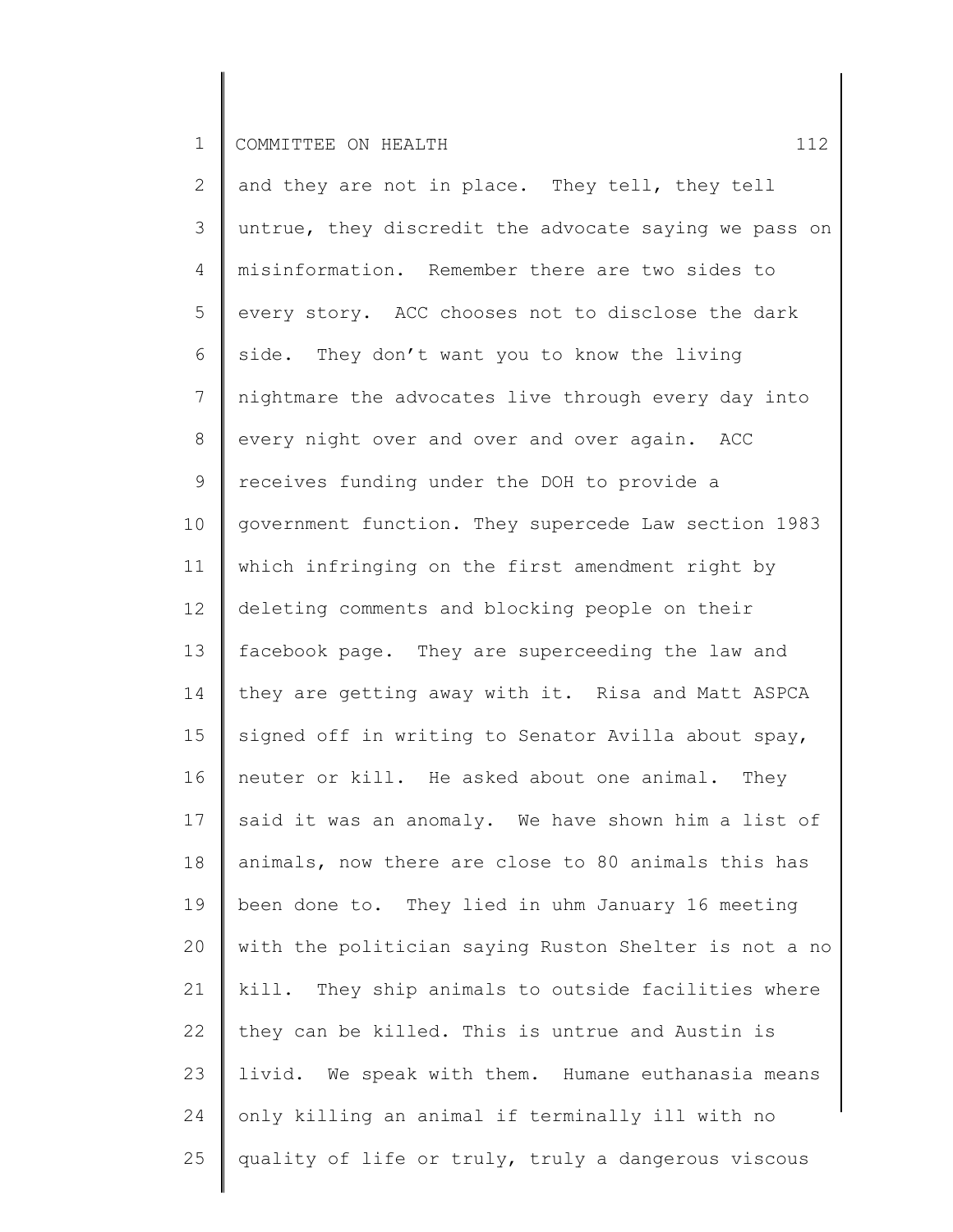| $\mathbf{2}$ | animal. ACC kills for kennel cough which is like     |
|--------------|------------------------------------------------------|
| 3            | killing a child for a cold. Leash biting, being      |
| 4            | scared, lunging in the shelter, this isn't humane    |
| 5            | euthanasia. Animals here are treated like a          |
| 6            | disposable commodity. ACC has distance parameters,   |
| 7            | that's only relevant if they are doing home checks.  |
| 8            | They are not doing home checks. Miami doesn't have   |
| 9            | distance parameters. If an animal can find a safe    |
| 10           | home outside of that distance, more power, they go.  |
| 11           | But not here in New York, contracts, DOHA, ACC, a 45 |
| 12           | page contract that silences everyone. They are       |
| 13           | walking around like the Stepford Wifes all with the  |
| 14           | same verbiage. It is like the twilight zone. ACC,    |
| 15           | ASPCA agreement they decide if ACCs diseased         |
| 16           | environment is acceptable after the spay and neuter  |
| 17           | surgery, they think it is, it is not, New Hope       |
| 18           | Contract lists 300 rescues, only a handful pull      |
| 19           | animals so people's precious times is wasted trying  |
| 20           | to pull of the kill list. ACC should be coordinating |
| 21           | all of this but they are totally hands off. This is  |
| 22           | their job for God's sake. This is what our tax       |
| 23           | dollars are paying for but the advocates are doing   |
| 24           | it. If the public knew, the roar would be deafening. |
| 25           | Advocates across the country and the world are       |
|              |                                                      |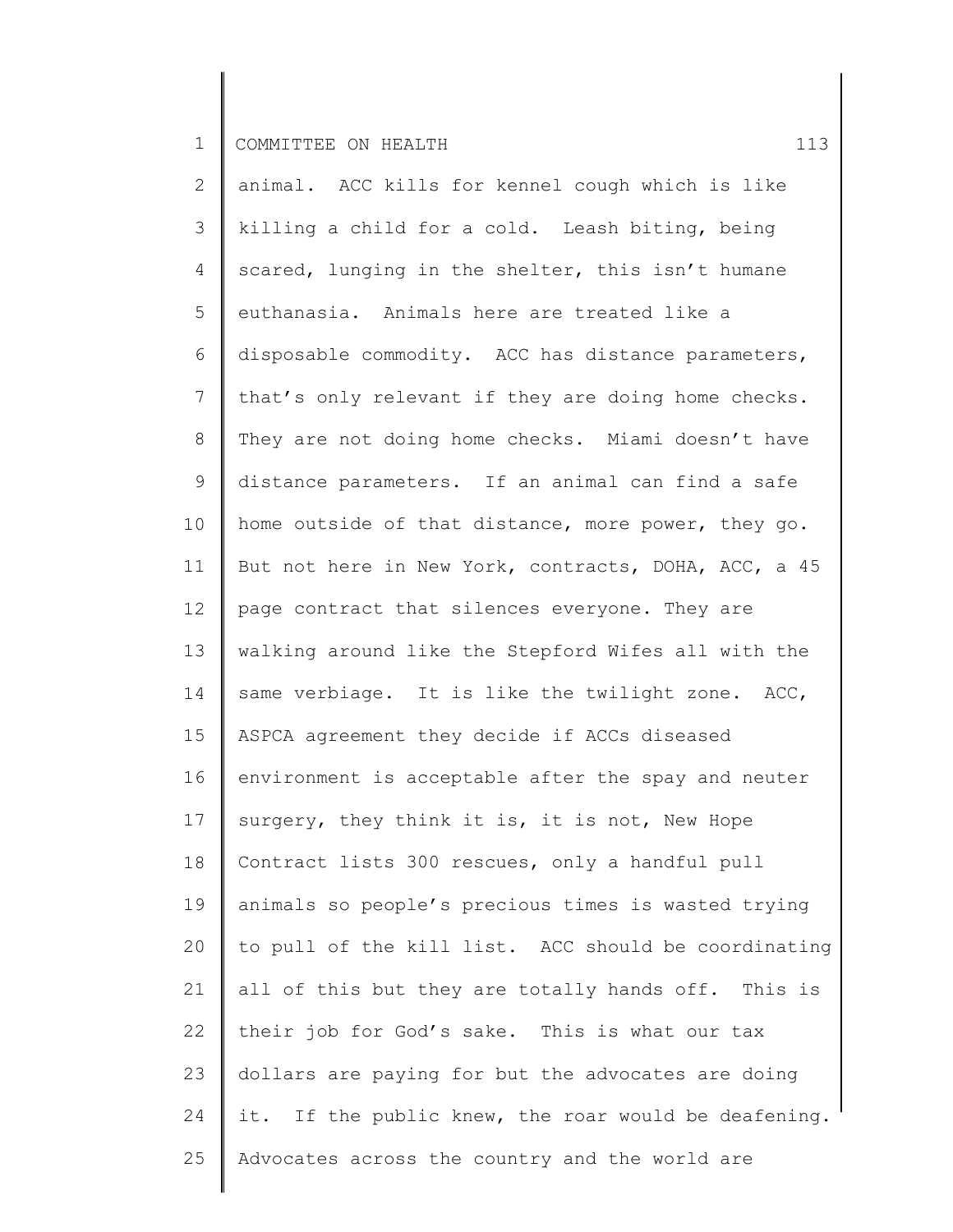2 3 4 5 6 7 8 9 10 11 12 13 14 15 16 17 18 19 20 21 22 23 24 25 networking our animal. People in Australia, Denmark, Holland, UK, Italy, even the Italian Senator Kalorocki sent a video plea to de Blasio saying you are supposed to be the greatest city in the world but your shelters are in utter disgrace. We have a vile reputation. It's all about the morrow compass and professionalism, motivation and mindset must change. It is time for a new regimen of wisdom, morale and ethical, integrity and responsibility, humanity, compassion and justice for every animal who was unfortunate enough to walk through those disease riddled doors. PAUL VALLONE: There is a lot more passion behind you. There are a lot more people with passion too make sure they all get a chance. ROXANNE DELGATO: Alright. It'll be the biggest social movement of our times at least one of them. PAUL VALLONE: You know what. ROXANNE DELGATO: Please help us get this right. PAUL VALLONE: Keep the choir going and it's, it's very important to have your voices heard. I mean they are elected officials who stand with you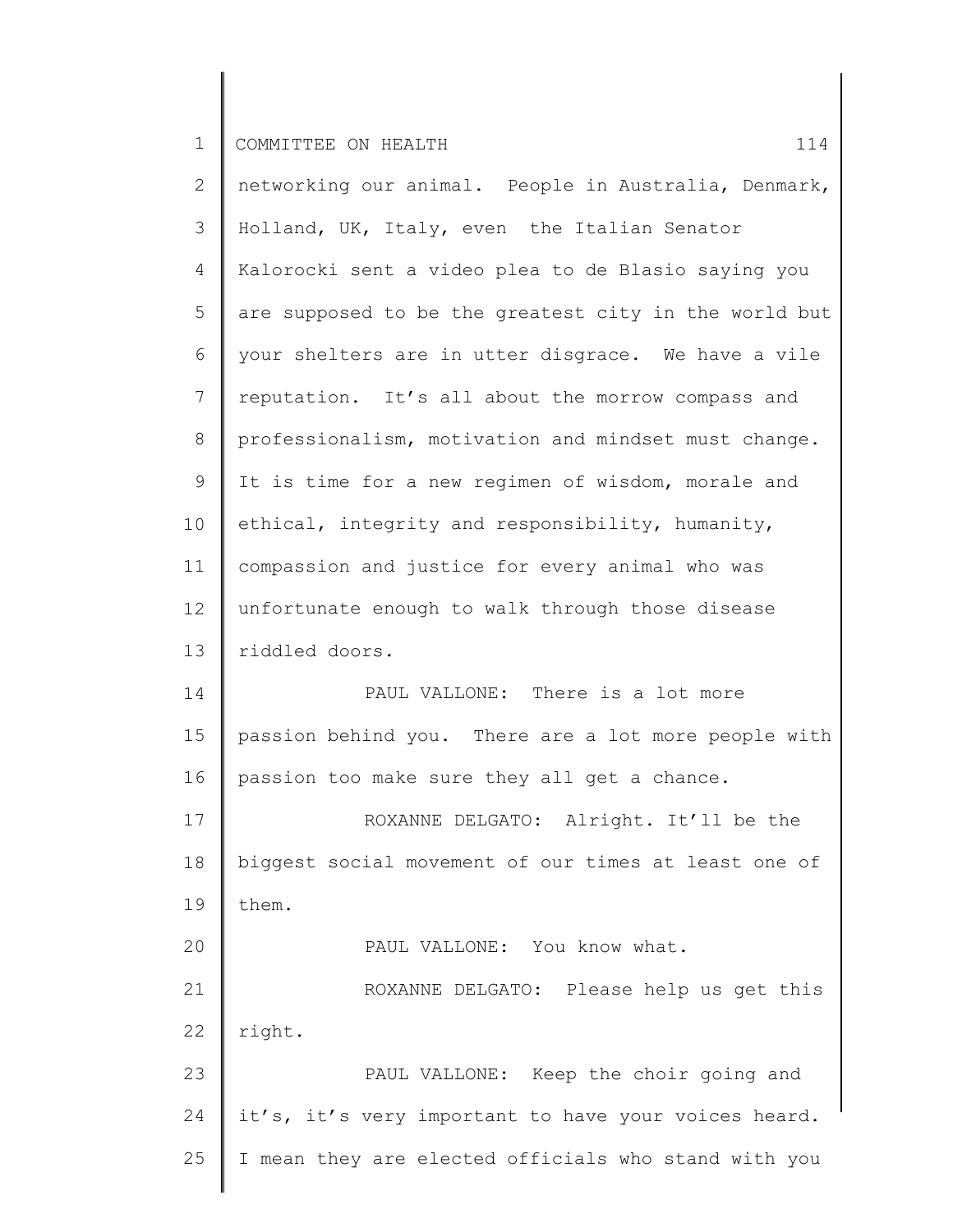1 2 3 4 5 6 7 8 9 10 11 12 13 14 15 16 17 18 19 20 21 22 23 24 25 COMMITTEE ON HEALTH 15 and there are others who sometimes don't so I thin it is important to make sure you spread the word. It's politically sometimes not easy. There is a lot of. ROXANNE DELGATO: We are counting on you. PAUL VALLONE: There are a lot of forces on the other side too, so sometimes you find yourself. ROXANNE DELGATO: We've been fighting them for years. PAUL VALLONE: Alone, so it's uhm it's, it's a struggle and I think that's why I think funding it and making the Law so that whoever is after me and after us has the Laws because they can't get away from it and I think funding it is always important and I am I am taking the passionate of the volunteers and actually doing that and learning is very very important so thank you. ROXANNE DELGATO: Yeah we don't give our misinformation. PAUL VALLONE: We're all trying. Go ahead sir on your end, we didn't forget you. NEAL SAYER: Hi my name is Neal Sayer and I am a volunteer at ACC with over 800 hours of volunteer time there. I foster the dogs as well. ACC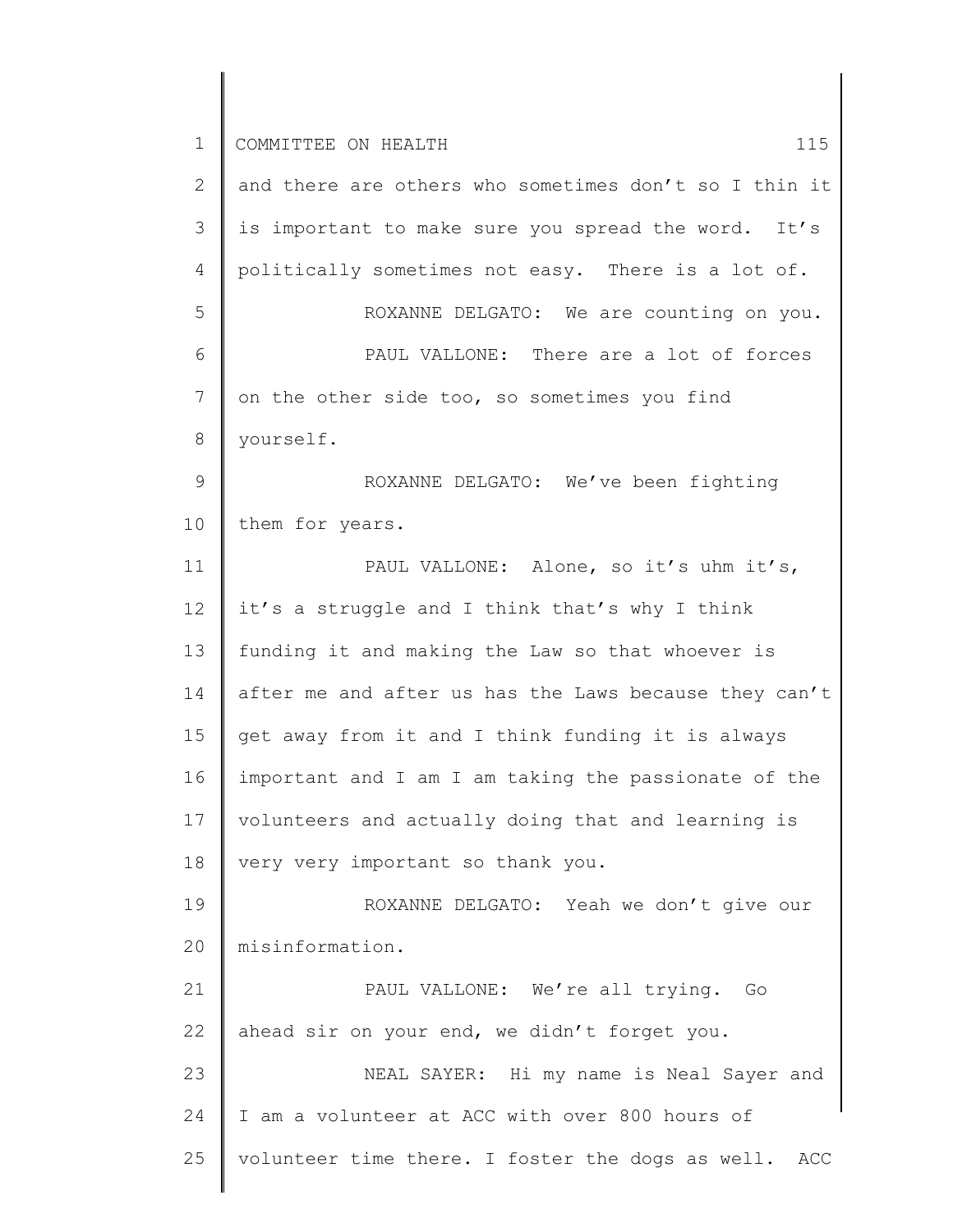2 3 4 5 6 7 8 9 10 11 12 13 14 15 16 17 18 19 20 21 22 23 24 25 does have a statutory, contractural and morale obligation to the people and animals of New York City and ACC is falling short of meeting those obligations in some areas. Uhm there is a need for more transparency, better oversight and more funding which would help eliminate a lot of the problems to assure that ACC fulfills its statutory and contractural obligations. ACC has touted all day as an open admission shelter meaning it is never suppose to turn away stray, homeless, abandoned, sick or injured animals it is plain and simple. The ACC website should read if you can't keep your pet bring them in. If you see, if resources are available to help you keep your pet, send us an email. It's that simple. Compare that to the current ACC website, readers will find that they must complete a survey, wait up to three business days for a call back only to be given a hard sell which is pressure to consider alternatives to surrender because their pet may wind up being euthanized at the shelter. Only after all that can a person make an appointment to surrender their pet, which the appointment itself can last 45 minutes. Over 1500 people made an appointment surrender their pet in 2017 but then never showed up?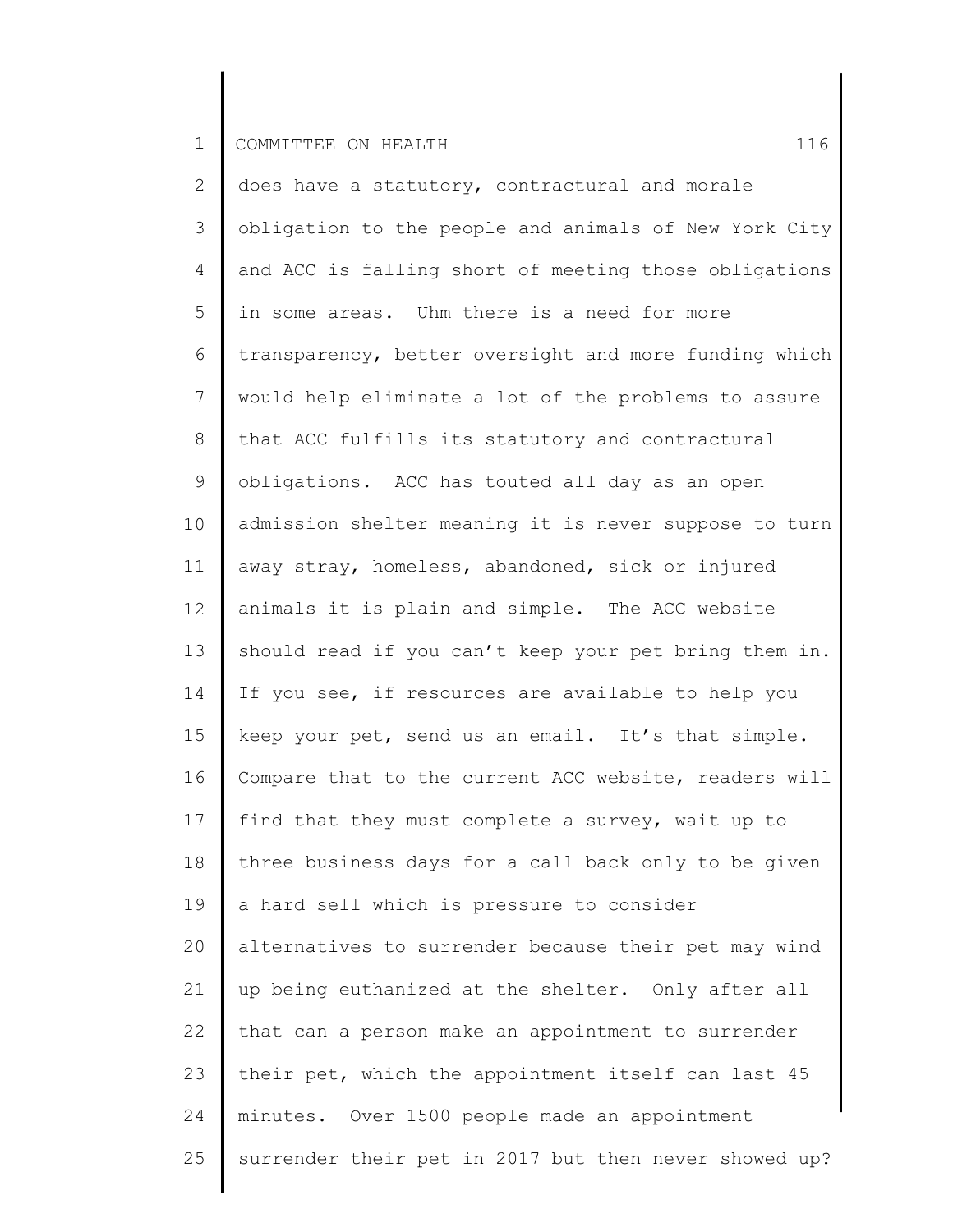2 3 4 5 6 7 8 9 10 11 12 13 14 15 16 17 18 19 20 21 22 23 24 25 What happened to 1500 animals? Okay if ACC promotes their 94 placement rate I would like to know what are they doing to promote the 1500 animals that disappeared into the night. If 750 of those dogs had behavioral issues is it really reasonable to believe that they were rehomed by the owners of 500 of the appointment no shows were warned that their cat may euthanized if surrendered. How many people made the hard choice of just putting their cat in outside instead of surrendering them? In fact, the percentage of stray dogs being admitted to ACC is on the rise is now back up to the 2014 year level. Sadly there is no way to know what has happened to the rabbits because of the barriers to intake. Some rabbits are surely being abandoned outside while others are probably being sold on Craig's list. The other really critical point is the New Hope Program at ACC. Since more animals are placed with New Hope Partners than are adopted to the public I submit the extensive oversight is needed of this program. New Hope Partners must meet eligibility requirements and submit to audits and partnership status reviews. So how long should it take before someone terminates eligibility of the crazy goat feed store as a rabbit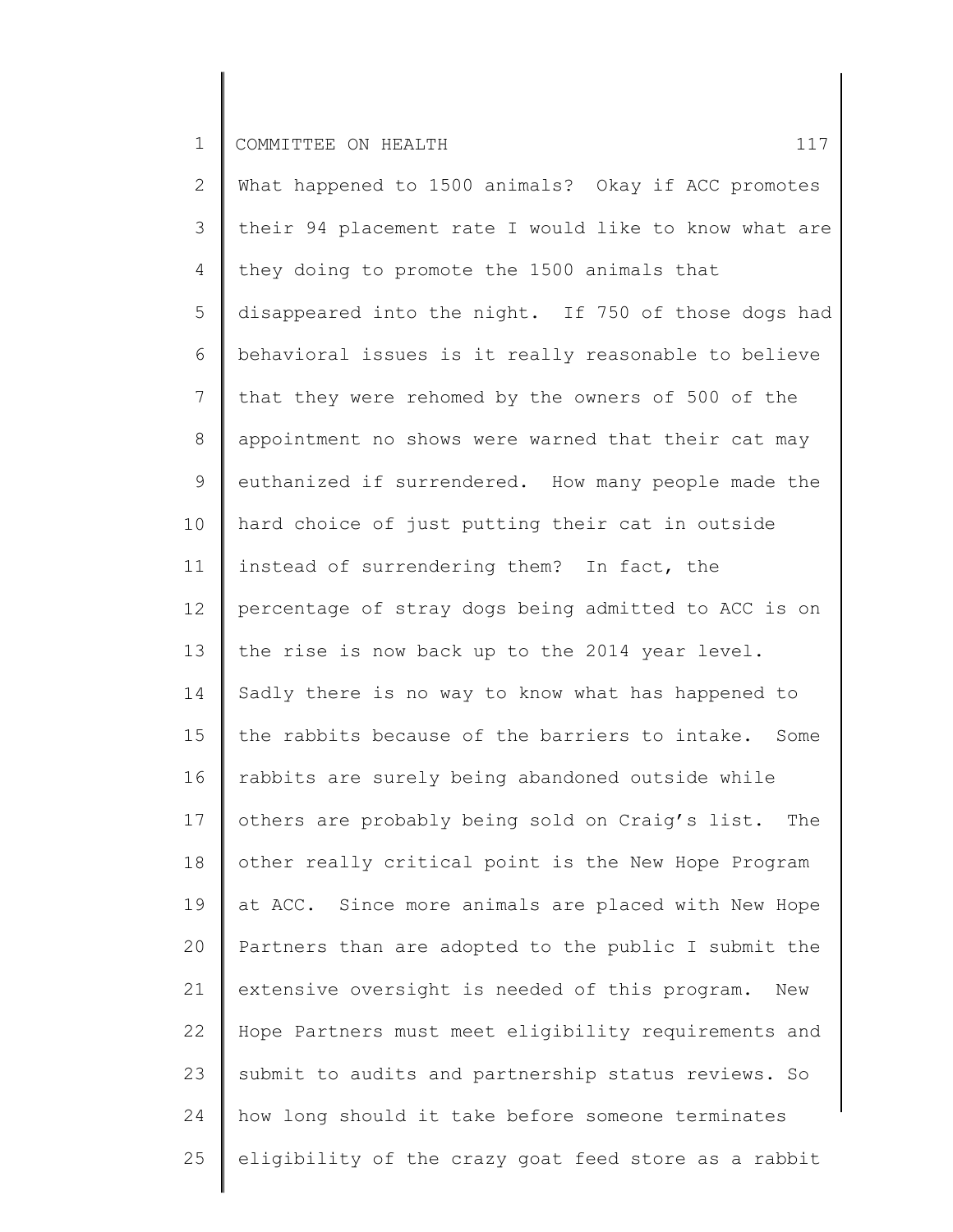2 3 4 5 6 7 8 9 10 11 12 13 14 15 16 17 18 19 20 21 22 23 24 25 rescue group. New Hope Partners are also required to provide monthly accounting of who adopted the animals that came from ACC. So should ACC continue to certify and organization that releases cats back on to the street as their ACC partner. If someone came into the shelter and asked to adopt a cat so they can put it back outside, I don't think that adoption would be approved and if I can just address one of the comments about the at risk list that was mentioned this morning, or mentioned before, and the sick dogs. ACC does not keep a permanent record of the walking history of dogs in there care. There is no way to tell one day later how many times a dog has been walked and how long that dog has been walked and I cannot help but to leave that common sense would not dictate that if you kept a record and people now how many times the dog was walked that, that perhaps you can keep a few more animals healthy rather than go to the at risk list. Finally, I just, I just want to make a point that ACC staffing and ACC volunteer departments need more money. More money is needed to fund the retention of good staff. There are no clear guidelines to adopting an animal out of ACC. It is only through the experience of the, of the staff and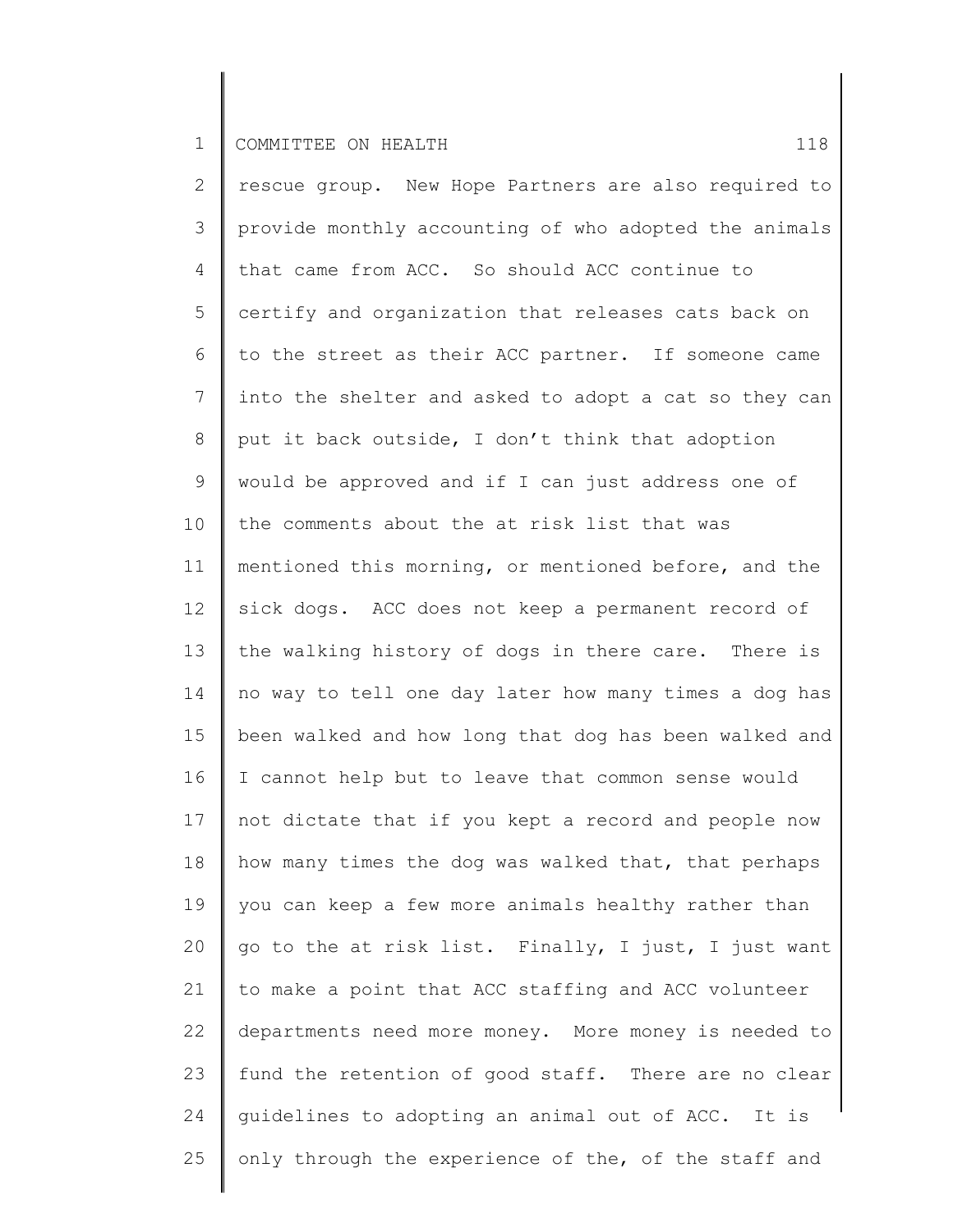| $\overline{2}$ | the experience only comes with time that people and  |
|----------------|------------------------------------------------------|
| 3              | the staff can make good adoption decisions. If the   |
| 4              | turnover is high and the pay rate is low you get     |
| 5              | people who are not as qualified to make those        |
| 6              | adoption determinations so I would implore you to    |
| 7              | provide more money for staff pay, more money for     |
| 8              | retention and more, more money for training. I thank |
| 9              | you for your time. I did submit something to your    |
| 10             | office via email uhm yesterday through Amy. I don't  |
| 11             | know if you got it but I have extra copies here to   |
| 12             | give you as well.                                    |
| 13             | PAUL VALLONE: Thank you Neal for your                |
| 14             | testimony, and your input and folks I don't know if  |
| 15             | this was explained, we don't do applause here. You   |
| 16             | can signal your, your approval by.                   |
| 17             | CHAIR MARK LEVINE: I've clearly lost                 |
| 18             | control. Okay thank you ma'am. Thank you. Our next   |
| 19             | panel please, will consist of uhm William Spacey,    |
| 20             | sorry for the mispronunciation, Janice Giacolb,      |
| 21             | Barbara Malley and Delores Ferraro. I just want to   |
| 22             | confirm that all three of your are names that I just |

23 24 called, is that correct? Okay so we are missing one but uhm and are you William?

WILLIAM SPACEY: Yes.

25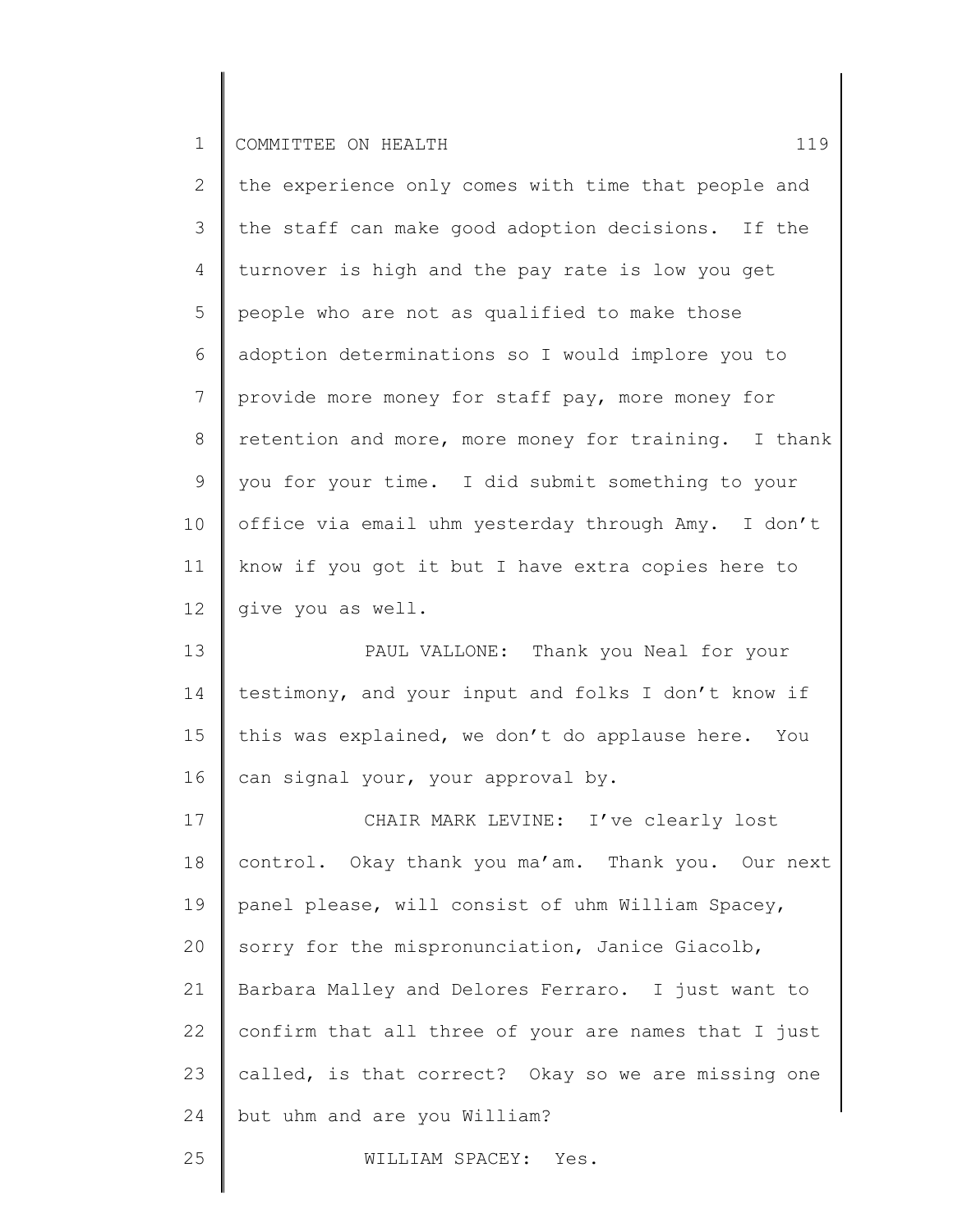2 3 CHAIR MARK LEVINE: You want to kick us off?

4 5 6 7 8 9 10 11 12 13 14 15 16 17 18 19 20 21 22 23 24 25 WILLIAM SPACEY: Sure uhm in the interest of time I'm going to throw away because most of what I would have said has been said and very passionately. Uhm just one thing here, I'm looking at a uhm press release that was issued in uhm January of 2015 and it talks about the adoption center and it talks about the badly needed HVAC in Brooklyn. Uhm neither of those projects are complete and there are still both of them years away. If we are going to be embarking on the journey to the new shelters I think we really, absolutely, positively must look at processes and timelines or I probably won't be here to see that shelter open. Thank you. CHAIR MARK LEVINE: None of us may be here. We agree. Okay and is it Janice? JANICE GIACOLB: Yes. CHAIR MARK LEVINE: Go ahead just get close to the mic Janice if you can. JANICE GIACOLB: I don't, I don't represent any particular group but I have congestive heart failure and which is why I can't physically help, why I can't physically help the uhm rescue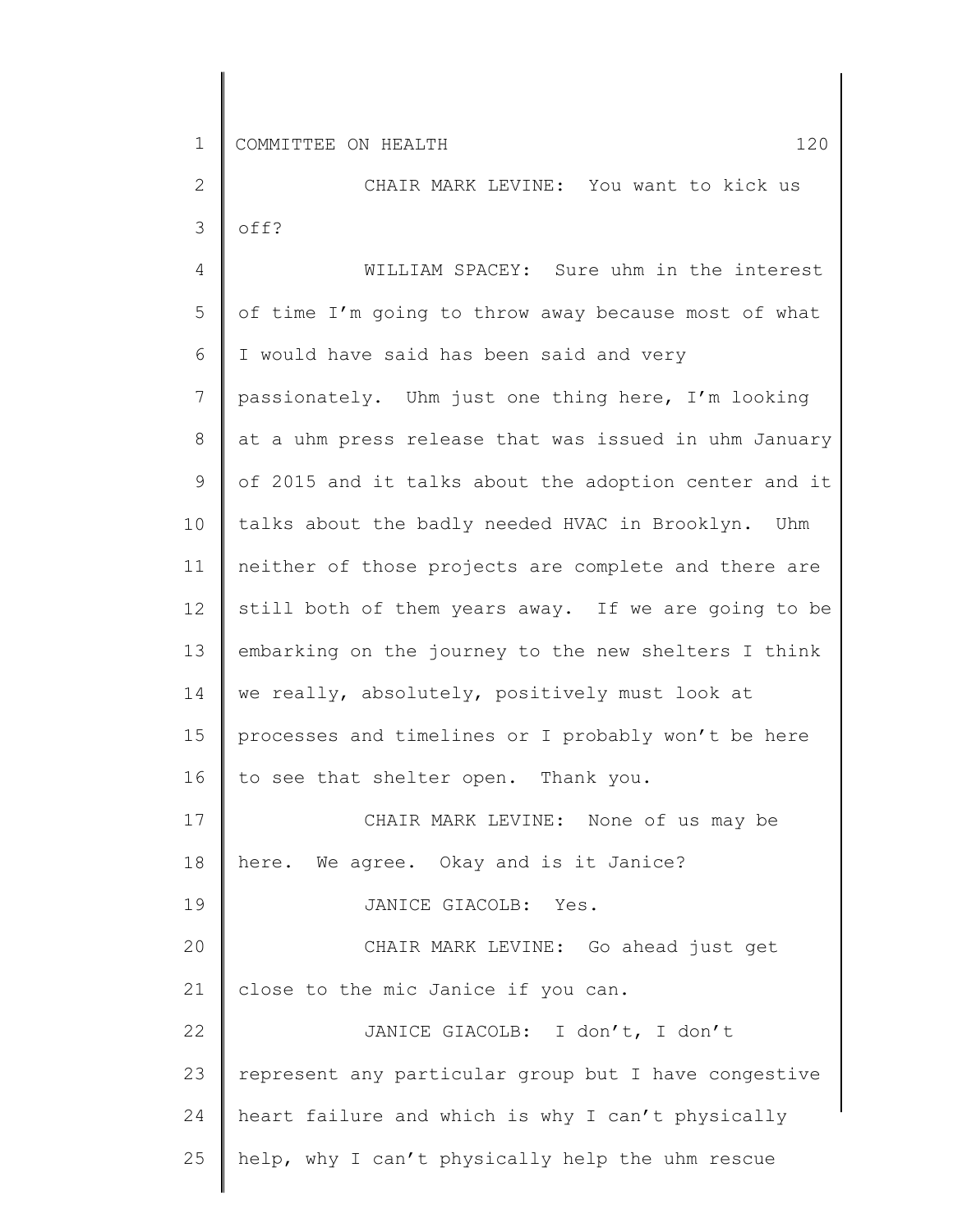| $\mathbf{2}$ | services that I do financially support but in 2006 I                          |
|--------------|-------------------------------------------------------------------------------|
| 3            | went up to 110 Street ACC and adopted my first dog                            |
| 4            | Charlotte. And she became my service dog, I'm sorry,                          |
| 5            | and what someone up here said that that by law they                           |
| 6            | have to have the dog spade, viable dog spade, when I                          |
| 7            | picked up Charlotte, when I picked out Charlotte, she                         |
| 8            | was not spayed, she was, she was no way ready to go.                          |
| 9            | CHAIR MARK LEVINE: When was that?                                             |
| 10           | JANICE GIACOLB: 2006. I got Charlotte.                                        |
| 11           | They when I signed the contract to get her, she was                           |
| 12           | my daughter's 12 <sup>th</sup> birthday gift, when I got her                  |
| 13           | home, three hours later we had to rush her to what is                         |
| 14           | now Blue Pearl in 15 <sup>th</sup> Street and 5 <sup>th</sup> Avenue, she had |
| 15           | pneumonia as a direct result of improper care after                           |
| 16           | her, her neutering. From the whoever they sent her                            |
| 17           | to.                                                                           |
| 18           | CHAIR MARK LEVINE: And that was also in                                       |
| 19           | 2006?                                                                         |
| 20           | JANICE GIACOLB: That was in 2006, yes.                                        |
| 21           | Uhm that cost me \$4000 my \$100 rescue dog cost me                           |
| 22           | that was \$4000 and then she got other illnesses which                        |
| 23           | the society had nothing to do with then unfortunately                         |
| 24           | she passed away two years ago and I went back up 210                          |
| 25           | street to save another dog and my Sadie she is a.<br>I                        |
|              |                                                                               |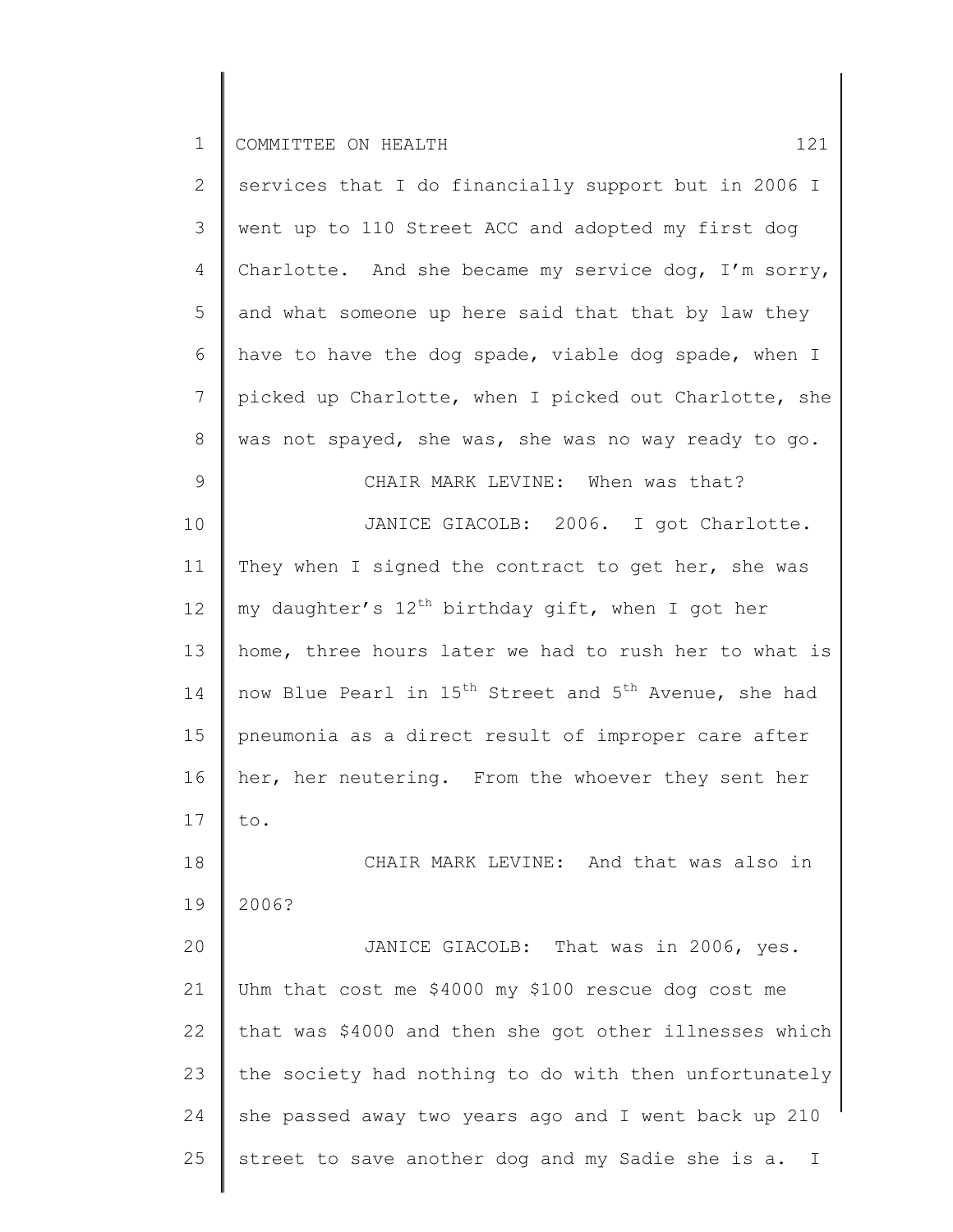25

2 3 4 5 6 7 8 9 10 11 12 13 14 15 16 17 18 19 20 21 22 23 24 had the DNA done on her. She is an American Terrier, full breed back to her great-great-grandparents and she was due to be euthanized the next day because of behavior problems. I said I'll take her and I brought her home and she too was not spayed. CHAIR MARK LEVINE: What year was that? JANICE GIACOLB: That was two years ago, three years ago, three years ago, 2015 and she was, she had no behaviour problems. She lives with three other dogs, I have three other dogs in my house they are all pit bulls. They all get along. Two were rescues from, were rescues from Memphis and she was a rescue from uhm New York and she is now my full fledged service dog. I spent thousands of dollars to have her trained to be a service dig and then she, I fell the other day and hurt my wrist and she just stayed by my side and I don't understand how these rescue groups like New York Bully Crew, rescue dogs New York City and second chance rescue and all these other plans can operate and save animals, save and place animals with all people who volunteer and contributions and we, we as a city can help save some more of these dogs and our tax dollars are going to

pay to put down perfectly healthy beautiful dogs like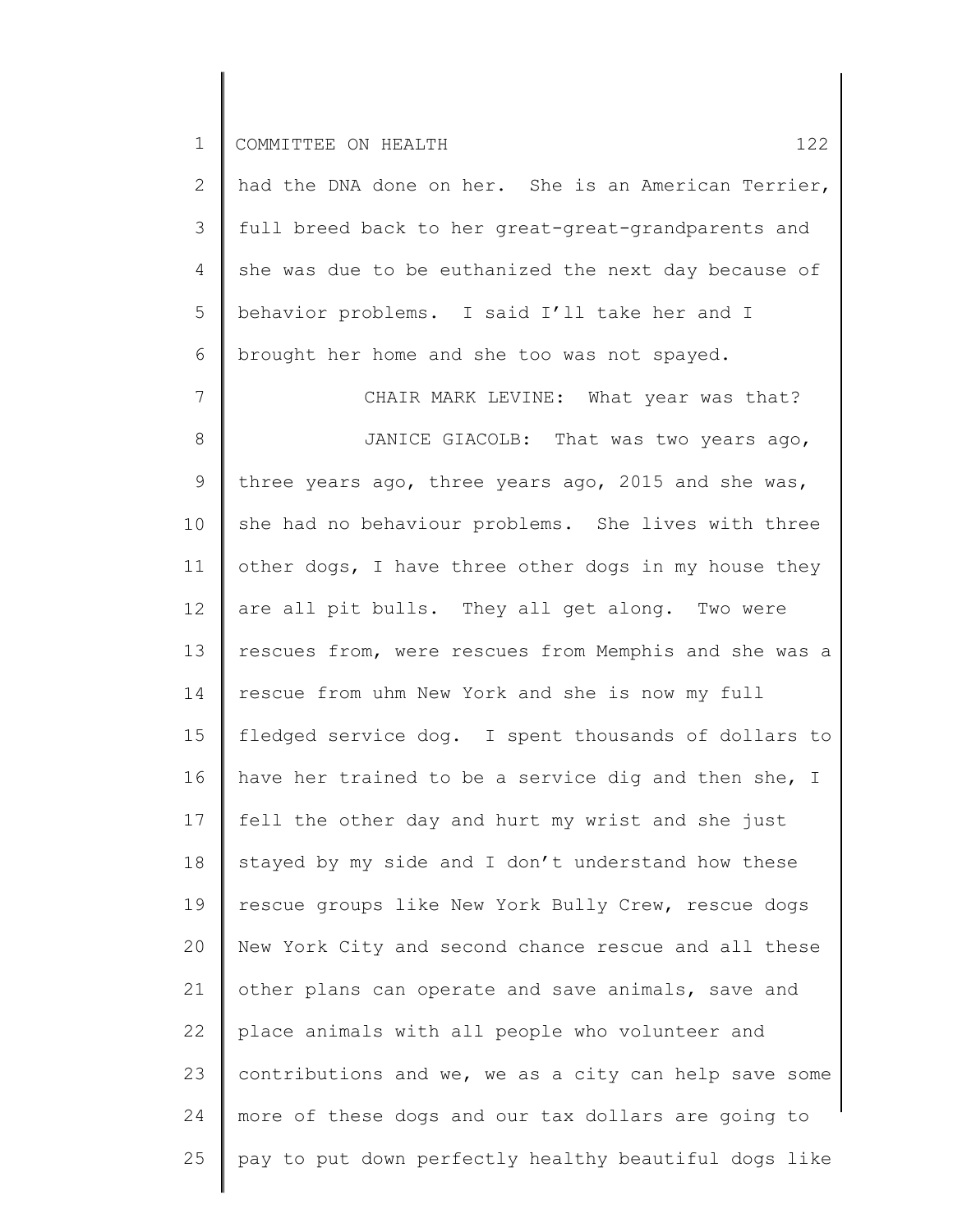1 2 3 4 5 6 7 8 9 10 11 12 13 14 15 16 17 18 19 20 21 22 23 24 25 COMMITTEE ON HEALTH 123 my Sadie who could be someone's dog that could save their lives like this one saved mine. Especially the other day when I fell. CHAIR MARK LEVINE: Well thank you Janice for sharing uhm your story and we very much appreciate your perspective and then ma'am, are you Barbara? BARBARA MALLEY: That I am. CHAIR MARK LEVINE: Okay please. BARBARA MALLEY: Okay my husband and I went to the ACC in Manhattan on Saturday because I didn't really want to speak of what I never experienced myself. On the good part it was a lot cleaner than I was led to believe. I asked to see the dogs what I call on death row. I was told I couldn't. I asked why? They said because if I saw the dogs there I would not be allowed to adopt a dog on the regular floor because they were all sick. Sick means kennel cough which is very similar to a child's runny nose. There is medicine for it. If the animals were inoculated when they came in it may curtail a lot of the problem. And then I was, because I pushed a bit, I asked, I asked to see the dogs and they asked if I had any dogs at home and I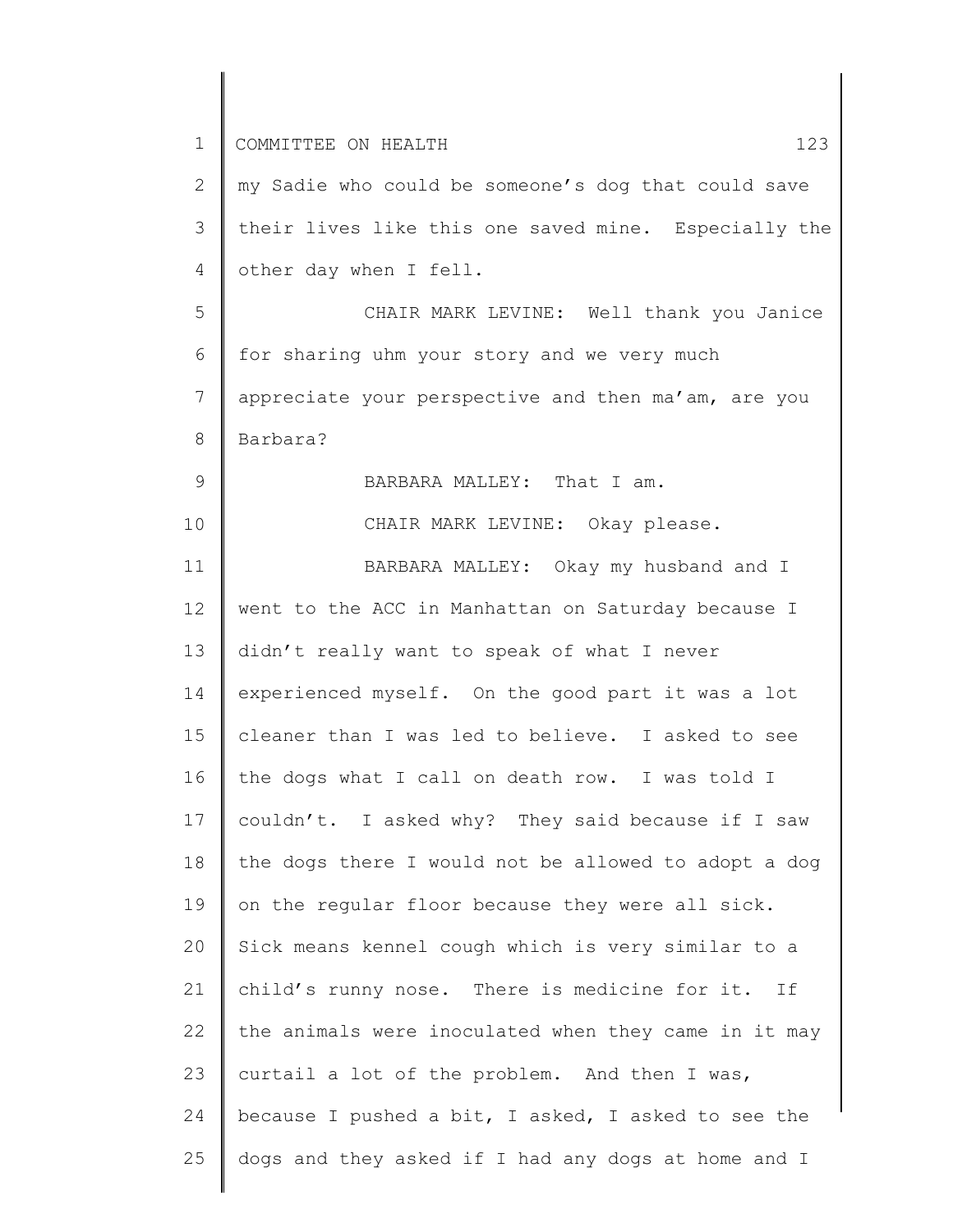2 3 4 5 6 7 8 9 10 11 12 13 14 15 16 17 18 19 20 21 22 23 24 25 admitted that I had two. And they said well all of these dogs are not friendly to other dogs, which I took as gospel, I tend to be naïve and so I went home and I checked the dogs and I got lied to right to my face. They dogs were not viscous to other dogs. I think one was the rest weren't. There was one dog there that if I didn't have an insane dog at home I would have taken home. He has got OCD. He has got a got. He's a rescue. The dog's name is Eve. He was on the kill list yesterday and she's back on the kill list today. There was a woman there from Staton Island who with tears in her eyes said I want to adopt this dog but they won't let me. I did some questioning, it seems when they took Eve out of her kennel this woman's other dog, they were walking and Eve made a motion towards the dog. I've had dogs since I was 11. I would have thought nothing about it but because of emotion that was refused a home and the woman was beside herself in sorrow because this dog is special and I hope she makes it thru the day. There are, Manhattan is filled with dogs, we know that, why can't some dogs be moved to other ACCs to give them a whole new opportunity to meet different types of people. It might help many but if you help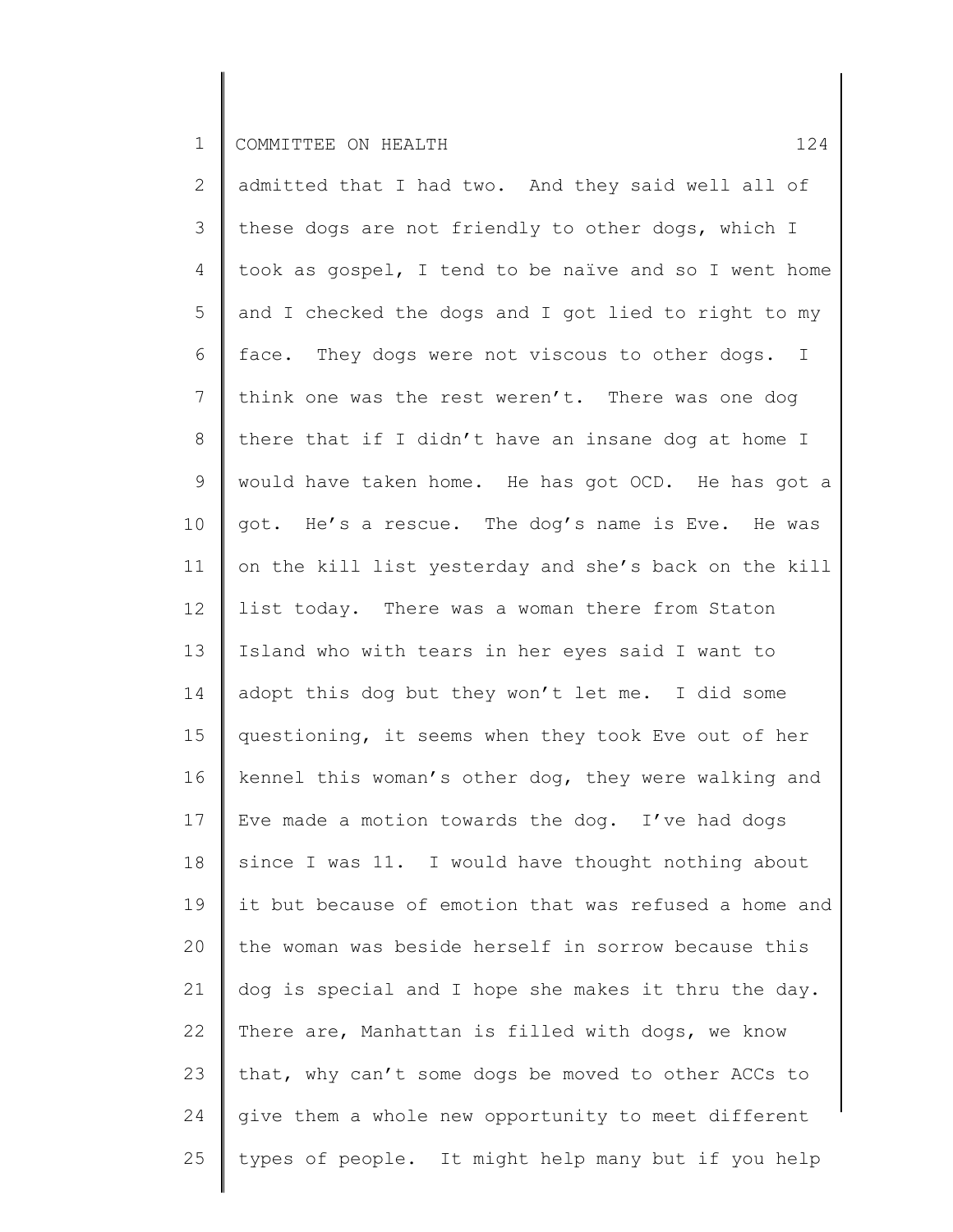2 3 4 5 6 7 8 9 10 11 12 13 one that's one that would not have been helped. I'm also, I'm trying to do this as quickly as I can. I've heard some negative things about some of the New Hope Rescues. I would like them to be overseed, to have somebody look at them once very year, once every two years, make sure they are what they say they are. I have seen dogs on the list and Manhattan and also Staton Island and Queens that have tumors touching the floor, that have broken pelvis', they are given tramadol for pain, not enough. If they have vets on permesis a tumor that hangs down like this is inexcusable. I apologize.

14 15 16 17 18 19 20 CHAIR MARK LEVINE: Thank you Barbara for your testimony and for your activism. We very much appreciate having your voice. We are going to keep on moving only because we have more people who want to speak, uhm and uhm I believe that Delores Ferraro, is, was not here, has already left, okay. So we have Elizabeth Jason. Sorry.

21 22 PAUL VALLONE: Thank you Lisa for staying for the whole hearing it is much appreciated.

23 24 25 CHAIR MARK LEVINE: We have Lauren Frossa I'm so sorry for Public and Animals, uhm Zuli Rodriguez from Astoria Queens, we have Ashley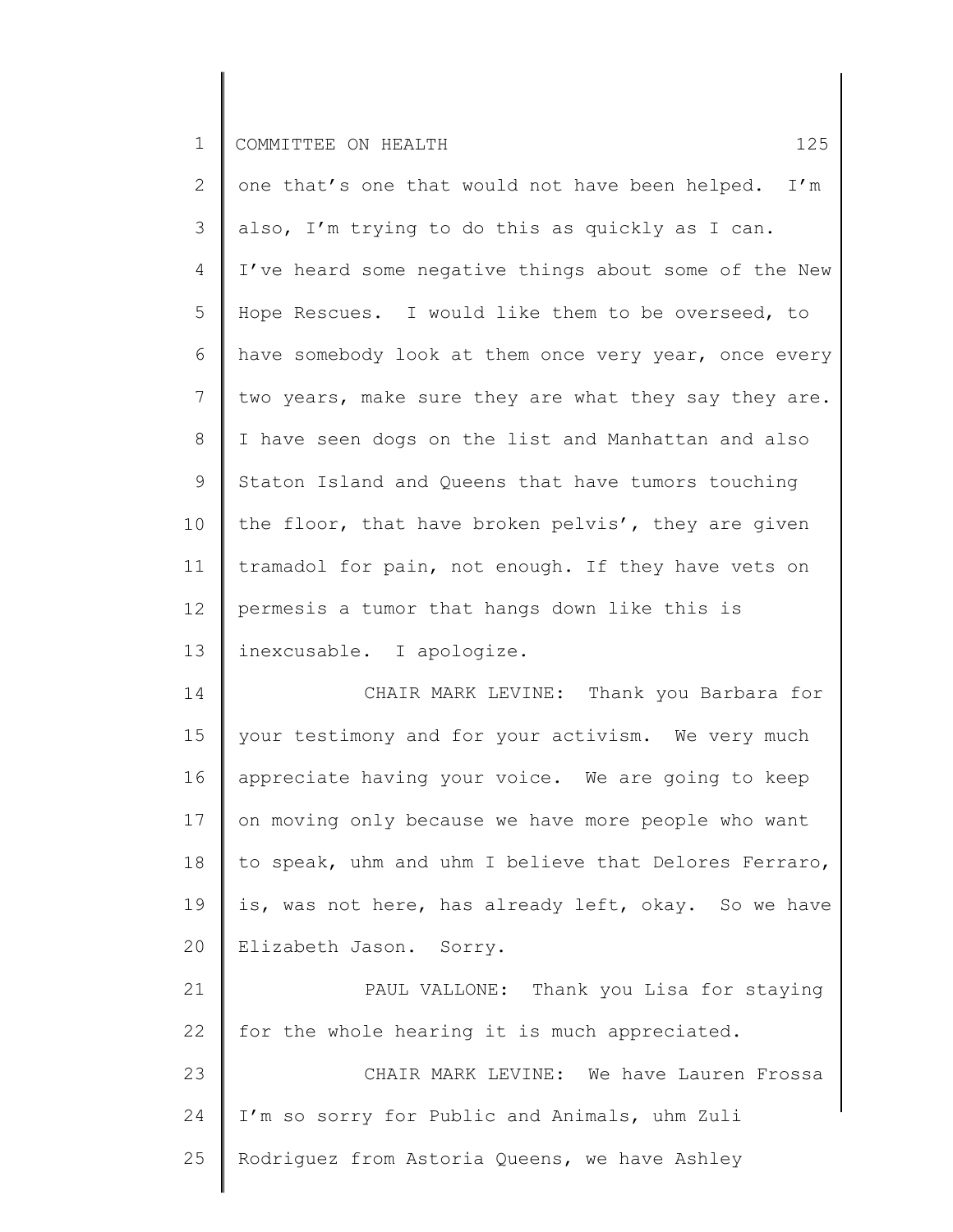2 3 4 5 6 Ashinback and finally Barbara Stewart. Barbara who's going to hold the camera now. You've been holding the camera the whole time. You are going to have to do a selfie. Okay uhm, would you like to kick us off please?

7 8 9 10 11 12 13 14 15 16 17 18 19 20 21 22 23 24 25 ELIZABETH JASON: Sure my name is Elizabeth Jason I am the northeast regional director for Best Friends Animal Society uhm we are a national organization dedicated to ending the killing of dogs and cats in American shelters and we are considered one of the leaders in the no kill movement and so I'll keep mindful of my three minutes but one of the things that I just wanted to uhm help eliminate is this idea of what no kill is. And what no kill is is the ending of killing of dogs and cats in shelters that are healthy and treatable. There is a lot of conversation about what healthy and treatable means. Uhm but the 90% is a threshold so when you look at agencies that are at a 90% and are very transparent with their data it's going to tell you a lot about that agency and, and across the country and in certain places where I am working in the northeast there are agencies that are at a 40 something percent save rate. It is going to tell you something about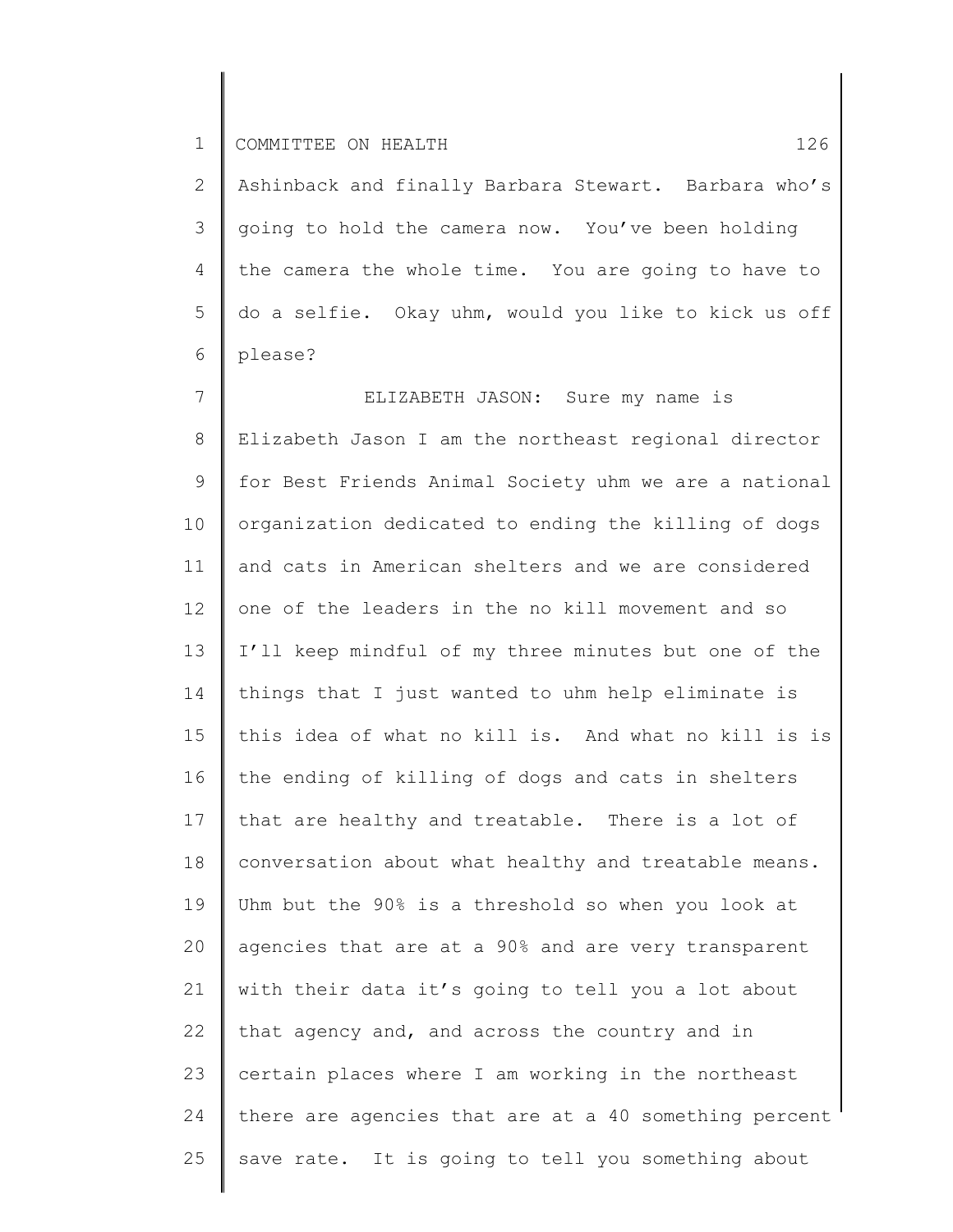2 3 4 5 6 7 8 9 10 11 12 13 14 15 16 17 18 19 20 21 22 23 24 25 the programming there but what the 90% is uhm is just a benchmark for you to be able to get an understanding. True no kill is when everybody that is healthy and treatable is saved. Uhm Risa is the first one to say that they have done incredible work. There is other things that they are going to continue to work on and it is a journey and it is a process that involves the whole community but the term no kill, uhm I just wanted to clarify exactly what that means. What, when you talk about no kill, there are, there are commonly accepted practices that include owner adopt, that include open adoptions that include working with the rescue community if you look across the country at large agencies that do very well, many, many agencies rely on the rescue community in the same way that animal care centers does, I'm working with that in Phillie right now so it is a common complement in a community that the rescue community is leveraged and utilized in this way to help support the shelters. ACC is not alone in that. Uhm things like managed intake if you do reading about successful communities a shelter's ability to say when they have the ability to take an animal in to give it the most likelihood of a positive outcome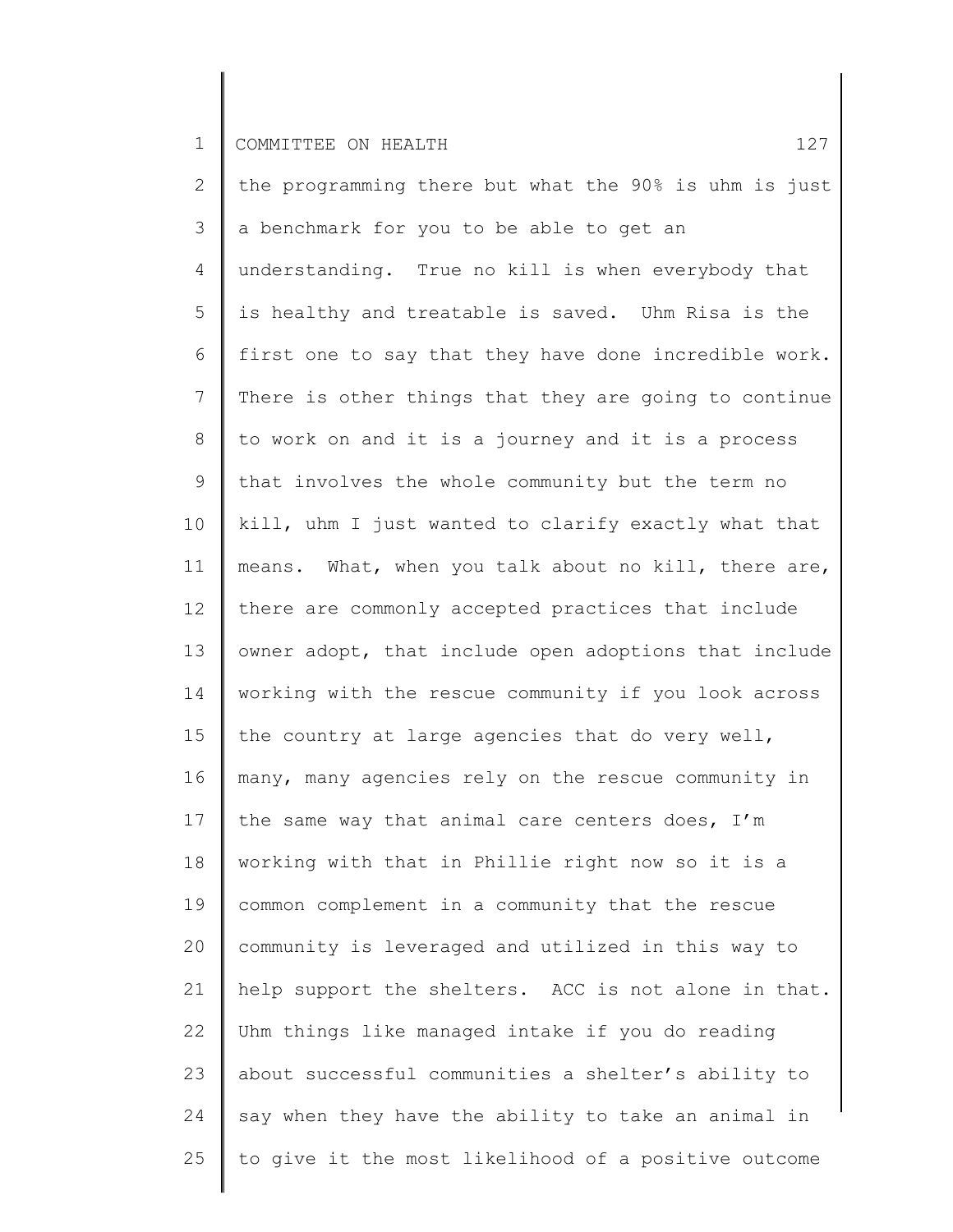2 3 4 5 6 7 8 9 10 11 12 13 14 15 16 17 18 19 20 21 22 23 24 is a common practice within no kill shelters and I don't want to take a lot of time here but there, there are practices that ACC is absolutely implementing. We are New Hope Partners, Best Friends pulls somewhere between 700 and 1000 animals just like a New Hope Partner from ACC their staff has always been incredibly gracious and helpful and really uhm advocating to help us help their animals and when it comes to legislation the only thing that I caution is just do your due diligence because what's being professed in Legislation seems at first flush like it is life saving but unless you understand the ramifications to the Legislation or the cost implications of when you apply that Legislation sometimes, sometimes they can do more harm than good. I'm happy to speak with whoever wants to further about the topic but I did want to clarify those two points and going back to the fact that for sure Animal Care Centers if you look across the country at other agencies that supply these kinds of resources to a community you are getting a really good value for your dollar and I would argue that are probably being underpaid for the services that they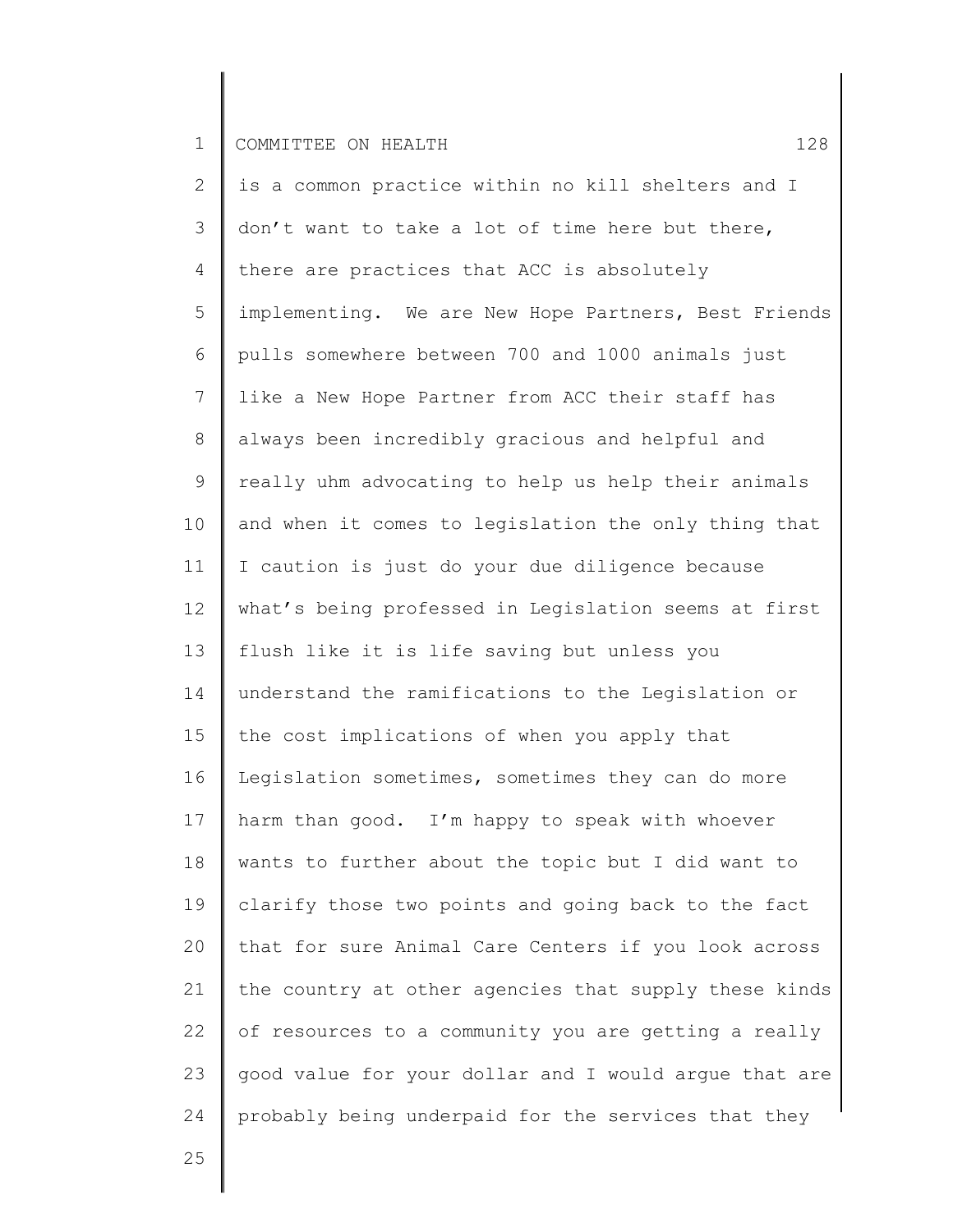1 2 3 4 5 6 7 8 9 10 11 12 13 14 15 16 17 18 19 20 21 22 23 24 25 COMMITTEE ON HEALTH 129 do provide when you do go in to look at what they are offering so I would like at that. CHAIR MARK LEVINE: Thank you Elizabeth. It seems the one thing that everyone agrees is that we need to pay ACC staff more. Don't spend all the money yet, guys, please. BARBARA STEWART: Hi I'm Barbara Stewart I represent a coalition of Animal Rights Activist. We watch the kill list on the internet on face book every night, every day, actually I put the animals out there on the kill list everyday. I don't get paid for it I do it of my own free will. CHAIR MARK LEVINE: And are you based here in the city, Barbara? BARBARA STEWART: Am I? No. I came in. CHAIR MARK LEVINE: Where do you live? BARBARA STEWART: I came in out of Pennsylvania I'm from New York. I'm not in New York any longer but you know you can take the girl out of the city but you can never take the city out of the girl. I still have my heart here and my family is here. Uhm but anyway getting back to why I am here. I drove in over 3-1/2 hours to be here so that I can speak and say how I feel. First of all I would like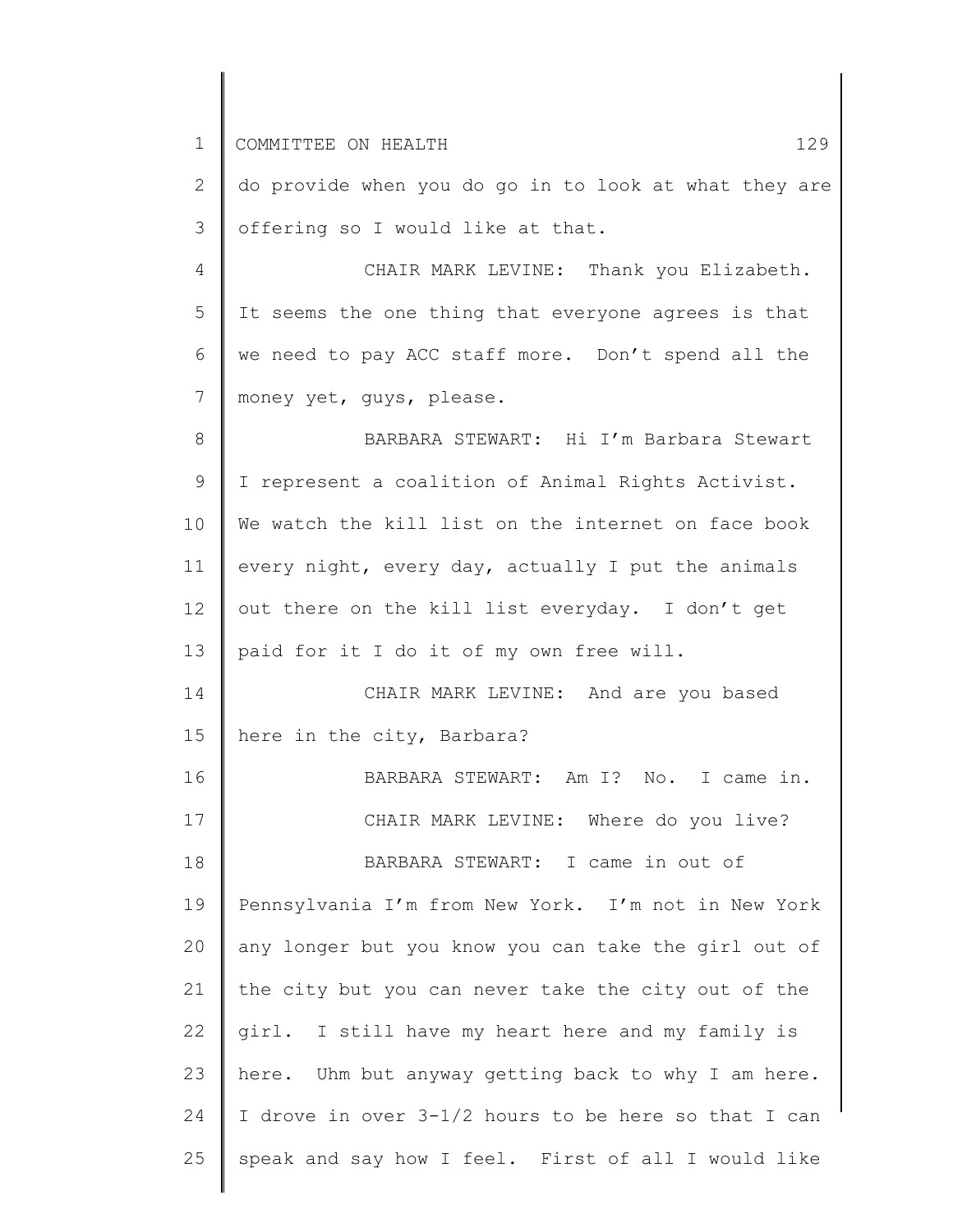2 3 4 to say the Risa Weinstock and Jane Hoffman should be replaced with people that are compassionate. I, I'm sitting here and I'm listening to.

5 6 7 CHAIR MARK LEVINE: Barbara, this is not a forum for add hominous acts, you can talk about policy but.

8 9 10 11 12 13 14 15 16 17 18 19 20 21 22 23 24 25 BARBARA STEWART: Okay we will talk about policy. The policy is first of all there is no transparency. There is supposed to be nonprofit then why is there no transparency as dictated by the IARS. You are supposed to have transparency why is it when people send foil letters out they get vague answers and they don't answer the questions. I know people who have sent letters to foil requests and they come back with no answers. Okay, Risa says that they are working on everything. I was watching your interview, all of them from the shelter, okay, I've been here all night. She scaves over a lot of the answers, the questions that you asked her. She didn't answer a lot of them and she is the Director. How come she doesn't have the answers to it? The adoption center that they say they are going to make out of the garage, they got \$8.5 million from Capital Funding, what happened to that money? What happens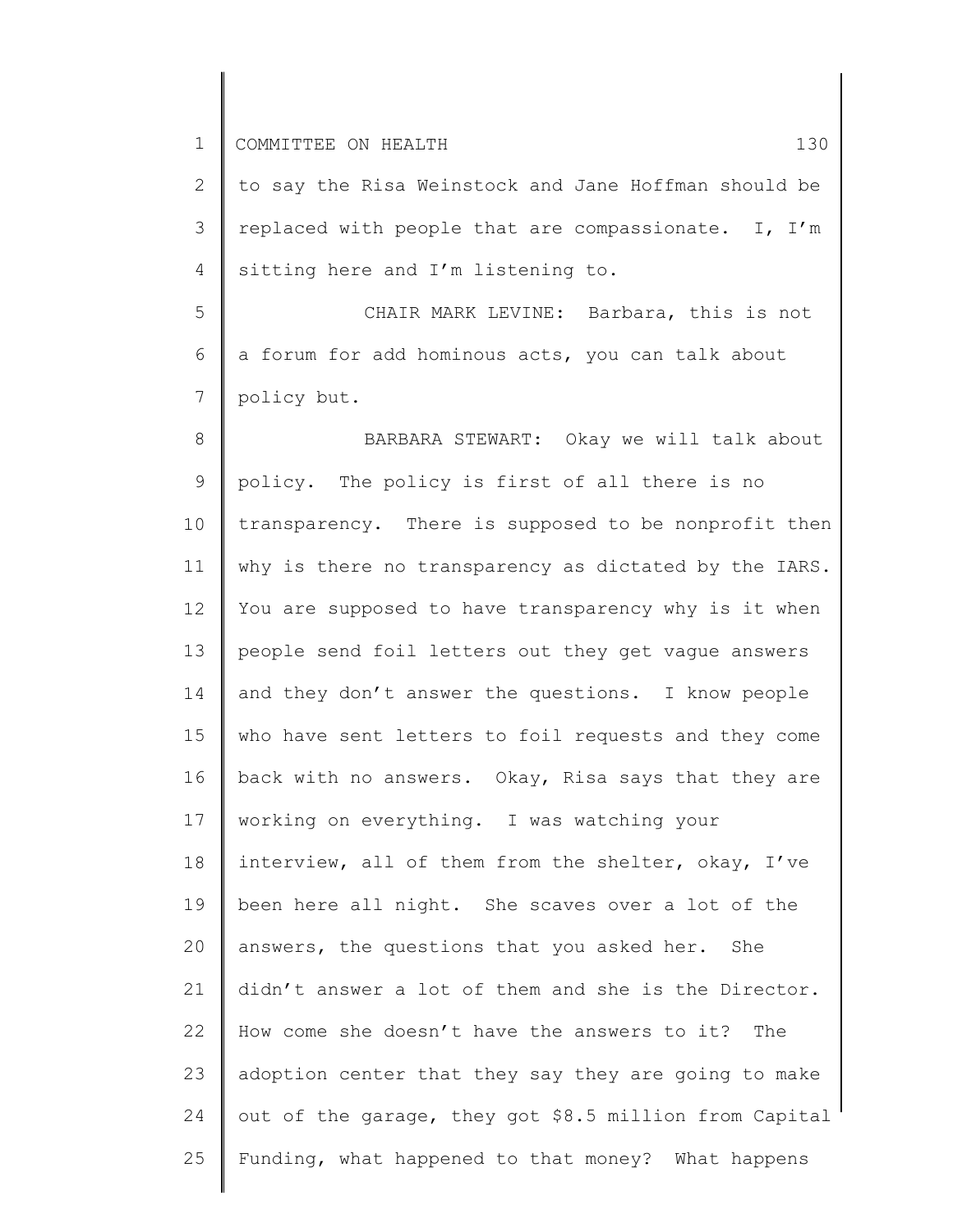2 3 4 5 6 7 8 9 10 11 12 13 14 15 16 17 18 19 20 21 22 23 24 25 to all the money that they get? They keep asking you for more and more money but yet where is all the money going? That's what we would like to know. I may never get, I'm associated with all advocates, we all correspond with each other and we see what goes on. We watch them every single day, now I also would like to know how was a Jane Hoffman is the President of the uhm Mayor's Alliance which is not associated with the Mayor's Office by the way. How is that she? How did she infiltrate the New York City Animal Care Control Shelter? How does she have all her people in there running the adoption process? And how is it that rescues that are not part of New Hope can't come in and adopt unless Jane Hoffman says it's okay. How is that possible? when there are so many rescues out there that would love to pull but they can't pull because they are deterred by Hoffmans' rescues and why is that Jane Hoffman boasts about her New Hope Program but yet she has not over 250 uhm rescues under her umbrella but only how many pull. The same handful of rescues pull all the time, why is that? CHAIR MARK LEVINE: Okay you had impeccable timing there. I I want to emphasize that we can fight over the policy and the Budget for ACC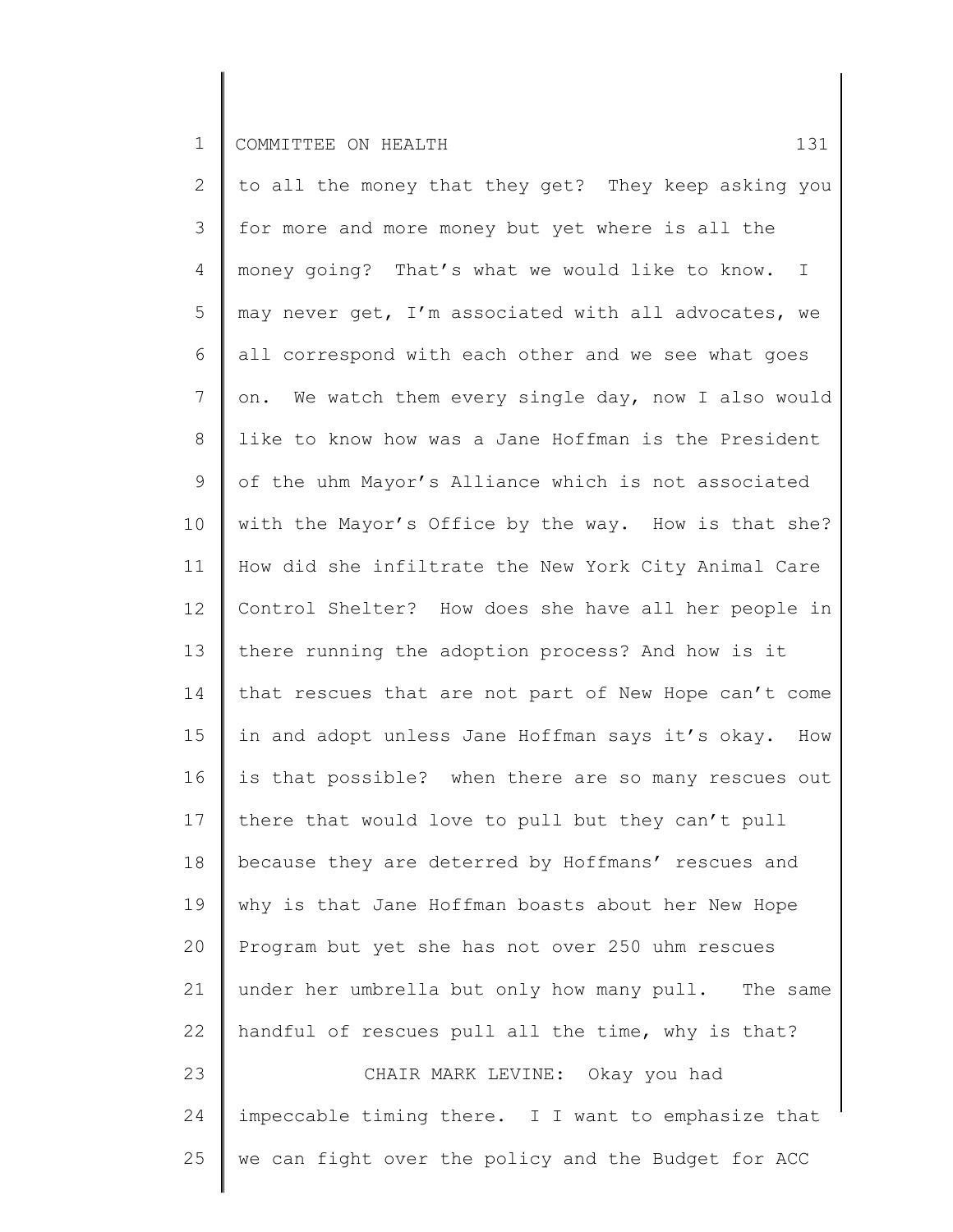| $\overline{2}$ | we should, that's why we are here today but the       |
|----------------|-------------------------------------------------------|
| 3              | people that I know who work there including the       |
| 4              | leadership are there because they love animals. They  |
| 5              | are not in it for the money, they are not in it for   |
| 6              | the money. They are, underpaid.                       |
| 7              | BARBARA STEWART: Wow, really, really.                 |
| $8\,$          | CHAIR MARK LEVINE: They are there they                |
| $\mathsf 9$    | are there because they want to help animals and that  |
| 10             | doesn't prevent us from. Hold on Barbara.<br>That     |
| 11             | doesn't prevent us from fighting over every aspect of |
| 12             | policy, procedure and Budget, that is why we are here |
| 13             | but I would appreciate it since your time if the      |
| 14             | speakers would not attack.                            |
| 15             | BARBARA STEWART: We are taxpayers and we              |
| 16             | are the ones paying for all of that. Why is there no  |
| 17             | transparency?                                         |
| 18             | CHAIR MARK LEVINE: Well Pennsylvania tax              |
| 19             | payers don't pay for.                                 |
| 20             | BARBARA STEWART: I don't care, I'm still              |
| 21             | speaking for the shelters of New York City and why am |
| 22             | I kicked out of there every time I go there and why   |
| 23             | do they call the police on me every time I go to      |
| 24             | those shelters.                                       |
| つら             |                                                       |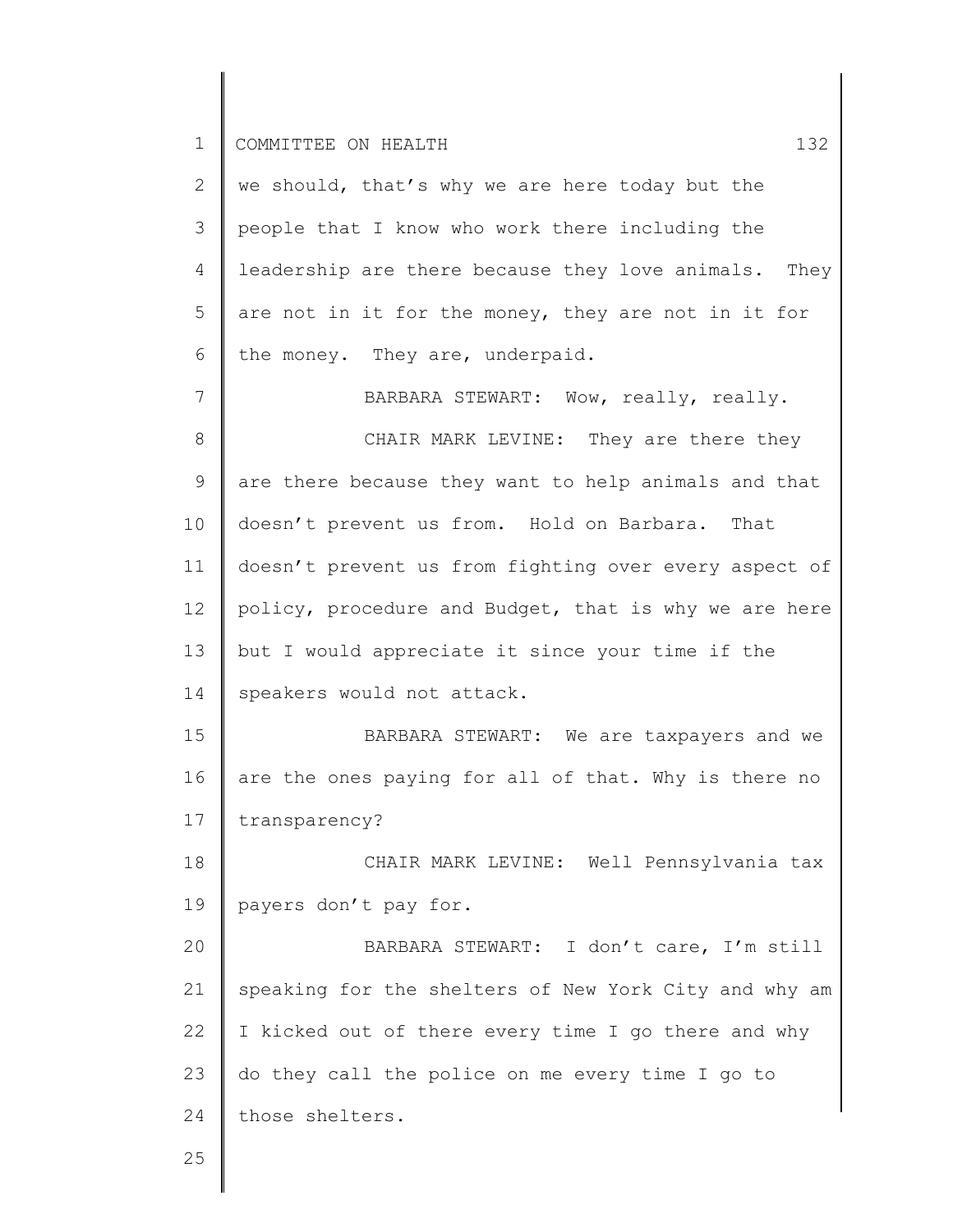2 3 4 CHAIR MARK LEVINE: We, we appreciate your input Barbara and we are going to move to the next witness.

5 6 7 8 9 10 11 12 13 14 15 16 17 18 19 20 21 22 23 24 25 ASHLEY ASHINBACK: Hi my name is Ashley. I'm a volunteer at a small no kill shelter in Pennsylvania. I've been a volunteer there for nine years so I know kind of, I know it's obviously it's not the side of ACC but I know the basic goings on in the shelter and I also help to network similar uhm help to network animals that are on that risk list and every night we see them and every night from 6 p.m. when the list goes out until 3 p.m. the next day is just completely frantic for the volunteers that are trying to place these animals and then when I look there are volunteer pages that run to help network and when I look at the volunteer pages they have 79,000, 17,000 lines involving from people. And when I look at the ACC at risk page it has 3,000 so there is a bit of disconnect for me there as to where the networking is, where the outreach is. Uhm the second issue that I wanted to bring up and the most glaring issue to me is the consistent killing of healthy treatable adoptable animals that are listed at risk because of sickness that they contract at the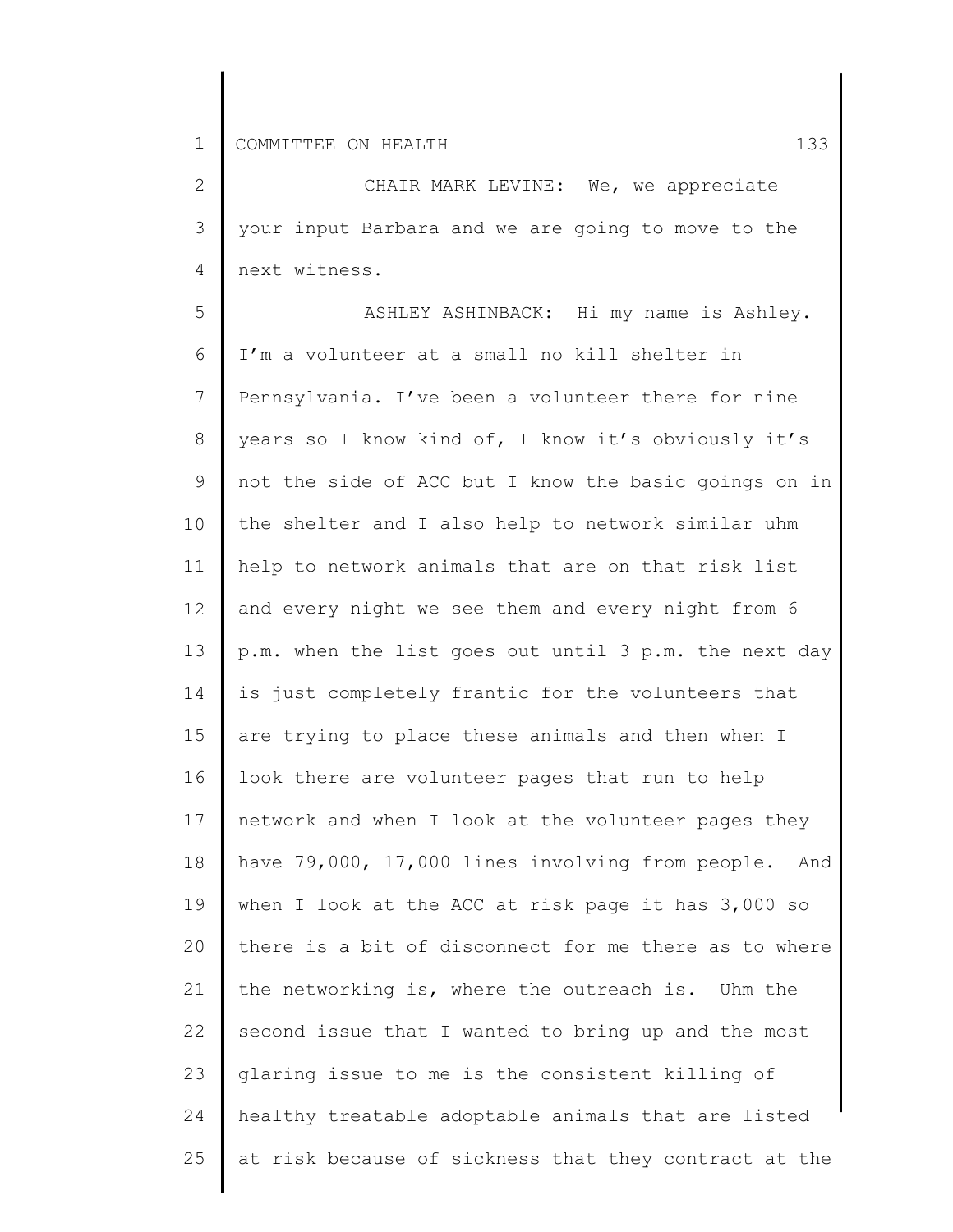2 3 4 5 6 7 8 9 10 11 12 13 14 15 16 17 18 19 20 21 22 23 24 25 shelter, uhm the behavioral issues, uhm the behavioral assessments are often contradictory to what we see that is posted by the volunteers. Uhm there are animals that have been pets their entire lives, they are good with children, they are good with other animals and then they are dumped at the shelter and then a couple of days later I see that they were euthanized and there is always it feels like somewhat like a scape goat an excuse as to why they they had no choice but to put them down and it just seems very very much like an excuse, being nervous or fearful is not a behavioral issue to me that request euthanasia. I think euthanasia should be reserved for animals that are not going to get better whether it is medically or behaviorally and then I think everyone touched, I don't want to reiterate so I just want to keep it concise but animals who need placements the most, the seniors, the ones who are cautious, the ones who are sick are usually the ones who get the amount of time, 6 p.m. to 3 p.m. most of those hours are overnight people don't even know that it's going on. They have no time to fill out you know work with the rescue organizations. The spay neuter kill issue uhm I think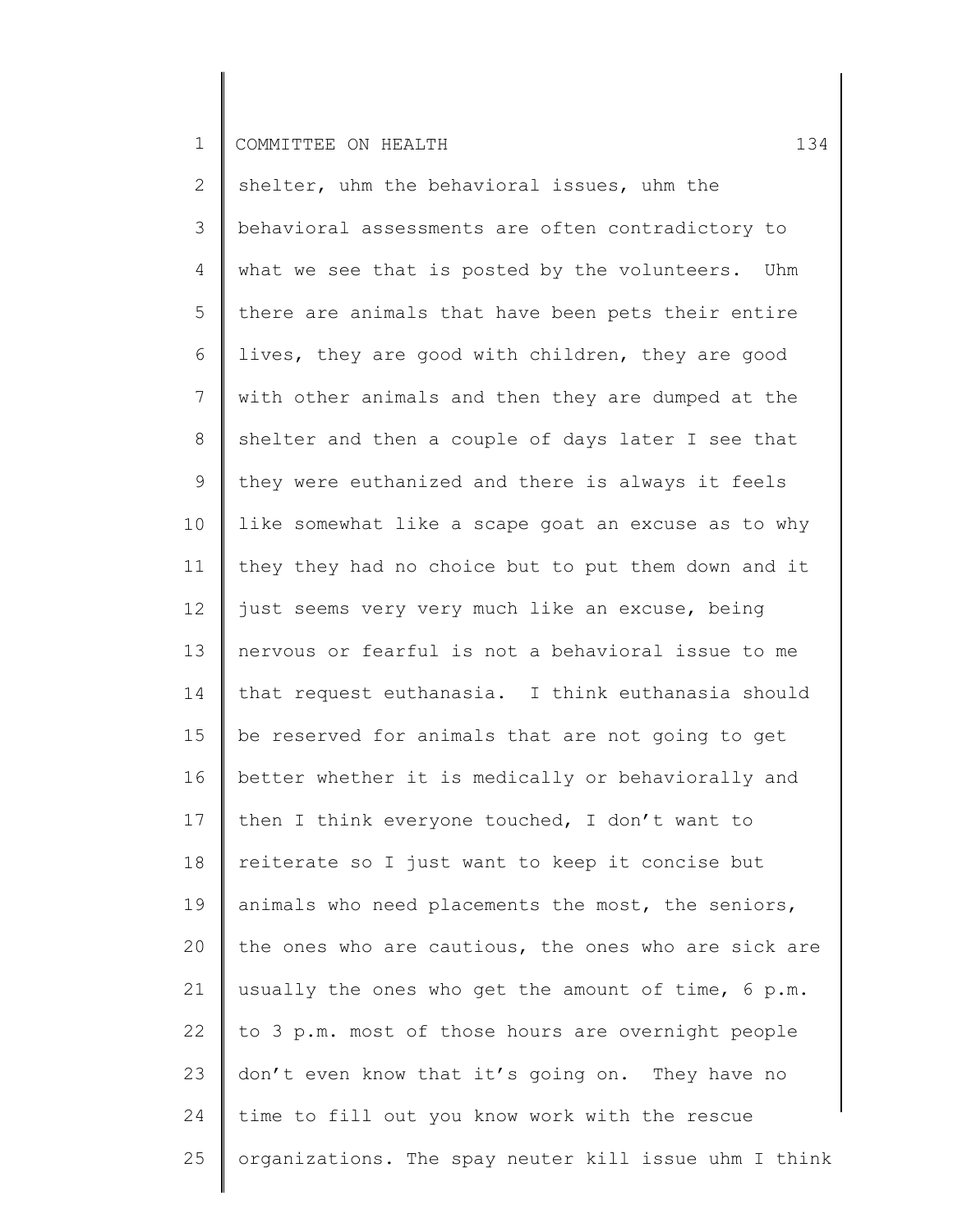2 3 4 5 6 7 8 9 10 11 12 13 14 15 16 17 18 19 20 21 22 23 24 that was brought up a couple of times but it was first brought to my attention with the dog, Hannah who was stated by Ms. Weinstock that that was an anomaly that was a rare instance, since Hannah there have been at last 14 more spay, neuter kill dogs, one last week, Chloe she was listed as you know her assessment behavioral was treatable she had some behavioral but she was with children. She was allowed handling and then she was spayed and a couple of days later she was killed due to the kennel cough which you have heard is like the common cold. I don't want to take up too much time but I just feel like I don't want to be patronized and I don't want others to feel like they are being patronized. I think New York needs to be better and they need to be leading in the CAPA Bill discussed. Is it perfect? No but it has proven success in other places so I think it is something that we need to look at and I think that we need to try harder. CHAIR MARK LEVINE: Alright thank you Ashley and thank you for coming from Pennsylvania. Pennsylvania is showing up strong today. LAURA FROSSA: Hi there, how are you.

25 Thank you for your time, I'm Lauren Frossa. I'm a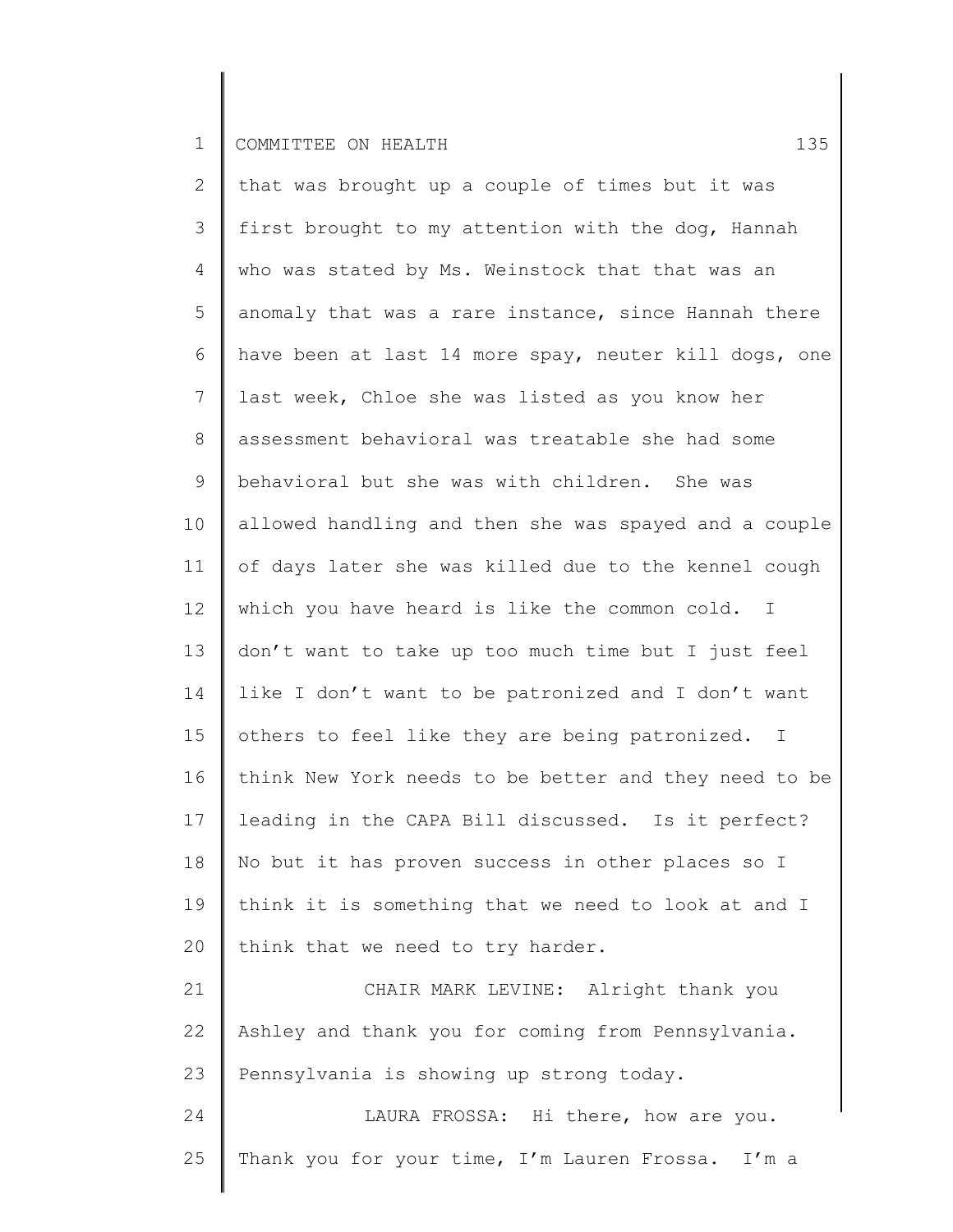1 2 3 4 5 6 7 8 9 10 11 12 13 14 15 16 17 18 19 20 21 22 23 24 25 COMMITTEE ON HEALTH 136 business woman, I'm a volunteer, an advocate and I'm also an animal rescue contributor. CHAIR MARK LEVINE: What state are you from? LAUREN FROSSA: And a significant one. I live in New York City, Manhattan. CHAIR MARK LEVINE: Alright glad to hear that. LAUREN FROSSA: So I recognize the complexities and layers of the animal control and welfare issue and I think many of us do. It is a very complex issue. It is also emotionally charged and at times overwhelming. I think both for rescue organizations, advocates and the ACC and it's been a pleasure to hear people's perspectives. I think I'm also an internal optimist and I want to believe that everybody wants to do right by the animals of New York City but I think that as an overarching statement we need to encourage our Council and Government Officials to take a look respectfully at the system because I think it is somewhat flawed or at least at minimum can be significantly improved. I don't claim to have the answers and I want to be a more part of more of a part of the solution but I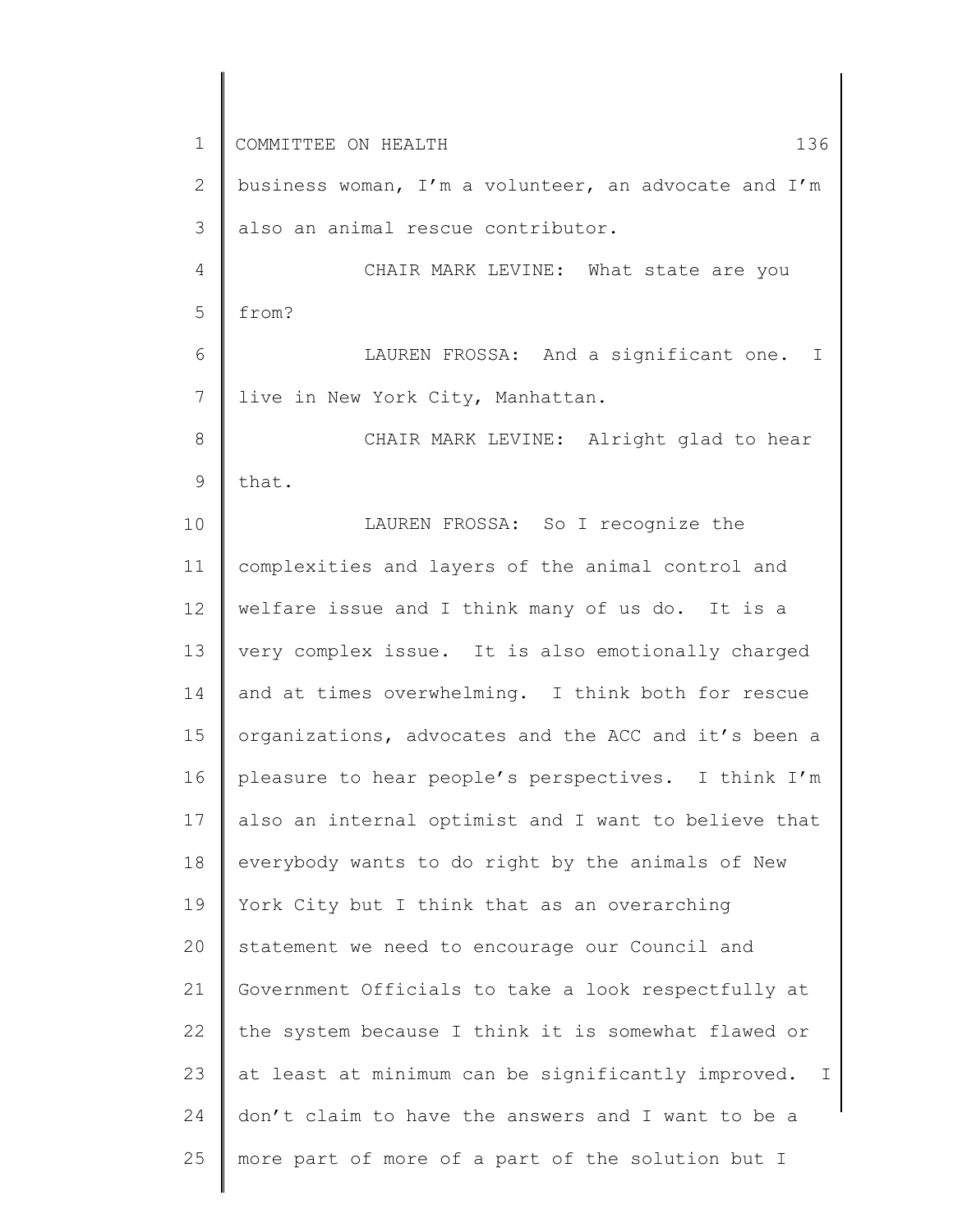| $\mathbf{2}^{\prime}$ | think we need to look under the hood a little but      |
|-----------------------|--------------------------------------------------------|
| 3                     | more and hold the ACC and other organizations          |
| $\overline{4}$        | involved both accountable to uhm us as taxpayers as    |
| 5                     | well as a transparency to their rescue partners if     |
| 6                     | you will to optimize the process and operational       |
| $7\overline{ }$       | efficiency. Uhm to me as a business woman and you      |
| 8                     | have said this too. I look at the mess and I don't     |
| 9                     | claim to know all the numbers, right, but I've heard   |
| 10 <sub>o</sub>       | that there is a \$17 million annual Budget for the ACC |
| 11                    | and 80% of that goes to the Admin. I'm not claiming    |
| 12                    | that we shouldn't get more funding.                    |

13 14 15 16 17 18 19 20 21 22 23 24 25 CHAIR MARK LEVINE: That's not right. LAUREN FROSSA: Okay that's not right. Okay well I guess what I am saying to you is that if you, if you break down the numbers right and you look at that even at 50% goes to it and I could be wrong respectfully that's less than half that goes to "the animals and the welfare and treatment of animals" and I think that as a business woman and a former partner of a firm if my boss every said to me hey you gets between 50% and 70% but you are not held accountable for your output and your results I'd be fired so I, I don't, I don't mean to villianize the ACC because I think respectfully they have clearly made some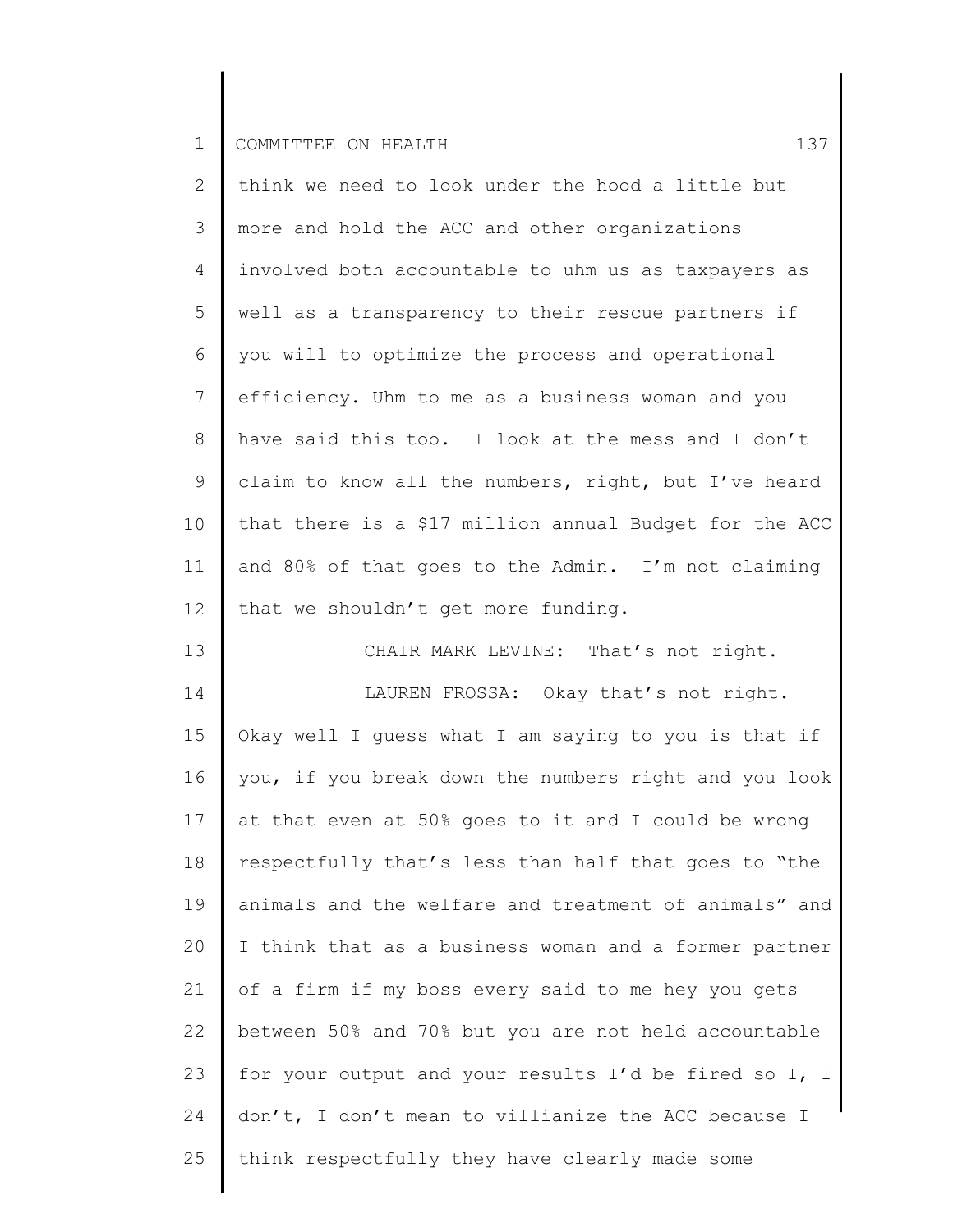| $\mathbf{2}$ | significant strong changes but I think we all         |
|--------------|-------------------------------------------------------|
| 3            | collectively have to work together to make it better. |
| 4            | The other thing I would say is it is so disheartening |
| 5            | as a human being, you know, we we all get up and we   |
| 6            | are emotionally charged to know that there is         |
| 7            | wonderful animals that are worthy of great homes and  |
| 8            | just don't, are not given the time. And I'm not even  |
| $\mathsf 9$  | certainly suggesting that the ACC has a space issues, |
| 10           | I, I get that but I think that we need to improve the |
| 11           | communications and accountability admist              |
| 12           | partnerships, the rescue partners, and that would     |
| 13           | help us all. We would all be better for it but        |
| 14           | especially the animals would be. Thank you.           |
| 15           | CHAIR MARK LEVINE: Thank you very much.               |
| 16           | Thank you to this panel and this concludes a very     |
| 17           | productive hearing, thank you all very much.          |
| 18           |                                                       |
| 19           |                                                       |
| 20           |                                                       |
| 21           |                                                       |
| 22           |                                                       |
| 23           |                                                       |
| 24           |                                                       |
| 25           |                                                       |
|              |                                                       |